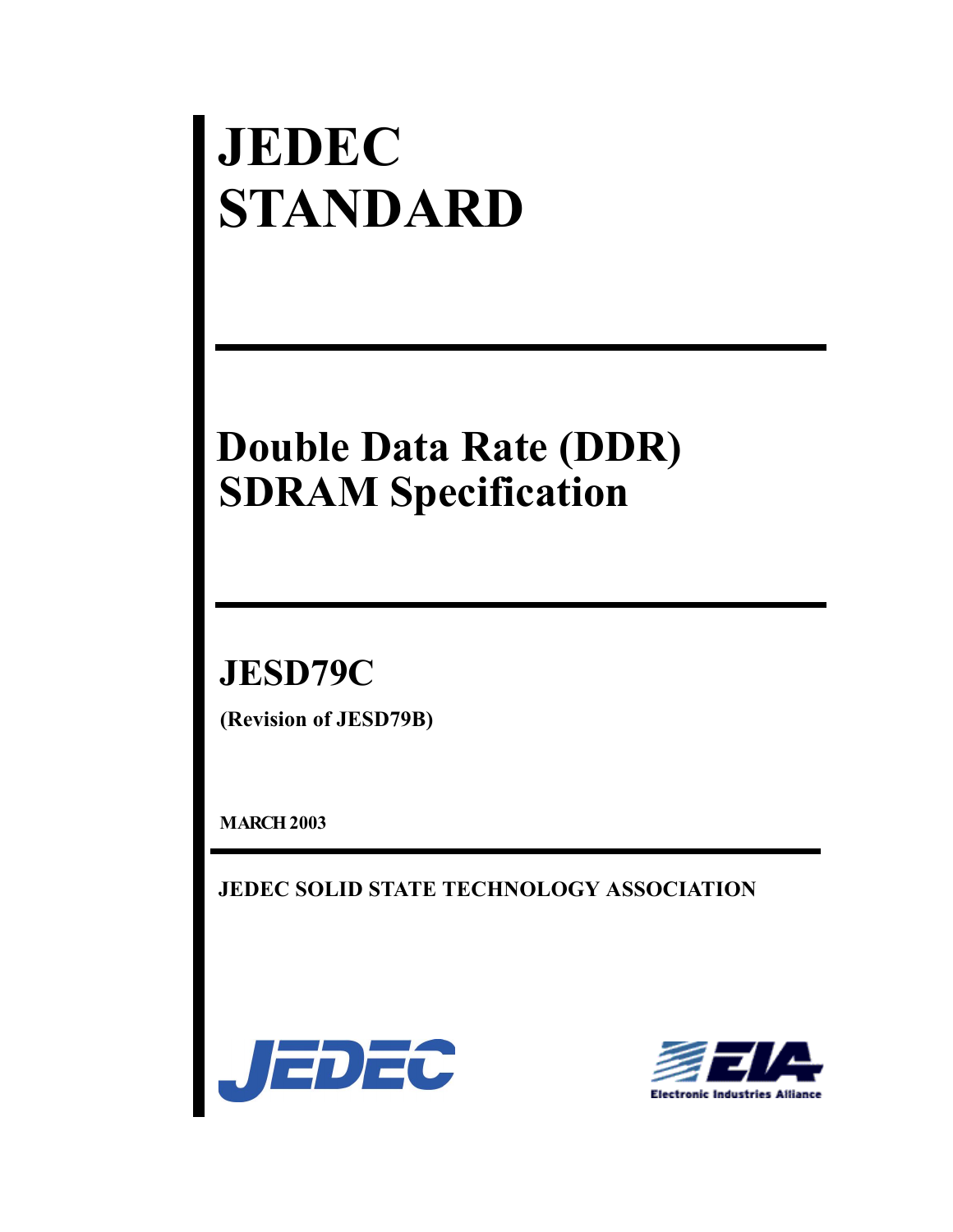## **NOTICE**

JEDEC standards and publications contain material that has been prepared, reviewed, and approved through the JEDEC Council level and subsequently reviewed and approved by the EIA General Counsel.

JEDEC standards and publications are designed to serve the public interest through eliminating misunderstandings between manufacturers and purchasers, facilitating interchangeability and improvement of products, and assisting the purchaser in selecting and obtaining with minimum delay the proper product for use by those other than JEDEC members, whether the standard is to be used either domestically or internationally.

JEDEC standards and publications are adopted without regard to whether or not their adoption may involve patents or articles, materials, or processes. By such action JEDEC does not assume any liability to any patent owner, nor does it assume any obligation whatever to parties adopting the JEDEC standards or publications.

The information included in JEDEC standards and publications represents a sound approach to product specification and application, principally from the solid state device manufacturer viewpoint. Within the JEDEC organization there are procedures whereby a JEDEC standard or publication may be further processed and ultimately become an EIA standard.

No claims to be in conformance with this standard may be made unless all requirements stated in the standard are met.

Inquiries, comments, and suggestions relative to the content of this JEDEC standard or publication should be addressed to JEDEC Solid State Technology Association, 2500 Wilson Boulevard, Arlington, VA 22201-3834, (703)907-7559 or www.jedec.org.

Published by

©JEDEC Solid State Technology Association 2003 2500 Wilson Boulevard Arlington, VA 22201-3834

This documentmay be downloaded free of charge, however JEDEC retains the copyright on this material. By downloading this file the individual agrees not to charge for or resell the resulting material.

**Price: Please refer to the current Catalog of JEDEC Engineering Standards and Publications or call Global Engineering Documents, USA and Canada (1-800-854-7179), International (303-397-7956)**

> Printed in the U.S.A. All rights reserved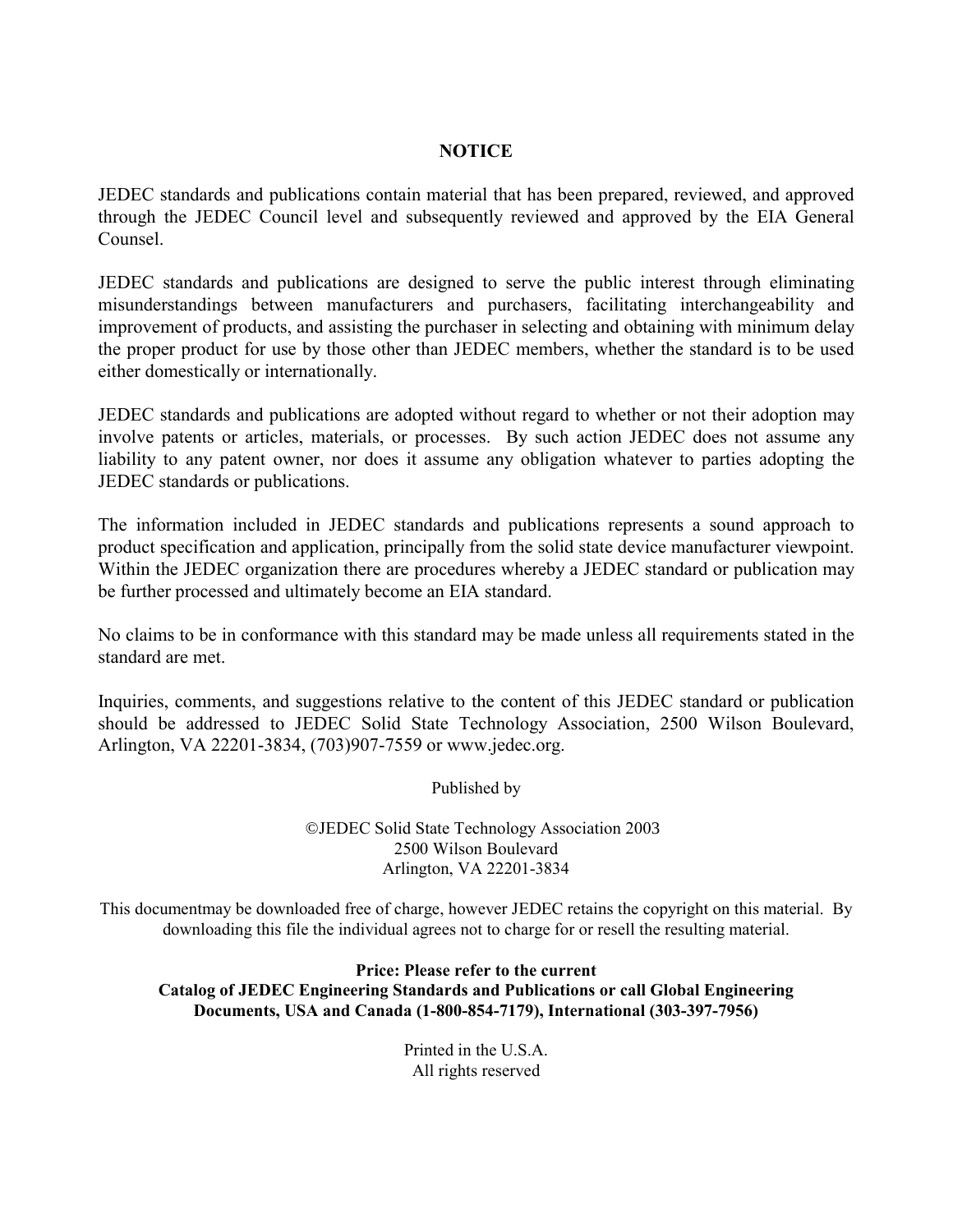## PLEASE!

DON'T VIOLATE THE LAW!

This document is copyrighted by JEDEC and may not be reproduced without permission.

Organizations may obtain permission to reproduce a limited number of copies through entering into a license agreement. For information, contact:

> JEDEC Solid State Technology Association 2500 Wilson Boulevard Arlington, Virginia 22201-3834 or call (703) 907-7559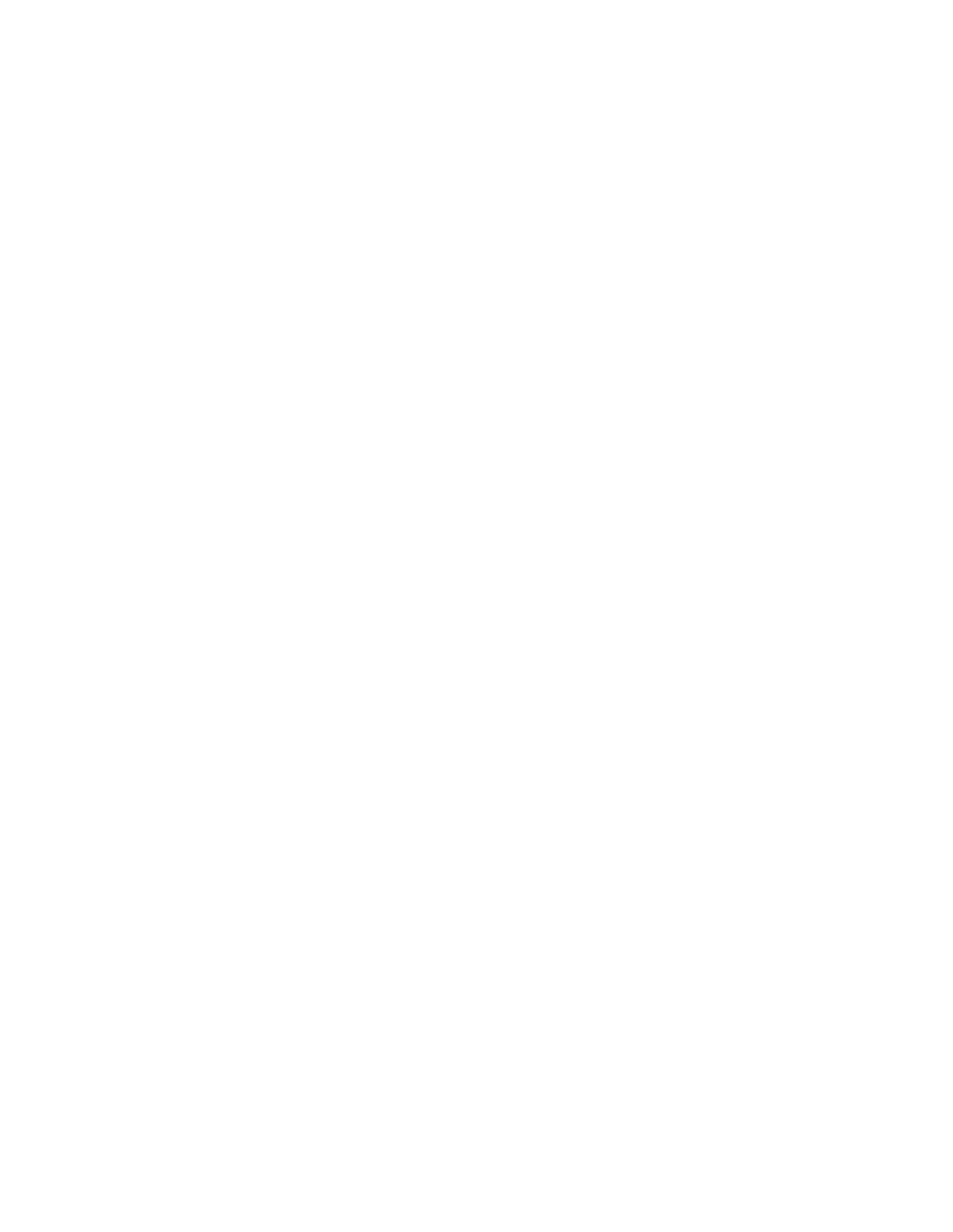## **DOUBLE DATA RATE (DDR) SDRAM SPECIFICATION**

(From JEDEC Board Ballot JCB-99-70, and modified by numerous other Board Ballots, formulated under the cognizance of Committee JC-42.3 on DRAM Parametrics.)

Standard No. 79 Revision Log. Release 1, June 2000 Release 2, May 2002 Release C, March 2003

## **Scope**

This comprehensive standard defines all required aspects of 64Mb through 1Gb DDR SDRAMs with X4/X8/X16 data interfaces, including features, functionality, ac and dc parametrics, packages and pin assignments. This scope will subsequently be expanded to formally apply to x32 devices, and higher density devices as well.

 The purpose of this Standard is to define the minimum set of requirements for JEDEC compliant 64Mb through 1Gb, X4/X8/X16 DDR SDRAMs. System designs based on the required aspects of this specification will be supported by all DDR SDRAM vendors providing JEDEC compliant devices.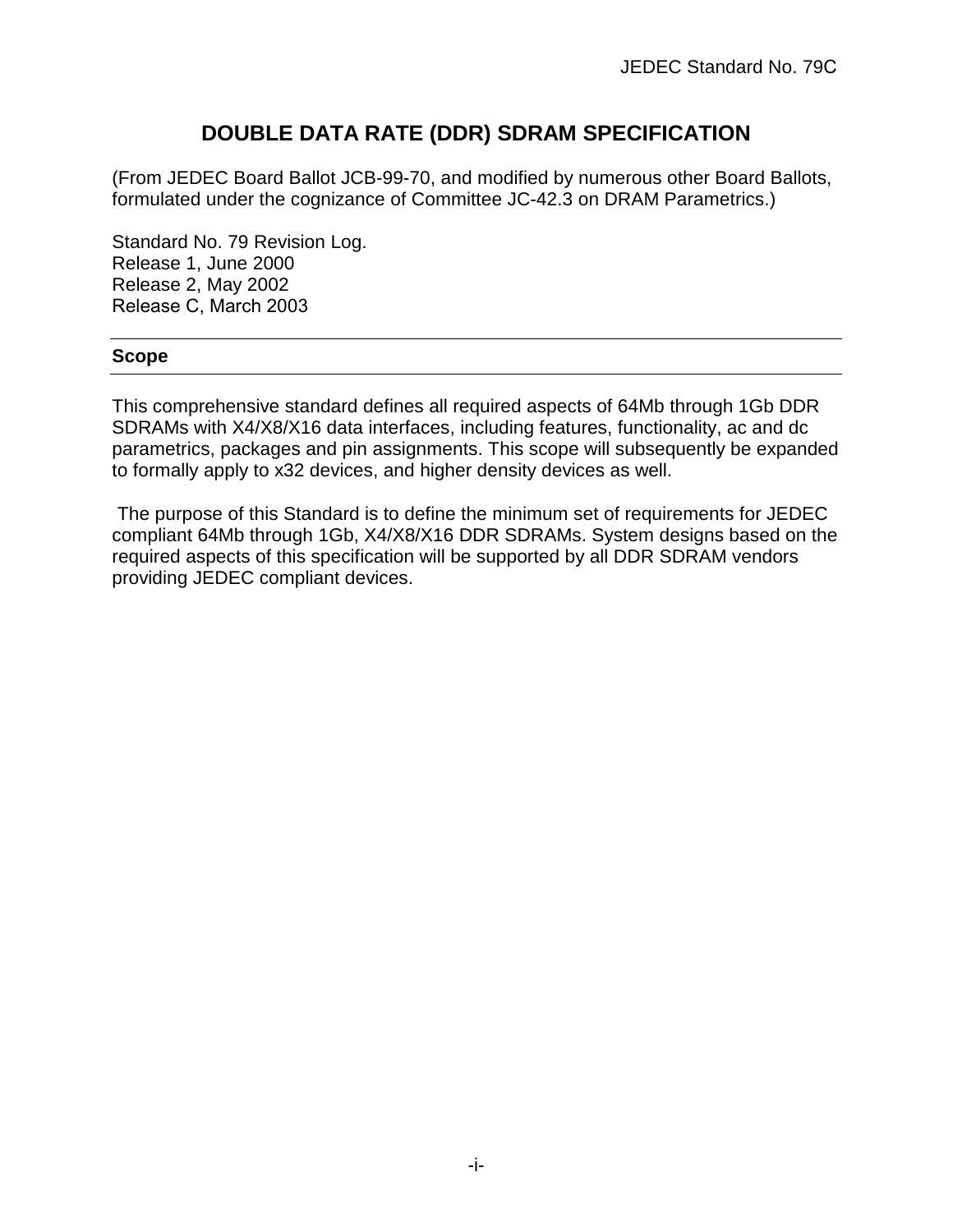JEDEC Standard No. 79C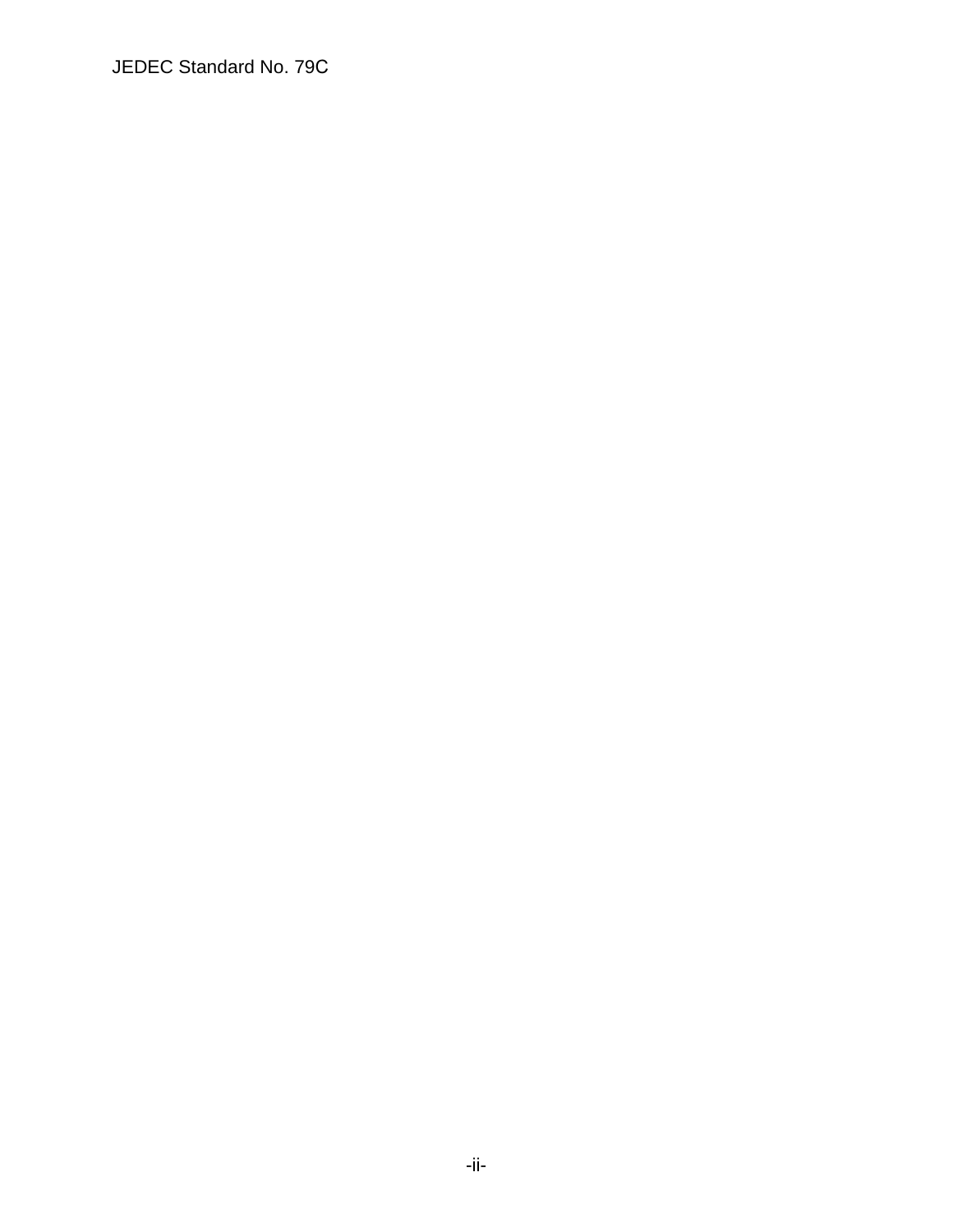## **DOUBLE DATA RATE (DDR) SDRAM SPECIFICATION**

**16 M X4 (4 M X4 X4 banks), 8 M X8 (2 M X8 X4 banks), 4 M X16 (1 M X16 X4 banks) 32 M X4 (8 M X4 X4 banks), 16 M X8 (4 M X8 X4 banks), 8 M X16 (2 M X16 X4 banks) 64 M X4 (16 M X4 X4 banks), 32 M X8 (8 M X8 X4 banks), 16 M X16 (4 M X16 X4 banks) 128 M X4 (32 M X4 X4 banks), 64 M X8 (16 M X8 X4 banks), 32 M X16 (8 M X16 X4 banks) 256 M X4 (64 M X4 X4 banks), 128 M X8 (32 M X8 X4 banks), 64 M X16 (16 M X16 X4 banks)**

#### **FEATURES**

- Double-data-rate architecture; two data transfers per clock cycle
- Bidirectional, data strobe (DQS) is transmitted/received with data, to be used in capturing data at the receiver
- DQS is edge-aligned with data for READs; center-aligned with data for WRITEs
- Differential clock inputs (CK and  $\overline{CK}$ )
- DLL aligns DQ and DQS transitions with CK transitions
- Commands entered on each positive CK edge; data and data mask referenced to both edges of DQS
- Four internal banks for concurrent operation
- Data mask (DM) for write data
- Burst lengths: 2, 4, or 8
- CAS Latency: 2 or 2.5, DDR400 also includes  $CL = 3$
- •AUTO PRECHARGE option for each burst access
- Auto Refresh and Self Refresh Modes
- 2.5 V (SSTL\_2 compatible) I/O
- VDDQ: +2.5 V ±0.2 V for DDR 200, 266, or 333  $+2.6 \pm 0.1$  V for DDR 400
- VDD:
- +3.3 V  $\pm$ 0.3 V or +2.5 V  $\pm$ 0.2 V for DDR 200, 266, or 333

 $+2.6 \pm 0.1$  V for DDR 400

## **GENERAL DESCRIPTION**

The DDR SDRAM is a high-speed CMOS, dynamic random-access memory internally configured as a quad-bank DRAM. These devices contain the following number of bits:

64 Mb has 67,108,864 bits 128 Mb has 134,217,728 bits 256 Mb has 268,435,456 bits 512 Mb has 536,870,912 bits

1 Gb has 1,073,741,824 bits

The DDR SDRAM uses a double-data-rate architecture to achieve high-speed operation. The double data rate architecture is essentially a 2n prefetch architecture with an interface designed to transfer two data words per clock cycle at the I/O pins. A single read or write access for the DDR SDRAM effectively consists of a single 2n--bit wide, one clock cycle data transfer at the internal DRAM core and two corresponding n--bit wide, one-half-clock-cycle data transfers at the I/O pins.

A bidirectional data strobe (DQS) is transmitted externally, along with data, for use in data capture at the receiver. DQS is a strobe transmitted by the DDR SDRAM during READs and by the memory controller during WRITEs. DQS is edge-aligned with data for READs and center-aligned with data for WRITEs.

The DDR SDRAM operates from a differential clock (CK and CK; the crossing of CK going HIGH and CK going LOW will be referred to as the positive edge of CK). Commands (address and control signals) are registered at every positive edge of CK. Input data is registered on both edges of DQS, and output data is referenced to both edges of DQS, as well as to both edges of CK.

Read and write accesses to the DDR SDRAM are burst oriented; accesses start at a selected location and continue for a programmed number of locations in a programmed sequence. Accesses begin with the registration of an ACTIVE command, which is then followed by a READ or WRITE command. The address bits registered coincident with the ACTIVE command are used to select the bank and row to be accessed. The address bits registered coincident with the READ or WRITE command are used to select the bank and the starting column location for the burst access.

The DDR SDRAM provides for programmable read or write burst lengths of 2, 4 or 8 locations. An AUTO PRECHARGE function may be enabled to provide a self-timed row precharge that is initiated at the end of the burst access.

As with standard SDRAMs, the pipelined, multibank architecture of DDR SDRAMs allows for concurrent operation, thereby providing high effective bandwidth by hiding row precharge and activation time.

An auto refresh mode is provided, along with a power-saving, power-down mode. All inputs are compatible with the JEDEC Standard for SSTL\_2. All outputs are SSTL\_2, Class II compatible.

Initial devices may have a VDD supply of 3.3 V (nominal). Eventually, all devices will migrate to a VDD supply of 2.5 V (nominal). During this initial period of product availability, this split will be vendor and device specific.

This data sheet includes all features and functionality required for JEDEC DDR devices; options not required, but listed, are noted as such. Certain vendors may elect to offer a superset of this specification by offering improved timing and/or including optional features. Users benefit from knowing that any system design based on the required aspects of this specification are supported by all DDR SDRAM vendors; conversely, users seeking to use any superset specifications bear the responsibility to verify support with individual vendors.

**Note: The functionality described in, and the timing specifications included in this data sheet are for the DLL Enabled mode of operation.**

**Note: This specification defines the minimum set of requirements for JEDEC X4/X8/X16 DDR SDRAMs. Vendors will provide individual data sheets in their specific format. Vendor data sheets should be consulted for optional features or superset specifications.**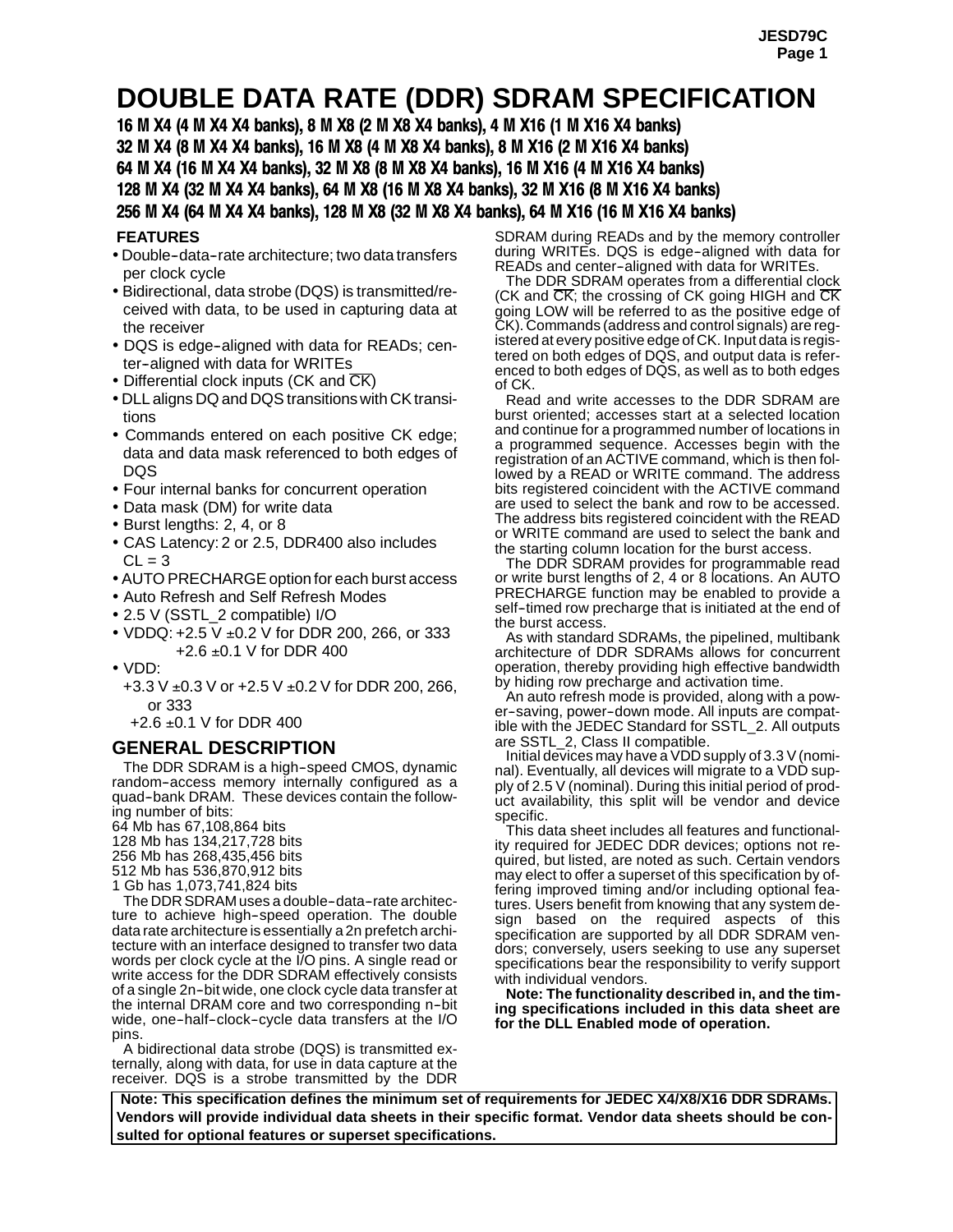#### **JESD79C Page 2**

## **CONTENTS**

| 1<br>Features                                                                                                         |
|-----------------------------------------------------------------------------------------------------------------------|
| 1                                                                                                                     |
| Pin Assignment Diagram, TSOP2 Package<br>3                                                                            |
| Address Assignment Table 1a TSOP2 Package<br>3                                                                        |
| Pin Assignment Diagram, BGA Package<br>4                                                                              |
| Address Assignment Table 1b BGA Package<br>5                                                                          |
| Functional Block Diagram - X4/X8/X16<br>5                                                                             |
| 6                                                                                                                     |
| 7                                                                                                                     |
| 7                                                                                                                     |
|                                                                                                                       |
| 7                                                                                                                     |
| 7                                                                                                                     |
| Burst Length $\ldots \ldots \ldots \ldots \ldots \ldots \ldots \ldots \ldots \ldots$<br>8                             |
| Table 3, Burst Definition<br>8                                                                                        |
| Fig. 4, Mode Register Definition<br>8                                                                                 |
| 9                                                                                                                     |
| Read Latency<br>9                                                                                                     |
| Operating Mode<br>9                                                                                                   |
| <b>Terminology Definitions</b>                                                                                        |
| <b>DDR200</b><br>9                                                                                                    |
| <b>DDR266</b><br>9                                                                                                    |
| DDR333<br>9                                                                                                           |
| <b>DDR400</b>                                                                                                         |
| 9                                                                                                                     |
| Fig. 5, Required CAS Latencies<br>10                                                                                  |
|                                                                                                                       |
| DLL Enable/Disable 11                                                                                                 |
|                                                                                                                       |
| Fig.6, Extended Mode Register Definitions  11                                                                         |
| 12                                                                                                                    |
| Truth Table 1a (Commands)<br>12                                                                                       |
| Truth Table 1b (DM Operation)<br>12                                                                                   |
| 13                                                                                                                    |
| Truth Table 3 (Current State, Same Bank)  14 & 15                                                                     |
|                                                                                                                       |
| Truth Table 4 (Current State, Different Bank)  16 & 17                                                                |
| Fig. 7, Simplified State Diagram<br>18                                                                                |
|                                                                                                                       |
| 19                                                                                                                    |
| $NO$ OPERATION (NOP) $\ldots \ldots \ldots \ldots \ldots \ldots \ldots \ldots$<br>19                                  |
| MODE REGISTER SET<br>19                                                                                               |
| 19                                                                                                                    |
| 19                                                                                                                    |
| <b>WRITE</b><br>19                                                                                                    |
| BURST TERMINATE<br>19                                                                                                 |
| PRECHARGE<br>20                                                                                                       |
| <b>AUTO PRECHARGE</b><br>20                                                                                           |
| REFRESH REQUIREMENTS<br>20                                                                                            |
|                                                                                                                       |
|                                                                                                                       |
|                                                                                                                       |
| Table 4, Row-Column Organization by Density<br>19                                                                     |
| 21                                                                                                                    |
|                                                                                                                       |
|                                                                                                                       |
| Fig. 9, tRCD & tRRD Definition $\ldots \ldots \ldots \ldots \ldots \ldots$<br>21                                      |
| Reads                                                                                                                 |
| Fig. 10, Read Command $\ldots \ldots \ldots \ldots \ldots \ldots \ldots \ldots$<br>22                                 |
| 24                                                                                                                    |
| Fig. 12, Consecutive Read Bursts<br>25                                                                                |
| Fig. 13, Nonconsecutive Read Bursts<br>26                                                                             |
| Fig. 14, Random Read Accesses<br>27                                                                                   |
|                                                                                                                       |
| Fig. 15, Terminating a Read Burst<br>28                                                                               |
| Fig. 16, Read to Write<br>29                                                                                          |
| Fig. 17, Read to Precharge<br>30                                                                                      |
| 31                                                                                                                    |
| Fig. 18, Write Command<br>31                                                                                          |
| Fig. 19, Write to Write-Max tDQSS<br>32                                                                               |
| Fig. 20, Write to Write-Min tDQSS<br>32                                                                               |
| Fig. 21, Write Burst - Nom., Min., and Max tDQSS<br>33                                                                |
| Fig. 22, Write To Write - Max tDQSS<br>34                                                                             |
| Fig. 23, Write To Write - Max tDQSS, Non Consecutive . 35                                                             |
|                                                                                                                       |
|                                                                                                                       |
| Fig. 24, Random Write Cycles - Max tDQSS<br>36                                                                        |
| Fig. 25, Write To Read - Max tDQSS, Non-Interrupting.<br>37<br>Fig. 26, Write To Read - Max tDQSS, Interrupting<br>38 |

| Fig. 27, Write To Read - Max tDQSS,<br>Odd Number of Data, Interrupting<br>39                                                 |
|-------------------------------------------------------------------------------------------------------------------------------|
| Fig. 28, Write To Precharge - Max tDQSS,<br>40                                                                                |
| Non-Interrupting $\ldots \ldots \ldots \ldots \ldots \ldots \ldots \ldots \ldots$<br>Fig. 29, Write To Precharge - Max tDQSS, |
| 41<br>Interrupting $\ldots \ldots \ldots \ldots \ldots$<br>.                                                                  |
| Fig. 30, Write To Precharge - Max tDQSS,<br>Odd Number of Data, Interrupting<br>42                                            |
| 43                                                                                                                            |
| 43<br>Fig. 31, Precharge Command $\ldots$                                                                                     |
| 43                                                                                                                            |
| 44                                                                                                                            |
| 45                                                                                                                            |
| 45                                                                                                                            |
| DC Electrical Characteristics and Operating Conditions, Tab. 6<br>45                                                          |
| AC Operating Conditions, Table 7<br>46                                                                                        |
| Idd Specifications and Conditions, Table 8  46 & 47                                                                           |
| Fig. 33, IDD7 Measurement Timing Waveforms<br>48                                                                              |
| AC Electrical Characteristics (Timing Table), Table 9  49 & 50                                                                |
| AC Timing Variations, DDR200, DDR266, DDR333, Table 10<br>51                                                                  |
| Fig. 34, Test Reference Load<br>51                                                                                            |
|                                                                                                                               |
| System Characteristics, DDR200, DDR266, & DDR333<br>53                                                                        |
| Signal Derating Specifications, Tables 11-17<br>53                                                                            |
| Figs. 35 & 36, AC Overshoot/Undershoot Specification,                                                                         |
| Tables 18 & 19,<br>54                                                                                                         |
|                                                                                                                               |
| Table 20, Clamp V-I Characteristics<br>55                                                                                     |
| 56                                                                                                                            |
| Fig. 38, Pulldown Slew Rate Test Load<br>56                                                                                   |
|                                                                                                                               |
| Fig. 39, Full Strength Output V-I Characteristics 58 & 59                                                                     |
|                                                                                                                               |
| 62                                                                                                                            |
| DDR SDRAM Output Driver V-I Characteristics<br><b>Timing Waveforms</b>                                                        |
| Fig. 41, Data Input Timing<br>63                                                                                              |
| Fig. 42, Data Output Timing<br>63                                                                                             |
| Fig. 43, Initialize and Mode Register Set<br>64                                                                               |
| Fig. 44, Power-Down Mode $\dots\dots\dots\dots\dots\dots\dots\dots$<br>65                                                     |
| Fig. 45, Auto Refresh Mode $\ldots \ldots \ldots \ldots \ldots \ldots \ldots$<br>66                                           |
| 67                                                                                                                            |
| Reads                                                                                                                         |
| Fig. 47, Read - Without Auto Precharge<br>68                                                                                  |
| Fig. 48, Read - Without Auto Precharge (CL=1.5, BL=4)<br>69                                                                   |
| Fig. 49, Read - With Auto Precharge<br>70                                                                                     |
| Fig. 50, Bank Read Access<br>71                                                                                               |
| Writes                                                                                                                        |
| Fig. 51, Write - Without Auto Precharge<br>72                                                                                 |
| Fig. 52, Write - With Auto Precharge<br>73                                                                                    |
| Fig. 53, Bank Write Accesses<br>74<br>75                                                                                      |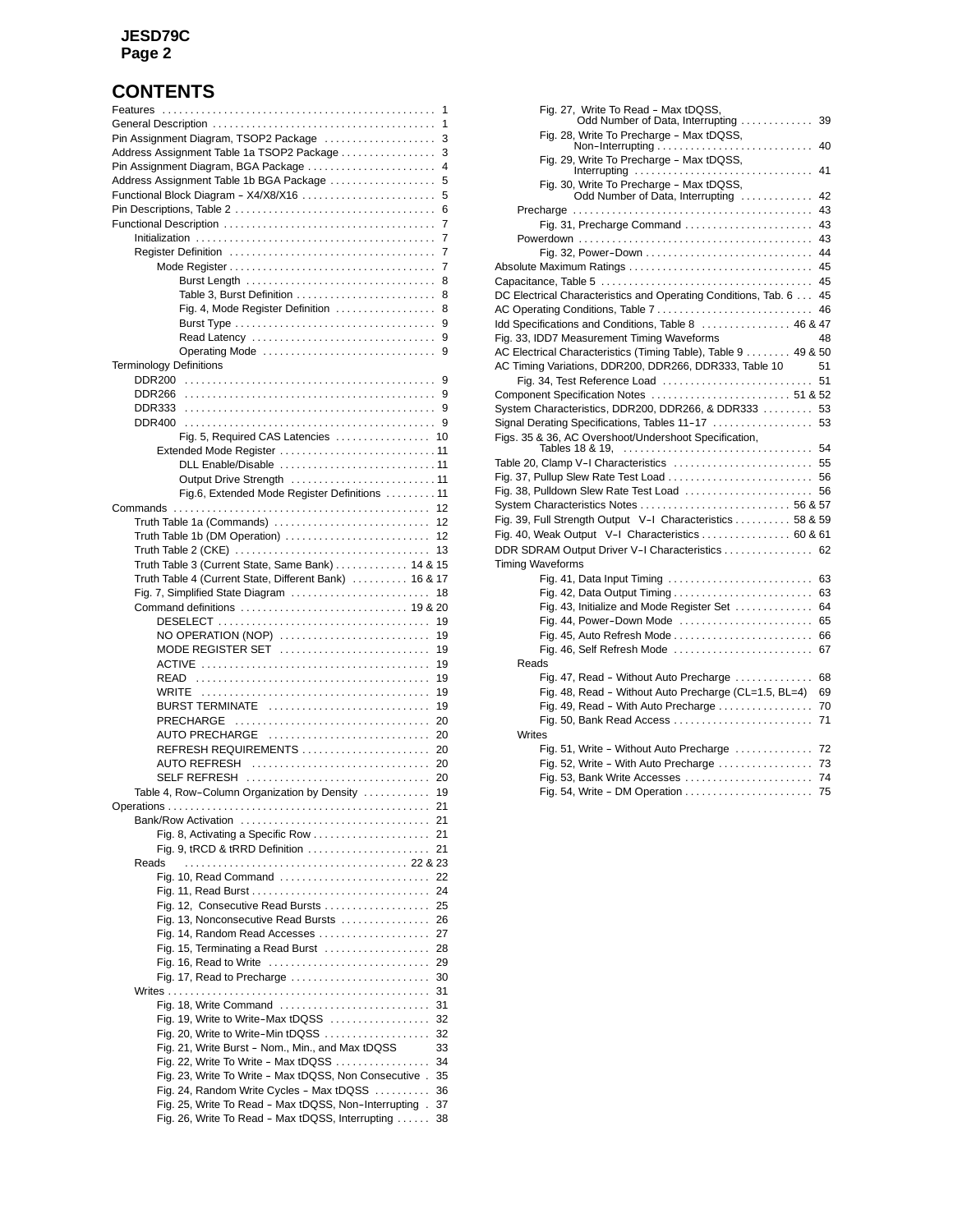

**64 Mb Through 1Gb DDR SDRAM (X4, X8, & X16) IN TSOP2 & LSOJ**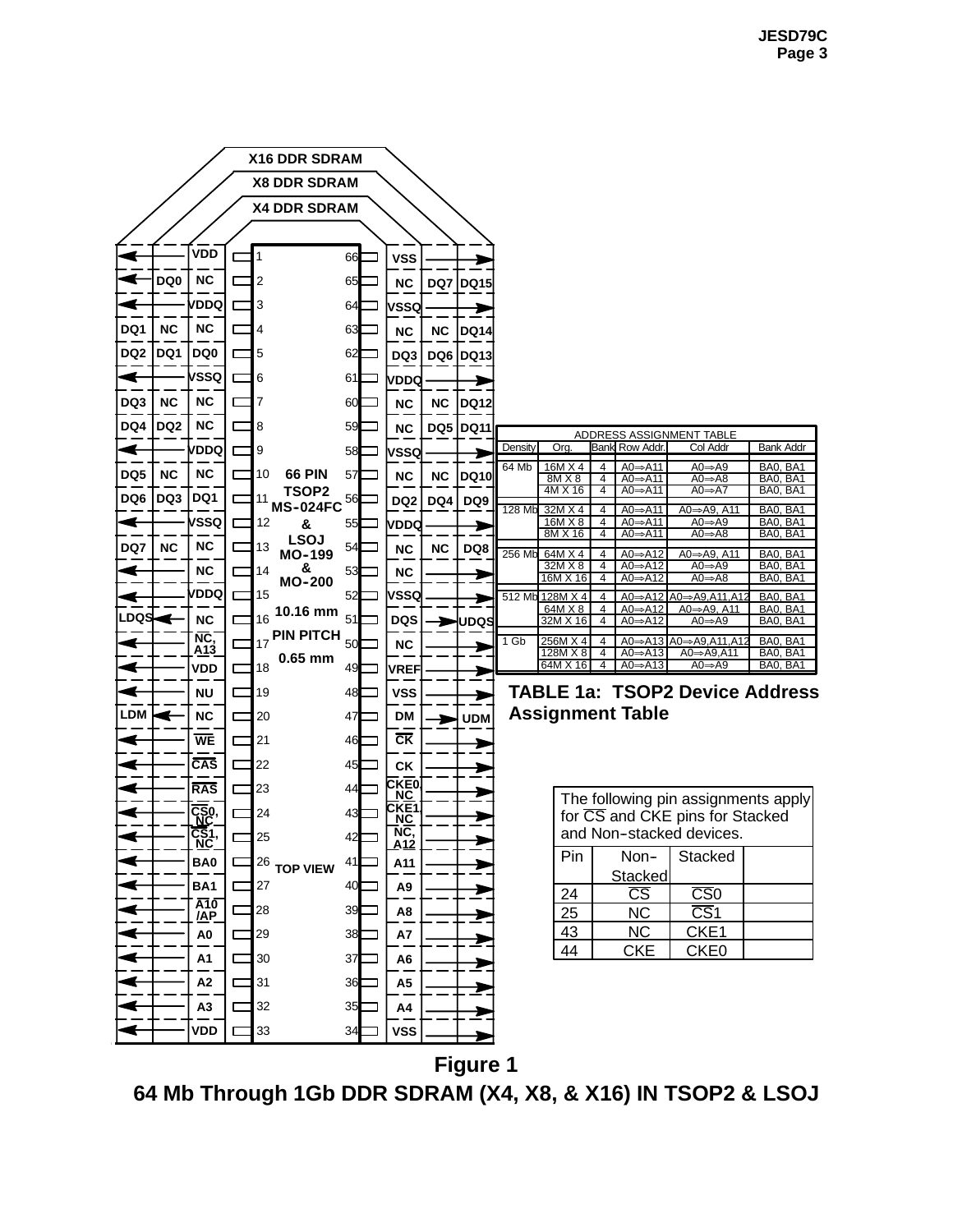

**Figure 2 128 Mb Through 1Gb DDR SDRAM (X4, X8, & X16) IN BGA**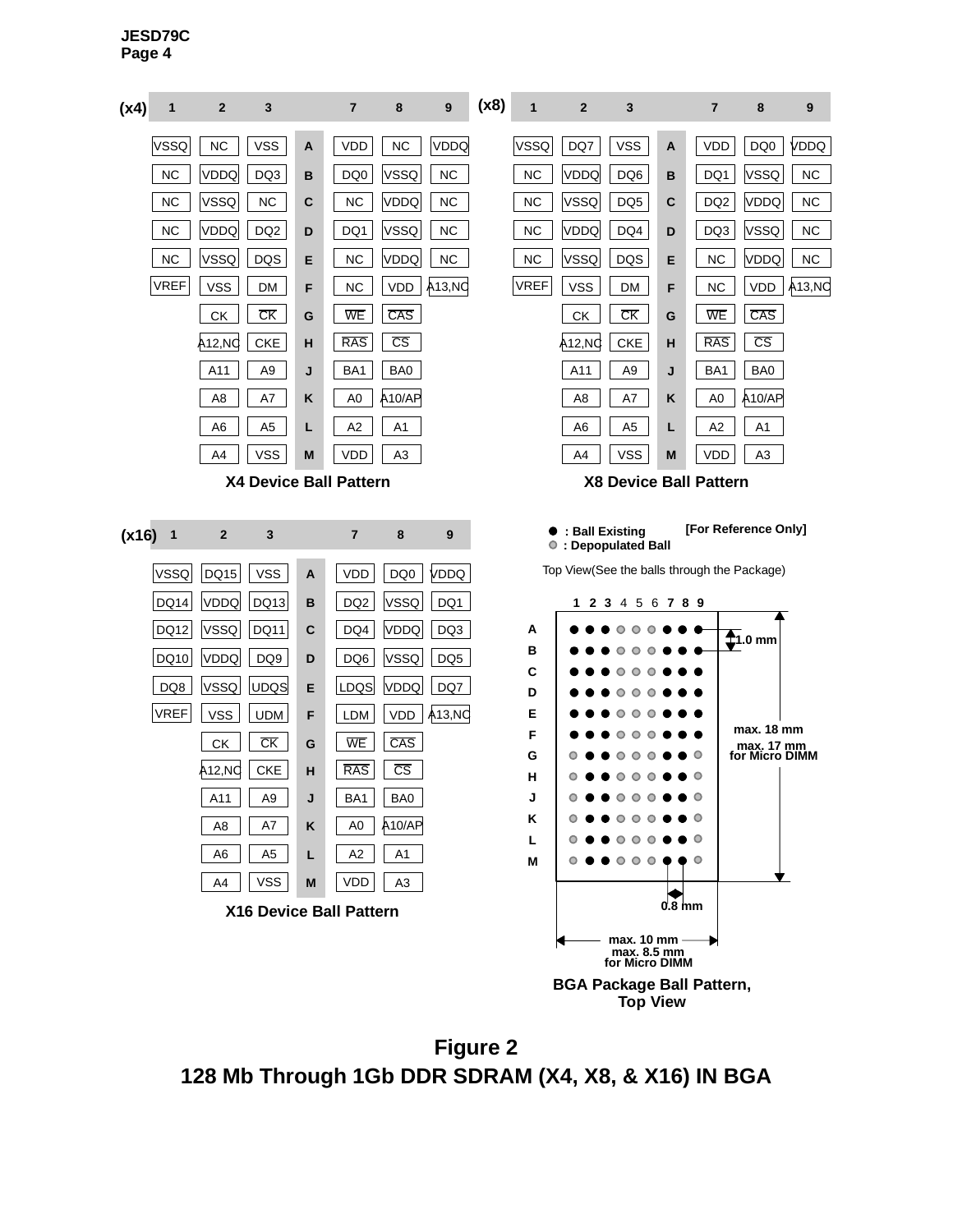| <b>Item</b>                      | 128Mb                                  | 256Mb                             | 512Mb                                  | 1Gb                                    | <b>Note</b> |
|----------------------------------|----------------------------------------|-----------------------------------|----------------------------------------|----------------------------------------|-------------|
| Number of banks                  | 4                                      | 4                                 | 4                                      | 4                                      |             |
| <b>Bank Address Pins</b>         | BA0, BA1                               | BA0, BA1                          | BA0, BA1                               | BA0, BA1                               |             |
| Autoprecharge Pins               | A10/AP                                 | A10/AP                            | A10/AP                                 | A10/AP                                 |             |
| Row Addresses                    | A0-A11                                 | A0-A12                            | A0-A12                                 | A0-A13                                 |             |
| Column Addresses x4<br>х8<br>x16 | A0-A9,A11<br>$A0-A9$<br>$AO-AB$        | A0-A9,A11<br>$A0-A9$<br>$A0 - A8$ | A0-A9,A11,A12<br>A0-A9,A11<br>$A0-A9$  | A0-A9,A11,A12<br>A0-A9,A11<br>$A0-A9$  |             |
| H <sub>2</sub> pin function      | NC.                                    | A12                               | A12                                    | A12                                    |             |
| F13 pin function                 | NC.                                    | NC.                               | NC.                                    | A13                                    |             |
| JC11 MO #                        | <b>MO-233A</b>                         | MO-233A                           | MO-233A                                | MO-233A                                |             |
| JC11 Variation #                 | AA.                                    | AA                                | AA                                     | AA.                                    |             |
| JC11 Package<br>Name             | <b>DSBGA</b>                           | <b>DSBGA</b>                      | <b>DSBGA</b>                           | <b>DSBGA</b>                           |             |
| Pin Pitch                        | $0.8$ mm $\times$ 1.0<br><sub>mm</sub> | $0.8$ mm $\times 1.0$<br>mm       | $0.8$ mm $\times$ 1.0<br><sub>mm</sub> | $0.8$ mm $\times 1.0$<br><sub>mm</sub> |             |

**TABLE 1b: BGA Device Address Assignment and Package Table**





Note 2: DM is a unidirectional signal (input only) but is internally loaded to match the load of the bidirectional DQ and DQS signals.

## **FIGURE 3: FUNCTIONAL BLOCK DIAGRAM OF DDR SDRAM**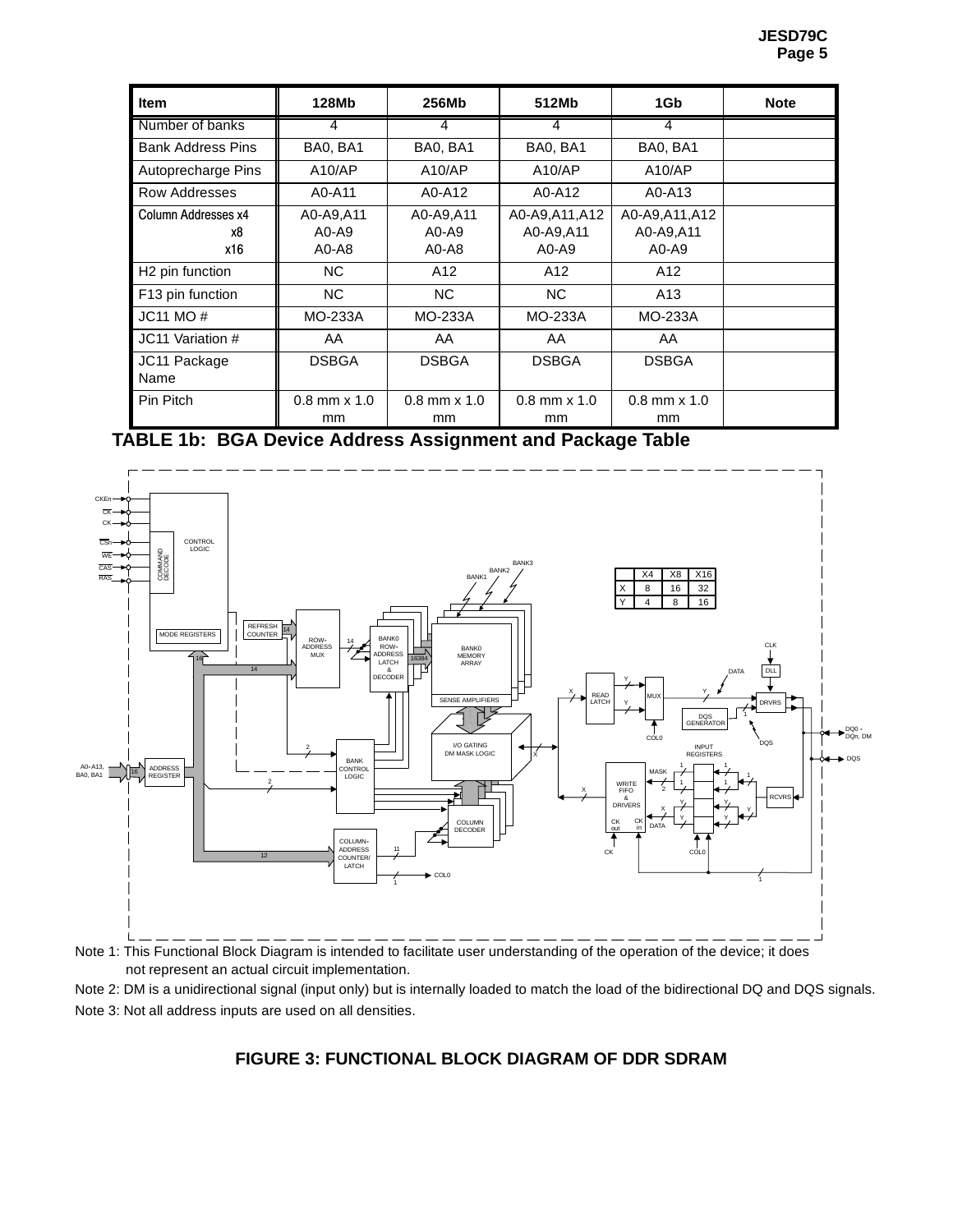## **TABLE 2: PIN DESCRIPTIONS**

| <b>SYMBOL</b>                        | <b>TYPE</b> | <b>DESCRIPTION</b>                                                                                                                                                                                                                                                                                                                                                                                                                                                                                                                                                                                                                                                                                                                                                                                                                                                                           |
|--------------------------------------|-------------|----------------------------------------------------------------------------------------------------------------------------------------------------------------------------------------------------------------------------------------------------------------------------------------------------------------------------------------------------------------------------------------------------------------------------------------------------------------------------------------------------------------------------------------------------------------------------------------------------------------------------------------------------------------------------------------------------------------------------------------------------------------------------------------------------------------------------------------------------------------------------------------------|
| $CK, \overline{CK}$                  | Input       | Clock: CK and CK are differential clock inputs. All address and control input signals<br>are sampled on the crossing of the positive edge of CK and negative edge of CK.<br>Output (read) data is referenced to the crossings of CK and CK (both directions of<br>crossing).                                                                                                                                                                                                                                                                                                                                                                                                                                                                                                                                                                                                                 |
| <b>CKE</b><br>(CKE0)<br>(CKE1)       | Input       | Clock Enable: CKE HIGH activates, and CKE LOW deactivates internal clock sig-<br>nals, and device input buffers and output drivers. Taking CKE LOW provides PRE-<br>CHARGE POWER-DOWN and SELF REFRESH operation (all banks idle), or AC-<br>TIVE POWER-DOWN (row ACTIVE in any bank). CKE is synchronous for POW-<br>ER-DOWN entry and exit, and for SELF REFRESH entry. CKE is asynchronous for<br>SELF REFRESH exit, and for output disable. CKE must be maintained high<br>throughout READ and WRITE accesses. Input buffers, excluding CK, CK and CKE<br>are disabled during POWER-DOWN. Input buffers, excluding CKE are disabled<br>during SELF REFRESH. CKE is an SSTL_2 input, but will detect an LVCMOS LOW<br>level after Vdd is applied. The standard pinout includes one CKE pin. Optional pin-<br>outs include CKE0 and CKE1 on different pins, to facilitate device stacking. |
| <u>CS</u><br>( <u>CS</u> O)<br>(CS1) | Input       | Chip Select: All commands are masked when CS is registered high. CS provides<br>for external bank selection on systems with multiple banks. CS is considered part of<br>the command code. The standard pinout includes one CS pin. Optional pinouts<br>include CS0 and CS1 on different pins, to facilitate device stacking.                                                                                                                                                                                                                                                                                                                                                                                                                                                                                                                                                                 |
| RAS, CAS,<br>WE                      | Input       | Command Inputs: RAS, CAS and WE (along with CS) define the command being<br>entered.                                                                                                                                                                                                                                                                                                                                                                                                                                                                                                                                                                                                                                                                                                                                                                                                         |
| DM<br>(LDM)<br>(UDM)                 | Input       | Input Data Mask: DM is an input mask signal for write data. Input data is masked<br>when DM is sampled HIGH along with that input data during a WRITE access. DM<br>is sampled on both edges of DQS. Although DM pins are input only, the DM loading<br>matches the DQ and DQS loading. For the X16, LDM corresponds to the data on<br>DQ0-DQ7; UDM corresponds to the data on DQ8-DQ15. DM may be driven high,<br>low, or floating during READs.                                                                                                                                                                                                                                                                                                                                                                                                                                            |
| BA0, BA1                             | Input       | Bank Address Inputs: BA0 and BA1 define to which bank an ACTIVE, READ,<br>WRITE or PRECHARGE command is being applied.                                                                                                                                                                                                                                                                                                                                                                                                                                                                                                                                                                                                                                                                                                                                                                       |
| A0-A13                               | Input       | Address Inputs: Provide the row address for ACTIVE commands, and the column<br>address and AUTO PRECHARGE bit for READ/WRITE commands, to select one<br>location out of the memory array in the respective bank. A10 is sampled during a<br>precharge command to determine whether the PRECHARGE applies to one bank<br>(A10 LOW) or all banks (A10 HIGH). If only one bank is to be precharged, the bank<br>is selected by BA0, BA1. The address inputs also provide the op-code during a<br>MODE REGISTER SET command. BA0 and BA1 define which mode register is<br>loaded during the MODE REGISTER SET command (MRS or EMRS). A12 is used<br>on device densities of 256Mb and above; A13 is used on device densities of 1Gb.                                                                                                                                                              |
| <b>DQ</b>                            | I/O         | Data Bus: Input/Output.                                                                                                                                                                                                                                                                                                                                                                                                                                                                                                                                                                                                                                                                                                                                                                                                                                                                      |
| <b>DQS</b><br>(LDQS)<br>(UDQS)       | I/O         | Data Strobe: Output with read data, input with write data. Edge-aligned with read<br>data, centered in write data. Used to capture write data. For the X16, LDQS corre-<br>sponds to the data on DQ0-DQ7; UDQS corresponds to the data on DQ8-DQ15.                                                                                                                                                                                                                                                                                                                                                                                                                                                                                                                                                                                                                                          |
| <b>NC</b>                            |             | No Connect: No internal electrical connection is present.                                                                                                                                                                                                                                                                                                                                                                                                                                                                                                                                                                                                                                                                                                                                                                                                                                    |
| <b>VDDQ</b>                          | Supply      | DQ Power Supply: +2.5 V ±0.2 V. for DDR 200, 266, or 333<br>$\ldots \ldots \ldots \ldots \ldots$ +2.6 ±0.1 V for DDR 400                                                                                                                                                                                                                                                                                                                                                                                                                                                                                                                                                                                                                                                                                                                                                                     |
| <b>VSSQ</b>                          | Supply      | DQ Ground.                                                                                                                                                                                                                                                                                                                                                                                                                                                                                                                                                                                                                                                                                                                                                                                                                                                                                   |
| <b>VDD</b>                           | Supply      | Power Supply: One of +3.3 V $\pm 0.3$ V or +2.5 V $\pm 0.2$ V for DDR 200, 266, or 333<br>+2.6 $\pm$ 0.1 V for DDR 400<br>.                                                                                                                                                                                                                                                                                                                                                                                                                                                                                                                                                                                                                                                                                                                                                                  |
| <b>VSS</b>                           | Supply      | Ground.                                                                                                                                                                                                                                                                                                                                                                                                                                                                                                                                                                                                                                                                                                                                                                                                                                                                                      |
| <b>VREF</b>                          | Input       | SSTL_2 reference voltage.                                                                                                                                                                                                                                                                                                                                                                                                                                                                                                                                                                                                                                                                                                                                                                                                                                                                    |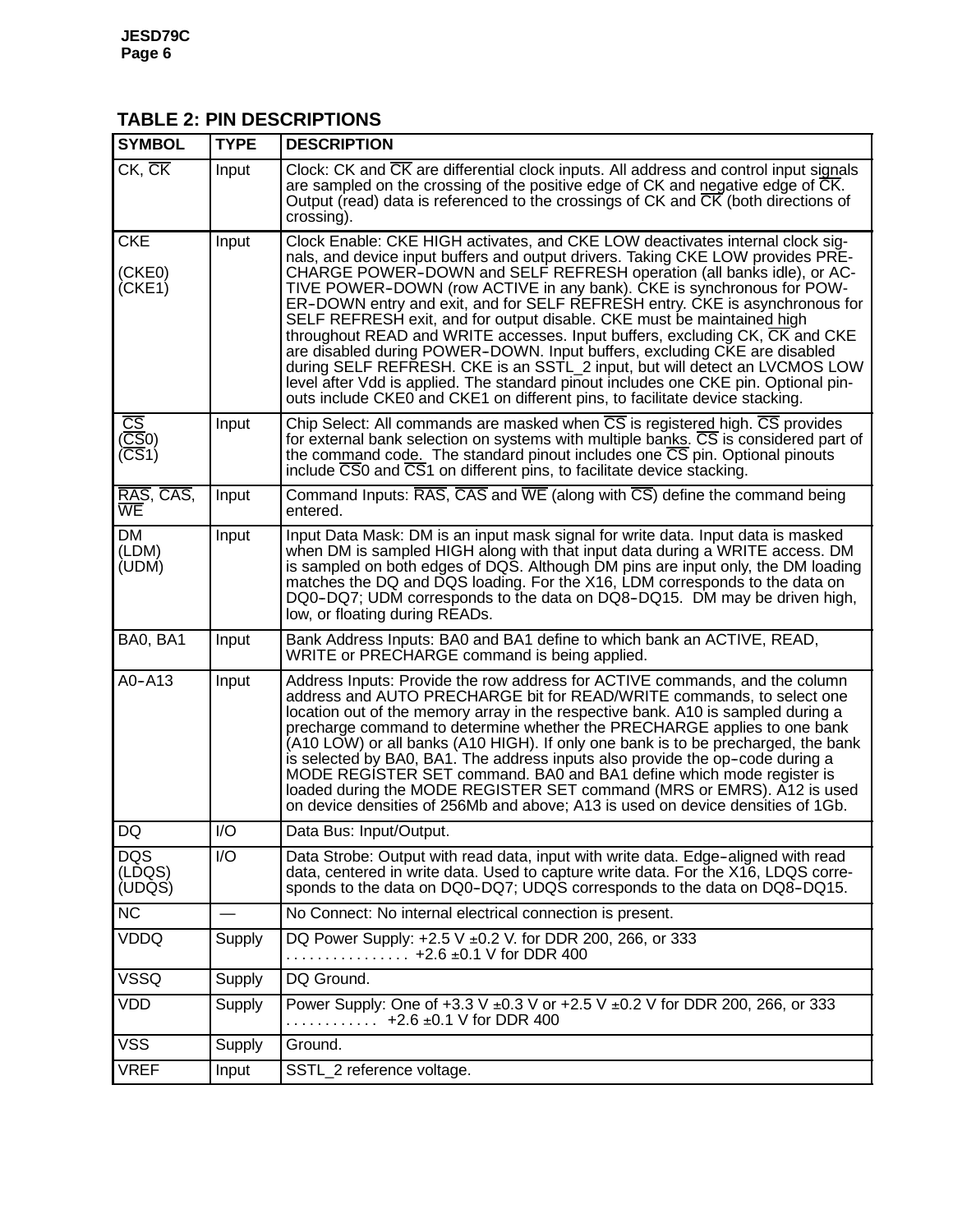## **FUNCTIONAL DESCRIPTION**

The DDR SDRAM is a high-speed CMOS, dynamic random-access memory internally configured as a quad-bank DRAM. These devices contain the following number of bits:

64Mb has 67,108,864 bits 128Mb has 134,217,728 bits 256Mb has 268,435,456 bits 512Mb has 536,870,912 bits 1Gb has 1,073,741,824 bits

The DDR SDRAM uses a double-data-rate architecture to achieve high-speed operation. The double-data-rate architecture is essentially a 2n prefetch architecture, with an interface designed to transfer two data words per clock cycle at the I/O pins. A single read or write access for the DDR SDRAM consists of a single 2n-bit wide, one clock cycle data transfer at the internal DRAM core and two corresponding n-bit wide, one-half clock cycle data transfers at the I/O pins. DQ, DQS, & DM may be floated when no data is being transferred

Read and write accesses to the DDR SDRAM are burst oriented; accesses start at a selected location and continue for a programmed number of locations in a programmed sequence. Accesses begin with the registration of an ACTIVE command, which is then followed by a READ or WRITE command. The address bits registered coincident with the ACTIVE command are used to select the bank and row to be accessed (BA0, BA1 select the bank; A0-A13 select the row). The address bits registered coincident with the READ or WRITE command are used to select the starting column location for the burst access.

Prior to normal operation, the DDR SDRAM must be initialized. The following sections provide detailed information covering device initialization, register definition, command descriptions and device operation.

## **INITIALIZATION**

DDR SDRAMs must be powered up and initialized in a predefined manner. Operational procedures other than those specified may result in undefined operation. No power sequencing is specified during power up and power down given the following criteria:

- VDD and VDDQ are driven from a single power converter output, AND
- $\bullet$  VTT is limited to 1.35 V, AND
- VREF tracks VDDQ/2

OR, the following relationships must be followed:

- VDDQ is driven after or with VDD such that  $VDDQ < VDD + 0.3 V AND$
- VTT is driven after or with VDDQ such that  $VTT < VDDQ + 0.3 V$ , AND
- VREF is driven after or with VDDQ such that VREF < VDDQ + 0.3 V.

At least one of these two conditions must be met.

Except for CKE, inputs are not recognized as valid until after VREF is applied. CKE is an SSTL\_2 input, but will detect an LVCMOS LOW level after VDD is applied. Maintaining an LVCMOS LOW level on CKE during power-up is required to guarantee that the DQ and DQS outputs will be in the High-Z state, where they will remain until driven in normal operation (by a read access). After all power supply and reference voltages are stable, and the clock is stable, the DDR SDRAM requires a 200 µs delay prior to applying an executable command.

Once the 200 µs delay has been satisfied, a DE-SELECT or NOP command should be applied, and CKE should be brought HIGH. Following the NOP command, a PRECHARGE ALL command should be applied. Next a MODE REGISTER SET command should be issued for the Extended Mode Register, to enable the DLL, then a MODE REGISTER SET command should be issued for the Mode Register, to reset the DLL, and to program the operating parameters. 200 clock cycles are required between the DLL reset and any executable command. A PRECHARGE ALL command should be applied, placing the device in the "all banks idle" state.

Once in the idle state, two AUTO refresh cycles must be performed. Additionally, a MODE REG-ISTER SET command for the Mode Register, with the reset DLL bit deactivated (i.e., to program operating parameters without resetting the DLL) must be performed. Following these cycles, the DDR SDRAM is ready for normal operation.

## **REGISTER DEFINITION**

#### **MODE REGISTER**

The Mode Register is used to define the specific mode of operation of the DDR SDRAM. This definition includes the selection of a burst length, a burst type, a CAS latency, and an operating mode, as shown in Figure NO TAG. The Mode Register is programmed via the MODE REGISTER SET command (with  $BA0 = 0$  and  $BA1 = 0$ ) and will retain the stored information until it is programmed again or the device loses power (except for bit A8, which may be self-clearing).

Mode Register bits A0-A2 specify the burst length, A3 specifies the type of burst (sequential or interleaved), A4-A6 specify the CAS latency, and A7--A13 or (A12 on 256Mb/512Mb, A13 on 1Gb see figure 4) specify the operating mode.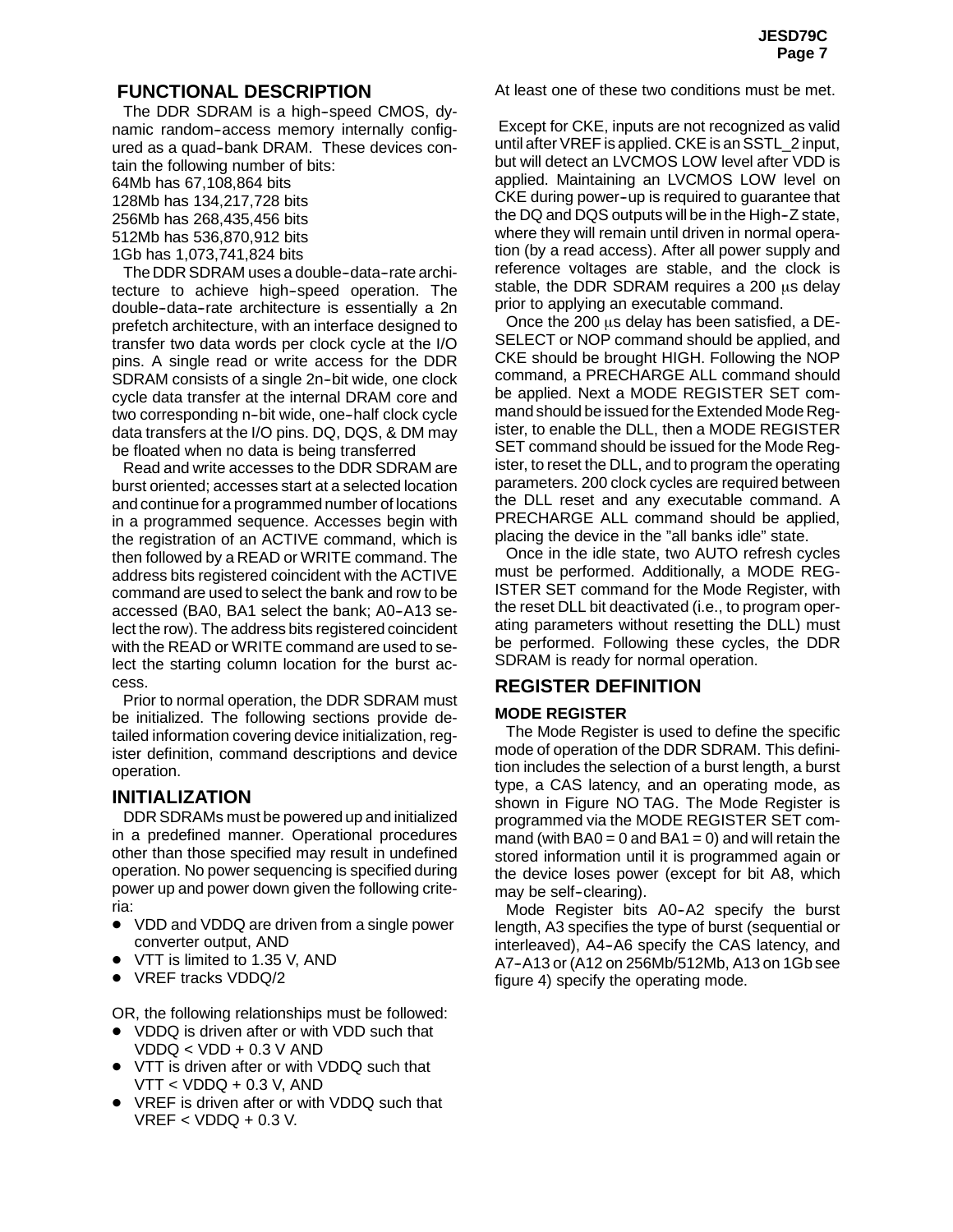**JESD79C Page 8**

The Mode Register must be loaded when all banks are idle and no bursts are in progress, andthe controller must wait the specified time before initiating any subsequent operation. Violating either of these requirements will result in unspecified operation.

#### **Burst Length**

Read and write accesses to the DDR SDRAM are burst oriented, with the burst length being programmable, as shown in Figure NO TAG. The burst length determines the maximum number of column locations that can be accessed for a given READ or WRITE command. Burst lengths of 2, 4, or 8 locations are available for both the sequential and the interleaved burst types.

## **Table 3 BURST DEFINITION**

| <b>Burst</b>            | Starting<br>Column<br><b>Address</b> |                |                | Order of Accesses Within a Burst |                                 |  |  |
|-------------------------|--------------------------------------|----------------|----------------|----------------------------------|---------------------------------|--|--|
| Length                  |                                      |                |                | Type = Sequential                | $Type = Interleaved$            |  |  |
|                         |                                      |                | A <sub>0</sub> |                                  |                                 |  |  |
| $\overline{2}$          |                                      |                | 0              | $0 - 1$                          | $0 - 1$                         |  |  |
|                         |                                      |                | 1              | $1 - 0$                          | $1 - 0$                         |  |  |
|                         |                                      | A <sub>1</sub> | A <sub>0</sub> |                                  |                                 |  |  |
|                         |                                      | $\Omega$       | 0              | $0 - 1 - 2 - 3$                  | $0 - 1 - 2 - 3$                 |  |  |
| $\overline{\mathbf{4}}$ |                                      | $\Omega$       | 1              | $1 - 2 - 3 - 0$                  | $1 - 0 - 3 - 2$                 |  |  |
|                         |                                      | 1              | 0              | $2 - 3 - 0 - 1$                  | $2 - 3 - 0 - 1$                 |  |  |
|                         |                                      | 1              | 1              | $3 - 0 - 1 - 2$                  | $3 - 2 - 1 - 0$                 |  |  |
|                         | A2                                   | A <sub>1</sub> | A <sub>0</sub> |                                  |                                 |  |  |
|                         | $\Omega$                             | $\Omega$       | 0              | $0 - 1 - 2 - 3 - 4 - 5 - 6 - 7$  | $0 - 1 - 2 - 3 - 4 - 5 - 6 - 7$ |  |  |
|                         | $\Omega$                             | 0              | 1              | $1 - 2 - 3 - 4 - 5 - 6 - 7 - 0$  | $1 - 0 - 3 - 2 - 5 - 4 - 7 - 6$ |  |  |
|                         | 0                                    | 1              | $\Omega$       | $2 - 3 - 4 - 5 - 6 - 7 - 0 - 1$  | $2 - 3 - 0 - 1 - 6 - 7 - 4 - 5$ |  |  |
| 8                       | $\Omega$                             | 1              | 1              | $3 - 4 - 5 - 6 - 7 - 0 - 1 - 2$  | $3 - 2 - 1 - 0 - 7 - 6 - 5 - 4$ |  |  |
|                         | 1                                    | 0              | 0              | $4 - 5 - 6 - 7 - 0 - 1 - 2 - 3$  | $4 - 5 - 6 - 7 - 0 - 1 - 2 - 3$ |  |  |
|                         | $\mathbf{1}$                         | $\Omega$       | 1              | $5 - 6 - 7 - 0 - 1 - 2 - 3 - 4$  | $5 - 4 - 7 - 6 - 1 - 0 - 3 - 2$ |  |  |
|                         | 1                                    | 1              | 0              | $6 - 7 - 0 - 1 - 2 - 3 - 4 - 5$  | $6 - 7 - 4 - 5 - 2 - 3 - 0 - 1$ |  |  |
|                         | 1                                    | 1              | 1              | $7 - 0 - 1 - 2 - 3 - 4 - 5 - 6$  | $7 - 6 - 5 - 4 - 3 - 2 - 1 - 0$ |  |  |

#### Notes:

- 1. For a burst length of two, A1-Ai selects the two-data-element block; A0 selects the first access within the block.
- 2. For a burst length of four, A2-Ai selects the four-data-element block; A0-A1 selects the first access within the block.
- 3. For a burst length of eight, A3-Ai selects the eight-dataelement block; A0-A2 selects the first access within the block.
- 4. Whenever a boundary of the block is reached within a given sequence above, the following access wraps within the block.

Reserved states should not be used, as unknown operation or incompatibility with future versions may result.

When a READ or WRITE command is issued, a block of columns equal to the burst length is effectively selected. All accesses for that burst take place within this block, meaning that the burst will wrap within the block if a boundary is reached. The block is uniquely selected by A1-Ai when the burst length is set to two, by A2-Ai when the burst length is set to four and by A3-Ai when the burst length is set to eight (where Ai is the most significant column address bit for a given configuration). The remaining (least significant) address bit(s) is (are) used to select the starting location within the block. The programmed burst length applies to both read and write bursts.



An = most significant address bit for this device. VS = Vendor Specific

## **Figure 4 Mode Register Definition**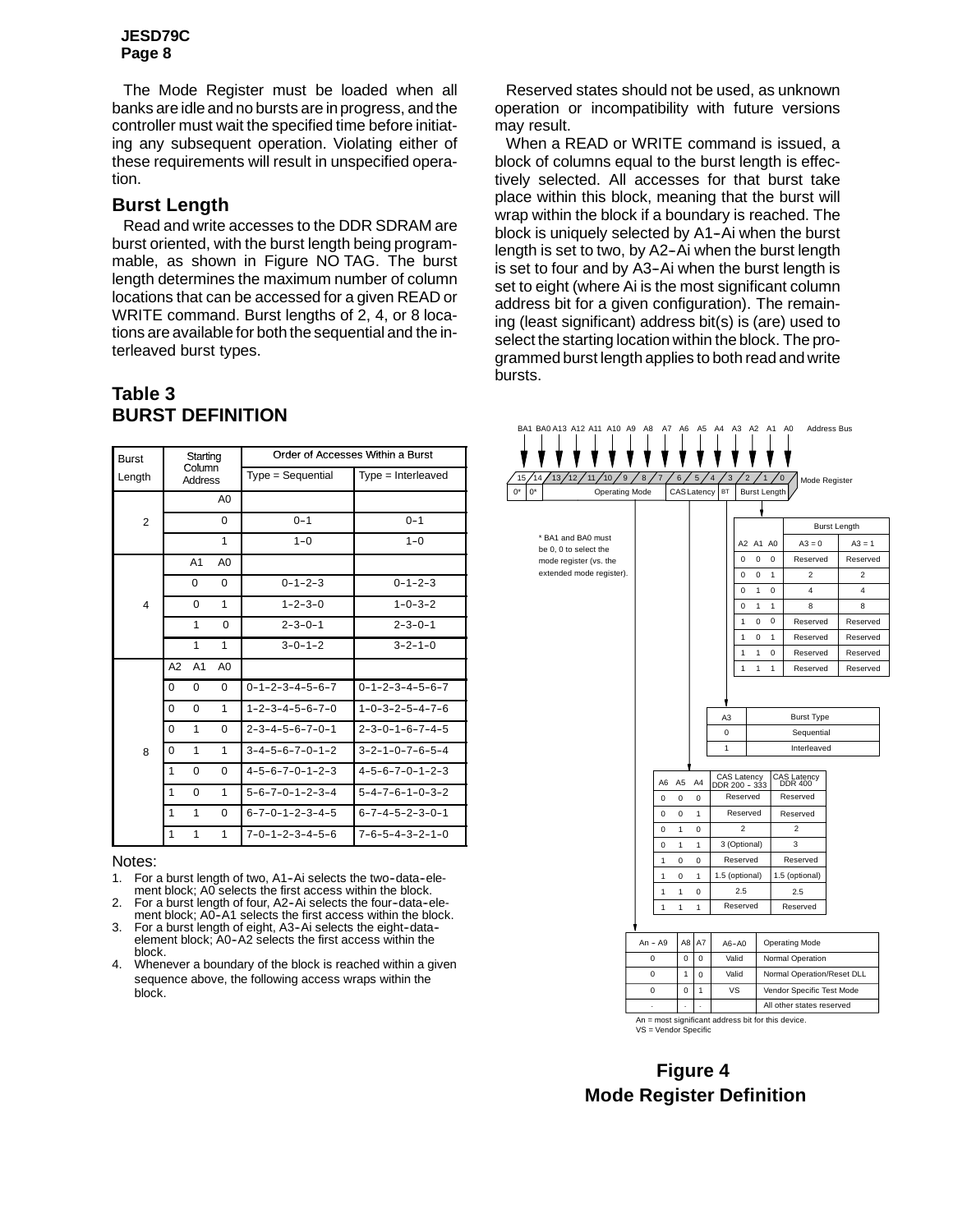## **Burst Type**

Accesses within a given burst may be programmed to be either sequential or interleaved; this is referred to as the burst type and is selected via bit A3.

The ordering of accesses within a burst is determined by the burst length, the burst type and the starting column address, as shown in Table 3.

## **Read Latency**

The READ latency is the delay, in clock cycles, between the registration of a READ command and the availability of the first piece of output data. For DDR200, DDR266, and DDR333, the latency can be set to 2 or 2.5 clocks (latencies of 1.5 or 3 are optional, and one or both of these optional latencies might be supported by some vendors). For DDR400, the latency can be set to 3 clocks (latencies of 2 or 2.5 are optional, and one or both of these optional latencies might be supported by some vendors).

If a READ command is registered at clock edge n, and the latency is m clocks, the datawill be available nominally coincident with clock edge n + m.

Reserved states should not be used as unknown operation, or incompatibility with future versions may result.

## **Operating Mode**

The normal operating mode is selected by issuing a Mode Register Set command with bits A7-A13 each set to zero, and bits A0-A6 set to the desired values. A DLL reset is initiated by issuing a Mode Register Set command with bits A7 and A9-A13 each set to zero, bit A8 set to one, and bits A0-A6 set to the desired values. A Mode Register Set command issued to reset the DLL must always be followed by a Mode Register Set command to select normal operating mode (i.e., with A8=0).

All other combinations of values for A7-A13 are reserved for future use and/or test modes. Test modes and reserved states should not be used because unknown operation or incompatibility with future versions may result.

responding nominal data rate is \*200 MHz.

**DDR266:** A Speed grade for DDR SDRAM devices. The nominal operating (clock) frequency of such devices is 133 MHz (meaning that although the devices operate over a range of clock frequencies, the timing specifications included in this speed grade are tailored to a 133 MHz clock frequency). The corresponding nominal data rate is \*266 MHz.

**DDR333:** A Speed grade for DDR SDRAM devices. The nominal operating (clock) frequency of such devices is 167 MHz (meaning that although the devices operate over a range of clock frequencies, the timing specifications included in this speed grade are tailored to a 167 MHz clock frequency). The corresponding nominal data rate is \*333 MHz.

**DDR400:** A Speed grade for DDR SDRAM devices. The nominal operating (clock) frequency of such devices is 200 MHz (meaning that although the devices operate over a range of clock frequencies, the timing specifications included in this speed grade are tailored to a 200 MHz clock frequency). The corresponding nominal data rate is \*400 MHz.

In addition to the above DDRxxx specification, a letter modifier may be applied to indicate special timing characteristics for these devices in various market applications. For example, DDR266A and DDR266B classifications define distinct sorts for operation as a function of CAS latency. These differences between sorts are described in Table 10, "AC Timing Variations".

\* In this context, the term MHz is used loosely. A more technically precise definition is "million transfers per second per data pin"

#### **Terminology Definitions.**

The following are definitions of the terms DDR200, DDR266, & DDR333, as used in this specification.

**DDR200:** A speed grade for DDR SDRAM devices. The nominal operating (clock) frequency of such devices is 100 MHz (meaning that although the devices operate over a range of clock frequencies, the timing specifications included in this speed grade are tailored to a 100 MHz clock frequency). The cor-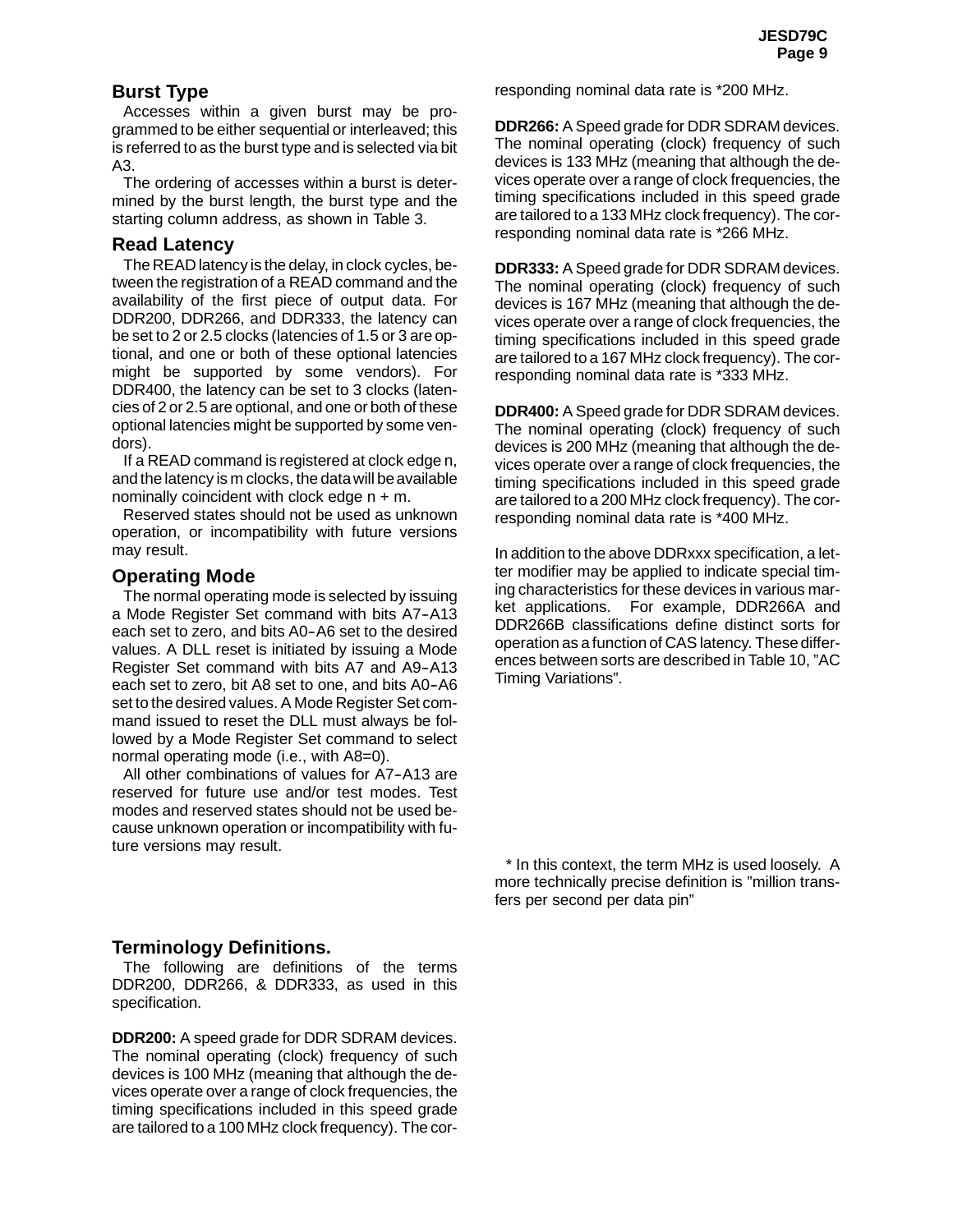

Burst Length = 4 in the cases shown<br>
DON'T CARE Shown with nominal tDQSCK

**Figure 5 REQUIRED CAS LATENCIES**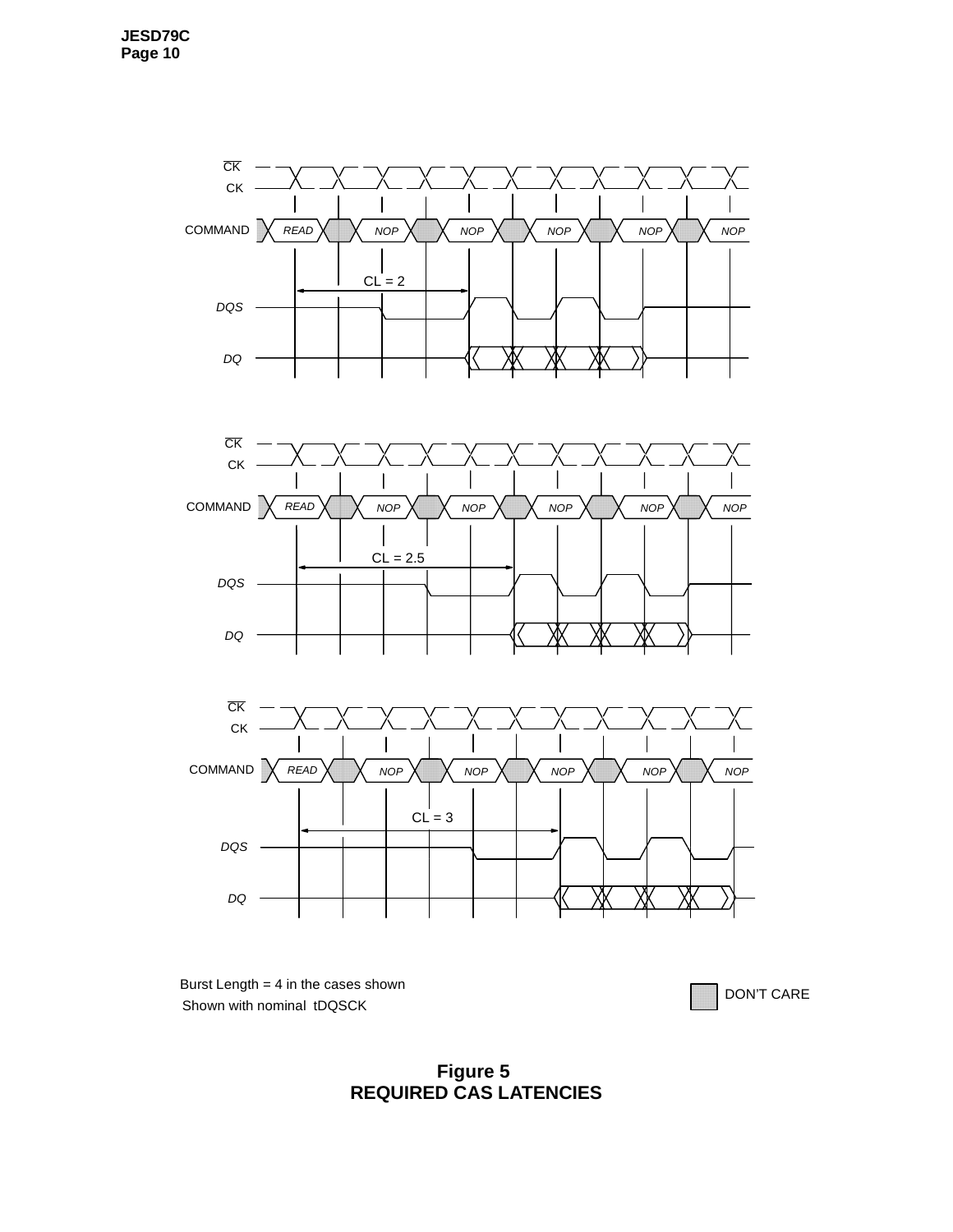## **EXTENDED MODE REGISTER**

The Extended Mode Register controls functions beyond those controlled by the Mode Register; these additional functions include DLL enable/disable, output drive strength selection (optional). These functions are controlled via the bits shown in Figure 6. The Extended Mode Register is programmed via the MODE REGISTER SET command (with  $BA0 = 1$  and  $BA1 = 0$ ) and will retain the stored information until it is programmed again or the device loses power.

The Extended Mode Register must be loaded when all banks are idle and no bursts are in progress, and the controller must wait the specified time before initiating any subsequent operation. Violating either of these requirements will result in unspecified operation.

#### **DLL Enable/Disable**

The DLL must be enabled for normal operation. DLL enable is required during power-up initialization, and upon returning to normal operation after having disabled the DLL for the purpose of debug or evaluation (upon exiting Self Refresh Mode, the DLL is enabled automatically). Any time the DLL is enabled a DLL Reset must follow and 200 clock cycles must occur before any executable command can be issued.

## **Output Drive Strength**

The normal drive strength for all outputs is specified to be SSTL\_2, Class II. Some vendors might also support a weak driver strength option, intended for lighter load and/or point-to-point environments. I-V curves for the normal drive strength and weak drive strength are included in this document.



## **Figure 6 EXTENDED MODE REGISTER DEFINITION**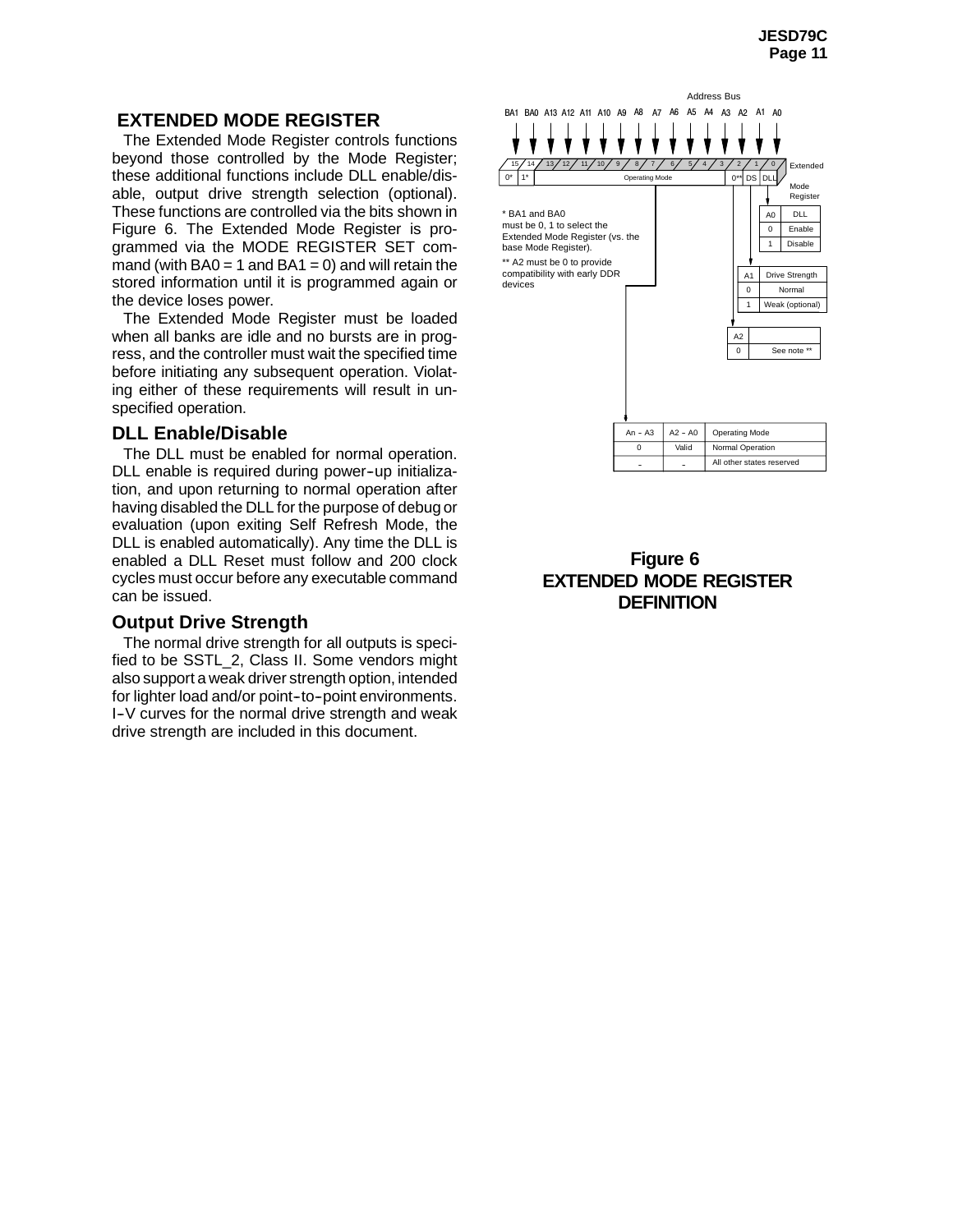**JESD79C Page 12**

#### **COMMANDS**

Truth Table 1a provides a quick reference of available commands. This is followed by a verbal description of each command. Two additional Truth Tables appear following the Operation section; these tables provide current state/next state information.

## **TRUTH TABLE 1a - Commands**

(Notes: 1)

| <b>NAME (Function)</b>                                 | cs | <b>RAS CAS</b> |   | <b>WE</b> | <b>ADDR</b> | <b>NOTES</b> |
|--------------------------------------------------------|----|----------------|---|-----------|-------------|--------------|
| DESELECT (NOP)                                         | н  | X              |   | Х         | х           | 9            |
| NO OPERATION (NOP)                                     |    | н              | н | н         | X           | 9            |
| ACTIVE (Select bank and activate row)                  |    |                | н | н         | Bank/Row    | 3            |
| READ (Select bank and column, and start READ burst)    |    | н              |   | н         | Bank/Col    | 4            |
| WRITE (Select bank and column, and start WRITE burst)  |    | н              |   |           | Bank/Col    | 4            |
| <b>BURST TERMINATE</b>                                 |    | н              | н |           | X           | 8            |
| PRECHARGE (Deactivate row in bank or banks)            |    |                | н |           | Code        | 5            |
| AUTO refresh or Self Refresh (Enter self refresh mode) |    |                |   | н         | x           | 6, 7         |
| MODE REGISTER SET                                      |    |                |   |           | Op-Code     | 2            |

## **TRUTH TABLE 1b - DM Operation**

| NAME (Function)      | DМ | DQs   | <b>NOTES</b> |
|----------------------|----|-------|--------------|
| Write Enable         |    | Valid | 10           |
| <b>Write Inhibit</b> |    |       | 10           |

NOTE: 1. CKE is HIGH for all commands shown except SELF REFRESH.

- 2. BA0-BA1 select either the Base or the Extended Mode Register (BA0 =  $0$ , BA1 = 0 selects Mode Register; BA0 = 1, BA1 = 0 selects Extended Mode Register; other combinations of BA0-BA1 are reserved; A0-A13 provide the op-code to be written to the selected Mode Register.
- 3. BA0-BA1 provide bank address and A0-A13 provide row address.
- 4. BA0-BA1 provide bank address; A0-Ai provide column address; A10 HIGH enables the auto precharge feature (nonpersistent), A10 LOW disables the auto precharge feature.
- 5. A10 LOW: BA0-BA1 determine which bank is precharged. A10 HIGH: all banks are precharged and BA0-BA1 are "Don't Care."
- 6. This command is AUTO REFRESH if CKE is HIGH; SELF REFRESH if CKE is LOW.
- 7. Internal refresh counter controls row addressing; all inputs and I/Os are "Don't Care" except for CKE.
- 8. Applies only to read bursts with autoprecharge disabled; this command is undefined (and should not be used) for read bursts with autoprecharge enabled, and for write bursts.
- 9. DESELECT and NOP are functionally interchangeable.
- 10. Used to mask write data, provided coincident with the corresponding data.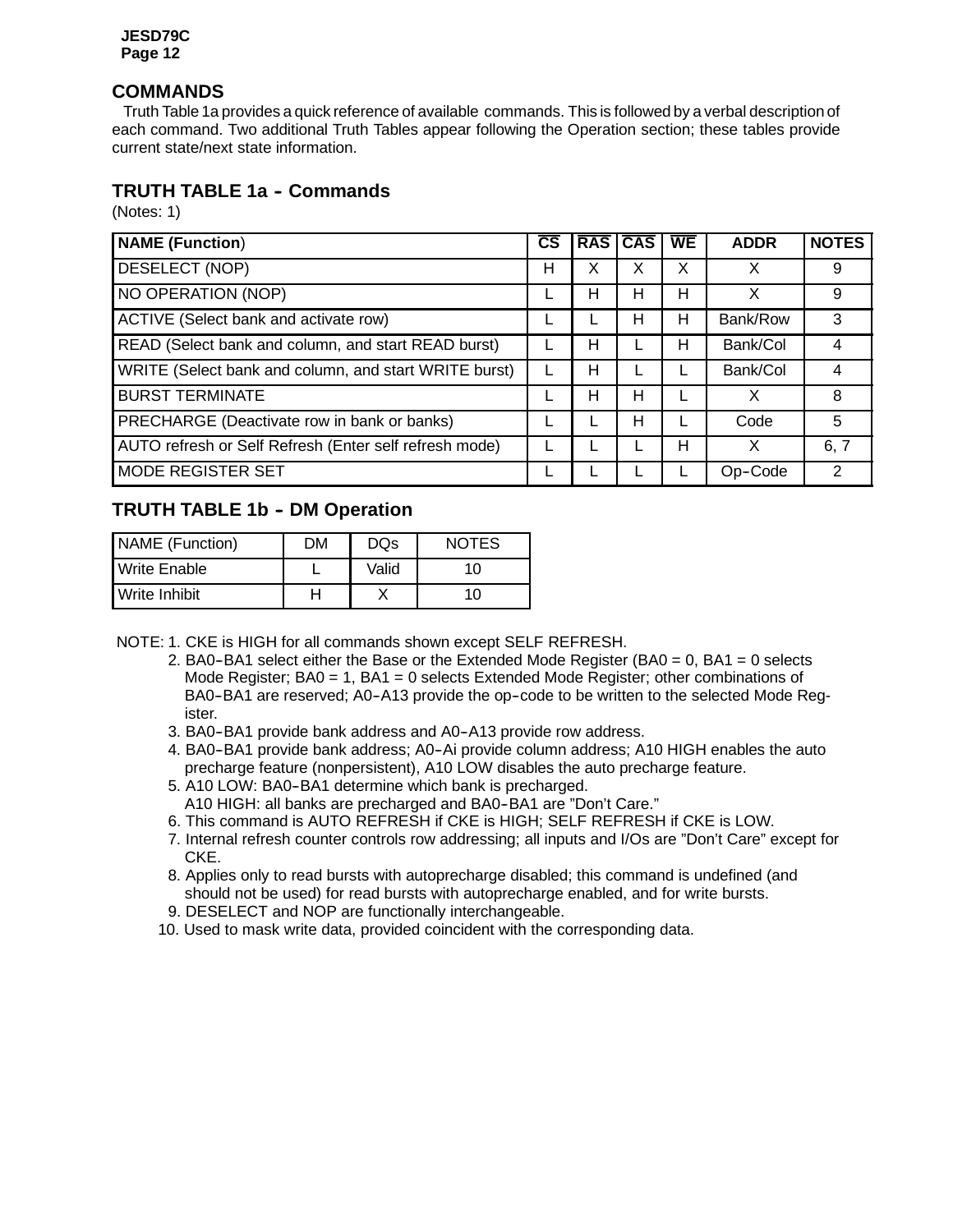## **TRUTH TABLE 2 - CKE**

 $(Notes: 1-4)$ 

| $CKEn-1$ | <b>CKEn</b> | <b>CURRENT STATE</b> | <b>COMMANDn</b>     | <b>ACTIONn</b>                 | <b>NOTES</b> |
|----------|-------------|----------------------|---------------------|--------------------------------|--------------|
|          |             | Power-Down           | x                   | <b>Maintain Power-Down</b>     |              |
|          |             | Self Refresh         | x                   | <b>Maintain Self Refresh</b>   |              |
|          | н           | Power-Down           | DESELECT or NOP     | Exit Power-Down                |              |
|          | н           | Self Refresh         | DESELECT or NOP     | Exit Self Refresh              | 5            |
| н        |             | All Banks Idle       | DESELECT or NOP     | Precharge Power-Down Entry     |              |
| н        |             | Bank(s) Active       | DESELECT or NOP     | <b>Active Power-Down Entry</b> |              |
| н        |             | All Banks Idle       | <b>AUTO REFRESH</b> | Self Refresh Entry             |              |
| н        | H.          |                      | See Truth Table 3   |                                |              |

NOTE: 1. CKEn is the logic state of CKE at clock edge n; CKEn-1 was the state of CKE at the previous clock edge.

2. Current state is the state of the DDR SDRAM immediately prior to clock edge n.

3. COMMANDn is the command registered at clock edge n, and ACTIONn is a result of COMMANDn.

4. All states and sequences not shown are illegal or reserved.

5. DESELECT or NOP commands should be issued on any clock edges occurring during the tXSNR or tXSRD period. A minimum of 200 clock cycles is needed before applying any executable command, for the DLL to lock.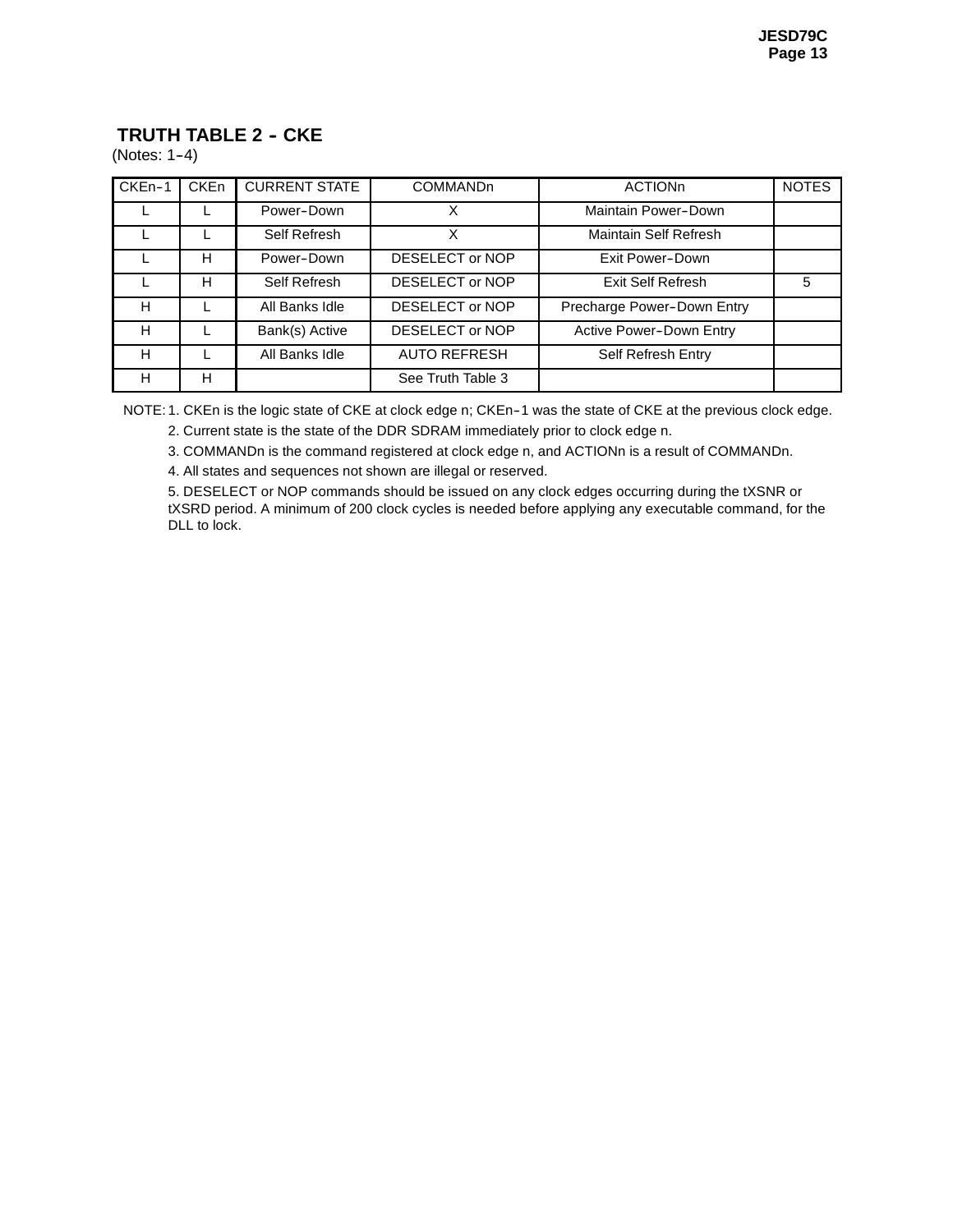## **TRUTH TABLE 3 - Current State Bank n - Command to Bank n**

| <b>CURRENT</b><br><b>STATE</b> | $\overline{\text{cs}}$ | <b>RAS</b> | <b>CAS</b> | <b>WE</b> | <b>COMMAND/ACTION</b>                             | <b>NOTES</b> |
|--------------------------------|------------------------|------------|------------|-----------|---------------------------------------------------|--------------|
| Any                            | н                      | X          | X          | X         | DESELECT (NOP/continue previous operation)        |              |
|                                | L                      | н          | H          | н         | NO OPERATION (NOP/continue previous operation)    |              |
|                                |                        | L          | H          | н         | ACTIVE (select and activate row)                  |              |
| Idle                           |                        |            |            | H         | <b>AUTO REFRESH</b>                               | 7            |
|                                | L                      | L          | L          | L         | <b>MODE REGISTER SET</b>                          | 7            |
|                                | L                      | н          | L          | H         | READ (select column and start READ burst)         | 10           |
| <b>Row Active</b>              |                        | н          | L          | L         | WRITE (select column and start WRITE burst)       | 10           |
|                                |                        |            | H          |           | PRECHARGE (deactivate row in bank or banks)       | 8            |
|                                |                        | н          | L          | н         | READ (select column and start new READ burst)     | 10           |
| Read (Auto-<br>Precharge       |                        | н          | L          |           | WRITE (select column and start new WRITE burst)   | 10, 12       |
| Disabled)                      |                        |            | H          | L         | PRECHARGE (truncate READ burst, start precharge)  | 8            |
|                                |                        | н          | н          |           | <b>BURST TERMINATE</b>                            | 9            |
| Write (Auto-                   |                        | н          |            | H         | READ (select column and start READ burst)         | 10, 11       |
| Precharge                      |                        | н          | L          |           | WRITE (select column and start new WRITE burst)   | 10           |
| Disabled)                      |                        |            | H          |           | PRECHARGE (truncate WRITE burst, start precharge) | 8, 11        |

(Notes: 1-6; notes appear below and on next page)

NOTE:

- 1. This table applies when CKEn--1 was HIGH and CKEn is HIGH (see Truth Table 2) and after tXSNR or tXSRD has been met (if the previous state was self refresh).
- 2. This table is bank--specific, except where noted, i.e., the current state is for a specific bank and the commands shown are those allowed to be issued to that bank when in that state. Exceptions are covered in the notes below.
- 3. Current state definitions:

| Idle:       | The bank has been precharged, and tRP has been met.                                                                                 |
|-------------|-------------------------------------------------------------------------------------------------------------------------------------|
| Row Active: | A row in the bank has been activated, and tRCD has been met. No data bursts/ac-<br>cesses and no register accesses are in progress. |
| Read:       | A READ burst has been initiated, with AUTO PRECHARGE disabled, and has not yet<br>terminated or been terminated.                    |
| Write:      | A WRITE burst has been initiated, with AUTO PRECHARGE disabled, and has not yet<br>terminated or been terminated.                   |

4. The following states must not be interrupted by a command issued to the same bank. DESELECT or NOP commands, or allowable commands to the other bank should be issued on any clock edge occurring during these states. Allowable commands to the other bank are determined by its current state and Truth Table 3, and according to Truth Table 4.

| Precharging:       | Starts with registration of a PRECHARGE command and ends when tRP is met. Once<br>tRP is met, the bank will be in the idle state.                               |
|--------------------|-----------------------------------------------------------------------------------------------------------------------------------------------------------------|
| Row Activating:    | Starts with registration of an ACTIVE command and ends when tRCD is met. Once<br>tRCD is met, the bank will be in the "row active" state.                       |
| Read w/Auto-       |                                                                                                                                                                 |
| Precharge Enabled: | Starts with registration of a READ command with AUTO PRECHARGE enabled and<br>ends when tRP has been met. Once tRP is met, the bank will be in the idle state.  |
| Write w/Auto-      |                                                                                                                                                                 |
| Precharge Enabled: | Starts with registration of a WRITE command with AUTO PRECHARGE enabled and<br>ends when tRP has been met. Once tRP is met, the bank will be in the idle state. |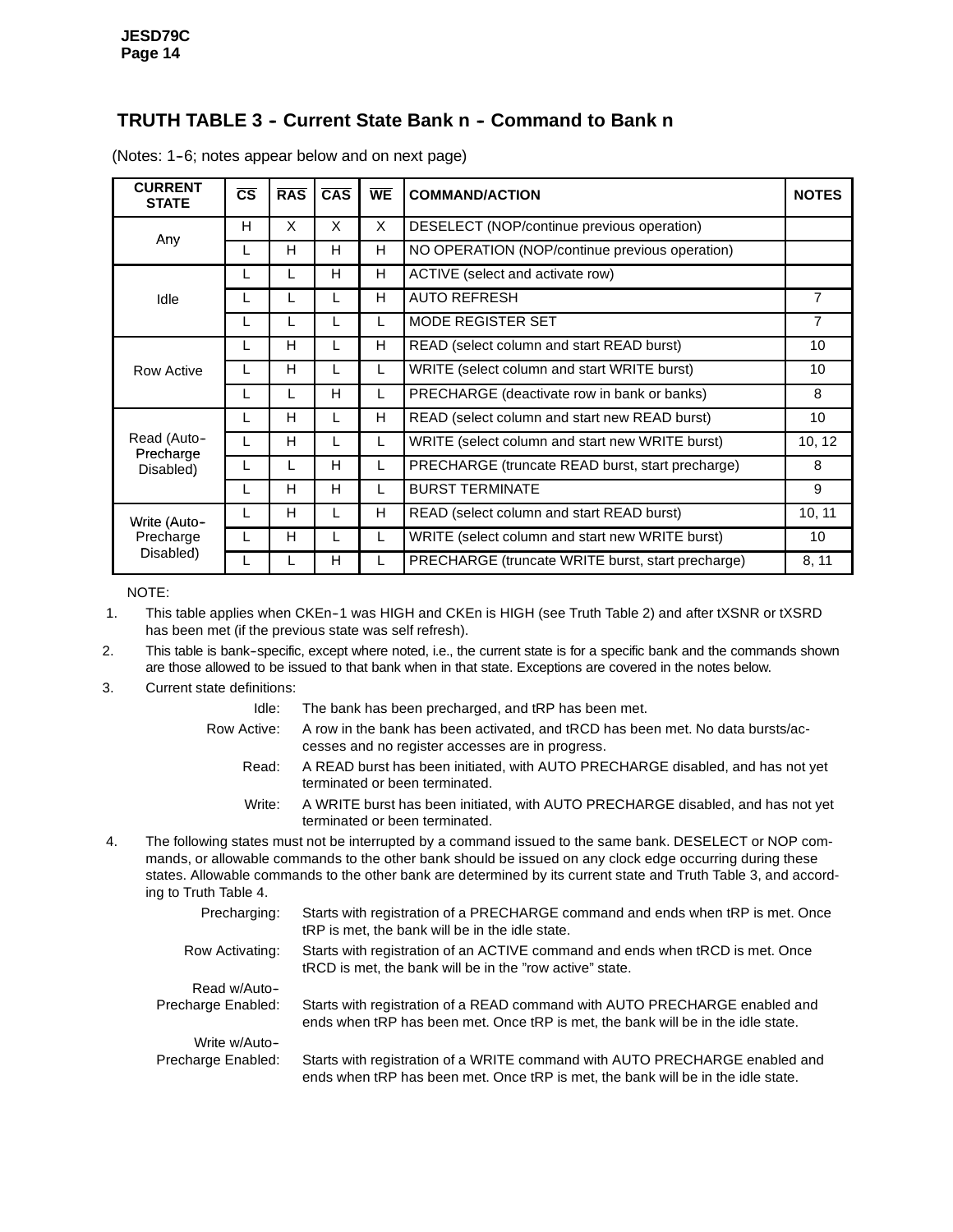#### **NOTE (continued):**

5. The following states must not be interrupted by any executable command; DESELECT or NOP commands must be applied on each positive clock edge during these states.

| Refreshing:           | Starts with registration of an AUTO REFRESH command and ends when tRC is met.        |
|-----------------------|--------------------------------------------------------------------------------------|
|                       | Once tRFC is met, the DDR SDRAM will be in the "all banks idle" state.               |
| <b>Accessing Mode</b> |                                                                                      |
| Register:             | Starts with registration of a MODE REGISTER SET command and ends when tMRD           |
|                       | has been met. Once tMRD is met, the DDR SDRAM will be in the "all banks idle" state. |
| Precharging All:      | Starts with registration of a PRECHARGE ALL command and ends when tRP is met.        |
|                       | Once tRP is met, all banks will be in the idle state.                                |

- 6. All states and sequences not shown are illegal or reserved.
- 7. Not bank-specific; requires that all banks are idle and no bursts are in progress.
- 8. May or may not be bank--specific; if multiple banks are to be precharged, each must be in a valid state for precharging.
- 9. Not bank--specific; BURST TERMINATE affects the most recent READ burst, regardless of bank.
- 10. Reads or Writes listed in the Command/Action column include Reads or Writes with AUTO PRECHARGE enabled and Reads or Writes with AUTO PRECHARGE disabled.
- 11. Requires appropriate DM masking.
- 12. A WRITE command may be applied after the completion of the READ burst; otherwise, a Burst Terminate must be used to end the READ prior to asserting a WRITE command,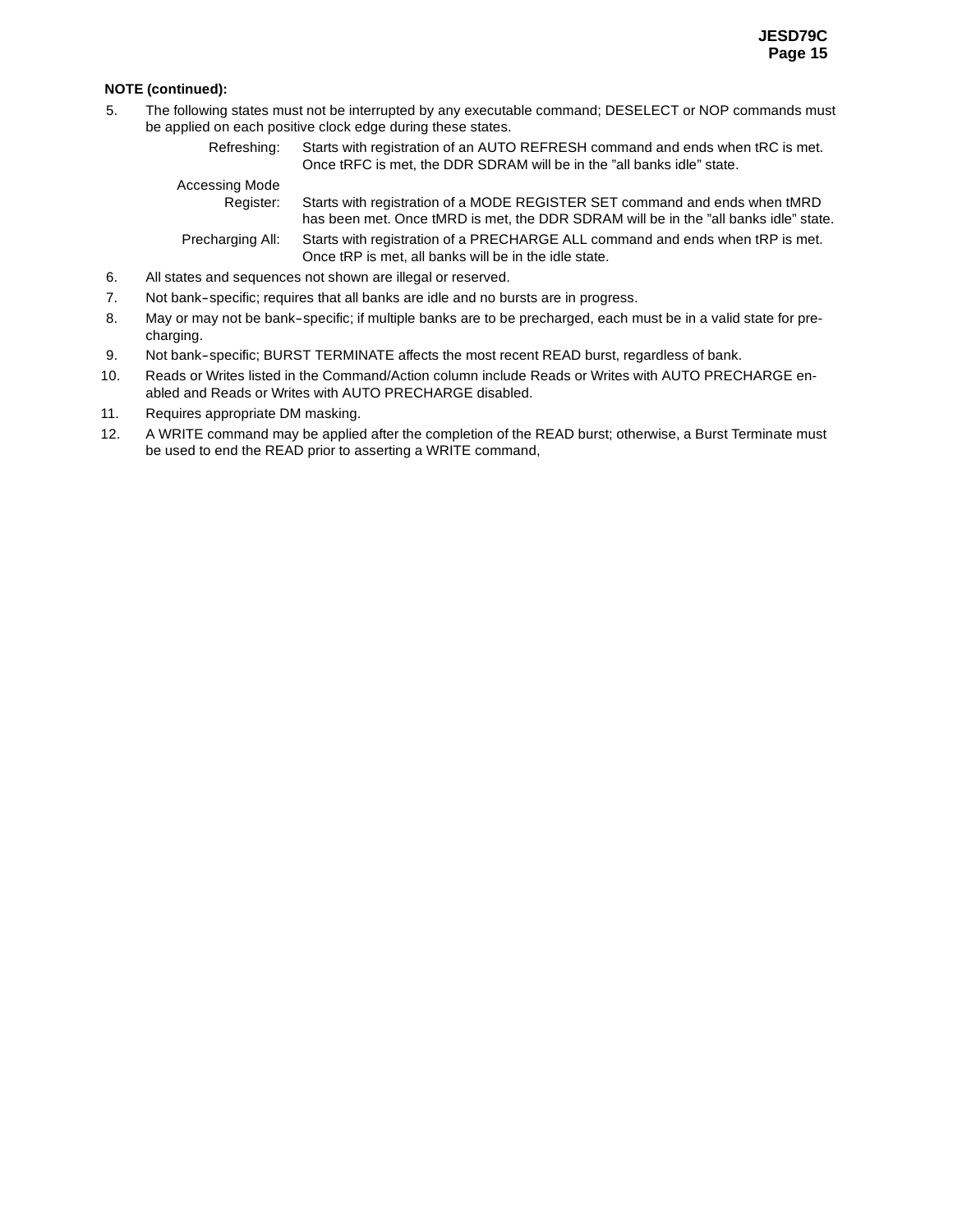## **TRUTH TABLE 4 - Current State Bank n - Command to Bank m**

(Notes: 1-6; notes appear below and on next page)

| <b>CURRENT</b><br><b>STATE</b>     | $\overline{\text{CS}}$ | <b>RAS</b>              | CAS          | <b>WE</b>      | <b>COMMAND/ACTION</b>                           | <b>NOTES</b>   |
|------------------------------------|------------------------|-------------------------|--------------|----------------|-------------------------------------------------|----------------|
|                                    | H                      | X                       | X            | X              | DESELECT (NOP/continue previous operation)      |                |
| Any                                | L                      | H                       | H            | H              | NO OPERATION (NOP/continue previous operation)  |                |
| Idle                               | $\times$               | $\overline{\mathsf{x}}$ | $\mathsf{x}$ | $\overline{X}$ | Any Command Otherwise Allowed to Bank m         |                |
| Row                                | L                      | L                       | H            | H              | ACTIVE (select and activate row)                |                |
| Activating,                        | L                      | H                       | L            | H              | READ (select column and start READ burst)       | $\overline{7}$ |
| Active, or<br>Precharging          | L                      | H                       | L            | L              | WRITE (select column and start WRITE burst)     | $\overline{7}$ |
|                                    | L                      | L                       | H            | L              | <b>PRECHARGE</b>                                |                |
| Read<br>(Auto-<br>Precharge        | L                      | L                       | H            | H              | ACTIVE (select and activate row)                |                |
|                                    | L                      | H                       | L            | H              | READ (select column and start new READ burst)   | $\overline{7}$ |
|                                    | L                      | H                       | L            | L              | WRITE (select column and start new WRITE burst) | 7, 9           |
| Disabled)                          | L                      | L                       | H            | L              | PRECHARGE                                       |                |
| Write                              | L                      | L                       | H            | H              | ACTIVE (select and activate row)                |                |
| (Auto-                             | L                      | H                       | L            | H              | READ (select column and start READ burst)       | 7, 8           |
| Precharge                          | L                      | H                       | L            | L              | WRITE (select column and start new WRITE burst) | $\overline{7}$ |
| Disabled)                          | $\mathbf{I}$           | L                       | H            | L              | <b>PRECHARGE</b>                                |                |
|                                    | L                      | L                       | Н            | H              | ACTIVE (select and activate row)                |                |
| Read<br>(With Auto-                | L                      | H                       | L            | H              | READ (select column and start new READ burst)   | 3a, 7          |
| Precharge)                         | L                      | H                       | L            | L              | WRITE (select column and start WRITE burst)     | 3a, 7, 9       |
|                                    | L                      | L                       | H            | L              | <b>PRECHARGE</b>                                |                |
| Write<br>(With Auto-<br>Precharge) | L                      |                         | H            | H              | ACTIVE (select and activate row)                |                |
|                                    | L                      | H                       | L            | H              | READ (select column and start READ burst)       | 3a, 7          |
|                                    | L                      | H                       | L            | L              | WRITE (select column and start new WRITE burst) | 3a, 7          |
|                                    | L                      |                         | H            | L              | <b>PRECHARGE</b>                                |                |

#### **NOTE:**

- 1. This table applies when CKEn-1 was HIGH and CKEn is HIGH (see Truth Table 2) and after tXSNR or tXSRD has been met (if the previous state was self refresh).
- 2. This table describes alternate bank operation, except where noted, i.e., the current state is for bank n and the commands shown are those allowed to be issued to bank m (assuming that bank m is in such a state that the given command is allowable). Exceptions are covered in the notes below.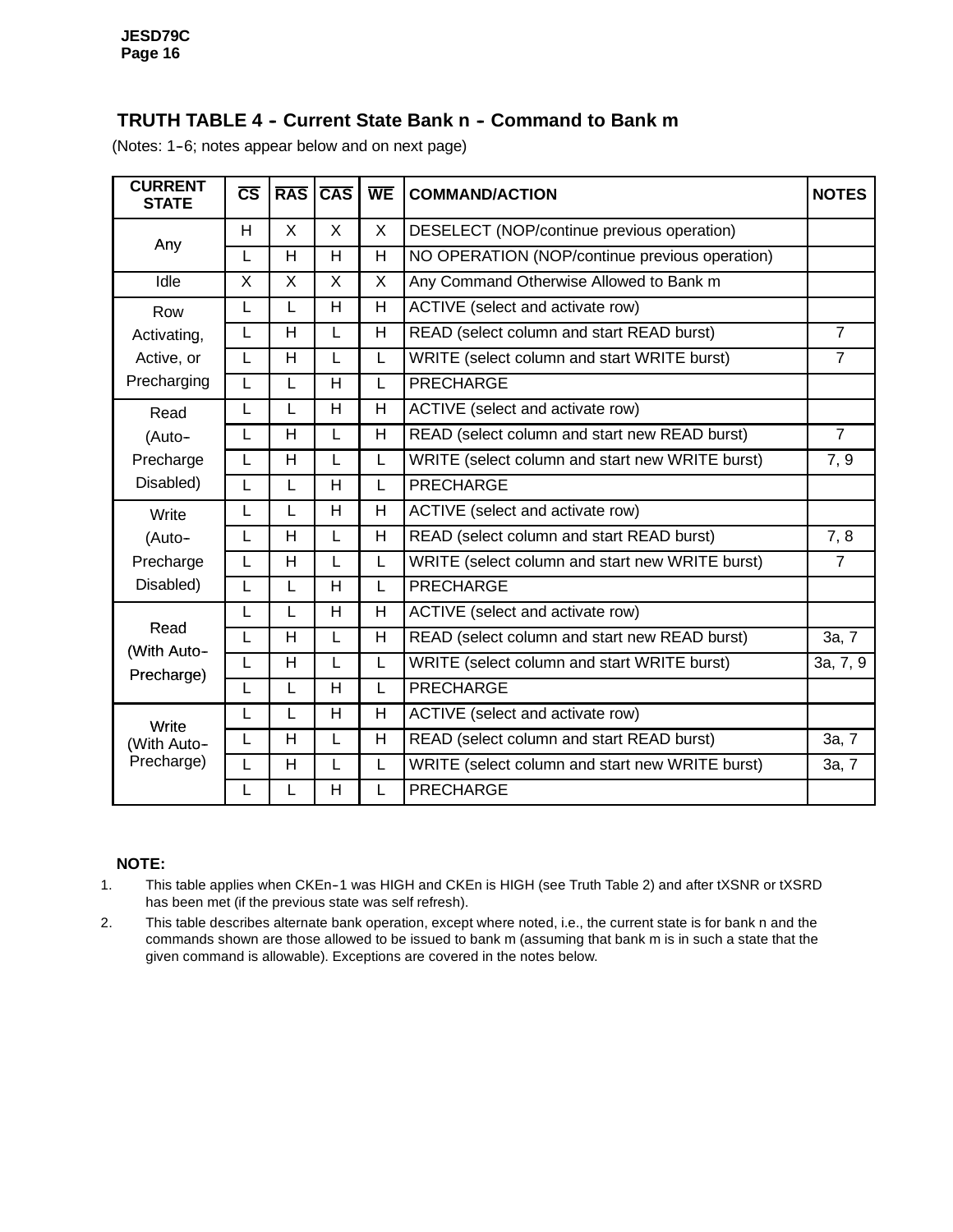#### **NOTE: (continued)**

3. Current state definitions:

| Idle:              | The bank has been precharged, and tRP has been met.                                                                                 |
|--------------------|-------------------------------------------------------------------------------------------------------------------------------------|
| Row Active:        | A row in the bank has been activated, and tRCD has been met. No data bursts/ac-<br>cesses and no register accesses are in progress. |
| Read:              | A READ burst has been initiated, with AUTO PRECHARGE disabled and has not yet<br>terminated or been terminated.                     |
| Write:             | A WRITE burst has been initiated, with AUTO PRECHARGE disabled and has not yet<br>terminated or been terminated.                    |
| Read with Auto     |                                                                                                                                     |
| Precharge Enabled: | See following text, notes 3a, 3b, and 3c:                                                                                           |
| Write with Auto    |                                                                                                                                     |
|                    |                                                                                                                                     |

Precharge Enabled: See following text, notes 3a, 3b, and 3c: 3a. For devices which *do not support* the optional "concurrent auto precharge" feature, the Read with

- Auto Precharge Enabled or Write with Auto Precharge Enabled states can each be broken into two parts: the access period and the precharge period. For Read with Auto Precharge, the precharge period is defined as if the same burst was executed with Auto Precharge disabled and then followed with the earliest possible PRECHARGE command that still accesses all of the data in the burst. For Write with Auto Precharge, the precharge period begins when tWR ends, with tWR measured as if Auto Precharge was disabled. The access period starts with registration of the command and ends where the precharge period (or tRP) begins. During the precharge period of the Read with Auto Precharge Enabled or Write with Auto Precharge Enabled states, ACTIVE, PRECHARGE, READ and WRITE commands to the other bank may be applied; during the access period, only ACTIVE and PRECHARGE commands to the other bank may be applied. In either case, all other related limitations apply (e.g., contention between READ data and WRITE data must be avoided).
- 3b. For devices which *do support* the optional "concurrent auto precharge" feature, a read with auto precharge enabled, or a write with auto precharge enabled, may be followed by any command to the other banks, as long as that command does not interrupt the read or write data transfer, and all other related limitations apply (e.g., contention between READ data and WRITE data must be avoided.)
- 3c. The minimum delay from a read or write command with auto precharge enable, to a command to a different bank, is summarized below, for both cases of "concurrent auto precharge," supported or not:

| <b>From</b><br>Command | <b>To Command</b><br>(different bank) | <b>Minimum Delay without</b><br><b>Concurrent Auto</b><br><b>Precharge Support</b> | <b>Minimum Delay with</b><br><b>Concurrent Auto</b><br><b>Precharge Support</b> | Units |
|------------------------|---------------------------------------|------------------------------------------------------------------------------------|---------------------------------------------------------------------------------|-------|
| Write w/AP             | Read or<br>Read w/AP                  | $1+(BL/2) +$<br>(tWR/tCK) (rounded up)                                             | $1+(BL/2) + tWTR$                                                               | tCK   |
|                        | Write or<br>Write w/AP                | $1+(BL/2) +$<br>(tWR/tCK) (rounded up)                                             | BL/2                                                                            | tCK   |
|                        | Precharge or<br>Activate              |                                                                                    |                                                                                 |       |
| Read w/AP              | Read or<br>Read w/AP                  | BL/2                                                                               |                                                                                 |       |
|                        | Write or<br>Write w/AP                | $CL$ (rounded up) + (BL/2)                                                         |                                                                                 |       |
|                        | Precharge or<br>Activate              | 4                                                                                  |                                                                                 |       |

- 4. AUTO REFRESH and MODE REGISTER SET commands may only be issued when all banks are idle.
- 5. A BURST TERMINATE command cannot be issued to another bank; it applies to the bank represented by the current state only.
- 6. All states and sequences not shown are illegal or reserved.
- 7. READs or WRITEs listed in the Command/Action column include READs or WRITEs with AUTO PRECHARGE enabled and READs or WRITEs with AUTO PRECHARGE disabled.
- 8. Requires appropriate DM masking.
- 9. A WRITE command may be applied after the completion of data output, otherwise a Burst Terminate must be used to the READ prior to asserting a WRITE command..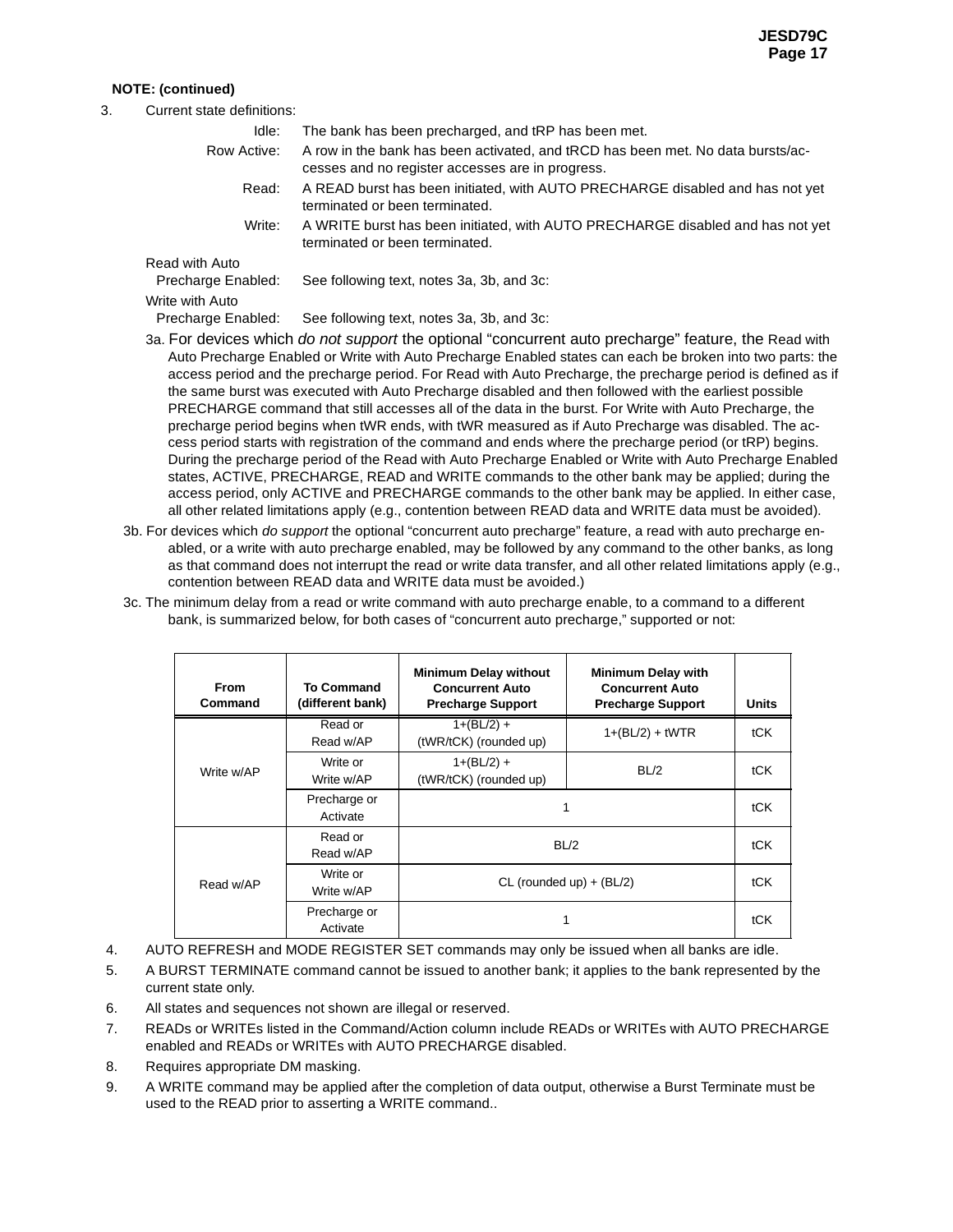

PREALL = Precharge All Banks CKEL = Enter Power Down MRS = Mode Register Set CKEH = Exit Power Down EMRS = Extended Mode Register Set ACT = Active<br>REFS = Enter Self Refresh Write A = Write  $REFSX = Exist Set$  Refresh Read A = Read with Autoprecharge REFA = Auto Refresh PRE = Precharge

Write  $A =$  Write with Autoprecharge

## **Figure 7 SIMPLIFIED STATE DIAGRAM**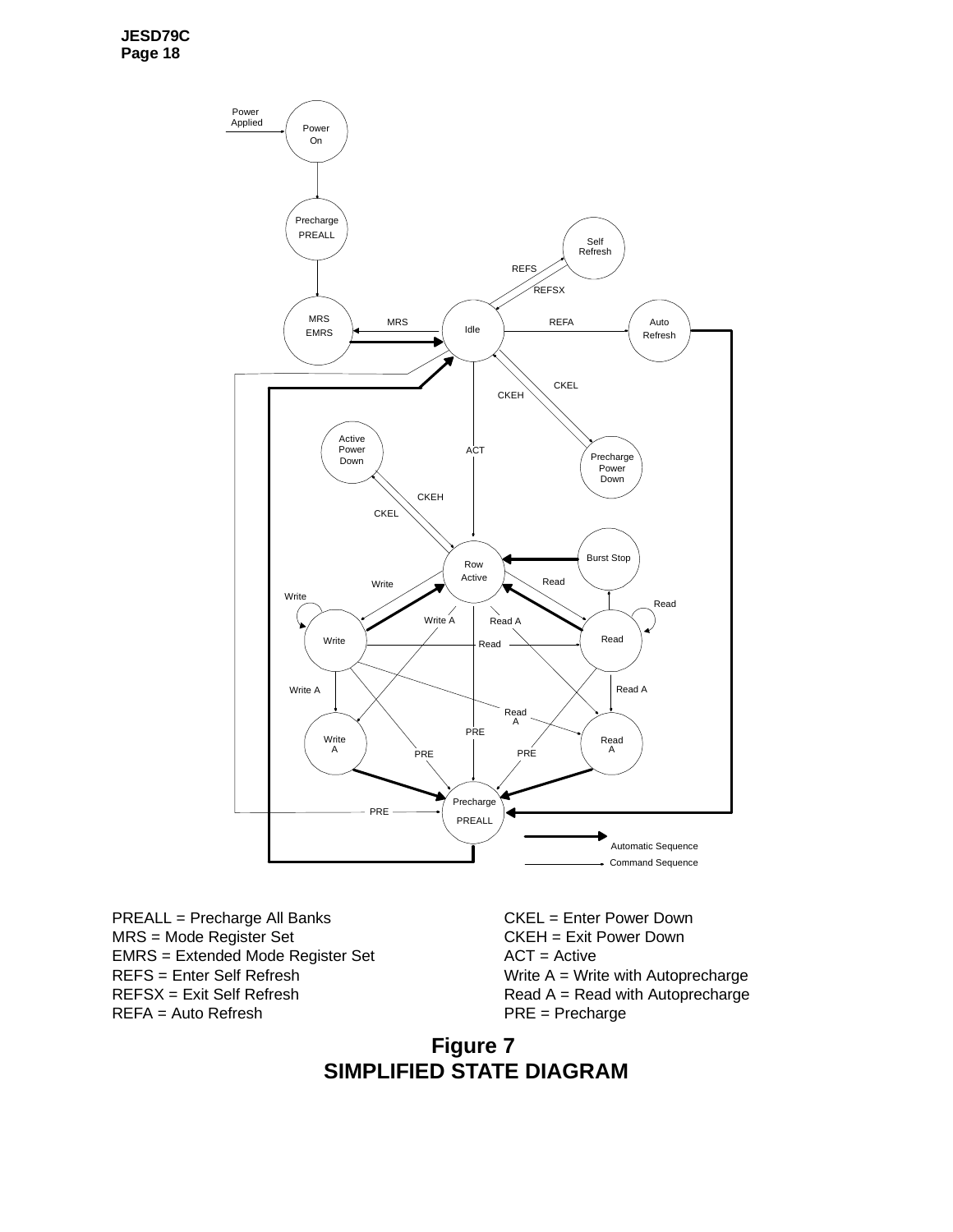## **DESELECT**

The DESELECT function  $( \overline{CS} = High)$  prevents new commands from being executed by the DDR SDRAM. The DDR SDRAM is effectively deselected. Operations already in progress are not affected.

## **NO OPERATION (NOP)**

The NO OPERATION (NOP) command is used to perform a NOP to a DDR SDRAM which is selected (CS is LOW). This prevents unwanted commands from being registered during idle or wait states. Operations already in progress are not affected.

## **MODE REGISTER SET**

The mode registers are loaded via inputs A0-A13. See mode register descriptions in the Register Definition section. The MODE REGISTER SET command can only be issued when all banks are idle and no bursts are in progress, and a subsequent executable command cannot be issued until tMRD is met.

## **ACTIVE**

The ACTIVE command is used to open (or activate) a row in a particular bank for a subsequent access. The value on the BA0, BA1 inputs selects the bank, and the address provided on inputs A0-A13 selects the row. This row remains active (or open) for accesses until a precharge (or READ or WRITE with AUTOPRECHARGE) is issued to that bank. A PRECHARGE (or READ or WRITE with AU-TOPRECHARGE) command must be issued before opening a different row in the same bank.

## **READ**

The READ command is used to initiate a burst read access to an active row. The value on the BA0, BA1 inputs selects the bank, and the address provided on inputs A0-Ai, shown in Table 4, selects the starting column location. The value on input A10 determines whether or not auto precharge is used. If auto precharge is selected, the row being accessed will be precharged at the end of the read burst; if auto precharge is not selected, the row will remain open for subsequent accesses.

## **WRITE**

The WRITE command is used to initiate a burst write access to an active row. The value on the BA0, BA1 inputs selects the bank, and the address provided on inputs A0-Ai, shown in Table 4, selects the starting column location. The value on input A10 determines whether or not auto precharge is used. If auto precharge is selected, the row being accessed will be precharged at the end of the write burst; if auto precharge is not selected, the row will remain open for subsequent accesses.

Input data appearing on the DQs is written to the memory array subject to the DM input logic level appearing coincident with the data. If a given DM signal is registered LOW, the corresponding data will be written to memory; if the DM signal is registered HIGH, the corresponding data inputs will be ignored, and a write will not be executed to that byte/ column location.

## **BURST TERMINATE**

The BURST TERMINATE command is used to truncate read bursts (with autoprecharge disabled). The most recently registered READ command prior to the BURST TERMINATE command will be truncated, as shown in the Operation section of this data sheet.

| <b>Density</b> |                     | <b>Row Address</b>       |                             |                      |
|----------------|---------------------|--------------------------|-----------------------------|----------------------|
|                | X16                 | X8                       | X4                          |                      |
| 64 Mb          | $AO \Rightarrow A7$ | $AO \Rightarrow AB$      | $AO \Rightarrow A9$         | $AO \Rightarrow A11$ |
| 128 Mb         | $AO \Rightarrow AB$ | $AO \Rightarrow A9$      | $AO \Rightarrow A9, A11$    | $AO \Rightarrow A11$ |
| 256 Mb         | $AO \Rightarrow AB$ | $AO \Rightarrow A9$      | $AO \Rightarrow A9.A11$     | $AO \Rightarrow A12$ |
| 512 Mb         | $AO \Rightarrow A9$ | $AO \Rightarrow A9, A11$ | $AO \rightarrow A9.A11.A12$ | $AO \Rightarrow A12$ |
| 1 Gb           | $AO \Rightarrow A9$ | $AO \Rightarrow A9, A11$ | $AO \Rightarrow$ A9,A11,A12 | $AO \Rightarrow A13$ |

## **Table 4 ROW-COLUMN ORGANIZATION BY DENSITY**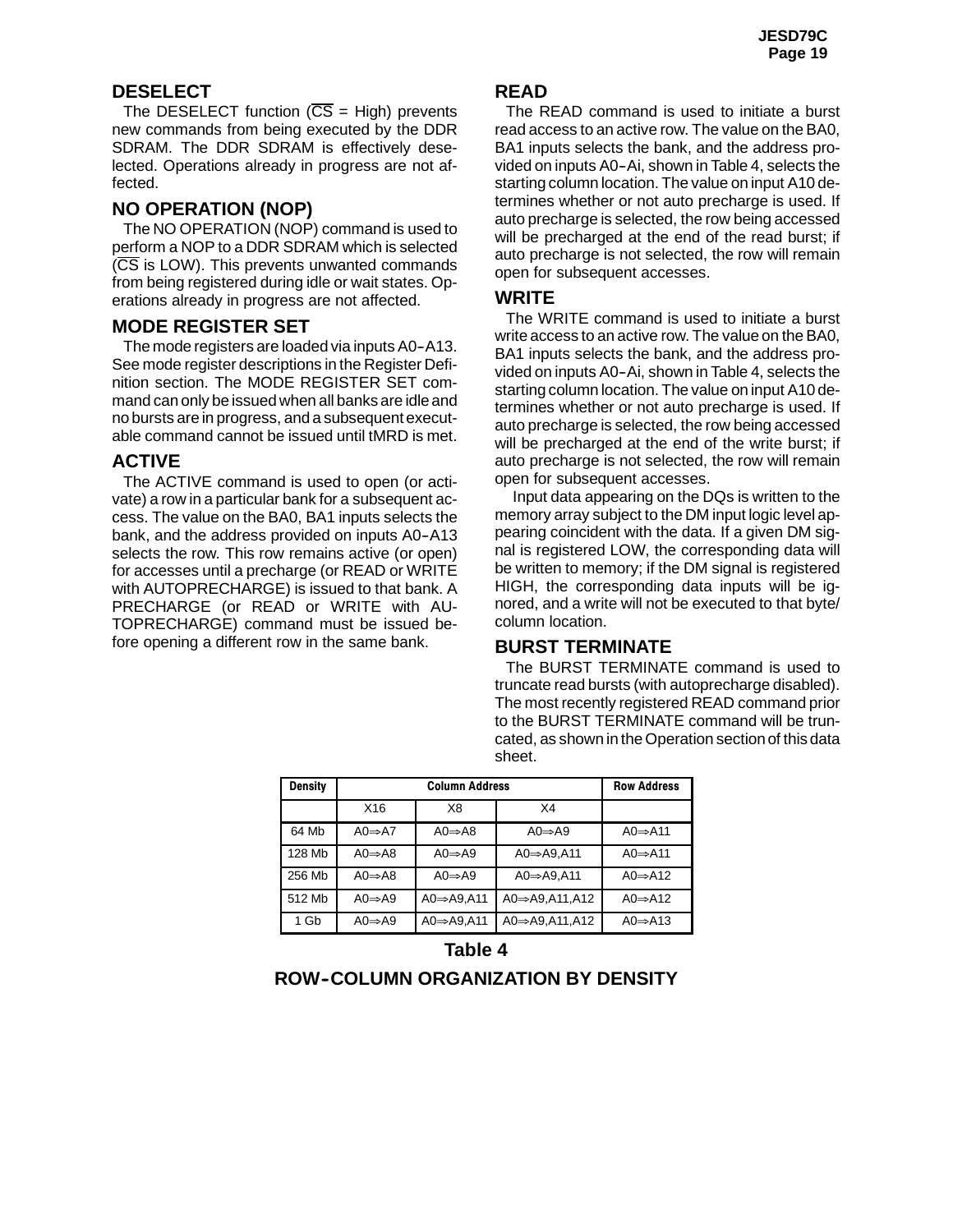#### **JESD79C Page 20**

## **PRECHARGE**

The PRECHARGE command is used to deactivate the open row in a particular bank or the open row in all banks. The bank(s) will be available for a subsequent row access a specified time (tRP) after the precharge command is issued. Input A10 determines whether one or all banks are to be precharged, and in the case where only one bank is to be precharged, inputs BA0, BA1 select the bank. Otherwise BA0, BA1 are treated as "Don't Care." Once a bank has been precharged, it is in the idle state and must be activated prior to any READ or WRITE commands being issued to that bank. A PRECHARGE command will be treated as a NOP if there is no open row in that bank, or if the previously open row is already in the process of precharging.

## **AUTO PRECHARGE**

AUTO PRECHARGE is a feature which performs the same individual-bank precharge function described above, but without requiring an explicit command. This is accomplished by using A10 to enable AUTO PRECHARGE in conjunction with a specific READ or WRITE command. A precharge of the bank/row that is addressed with the READ or WRITE command is automatically performed upon completion of the READ or WRITE burst. AUTO PRECHARGE is nonpersistent in that it is either enabled or disabled for each individual Read or Write command.

AUTO PRECHARGE ensures that the precharge is initiated at the earliest valid stage within a burst. The user must not issue another command to the same bank until the precharge time (tRP) is completed. This is determined as if an explicit PRE-CHARGE command was issued at the earliest possible time, as described for each burst type in the Operation section of this data sheet.

## **REFRESH REQUIREMENTS**

DDR SDRAMs require a refresh of all rows in any rolling 64 ms interval. Each refresh is generated in one of two ways: by an explicit AUTO REFRESH command, or by an internally timed event in SELF REFRESH mode. Dividing the number of device rows into the rolling 64 ms interval defines the average refresh interval, tREFI, which is a guideline to controllers for distributed refresh timing. For example, a 256 Mb DDR SDRAM has 8192 rows resulting in a tREFI of 7.8 µs. To avoid excessive interruptions to the memory controller, higher density DDR SDRAMs maintain the 7.8 µs average refresh time and perform multiple internal refresh bursts. In these cases, the refresh recovery times, tRFC and tXSNR, are extended to accommodate these internal operations.

## **AUTO REFRESH**

AUTO REFRESH is used during normal operation of the DDR SDRAM and is analogous to CAS–BE-FORE–RAS (CBR) refresh in previous DRAM types. This command is nonpersistent, so it must be issued each time a refresh is required.

The refresh addressing is generated by the internal refresh controller. This makes the address bits "Don't Care" during an AUTO REFRESH command. The DDR SDRAM requires AUTO RE-FRESH cycles at an average periodic interval of tREFI (maximum).

To allow for improved efficiency in scheduling and switching between tasks, some flexibility in the absolute refresh interval is provided. A maximum of eight AUTO REFRESH commands can be posted to any given DDR SDRAM, and the maximum absolute interval between any AUTO REFRESH command and the next AUTO REFRESH command is 8 \* tREFI.

## **SELF REFRESH**

The SELF REFRESH command can be used to retain data in the DDR SDRAM, even if the rest of the system is powered down. When in the self refresh mode, the DDR SDRAM retains data without external clocking. The SELF REFRESH command is initiated like an AUTO REFRESH command except CKE is disabled (LOW). The DLL is automatically disabled upon entering SELF REFRESH, and is automatically enabled upon exiting SELF RE-FRESH. Any time the DLL is enabled a DLL Reset must follow and 200 clock cycles should occur before a READ command can be issued. Input signals except CKE are "Don't Care" during SELF RE-FRESH.

The procedure for exiting self refresh requires a sequence of commands. First, CK must be stable prior to CKE going back HIGH. Once CKE is HIGH, the DDR SDRAM must have NOP commands issued for tXSNR because time is required for the completion of any internal refresh in progress. A simple algorithm for meeting both refresh and DLL requirements is to apply NOPs for 200 clock cycles before applying any other command.

The use of SELF REFRESH mode introduces the possibility that an internally timed event can be missed when CKE is raised for exit from self refresh mode. Upon exit from SELF REFRESH an extra auto refresh command is recommended.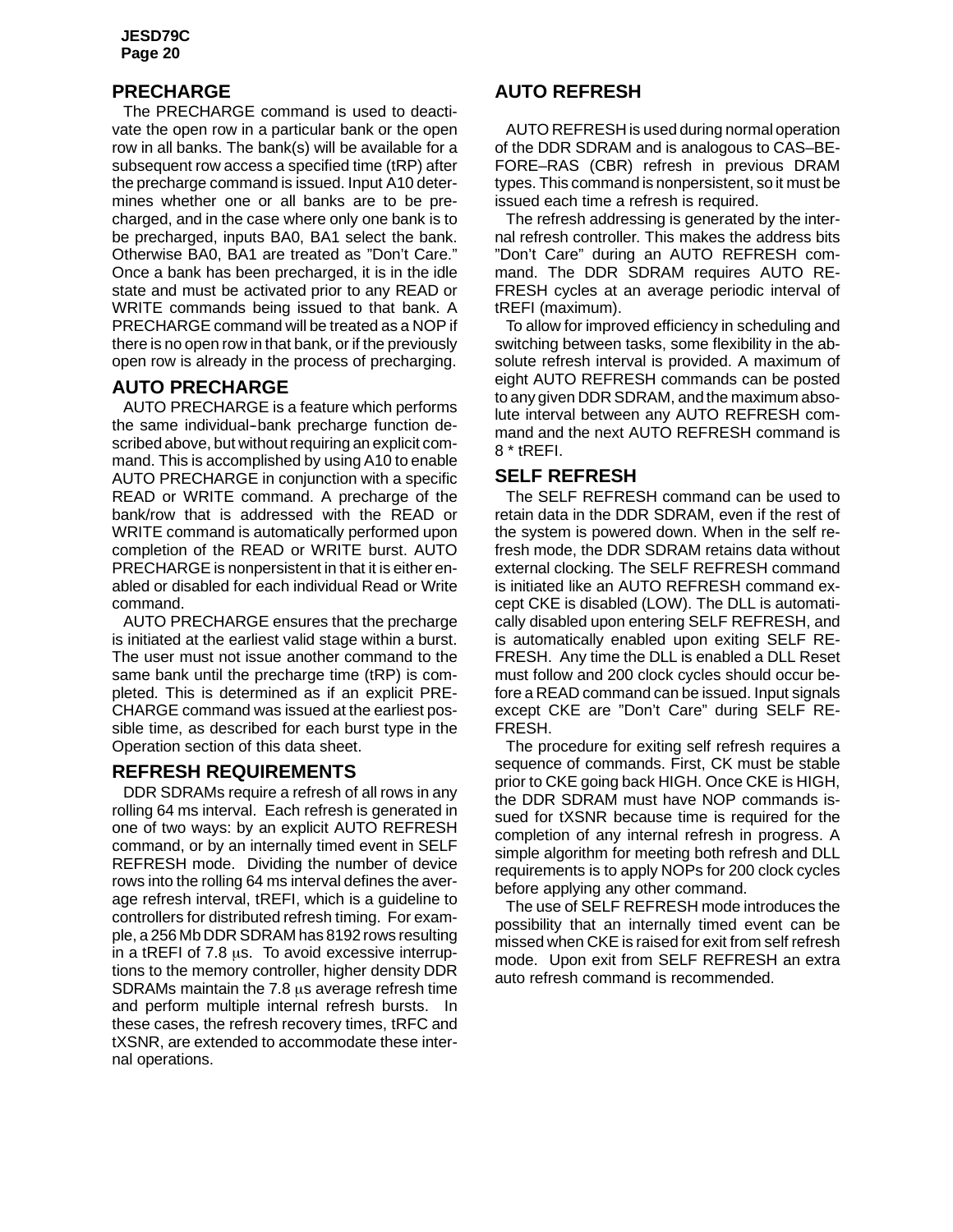## **OPERATIONS BANK/ROW ACTIVATION**

Before any READ or WRITE commands can be issued to a bank within the DDR SDRAM, a row in that bank must be "opened." This is accomplished via the ACTIVE command (Figure 8), which selects both the bank and the row to be activated.

After opening a row (issuing an ACTIVE command), a READ or WRITE command may be issued to that row, subject to the tRCD specification.

A subsequent ACTIVE command to a different row in the same bank can only be issued after the previous active row has been "closed" (precharged). The minimum time interval between successive ACTIVE commands to the same bank is defined by tRC.

A subsequent ACTIVE command to another bank can be issued while the first bank is being accessed, which results in a reduction of total row- access overhead. The minimum time interval between successive ACTIVE commands to different banks is defined by tRRD.



## **Figure 8 ACTIVATING A SPECIFIC ROW IN A SPECIFIC BANK**



**Figure 9 tRCD and tRRD Definition**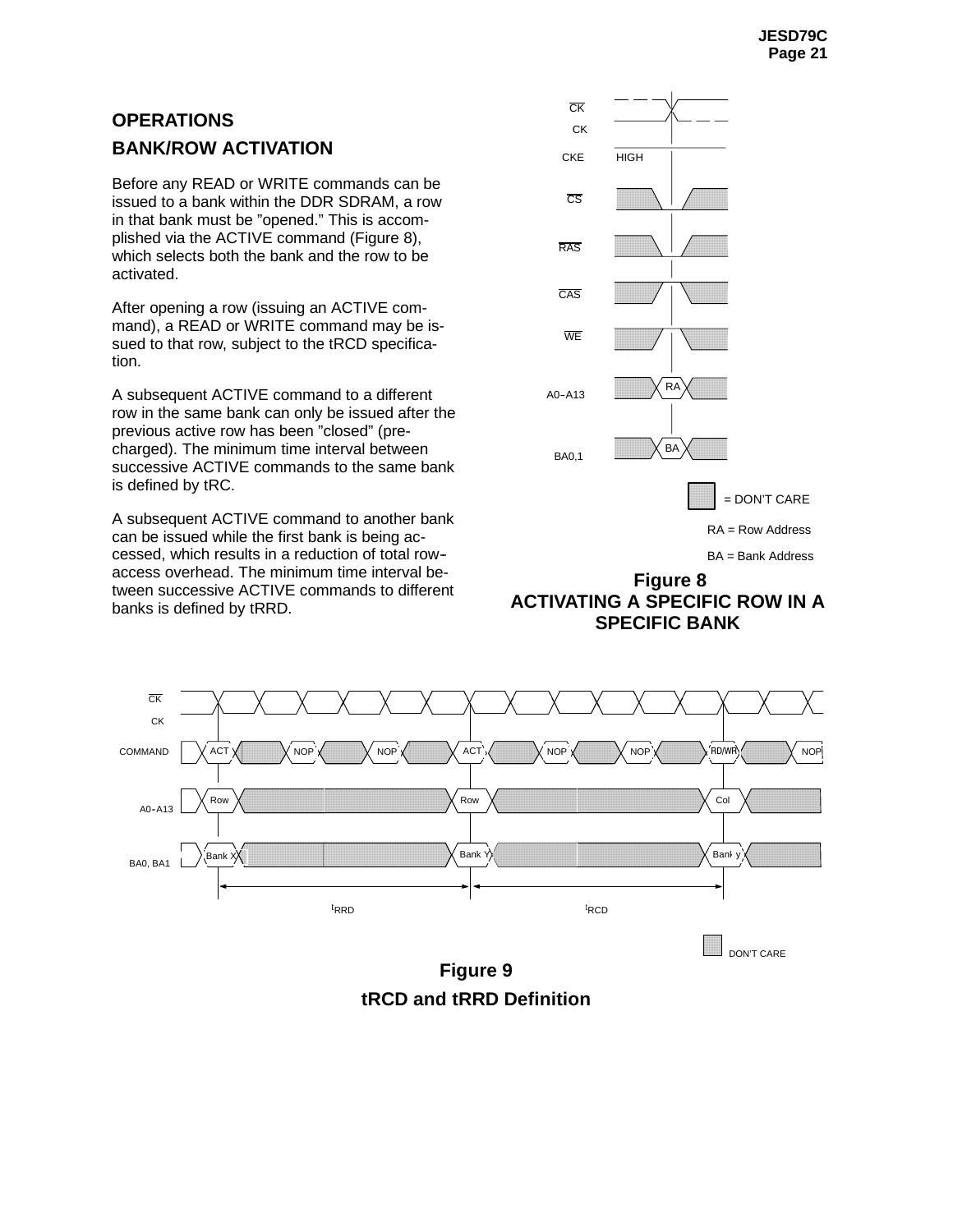## **Reads**

READ bursts are initiated with a READ command, as shown in Figure 10.

The starting column and bank addresses are provided with the READ command and AUTO PRECHARGE is either enabled or disabled for that burst access. If AUTO PRECHARGE is enabled, the row that is accessed will start precharge at the completion of the burst. For the generic READ commands used in the following illustrations, AUTO PRECHARGE is disabled.

During READ bursts, the valid data-out element from the starting column address will be available following the CAS latency after the READ command. Each subsequent data-out element will be valid nominally at the next positive or negative clock edge (i.e., at the next crossing of CK and  $\overline{CK}$ ). Figure 11 shows general timing for each required (CL=2 and CL=2.5 and CL=3) CAS latency setting. DQS is driven by the DDR SDRAM along with output data. The initial LOW state on DQS is known as the read preamble; the LOW state coincident with the last data-out element is known as the read postamble.

Upon completion of a burst, assuming no other commands have been initiated, the DQs will go High-Z.

Data from any READ burst may be concatenated with or truncated with data from a subsequent READ command. In either case, a continuous flow of data can be maintained. The first data element from the new burst follows either the last element of a completed burst or the last desired data element of a longer burst which is being truncated. The new READ command should be issued X cycles after the first READ command, where X equals the number of desired data element pairs (pairs are required by the 2n prefetch architecture). This is shown in Figure 12. A READ command can be initiated on any clock cycle following a previous READ command. Nonconsecutive READ data is shown for illustration in Figure 13. Full-speed random read accesses within a page (or pages) can be performed as shown in Figure 14.

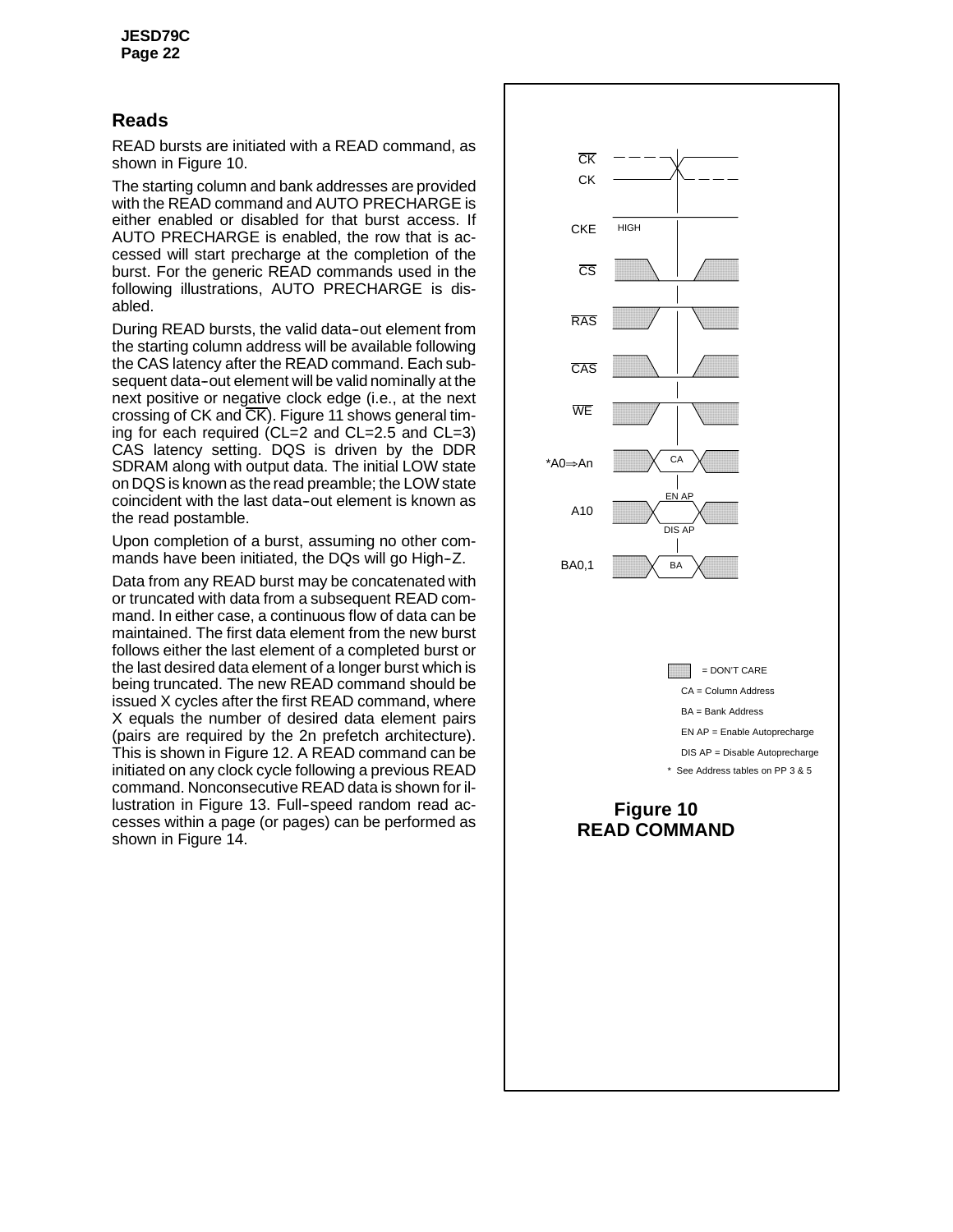Data from any READ burst may be truncated with a BURST TERMINATE command, as shown in Figure 15. The BURST TERMINATE latency is equalto the read (CAS) latency, i.e., the BURST TERMI-NATE command should be issued X cycles after the READ command, where X equals the number of desired data element pairs.

Data from any READ burst must be completed or truncated before a subsequent WRITE command can be issued.

If truncation is necessary, the BURST TERMI-NATE command must be used, as shown in Figure 16. The tDQSS MIN case is shown; the tDQSS MAX case has a longer bus idle time (tDQSS MIN and tDQSS MAX are defined in the section on WRITEs).

A READ burst may be followed by, or truncated with, a PRECHARGE command to the same bank (provided that AUTO PRECHARGE was not activated). The PRECHARGE command should be issued X cycles after the READ command, where X equals the number of desired data element pairs (pairs are required by the 2n prefetch architecture). This is shown in Figure 17 for READ latencies of 2 and 2.5. Following the PRECHARGE command, a subsequent command to the same bank cannot be issued until tRP is met. Note that part of the row precharge time is hidden during the access of the last data elements.

In the case of a READ being executed to completion, a PRECHARGE command issued at the optimum time (as described above) provides the same operation that would result from the same READ burst with AUTO PRECHARGE enabled. The disadvantage of the PRECHARGE command is that it requires that the command and address buses be available at the appropriate time to issue the command. The advantage of the PRECHARGE command is that it can be used to truncate bursts.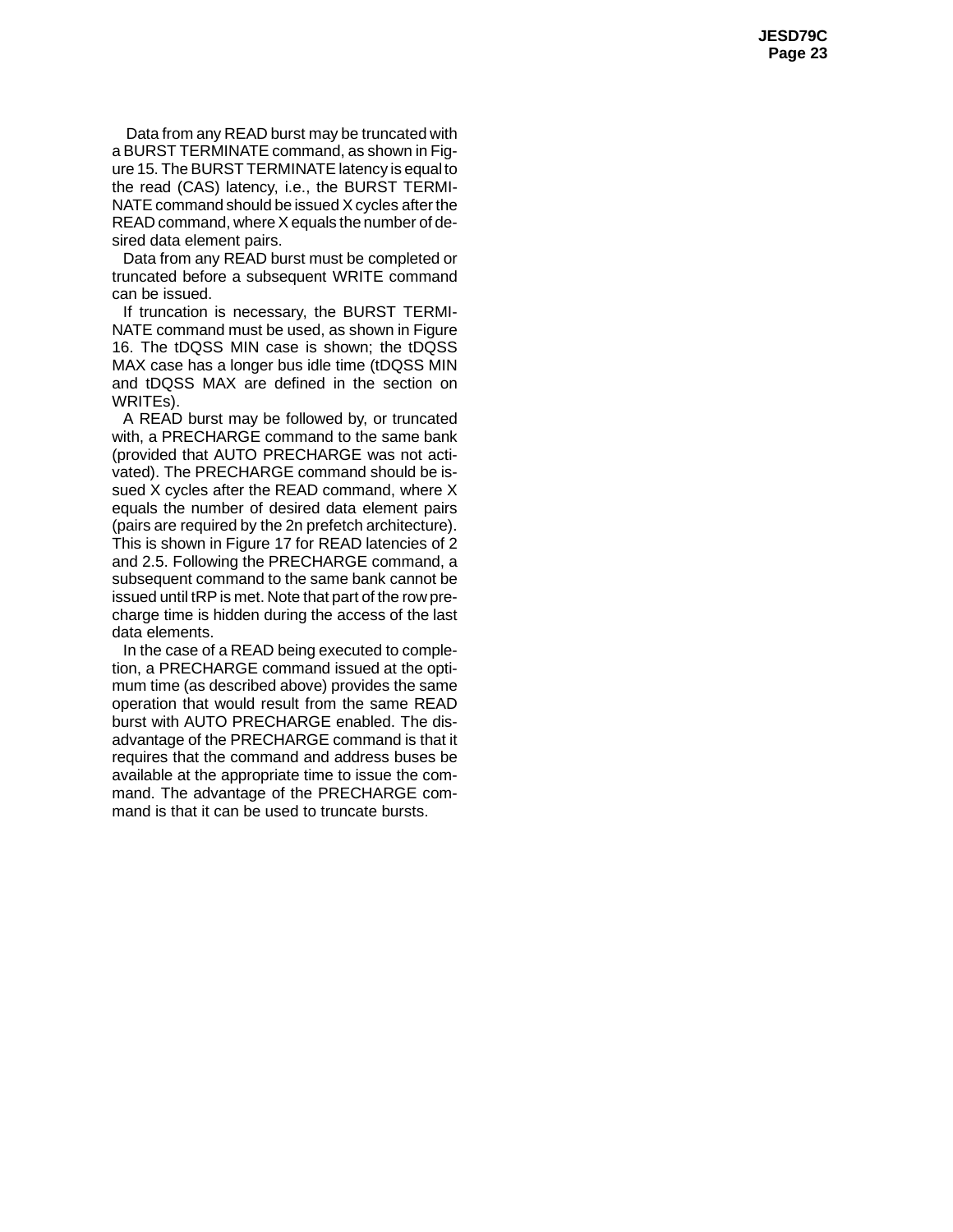

**Figure 11 READ BURST - REQUIRED CAS LATENCIES**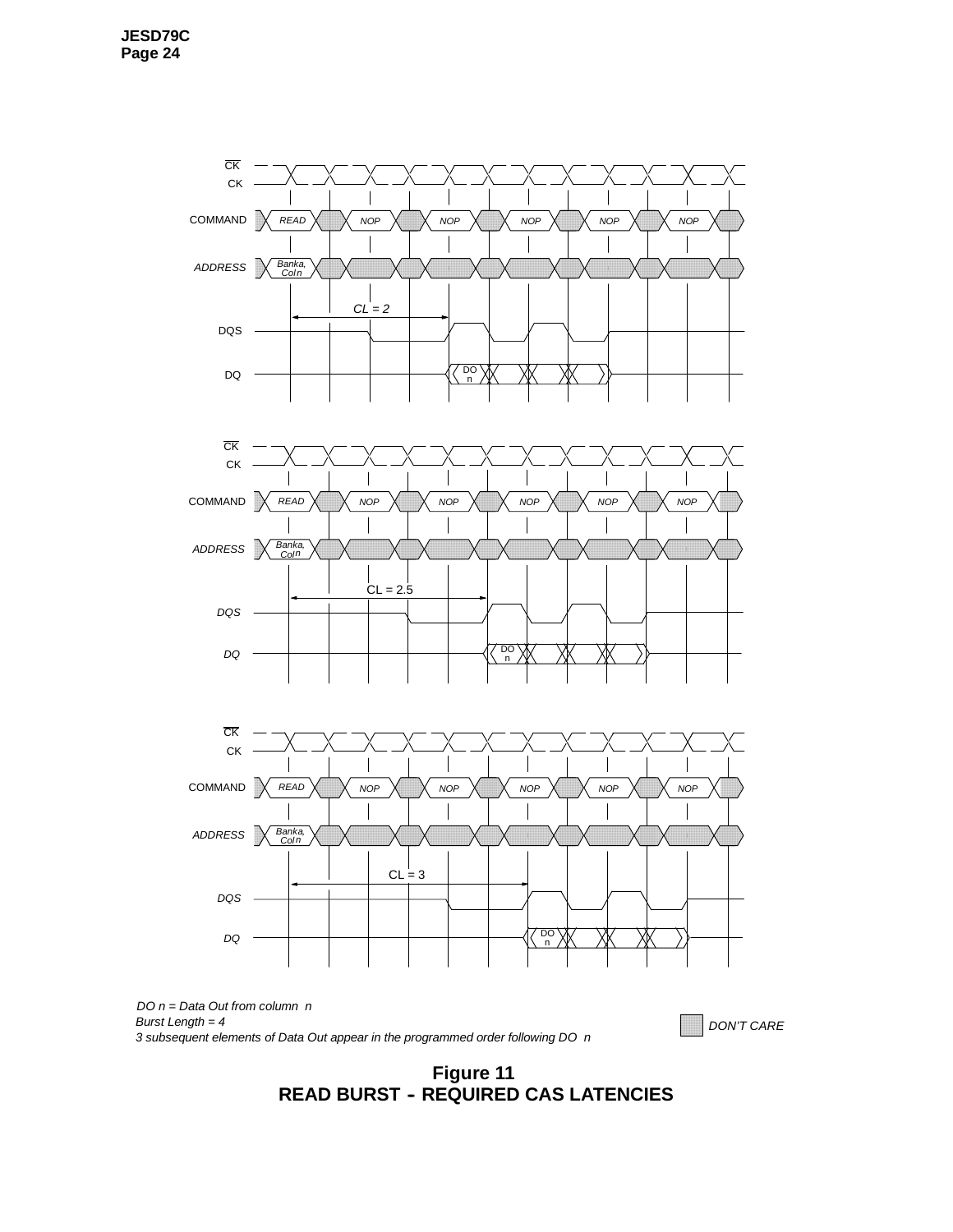

*3 (or 7) subsequent elements of Data Out appear in the programmed order following DO b Read commands shown must be to the same device*

## **Figure 12 CONSECUTIVE READ BURSTS - REQUIRED CAS LATENCIES**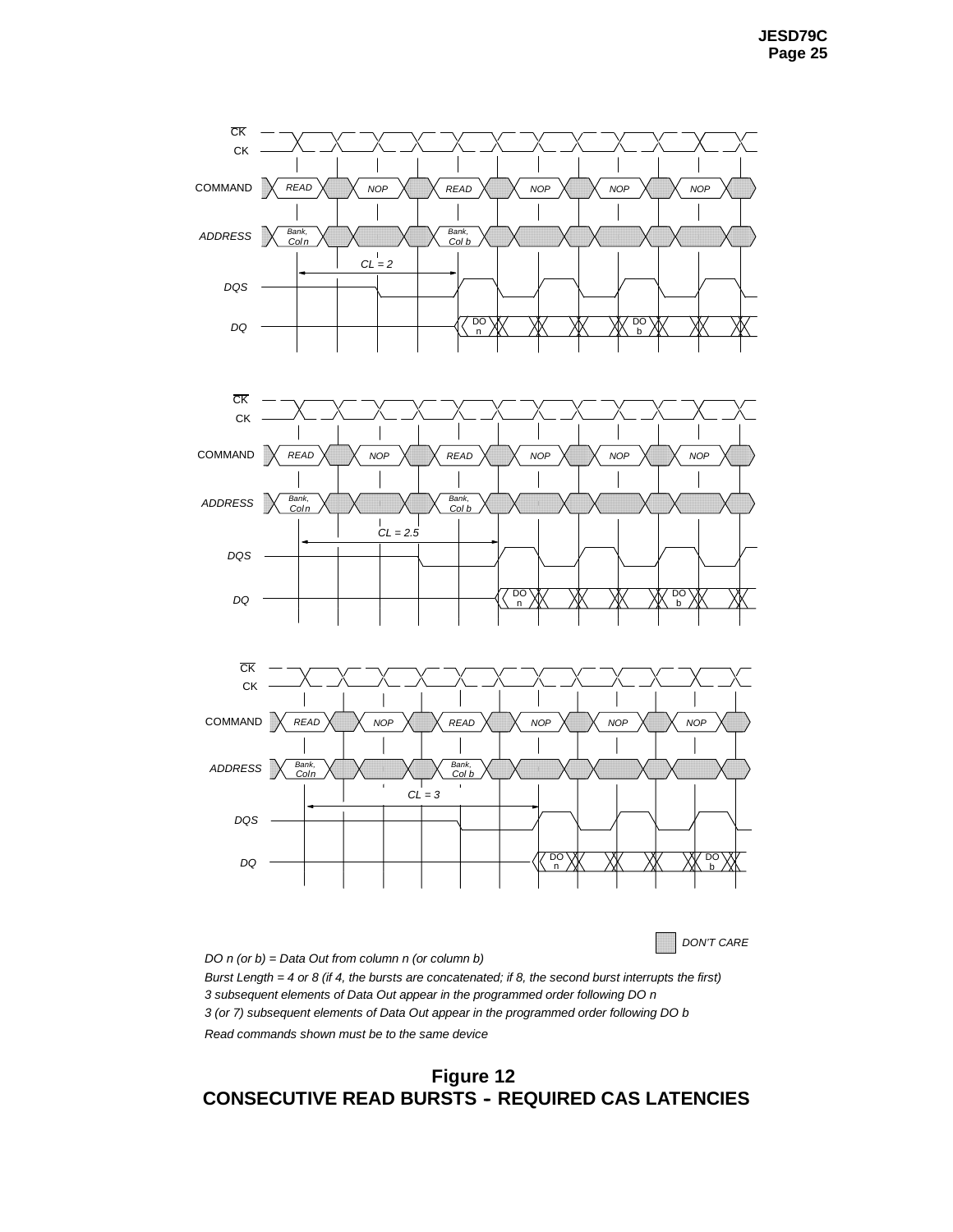

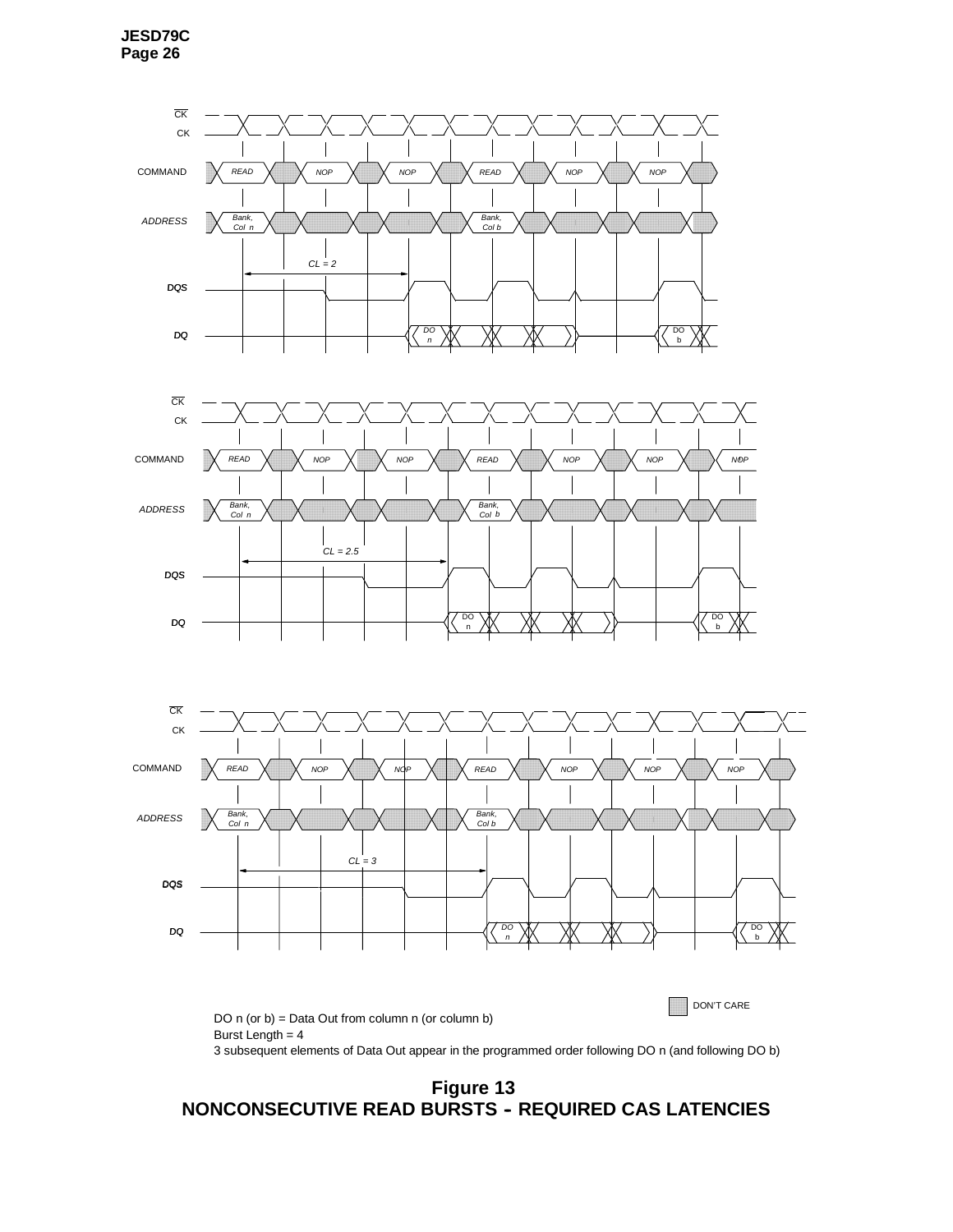

*DO n, etc. = Data Out from column n, etc. n' , etc. = the next Data Out following DO n, etc. according to the programmed burst order Burst Length = 2, 4 or 8 in cases shown. If burst of 4 or 8, the burst is interrupted, Reads are to active rows in any banks*

## **Figure 14 RANDOM READ ACCESSES -- REQUIRED CAS LATENCIES**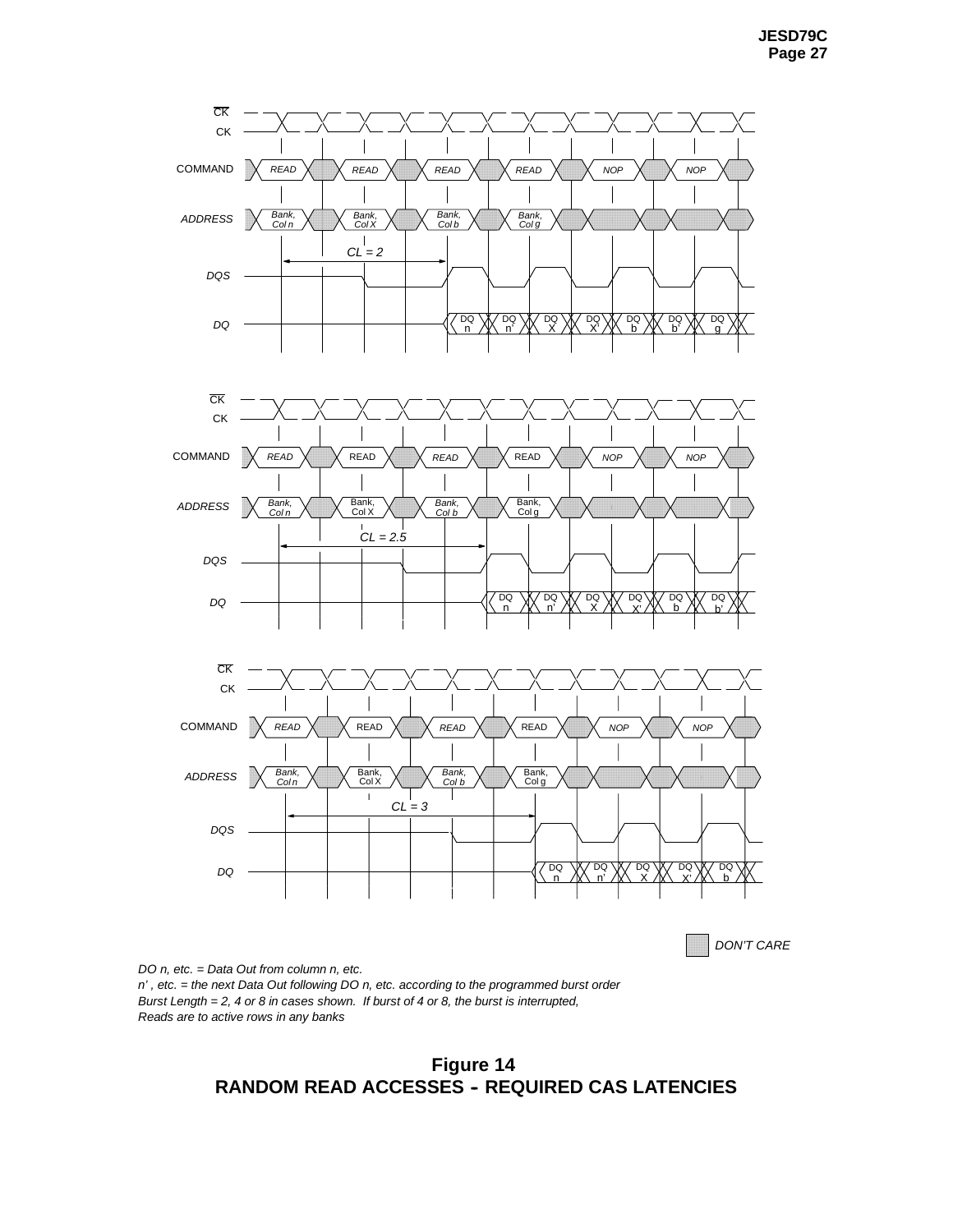

*Cases shown are bursts of 8 terminated after 4 data elements 3 subsequent elements of Data Out appear in the programmed order following DO n*

## **Figure 15 TERMINATING A READ BURST -- REQUIRED CAS LATENCIES**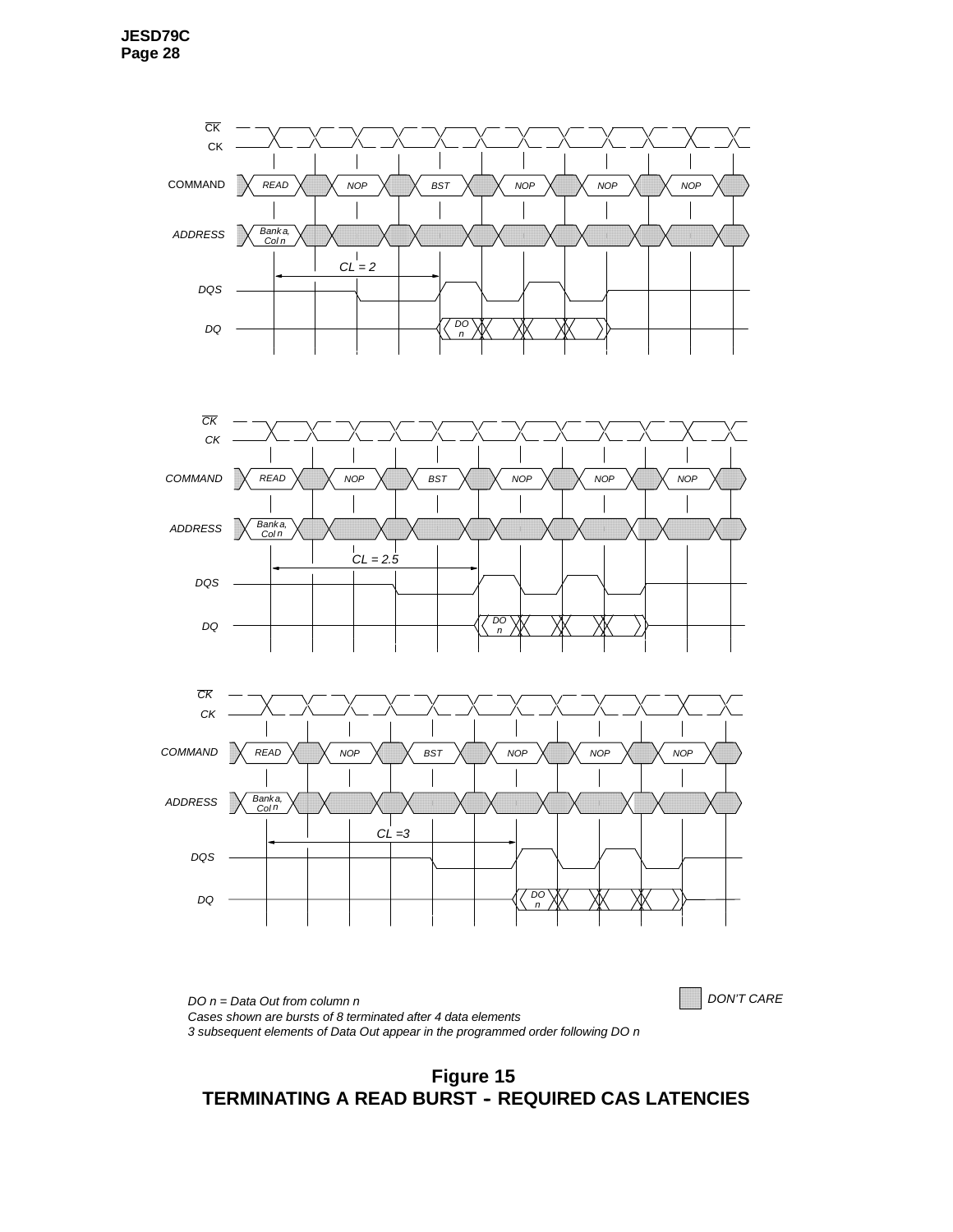

*Burst Length = 4 in the cases shown (applies for bursts of 8 as well; if burst length is 2, the BST command shown can be NOP)*

*1 subsequent element of Data Out appears in the programmed order following DO n Data In elements are applied following DI b in the programmed order*

## **Figure 16 READ TO WRITE - REQUIRED CAS LATENCIES**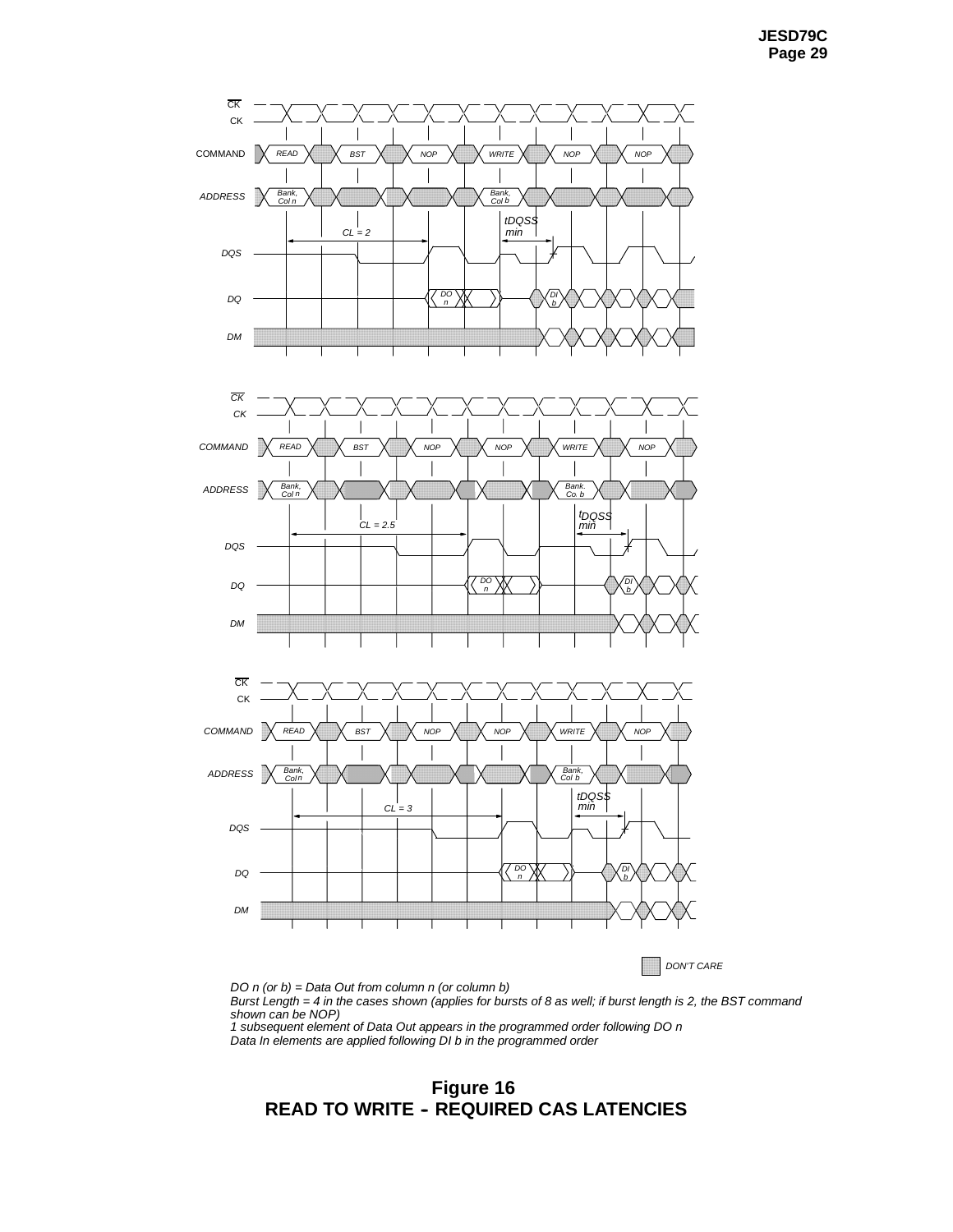

*Cases shown are either uninterrupted bursts of 4, or interrupted bursts of 8 3 subsequent elements of Data Out appear in the programmed order following DO n Precharge may be applied at (BL/2) tCK after the READ command. Note that Precharge may not be issued before tRAS ns after the ACTIVE command for applicable banks.*

*The Active command may be applied if tRC has been met.*

## **Figure 17 READ TO PRECHARGE - REQUIRED CAS LATENCIES**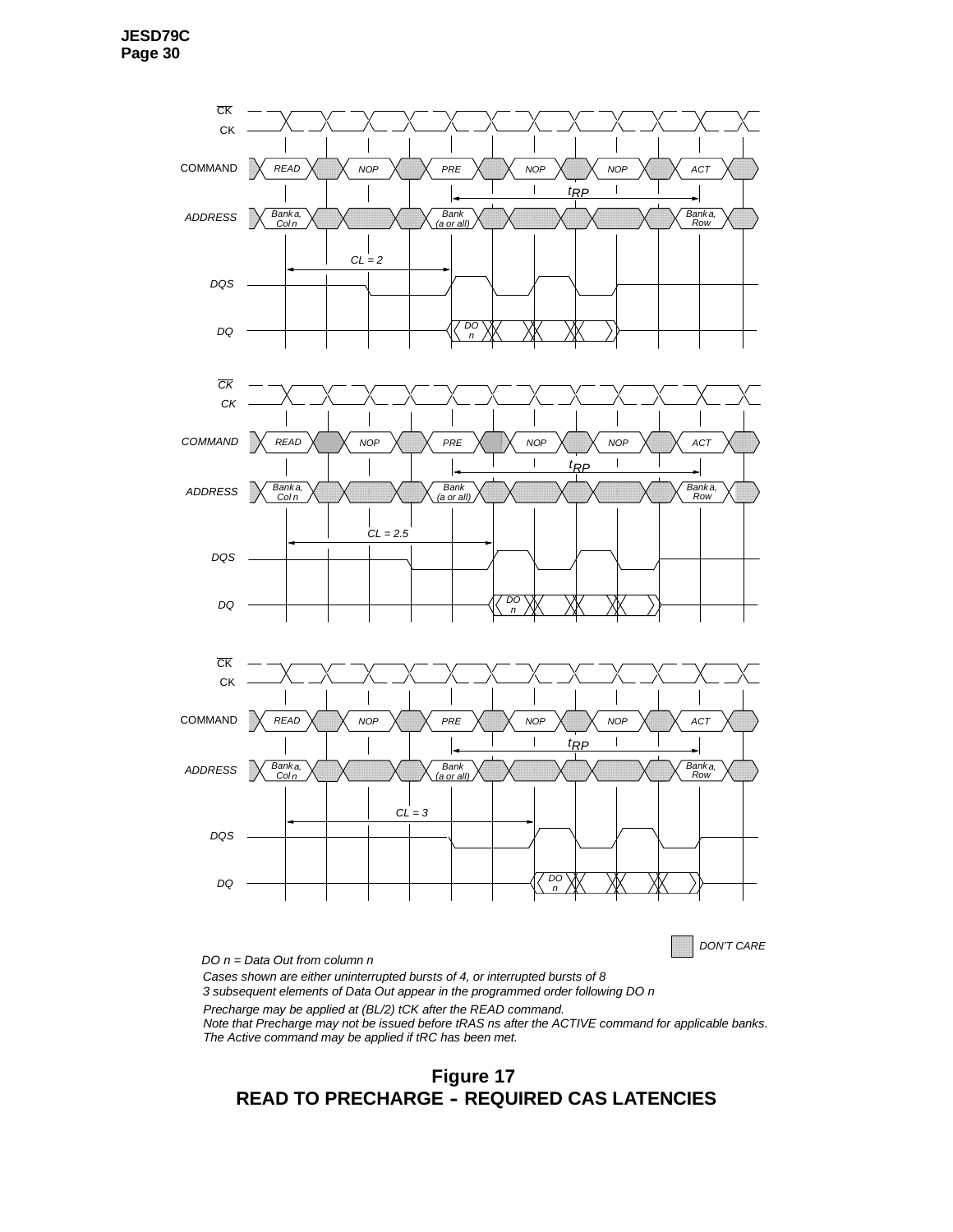#### **Writes**

WRITE bursts are initiated with a WRITE command, as shown in Figure 18.

The starting column and bank addresses are provided with the WRITE command, and AUTO PRE-CHARGE is either enabled or disabled for that access. If AUTO PRECHARGE is enabled, the row being accessed is precharged at the completion of the burst. For the generic WRITE commands used in the following illustrations, AUTO PRECHARGE is disabled.

During WRITE bursts, the first valid data-in element will be registered on the first rising edge of DQS following the write command, and subsequent data elements will be registered on successive edges of DQS. The LOW state on DQS between the WRITE command and the first rising edge is known as the write preamble; the LOW state on DQS following the last data--in element is known as the write postamble. The time between the WRITE command and the first corresponding rising edge of DQS (tDQSS) is specified with a relatively wide range (from 75% to 125% of 1 clock cycle). Figures 19 and 20 show the two extremes of tDQSS for a burst of 4. Upon completion of a burst, assuming no other commands have been initiated, the DQs will remain High--Z and any additional input data will be ignored.

Data for any WRITE burst may be concatenated with or truncated with a subsequent WRITE command. In either case, a continuous flow of input data can be maintained. The new WRITE command can be issued on any positive edge of clock following the previous WRITE command. The first data element from the new burst is applied after either the last element of a completed burst or the last desired data element of a longer burst which is being truncated. The new WRITE command should be issued X cycles after the first WRITE command, where X equals the number of desired data element pairs (pairs are required by the 2n prefetch architecture). Figure 22 shows concatenated bursts of 4. An example of nonconsecutive WRITEs is shown in Figure 23. Full--speed random write accesses within a page or pages can be performed as shown in Figure 24.

Data for any WRITE burst may be followed by a subsequent READ command. To follow a WRITE without truncating the write burst, tWTR should be met as shown in Figure 25

Data for any WRITE burst may be truncated by a subsequent READ command, as shown in Figures 26. and 27 Note that only the data--in pairs that are registered prior to the tWTR period are written to the internal array, and any subsequent data-in must be masked with DM, as shown in Figures 26 and 27.

Data for any WRITE burst may be followed by a subsequent PRECHARGE command. To follow a WRITE without truncating the write burst, tWR should be met as shown in Figure 28.

Data for any WRITE burst may be truncated by a subsequent PRECHARGE command, as shown in Figures 29 and 30.

Note that only the data-in pairs that are registered prior to the tWR period are written to the internal array, and any subsequent data-in should be masked with DM, as shown in Figures 29 and 30. Following the PRECHARGE command, a subsequent command to the same bank cannot be issued until tRP is met.



## **Figure 18 WRITE COMMAND**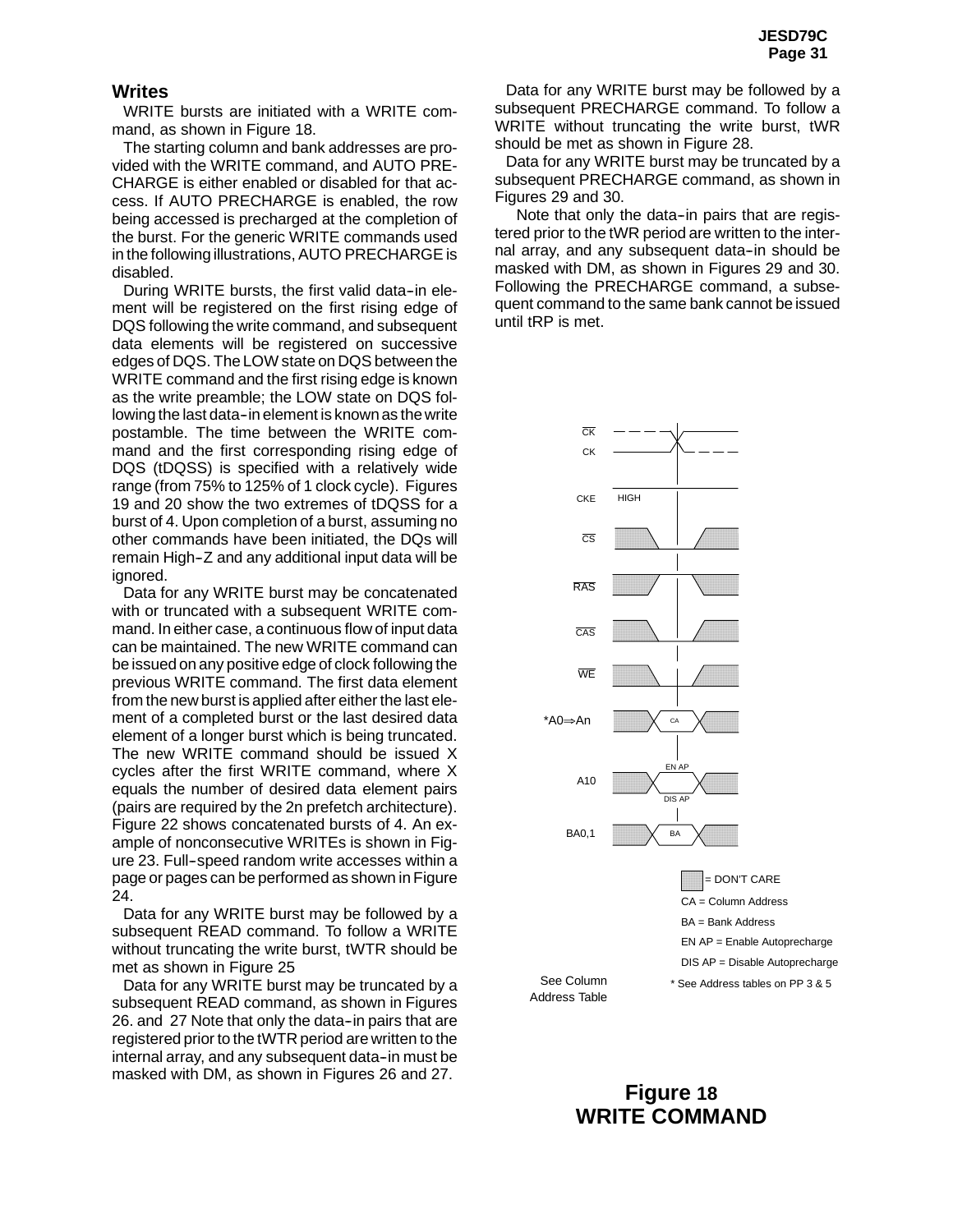

DI b = Data in for column b

3 subsequent elements of Data IN are applied in the programmed order following Di b A non--interrupted burst of 4 is shown A10 is LOW with the WRITE command (AUTO PRECHARGE disabled)

DI b = Data In for column b 3 subsequent elements of Data In are applied in the programmed order following DI b A non--interrupted burst of 4 is shown

A10 is LOW with the WRITE command (AUTO PRECHARGE disabled)

# WRITE - MAX DQSS WRITE - MIN DQSS

# **Figure 19 Figure 20**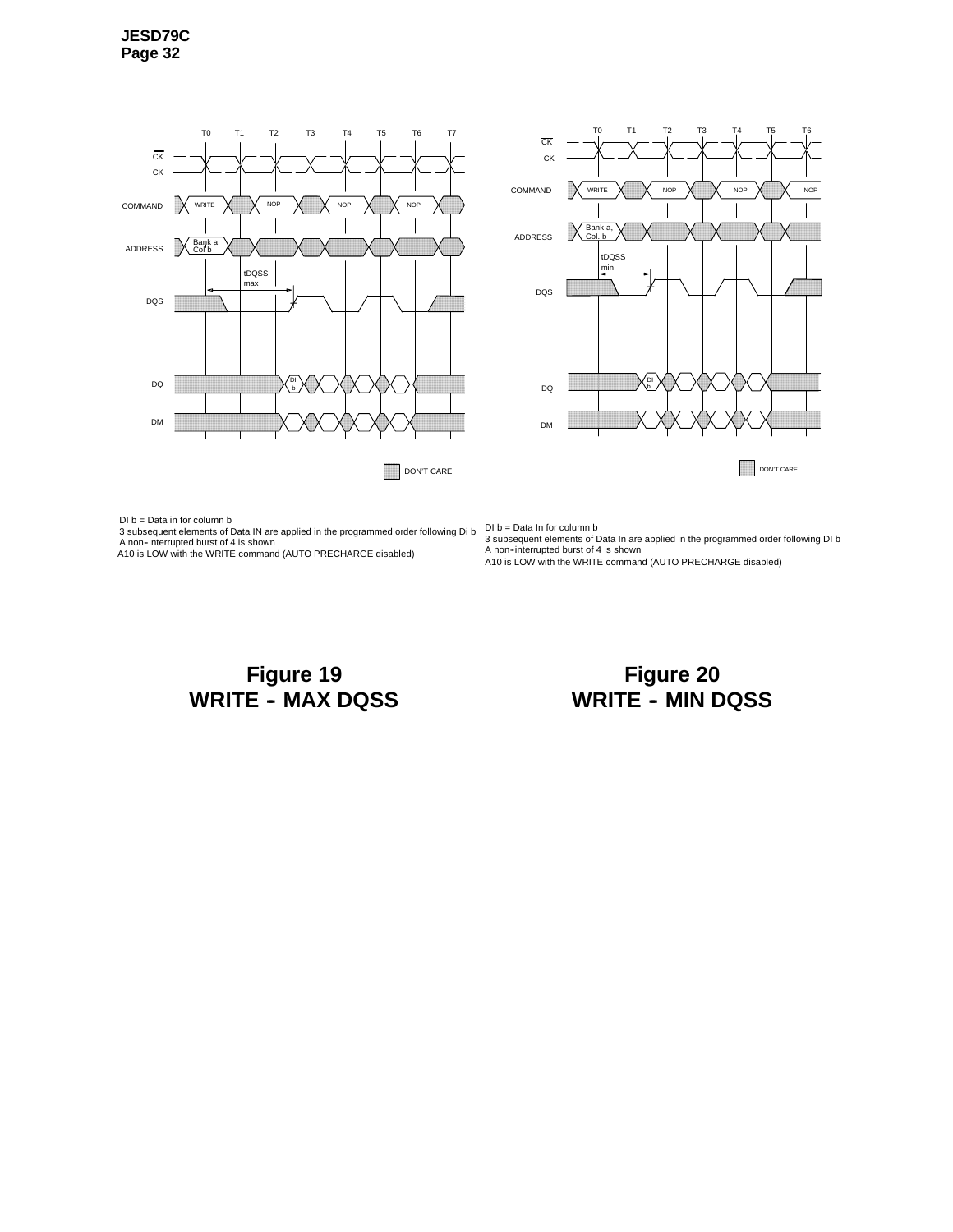

Three elements of data are applied in the programmed order following DI A noninterrupted burst of 4 is shown A10 is low with the WRITE command (autoprecharge is disabled) Example is for a x4 or x8 device where only one Data Mask and one Data Strobe are used. For a X16, UDM and LDM would be required, as

well as UDQS and LDQS.

# **Figure 21** WRITE BURST - Nom., Min., and Max tDQSS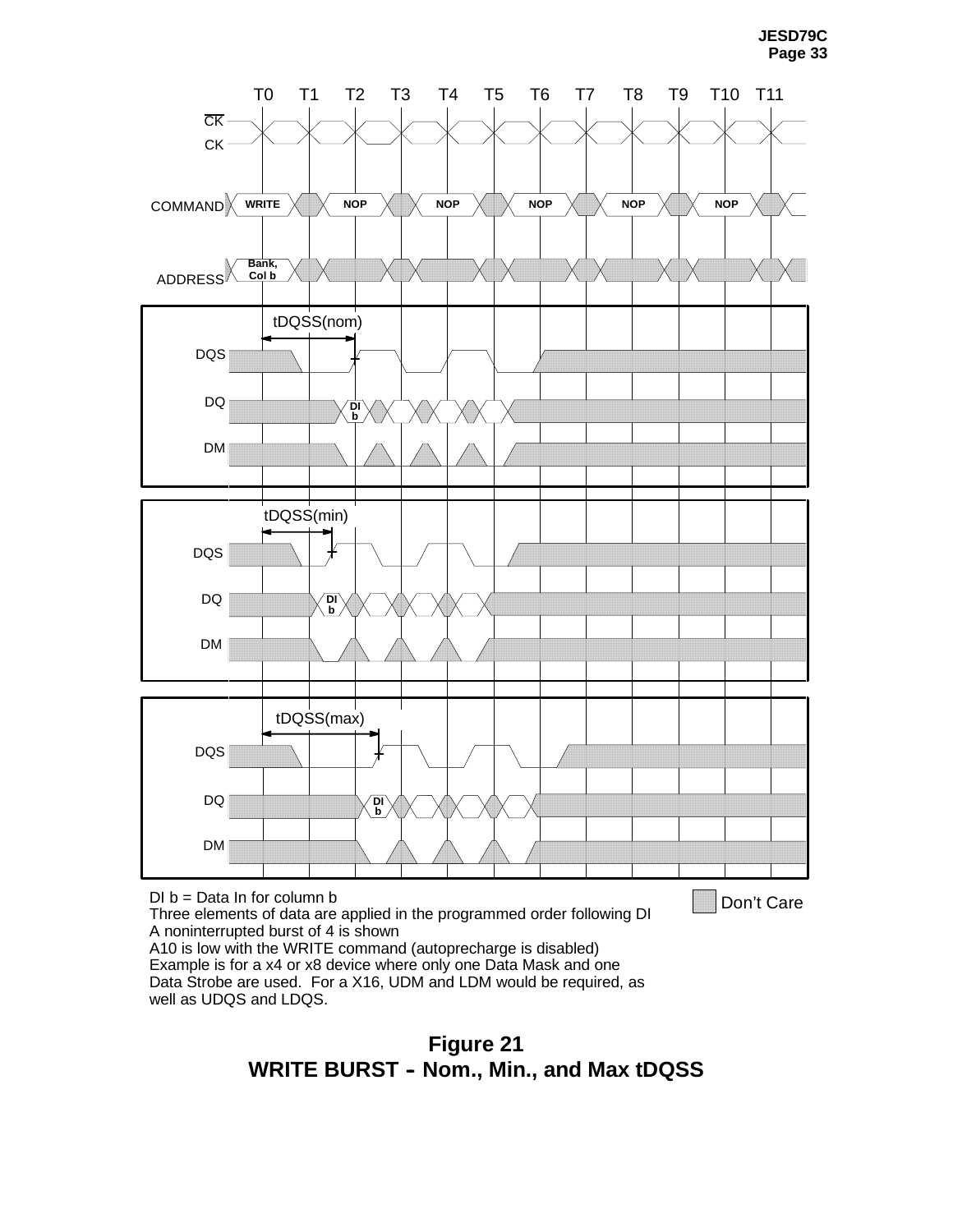

DI b, etc. = Data In for column b, etc.

Three subsequent elements of Data In are applied in the programmed order following DI b Three subsequent elements of Data In are applied in the programmed order following DI n Noninterrupted bursts of 4 are shown

Example is for a x4 or x8 device where only one Data Mask and one Data Strobe are used. For a X16, UDM and LDM would be required, as well as UDQS and LDQS.

## **Figure 22 WRITE TO WRITE - Max tDQSS**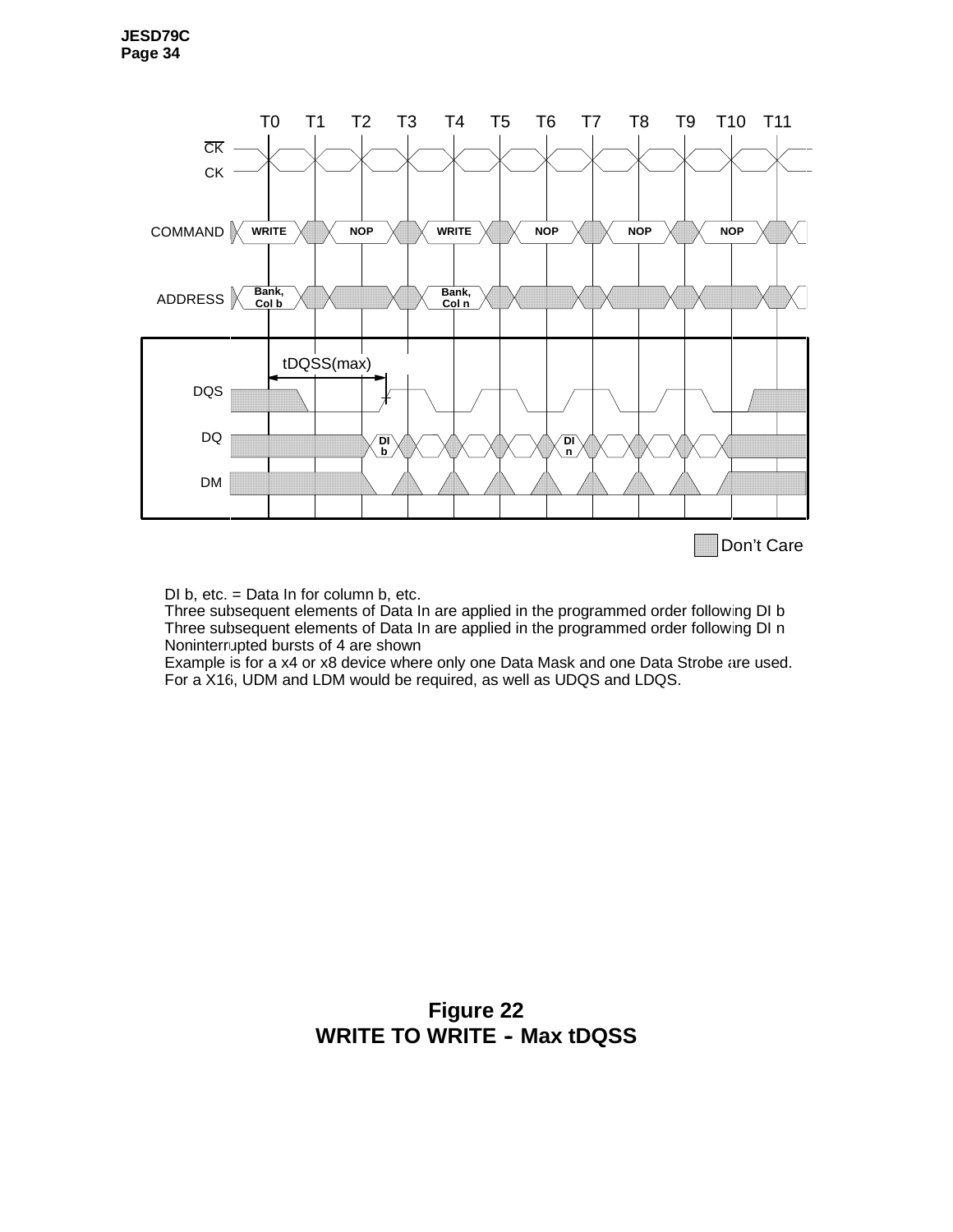

DI b, etc.  $=$  Data In for column b, etc.

Three subsequent elements of Data In are applied in the programmed order following DI b Three subsequent elements of Data In are applied in the programmed order following DI n Noninterrupted bursts of 4 are shown

Each WRITE command may be to any bank and may be to the same or different devices Example is for a x4 or x8 device where only one Data Mask and one Data Strobe are used. For a X16, UDM and LDM would be required, as well as UDQS and LDQS.

# **Figure 23 WRITE TO WRITE - Max tDQSS, NON CONSECUTIVE**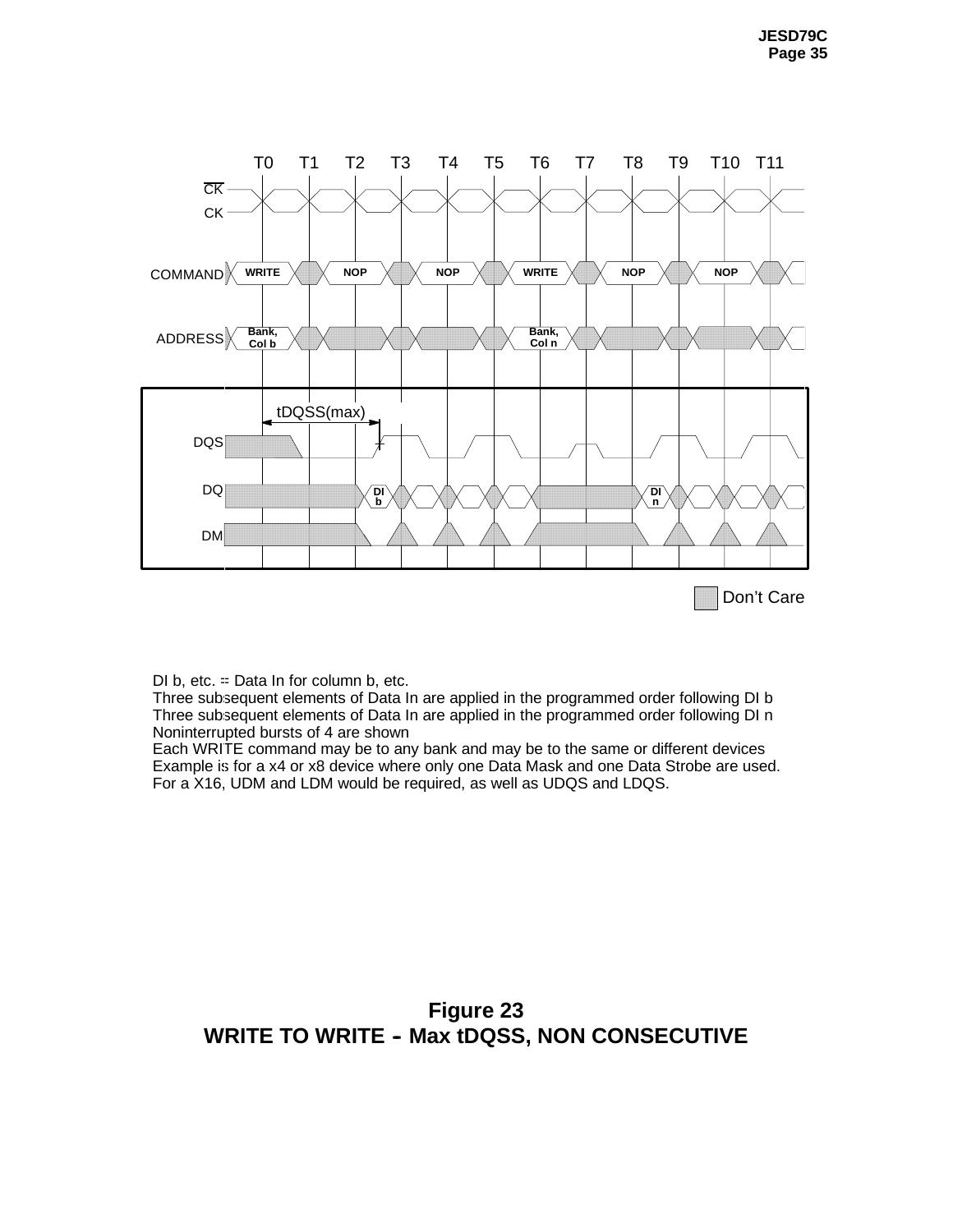

DI b, etc. = Data In for column b, etc.

b', etc. = the next Data In following DI b, etc. according to the programmed burst order. Programmed Burst Length =  $2, 4$ , or 8 in cases shown.

If burst of 4 or 8, the burst would be truncated.

Each WRITE command may be to any bank and may be to the same or different devices. Example is for a x4 or x8 device where only one Data Mask and one Data Strobe are used. For a X16, UDM and LDM would be required, as well as UDQS and LDQS.

# **Figure 24 RANDOM WRITE CYCLES - Max tDQSS**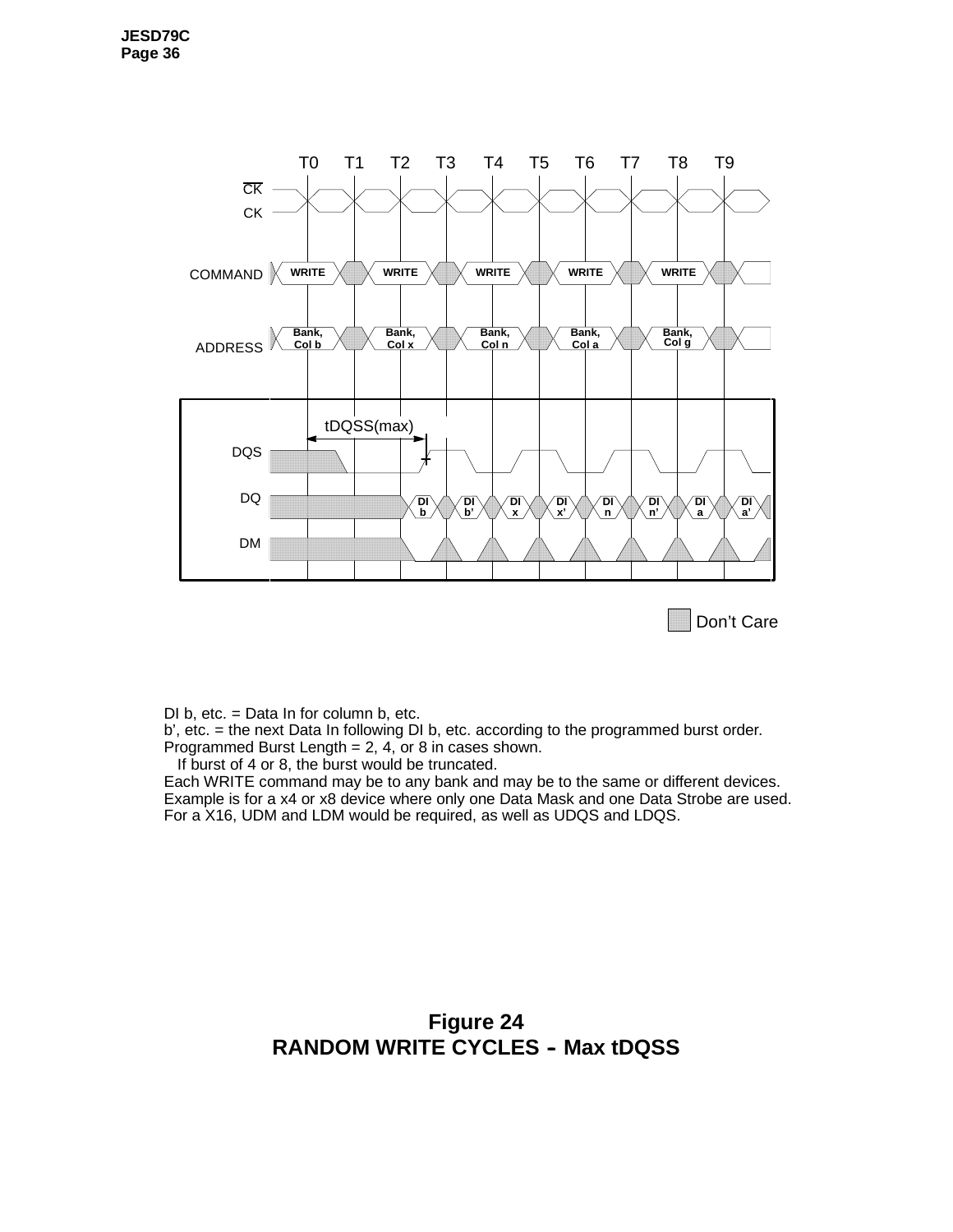

Don't Care

 $D1 b = Data In for column b$ 

Three subsequent elements of Data In are applied in the programmed order following DI b A non-interrupted burst of 4 is shown

tWTR is referenced from the first positive CK edge after the last Data In pair tWTR = 2tCK for optional  $CL = 1.5$  (otherwise tWTR = 1tCK)

A10 is LOW with the WRITE command (AUTO PRECHARGE is disabled)

The READ and WRITE commands are to the same device but not necessarily to the same bank

Example is for a x4 or x8 device where only one Data Mask and one Data Strobe are used. For a X16, UDM and LDM would be required, as well as UDQS and LDQS.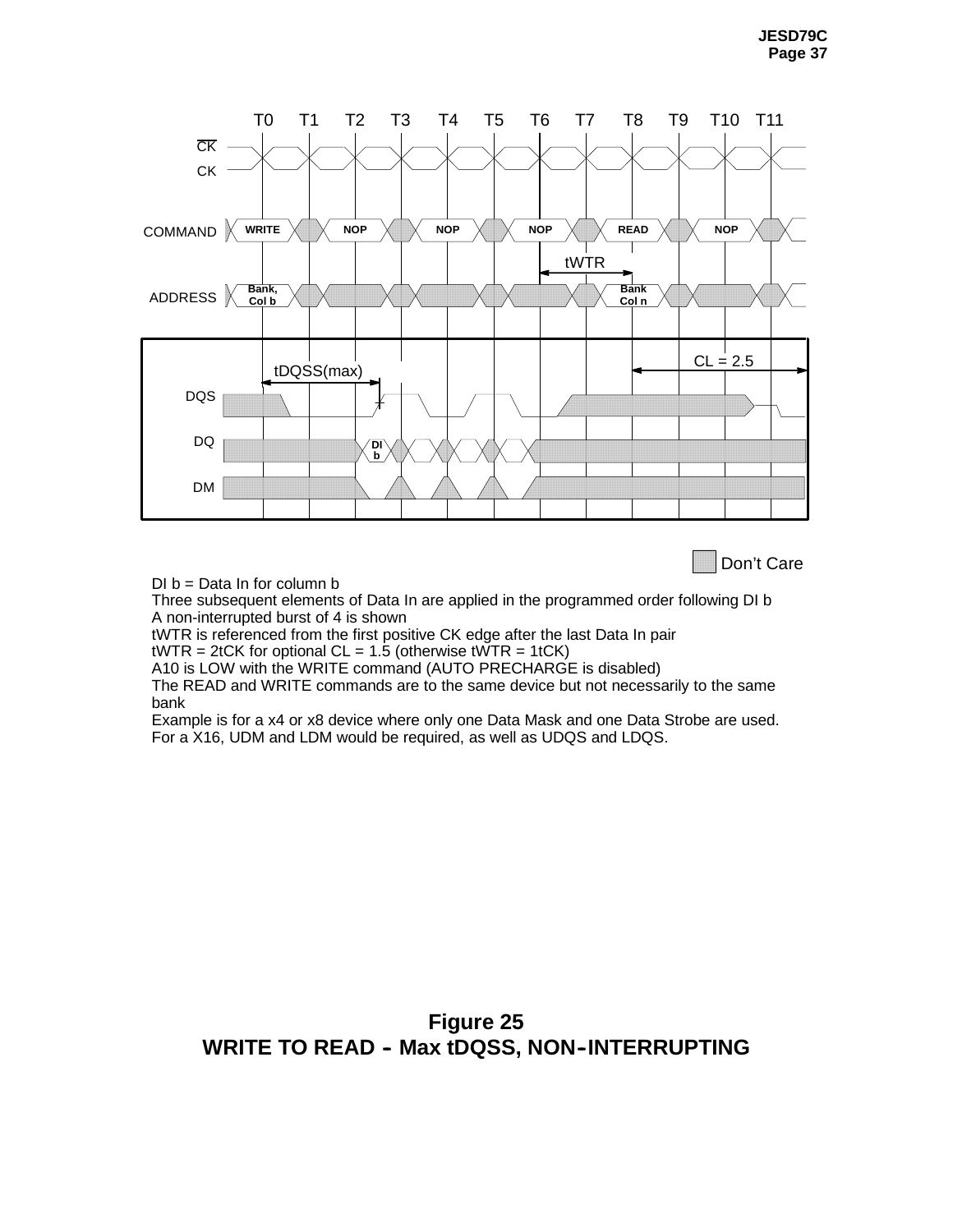

 $D1 b = Data In for column b$ 

An interrupted burst of 8 is shown, 4 data elements are written

Three subsequent elements of Data In are applied in the programmed order following DI b tWTR is referenced from the first positive CK edge after the last Data In pair

tWTR = 2tCK for optional  $CL = 1.5$  (otherwise tWTR = 1tCK)

A10 is LOW with the WRITE command (AUTO PRECHARGE is disabled)

The READ and WRITE commands are to the same device but not necessarily to the same bank

Example is for a x4 or x8 device where only one Data Mask and one Data Strobe are used. For a X16, UDM and LDM would be required, as well as UDQS and LDQS.

# **Figure 26 WRITE TO READ - Max tDQSS, INTERRUPTING**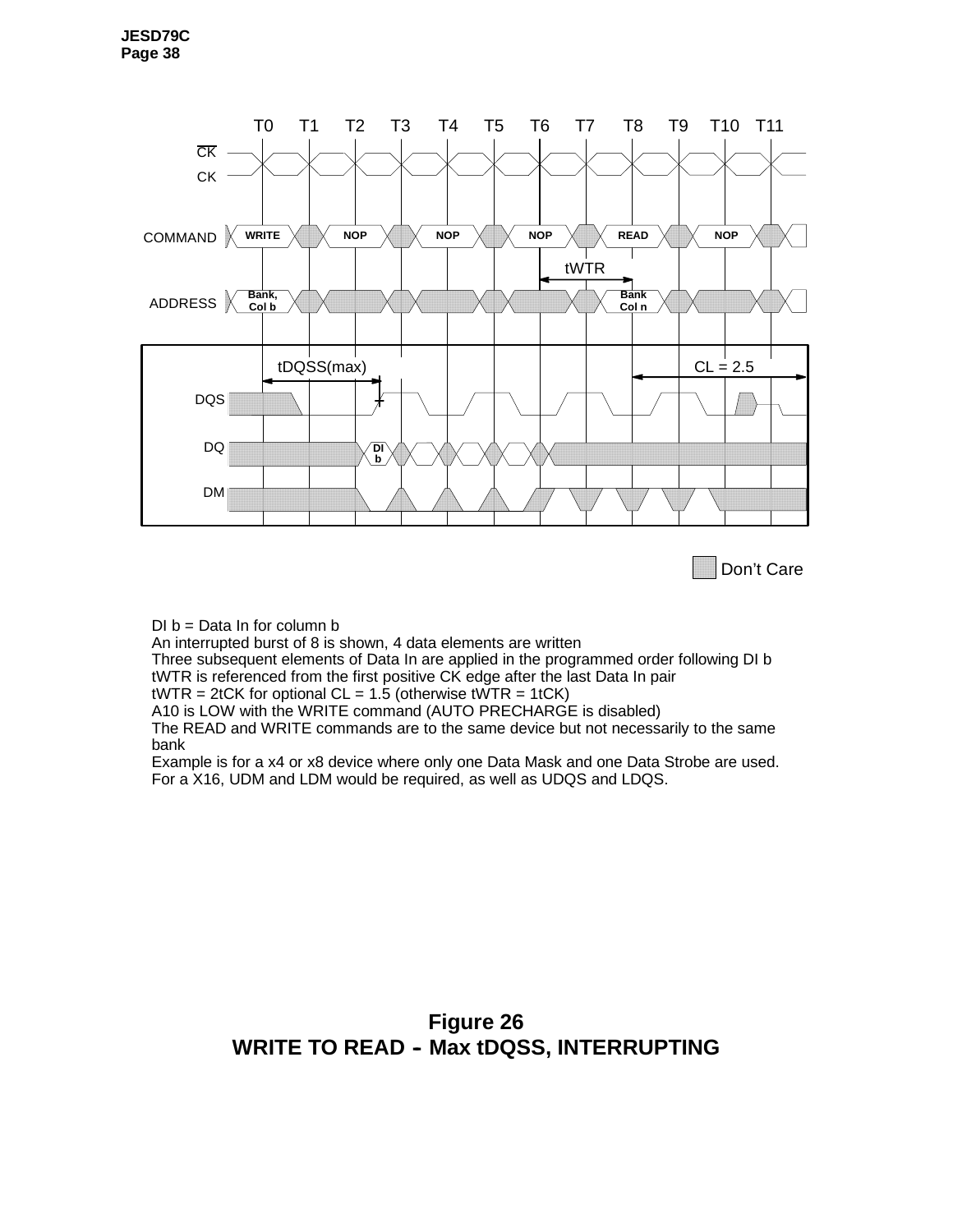

Don't Care

 $D1 b = Data In for column b$ 

An interrupted burst of 8 is shown, 3 data elements are written

Two subsequent elements of Data In are applied in the programmed order following DI b tWTR is referenced from the first positive CK edge after the last Data In pair (not the last desired Data In element)

 $tWTR = 2tCK$  for optional  $CL = 1.5$  (otherwise  $tWTR = 1tCK$ )

A10 is LOW with the WRITE command (AUTO PRECHARGE is disabled) Example is for x4 or x8 devices where only one Data Mask and one Data Strobe are used. For a X16, UDM and LDM would be required, as well as UDQS and LDQS. The READ and WRITE commands are to the same device but not necessarily to the same bank.

# **Figure 27 WRITE TO READ - Max tDQSS, ODD NUMBER OF DATA, INTERRUPTING**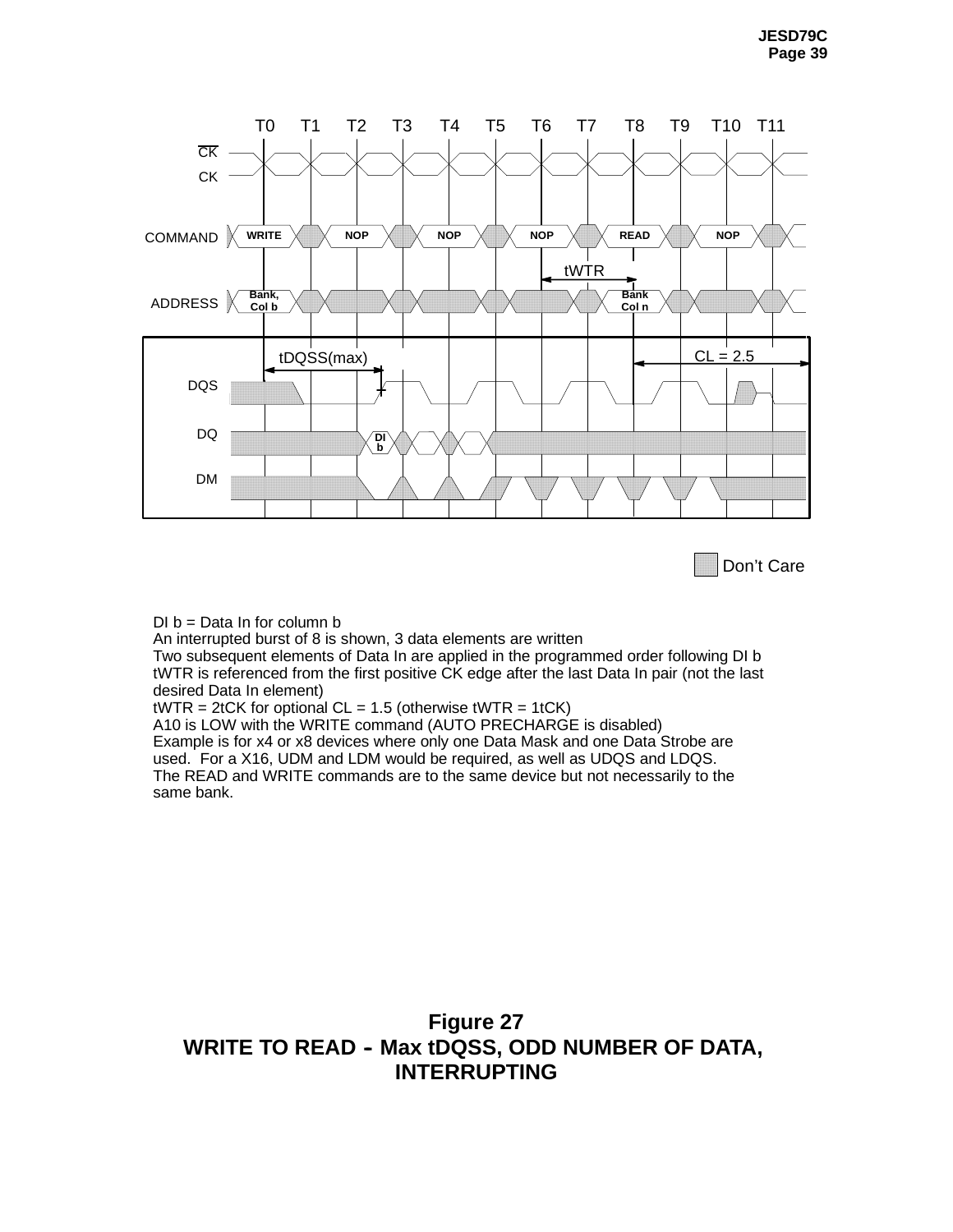

Don't Care

 $DI b = Data In for column b$ 

Three subsequent elements of Data In are applied in the programmed order following DI b A non-interrupted burst of 4 is shown

tWR is referenced from the first positive CK edge after the last Data In pair A10 is LOW with the WRITE command (AUTO PRECHARGE is disabled) Example is for a x4 or x8 device where only one Data Mask and one Data Strobe are used. For a X16, UDM and LDM would be required, as well as UDQS and LDQS.

# **Figure 28 WRITE TO PRECHARGE - Max tDQSS, NON-INTERRUPTING**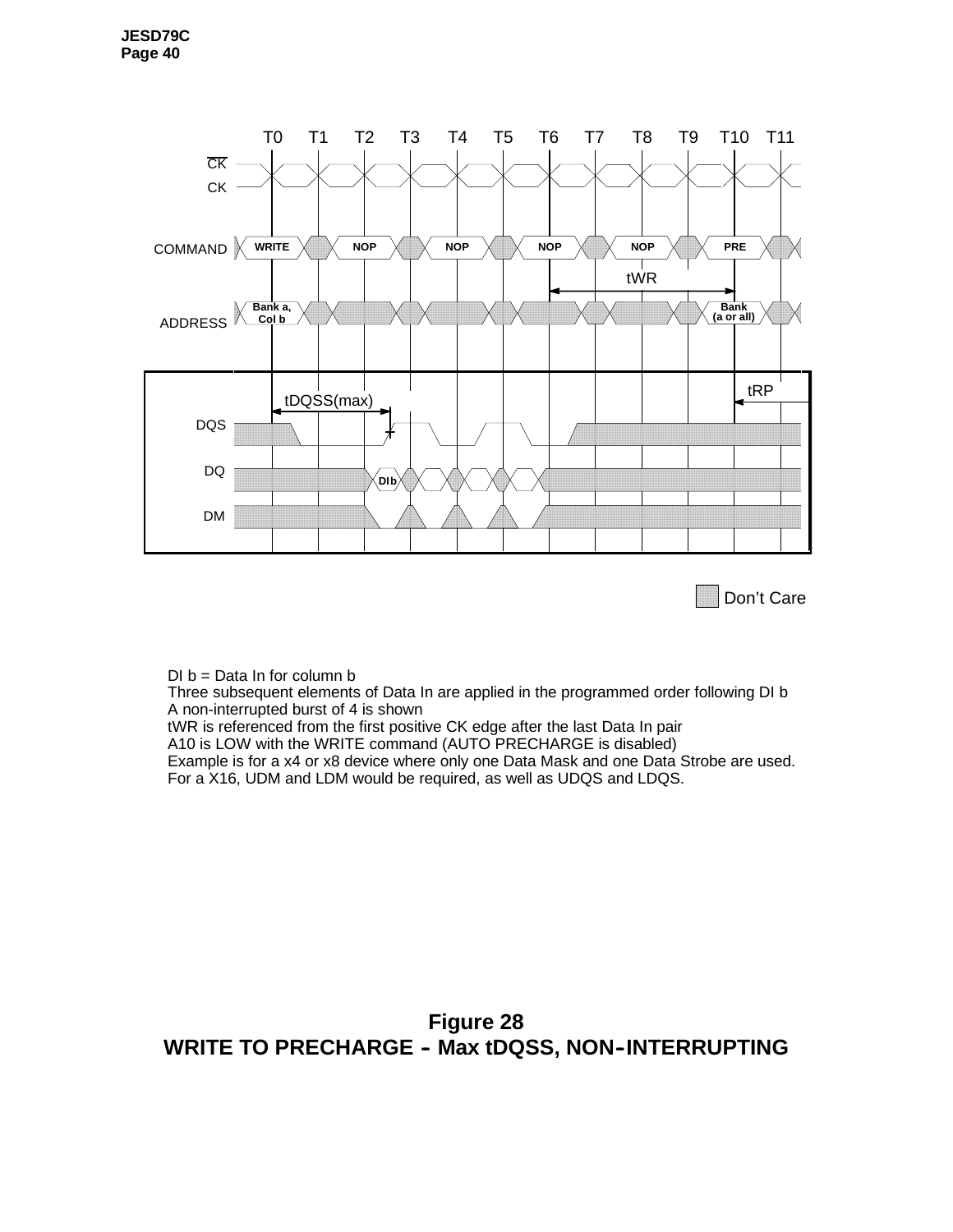

 $D1 b = Data In for column b$ 

Don't Care

An interrupted burst of 4 or 8 is shown, 2 data elements are written tWR is referenced from the first positive CK edge after the last desired Data In pair

A10 is LOW with the WRITE command (AUTO PRECHARGE is disabled)  $*1$  = can be don't care for programmed burst length of 4

\*2 = for programmed burst length of 4, DQS becomes don't care at this point Example is for a x4 or x8 device where only one Data Mask and one Data Strobe are used. For a X16, UDM and LDM would be required, as well as UDQS and LDQS.

# **Figure 29 WRITE TO PRECHARGE - Max tDQSS, INTERRUPTING**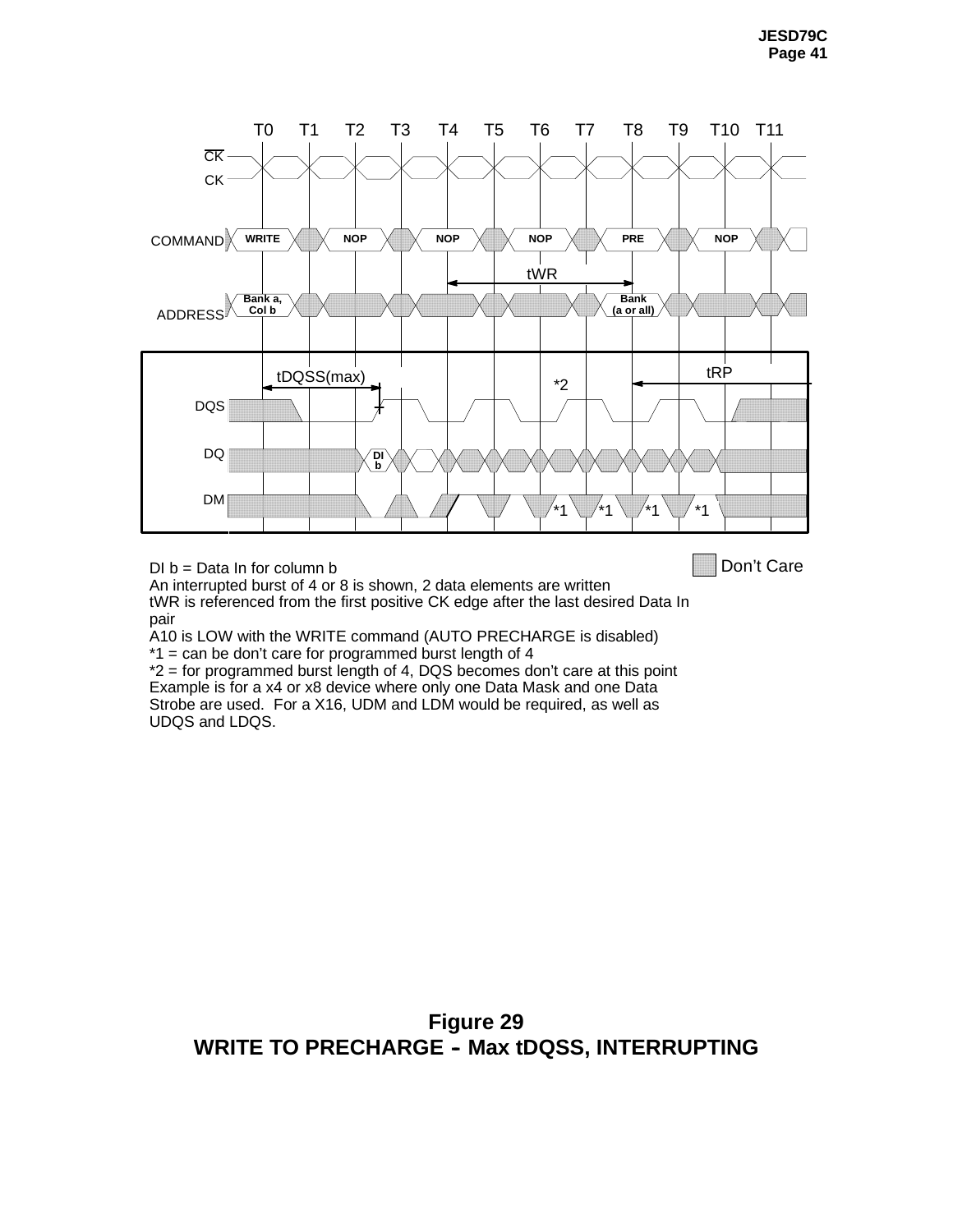

 $DI b = Data In for column b$ 

Don't Care

An interrupted burst of 4 or 8 is shown, 1 data element is written tWR is referenced from the first positive CK edge after the last desired Data In pair A10 is LOW with the WRITE command (AUTO PRECHARGE is disabled)  $*1$  = can be don't care for programmed burst length of 4

\*2 = for programmed burst length of 4, DQS becomes don't care at this point Example is for a x4 or x8 device where only one Data Mask and one Data Strobe are used. For a X16, UDM and LDM would be required, as well as UDQS and LDQS.

# **Figure 30 WRITE TO PRECHARGE - Max tDQSS, ODD NUMBER OF DATA, INTERRUPTING**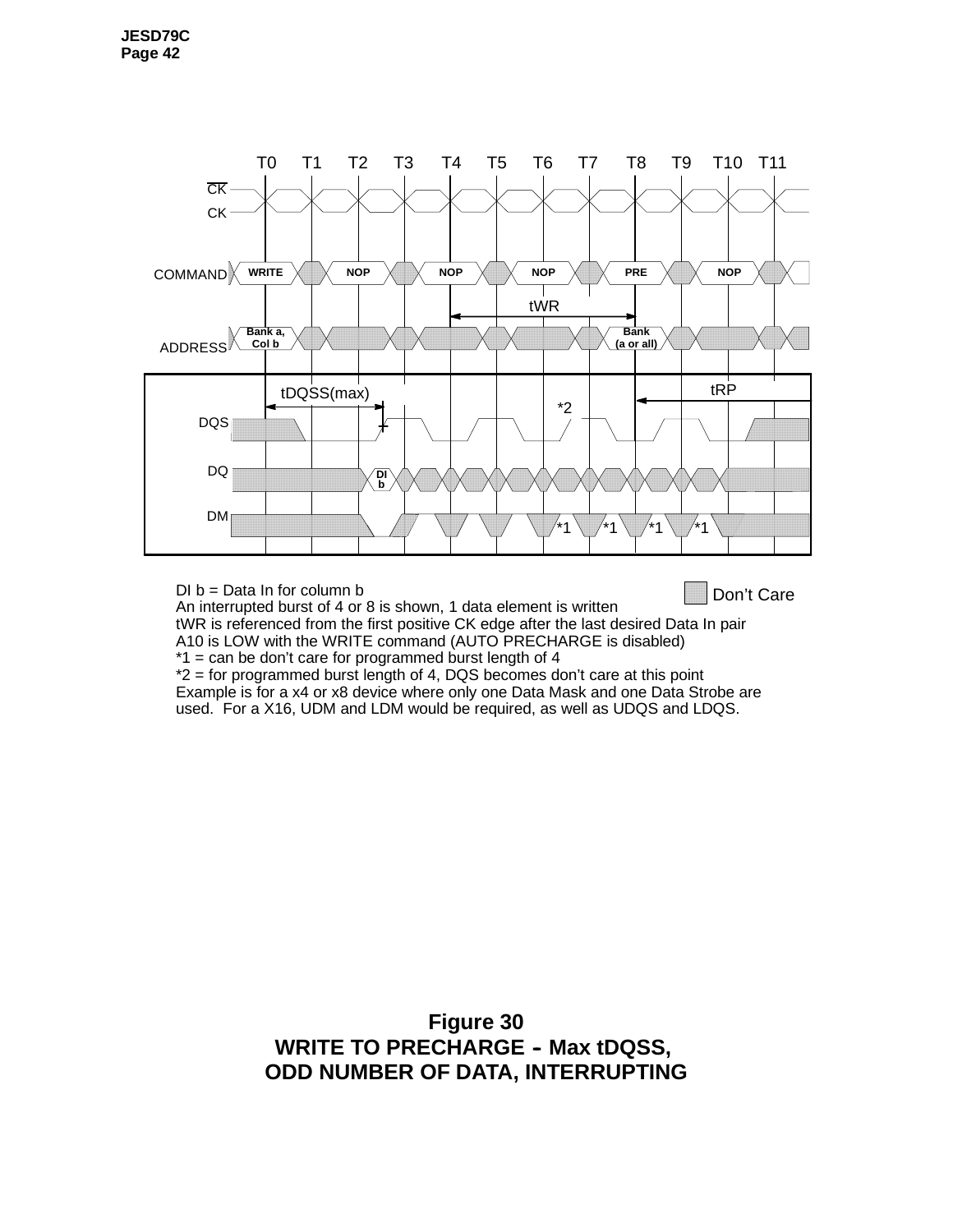

The PRECHARGE command is used to deactivate the open row in a particular bank or the open row in all banks. The bank(s) will be available for a subsequent row access some specified time (tRP) after the precharge command is issued. Input A10 determines whether one or all banks are to be precharged, and in the case where only one bank is to be precharged, inputs BA0, BA1 select the bank. When all banks are to be precharged, inputs BA0, BA1 are treated as "Don't Care." Once a bank has been precharged, it is in the idle state and must be activated prior to any READ or WRITE commands being issued to that bank.

#### **POWER--DOWN**

Power-down is entered when CKE is registered low (no accesses can be in progress and Table 2 criteria must be met). If power-down occurs when all banks are idle, this mode is referred to as precharge power-down; if power-down occurs when there is a row active in any bank, this mode is referred to as active power-down. Entering power-down deactivates the input and output buffers, excluding CK, CK and CKE. For maximum power savings, the user has the option of disabling the DLL prior to entering power-down. In that case, the DLL must be enabled after exiting power-down, and 200 clock cycles must occur before a READ command can be issued. However, power-down duration is limited by the refresh requirements of the device, so in most applications, the self--refresh mode is preferred over the DLL-disabled power-down mode.

In power-down, CKE LOW and a stable clock signal must be maintained at the inputs of the DDR SDRAM, and all other input signals are "Don't Care".

The power-down state is synchronously exited when CKE is registered HIGH (along with a NOP or DESELECT command). A valid executable command may be applied one clock cycle later.



BA = Bank Address (if A10 is LOW, otherwise 'don't care')

## **Figure 31 PRECHARGE COMMAND**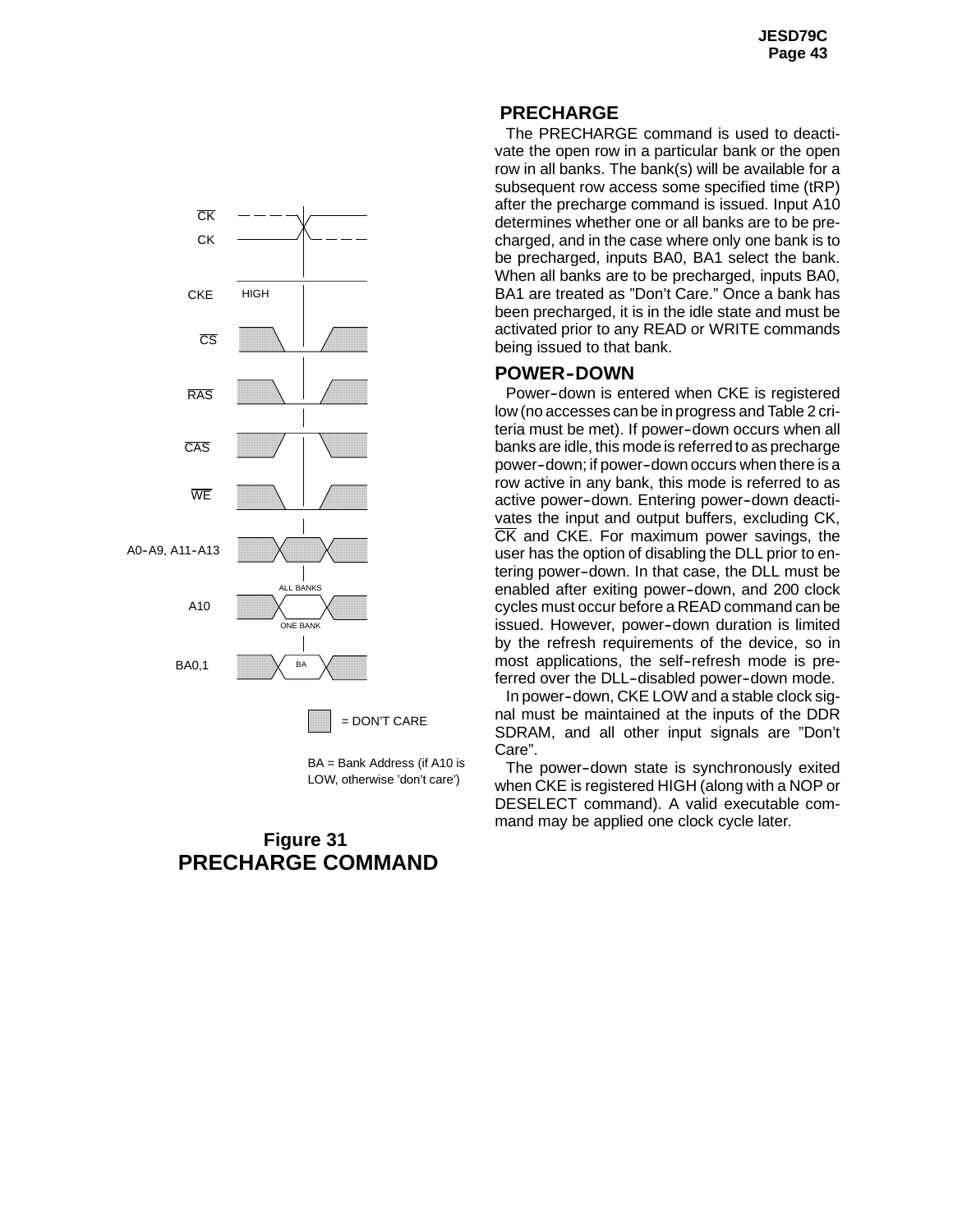

**Figure 32 POWER--DOWN**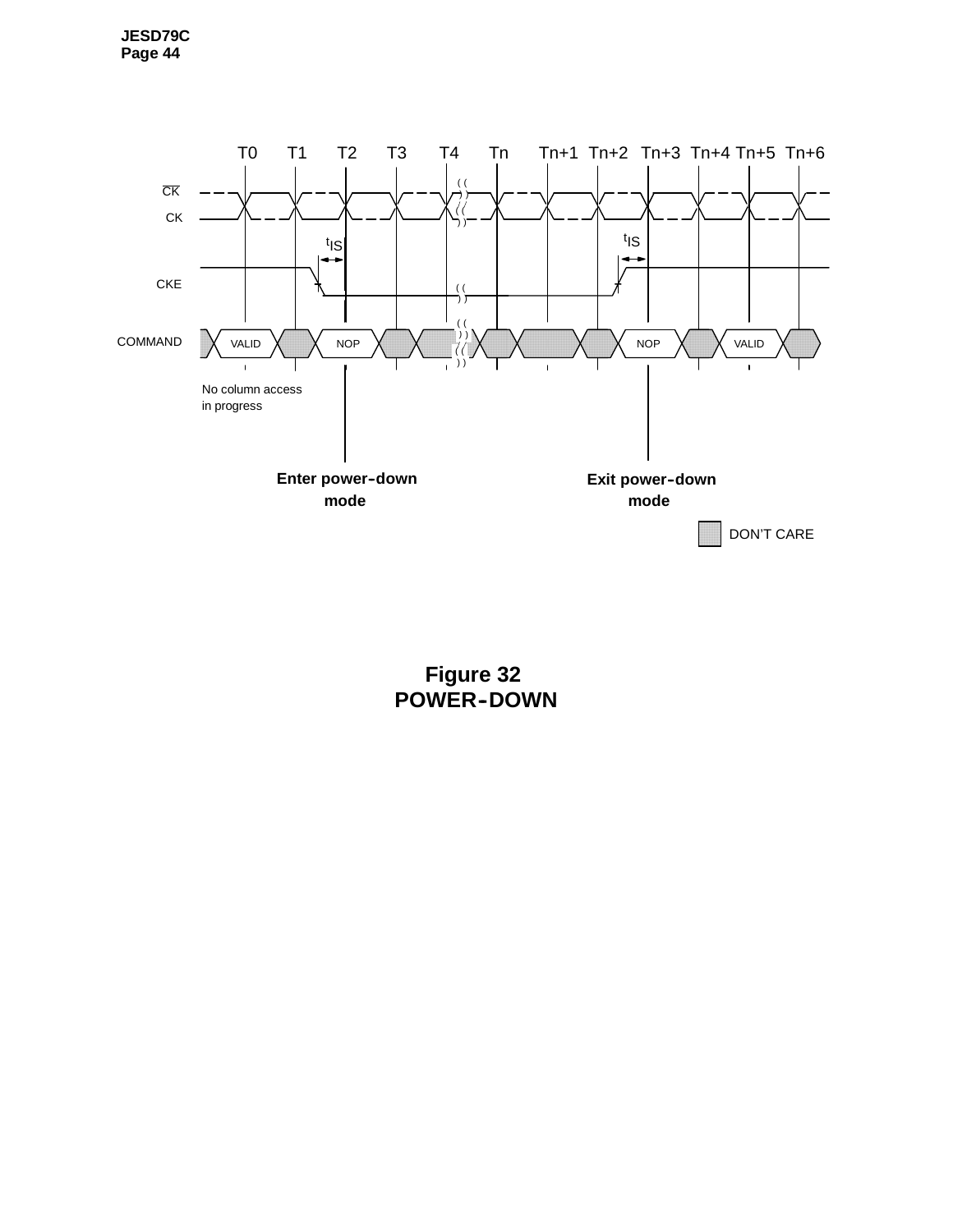## **ABSOLUTE MAXIMUM RATINGS\***

Voltage on Vdd Supply (For devices with nominal Vdd of 3.3 V) Relative to Vss:  $-1$  V to  $+4.6$  V

Voltage on Vdd Supply (For devices with nominal Vdd of 2.5 V or 2.6 V)

Relative to Vss:  $-1$  V to  $+3.6$  V

Voltage on VddQ Supply Relative to Vss: -1 V to +3.6 V Voltage on Inputs Relative to Vss:  $-1$  V to  $+3.6$  V

Voltage on I/O Pins Relative to Vss: -0.5 V to VddQ+0.5 V

## **TABLE 5: CAPACITANCE**

Operating Temperature, TA (ambient) 0 °C to +70 °C<br>Storage Temperature (plastic) -55 °C to +150 °C Storage Temperature (plastic) Power Dissipation 1 W Short Circuit Output Current 50 mA

\*Stresses greater than those listed under "Absolute Maximum Ratings" may cause permanent damage to the device. This is a stress rating only, and functional operation of the device at these or any other conditions above those indicated in the operational sections of this specification is not implied. Exposure to absolute maximum rating conditions for extended periods may affect reliability.

| <b>PARAMETER</b>                             | <b>PACKAGE</b> | <b>SYMBOL</b>    | <b>MIN</b> | <b>MAX</b> | <b>UNITS</b> | <b>NOTES</b> |
|----------------------------------------------|----------------|------------------|------------|------------|--------------|--------------|
| Input Capacitance: CK, CK                    | TSOP           | Ci1              | 2.0        | 3.0        | рF           | a,d          |
|                                              | <b>BGA</b>     |                  | 1.5        | 2.5        |              | a,d          |
| Delta Input Capacitance: CK, CK              | <b>TSOP</b>    | Cdi1             |            | 0.25       | рF           | a,d          |
|                                              | <b>BGA</b>     |                  |            | 0.25       |              | a,d          |
| Input Capacitance: All other input-only pins | TSOP           | Ci2              | 2          | 3          | рF           | a,d          |
|                                              | <b>BGA</b>     |                  | 1.5        | 2.5        |              | a,d          |
| Delta Input Capacitance: All other input-    | TSOP           | Cdi <sub>2</sub> |            | 0.5        | рF           | a,d          |
| only pins                                    | <b>BGA</b>     |                  |            | 0.5        |              | a,d          |
| Input/Output Capacitance: DQ, DQS, DM        | TSOP           | Cio              | 4.0        | 5.0        | рF           | a,b,c,d      |
|                                              | <b>BGA</b>     |                  | 3.5        | 4.5        |              | a,b,c,d      |
| Delta Input/Output Capacitance: DQ, DQS,     | TSOP           | Cdio             | -          | 0.5        | pF           | a,b,c,d      |
| DM                                           | <b>BGA</b>     |                  |            | 0.5        |              | a,b,c,d      |

a) These values are guaranteed by design and are tested on a sample basis only. b) Although DM is an input--only pin, the input capacitance of this pin must model the input capacitance of the DQ and DQS pins. This is required to match signal propagation times of DQ, DQS, and DM in the system.

c) Unused pins are tied to ground.

d).This parameter is sampled. For DDR 200, 266, and 333, VDDQ = +2.5 V +0.2 V, VDD = +3.3 V +0.3 V or +2.5 V +0.2 V. For DDR400, VDDQ = +2.6 V ±0.1 V, VDD = +2.6 V ±0.1 V.<br>For all devices, f = 100 MHz, tA = 25 C, Vout(dc) = VDDQ/2, Vout(peak to peak) = 0.2 V. DM inputs are grouped with I/O pins −

reflecting the fact that they are matched in loading (to facilitate trace matching at the board level).

e) The ratio of the pullup current to the pulldown current is specified for the same temperature and voltage, over the entire temperature and voltage range, for device drain to source voltages from 0.25 V to 1.0 V. For a given output, it represents the maximum difference between pullup and pulldown drivers due to process variation. The full variation in the ratio of the maximum to minimum pullup and pulldown current will not exceed 1.7 for device drain to source voltages from 0.1 to 1.0.

## **TABLE 6: ELECTRICAL CHARACTERISTICS AND DC OPERATING CONDITIONS**

(Notes: 1-6, These characteristics are for DDR SDRAM only and obey SSTL\_2 class II standard.)  $(0\degree$ C ≤ TA ≤ 70°C; For DDR 200, 266, and 333, VDDQ = +2.5 V ±0.2 V, Vdd = +3.3 V ±0.3 V or +2.5 V ±0.2 V for DDR400, VDDQ =  $+2.6$  V  $\pm$ 0.1 V, VDD =  $+2.6$  V  $\pm$ 0.1 V)

| PARAMETER/CONDITION                                                                                 | <b>SYMBOL</b>     | <b>MIN</b>       | <b>MAX</b>       | <b>UNITS</b> | <b>NOTES</b>   |
|-----------------------------------------------------------------------------------------------------|-------------------|------------------|------------------|--------------|----------------|
| Supply Voltage (for devices with a nominal VDD of 3.3 V)                                            | VDD.              | 3                | 3.6              | V            |                |
| Supply Voltage (for devices with a nominal VDD of 2.5 V)                                            | VDD.              | 2.3              | 2.7              | V            |                |
| Supply Voltage (for devices with a nominal VDD of 2.6 V)                                            | VDD.              | 2.5              | 2.7              | V            |                |
| I/O Supply Voltage (for devices with a nominal VDD of 2.5 V)                                        | VDDQ              | 2.3              | 2.7              | $\vee$       |                |
| I/O Supply Voltage (for devices with a nominal VDD of 2.6 V)                                        | VDDQ              | 2.5              | 2.7              | $\vee$       |                |
| I/O Reference Voltage                                                                               | VREF              | 0.49*VDDQ        | 0.51*VDDQ        | $\vee$       | $\overline{7}$ |
| I/O Termination Voltage (system)                                                                    | <b>VTT</b>        | <b>VREF-0.04</b> | <b>VREF+0.04</b> | $\vee$       | 8              |
| Input High (Logic 1) Voltage                                                                        | VIH(DC)           | <b>VREF+0.15</b> | $VDD+0.3$        | $\vee$       |                |
| Input Low (Logic 0) Voltage                                                                         | VIL(DC)           | $-0.3$           | <b>VREF-0.15</b> | $\vee$       |                |
| Input Voltage Level, CK and CK inputs                                                               | VIN(DC)           | $-0.3$           | $VDDQ+0.3$       | V            |                |
| Input Differential Voltage, CK and CK inputs                                                        | VID(DC)           | 0.36             | VDDQ+0.6         | V            | 9              |
| V-I Matching: Pullup to Pulldown Current Ratio                                                      | VI(Ratio)         | 0.71             | 1.4              | ۰            | e              |
| INPUT LEAKAGE CURRENT, Any input $0V \leq VIN \leq VDD$<br>(All other pins not under test = $0 V$ ) | IL                | $-2$             | $\overline{2}$   | μA           |                |
| <b>OUTPUT LEAKAGE CURRENT</b><br>(DQs are disabled; $0V \leq VOUT \leq VDDQ$ )                      | <b>IOZ</b>        | -5               | 5                | μA           |                |
| OUTPUT LEVELS Output High Current (VOUT = 1.95 V)<br>Output Low Current (VOUT = 0.35 V)             | <b>IOH</b><br>IOL | $-16.2$<br>16.2  |                  | mA<br>mA     |                |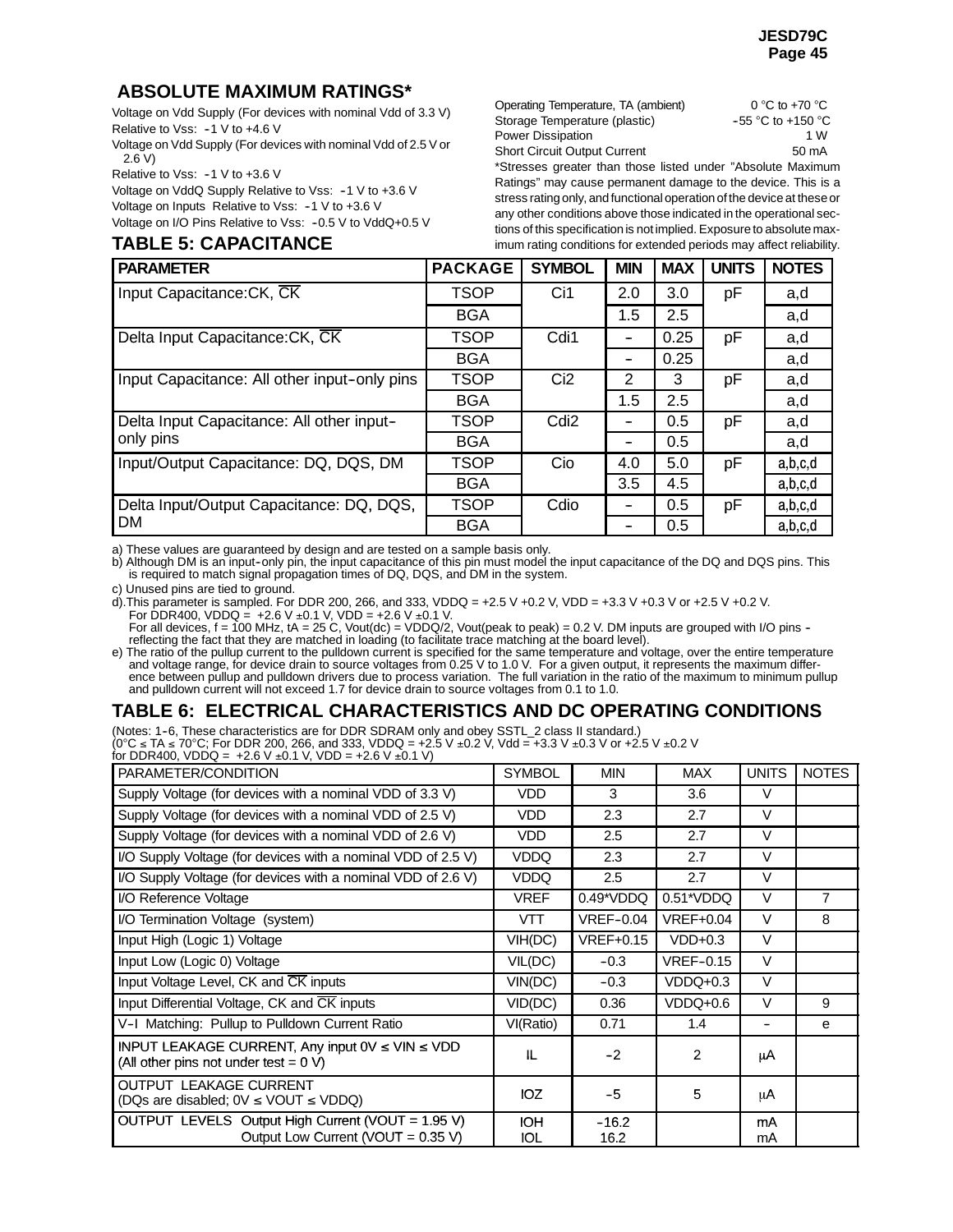#### **TABLE 7: AC OPERATING CONDITIONS**

(Notes: 1-6, These characteristics are for DDR SDRAM only and obey SSTL\_2 class II standard.)  $(0^{\circ}C \leq TA \leq 70^{\circ}C$ ; For DDR 200, 266, and 333, VDDQ = +2.5 V ±0.2 V, Vdd = +3.3 V ±0.3 V or +2.5 V ±0.2 V; for DDR400, VDDQ =  $+2.6$  V  $\pm$ 0.1 V, VDD =  $+2.6$  V  $\pm$ 0.1 V)

| <b>PARAMETER/CONDITION</b>                              | <b>SYMBOL</b> | <b>MIN</b>      | <b>MAX</b>         | <b>UNITS</b> | <b>NOTES</b> |
|---------------------------------------------------------|---------------|-----------------|--------------------|--------------|--------------|
| Input High (Logic 1) Voltage, DQ, DQS<br>and DM signals | VIH(ac)       | $VREF + 0.31$   |                    |              |              |
| Input Low (Logic 0) Voltage, DQ, DQS<br>and DM signals  | VIL(ac)       |                 | <b>VREF - 0.31</b> |              |              |
| Input Differential Voltage, CK and CK in-<br>puts       | VID(ac)       | 0.7             | $VDDQ + 0.6$       |              | 9            |
| Input Crossing Point Voltage, CK and CK<br>inputs       | VIX(ac)       | $0.5^*VDDQ-0.2$ | $0.5^*VDDQ+0.2$    |              | 10           |

## **TABLE 8: IDD SPECIFICATION PARAMETERS AND TEST CONDITIONS**

This table is provided for the users of this Standard so that suppliers use a common format for parameter definitions of their individual IDD specifications. Values will be specific to each supplier.

| <b>Conditions</b>                                                                                                                                                                                                                                                                                                                                                                                                                                                                           | Symbol            | <b>Typ</b> | Max |
|---------------------------------------------------------------------------------------------------------------------------------------------------------------------------------------------------------------------------------------------------------------------------------------------------------------------------------------------------------------------------------------------------------------------------------------------------------------------------------------------|-------------------|------------|-----|
| Operating current for one bank active-precharge; $t_{RC} = t_{RC}$ (min); $t_{CK}$ = 10 ns for DDR200, 7.5 ns for<br>DDR266, 6 ns for DDR333, 5 ns for DDR400; DQ, DM and DQS inputs changing once per clock cycle;<br>address and control inputs changing once every two clock cycles; $\overline{CS}$ = high between valid commands.                                                                                                                                                      | <b>IDD0</b>       |            |     |
| Operating current for one bank operation; one bank open, BL = 4, reads - Refer to the following page for<br>detailed test conditions: $\overline{CS}$ = high between valid commands.                                                                                                                                                                                                                                                                                                        | IDD1              | Ĭ.         |     |
| Precharge power-down standby current; all banks idle; power-down mode; CKE $\leq$ V <sub>IL</sub> (max); t <sub>CK</sub> = 10 ns<br>for DDR200, 7.5 ns for DDR266A, DDR266B, 6 ns for DDR333, 5 ns for DDR400; V <sub>IN</sub> = V <sub>RFF</sub> for DQ, DQS<br>and DM                                                                                                                                                                                                                     | <b>IDD2P</b>      |            |     |
| Precharge floating standby current; $\overline{CS} \ge V_{\text{H}}(min)$ ; all banks idle; CKE $\ge V_{\text{H}}(min)$ ; $t_{\text{CK}} = 10$ ns for<br>DDR200, 7.5 ns for DDR266, 6 ns for DDR333, 5 ns for DDR400; address and other control inputs chang-<br>ing once per clock cycle; $V_{IN} = V_{REF}$ for DQ, DQS and DM                                                                                                                                                            | <b>IDD2F</b>      |            |     |
| Precharge quiet standby current; $\overline{CS} \ge V_{\text{H}}(min)$ ; all banks idle; CKE $\ge V_{\text{H}}(min)$ ; t <sub>CK</sub> = 10 ns for<br>DDR200, 7.5 ns for DDR266, 6 ns for DDR333, 5 ns for DDR400; address and other control inputs stable<br>at $\geq$ V <sub>IH</sub> (min) or $\leq$ V <sub>II</sub> (max); V <sub>IN</sub> = V <sub>RFF</sub> for DQ, DQS and DM                                                                                                        | IDD <sub>2Q</sub> |            |     |
| Active power-down standby current; one bank active; power-down mode; CKE $\leq$ V <sub>II</sub> (max); t <sub>CK</sub> = 10<br>ns for DDR200, 7.5 ns for DDR266, 6 ns for DDR333, 5 ns for DDR400; $V_{IN} = V_{REF}$ for DQ, DQS and DM                                                                                                                                                                                                                                                    | <b>IDD3P</b>      |            |     |
| Active standby current; $\overline{CS} \ge V_{\text{H}}(min)$ ; $CKE \ge V_{\text{H}}(min)$ ; one bank active; $t_{\text{RC}} = t_{\text{RAS}}(max)$ ; $t_{\text{CK}} = 10$ ns<br>for DDR200, 7.5 ns for DDR266, 6 ns for DDR333, 5 ns for DDR400; DQ, DQS and DM inputs changing<br>twice per clock cycle; address and other control inputs changing once per clock cycle                                                                                                                  | <b>IDD3N</b>      |            |     |
| Operating current for burst read; burst length = 2; reads; continuous burst; one bank active; address<br>and control inputs changing once per clock cycle; CL = 2 at $t_{CK}$ = 10 ns for DDR200, CL = 2 at $t_{CK}$ = 7.5<br>ns for DDR266A, CL = 2.5 at $t_{CK}$ = 7.5 ns for DDR266B, 6 ns for DDR333, 5 ns for DDR400; 50% of data<br>changing on every transfer; $I_{\text{OUT}} = 0$ mA                                                                                               | <b>IDD4R</b>      |            |     |
| Operating current for burst write; burst length = 2; writes; continuous burst; one bank active address<br>and control inputs changing once per clock cycle; CL = 2 at $t_{CK}$ = 10 ns for DDR200, CL = 2 at $t_{CK}$ = 7.5<br>ns for DDR266A, CL = 2.5 at $t_{CK}$ = 7.5 ns for DDR266B, 6 ns for DDR333, 5 ns for DDR400; DQ, DM and<br>DQS inputs changing twice per clock cycle, 50% of input data changing at every transfer                                                           | <b>IDD4W</b>      |            |     |
| Auto refresh current; t <sub>RC</sub> = t <sub>RFC</sub> (min) which is 8 <sup>*</sup> t <sub>CK</sub> for DDR200 at t <sub>CK</sub> = 10 ns, 10 <sup>*</sup> t <sub>CK</sub> for DDR266 at<br>t <sub>CK</sub> = 7.5 ns; 12 * t <sub>CK</sub> for DDR333 at t <sub>CK</sub> = 6ns; 14 * t <sub>CK</sub> for DDR400 at t <sub>CK</sub> = 5ns; IDD5: t <sub>RC</sub> = t <sub>RFC</sub> = # of<br>clocks is for 512 Mb devices and smaller. 1Gb devices will require additional clock cycles. | IDD5              |            |     |
| Self refresh current; CKE $\leq$ 0.2 V; external clock on; $t_{CK}$ = 10 ns for DDR200, $t_{CK}$ = 7.5 ns for DDR266, 6<br>ns for DDR333, 5 ns for DDR400                                                                                                                                                                                                                                                                                                                                   | IDD <sub>6</sub>  | L,         |     |
| Operating current for four bank operation; four bank interleaving with $BL = 4$ - Refer to the following<br>page for detailed test condition                                                                                                                                                                                                                                                                                                                                                | IDD7              | ٠          |     |
| Typical case : For DDR200, 266, and 333: V <sub>DD</sub> = 2.5 V, T = 25 <sup>O</sup> C; For DDR400: V <sub>DD</sub> = 2.6 V, T = 25 <sup>O</sup> C<br>Worst case : $V_{DD}$ = 2.7 V, T = 10 $^{\circ}$ C<br>Self refresh: normal/low power respectively<br>Measured values for all items will be averaged from repeated cycles with the above description                                                                                                                                  |                   |            |     |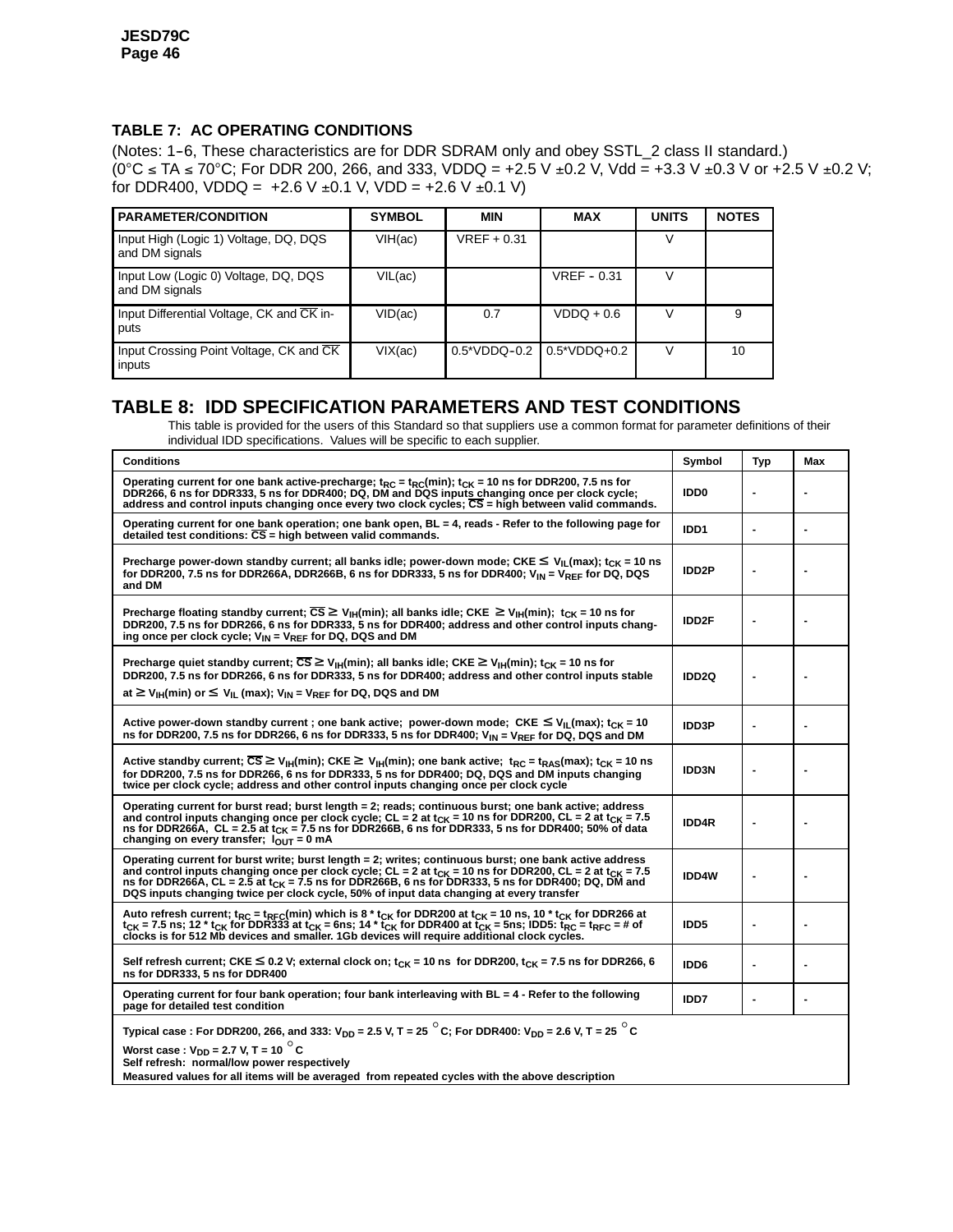## **Detailed test conditions for DDR SDRAM IDD1 and IDD7**

Typical Case: **For DDR200, 266, and 333:**  $V_{DD} = 2.5$  V, T = 25° C; **For DDR400:**  $V_{DD} = 2.6$  **V, T = 25** °C Worst Case:  $V_{DD} = 2.7$  V, T = 10 $^{\circ}$  C

Legend:  $A =$  Active,  $R =$  Read,  $RA =$  Read with Autoprecharge,  $P =$  Precharge,  $N =$  DESELECT

## **IDD1 : Operating current: One bank operation**

Only one bank is accessed with  $t_{RC}(min)$ , Burst Mode, Address and Control inputs change logic state once per Deselect cycle.  $I_{\text{OUT}} = 0$  mA

#### **Timing patterns**

- $-$  DDR200 (100 MHz, CL = 2):  $t_{CK}$  = 10 ns, BL = 4,  $t_{RCD}$  = 2  $*$   $t_{CK}$ ,  $t_{RC}$  = 7  $*$   $t_{CK}$ ,  $t_{RAS}$  = 5  $*$   $t_{CK}$ Setup: A0 N R0 N N P0 N Read: A0 N R0 N N P0 N - repeat the same timing with random address changing 50% of data changing at every transfer
- $-$  DDR266B (133 MHz, CL = 2.5):  $t_{CK}$  = 7.5 ns, BL = 4,  $t_{RCD}$  = 3  $*$   $t_{CK}$ ,  $t_{RC}$  = 9  $*$   $t_{CK}$ ,  $t_{RAS}$  = 6  $*$   $t_{CK}$
- DDR266A (133 MHz, CL = 2):  $t_{CK}$  = 7.5 ns, BL = 4,  $t_{RCD}$  = 3  $*$   $t_{CK}$ ,  $t_{RC}$  = 9  $*$   $t_{CK}$ ,  $t_{RAS}$  = 6  $*$   $t_{CK}$ **Setup: A0 N N R0 N N P0 N N Read: A0 N N R0 N N P0 N N** - repeat the same timing with random address changing 50% of data changing at every transfer
- DDR333B (167 MHz, CL = 2.5):  $t_{CK}$  = 6 ns, BL = 4,  $t_{RCD}$  = 3  $*$   $t_{CK}$ ,  $t_{RC}$  = 10  $*$   $t_{CK}$ ,  $t_{RAS}$  = 7  $*$   $t_{CK}$ Setup: A0 N N R0 N N N P0 N N Read: A0 N N R0 N N N P0 N N - repeat the same timing with random address changing 50% of data changing at every transfer
- DDR400B (200 MHz, CL = 3):  $t_{CK}$  = 5 ns, BL = 4,  $t_{RCD}$  = 3  $*$   $t_{CK}$ ,  $t_{RC}$  = 11  $*$   $t_{CK}$ ,  $t_{RAS}$  = 8  $*$   $t_{CK}$ Setup: A0 N N R0 N N N N P0 N N Read: A0 N N R0 N N N N P0 N N - repeat the same timing with random address changing 50% of data changing at every transfer

# **IDD7 : Operating current: Four bank operation**

Four banks are being interleaved with  $t_{RC}(min)$ , Burst Mode, Address and Control inputs on Deselect edge are not changing.  $I_{\text{OUT}} = 0 \text{ mA}$ 

#### **Timing patterns**

- DDR200 (100 MHz, CL = 2):  $t_{CK}$  = 10 ns, BL = 4,  $t_{RRD}$  = 2  $*$   $t_{CK}$ ,  $t_{RCD}$  = 3  $*$   $t_{CK}$ ,  $t_{RAS}$  = 5  $*$   $t_{CK}$ Setup: A0 N A1 RA0 A2 RA1 A3 RA2 Read: A0 RA3 A1 RA0 A2 RA1 A3 RA2 - repeat the same timing with random address changing 50% of data changing at every transfer
- DDR266B (133 MHz, CL = 2.5):  $t_{CK}$  = 7.5 ns, BL = 4,  $t_{RRD}$  = 2  $*$   $t_{CK}$ ,  $t_{RCD}$  = 3  $*$   $t_{CK}$ ,  $t_{RAS}$  = 6  $*$   $t_{CK}$
- DDR266A (133 MHz, CL = 2):  $t_{CK}$  = 7.5 ns, BL = 4,  $t_{RRD}$  = 2  $*$   $t_{CK}$ ,  $t_{RCD}$  = 3  $*$   $t_{CK}$ ,  $t_{RAS}$  = 6  $*$   $t_{CK}$ Setup: A0 N A1 RA0 A2 RA1 A3 RA2 N RA3 Read: A0 N A1 RA0 A2 RA1 A3 RA2 N RA3 - repeat the same timing with random address changing 50% of data changing at every transfer
- DDR333B (167 MHz, CL = 2.5):  $t_{CK}$  = 6 ns, BL = 4,  $t_{RRD}$  = 2  $*$   $t_{CK}$ ,  $t_{RCD}$  = 3  $*$   $t_{CK}$ ,  $t_{RAS}$  = 7  $*$   $t_{CK}$ Setup: A0 N A1 RA0 A2 RA1 A3 RA2 N RA3 Read: A0 N A1 RA0 A2 RA1 A3 RA2 N RA3 - repeat the same timing with random address changing 50% of data changing at every transfer
- DDR400B (200 MHz, CL = 3):  $t_{CK}$  = 5 ns, BL = 4,  $t_{RRD}$  = 2  $*$   $t_{CK}$ ,  $t_{RCD}$  = 3  $*$   $t_{CK}$   $t_{RAS}$  = 8  $*$   $t_{CK}$ Setup: A0 N A1 RA0 A2 RA1 A3 RA2 N RA3 N Read: A0 N A1 RA0 A2 RA1 A3 RA2 N RA3 N - repeat the same timing with random address changing 50% of data changing at every transfer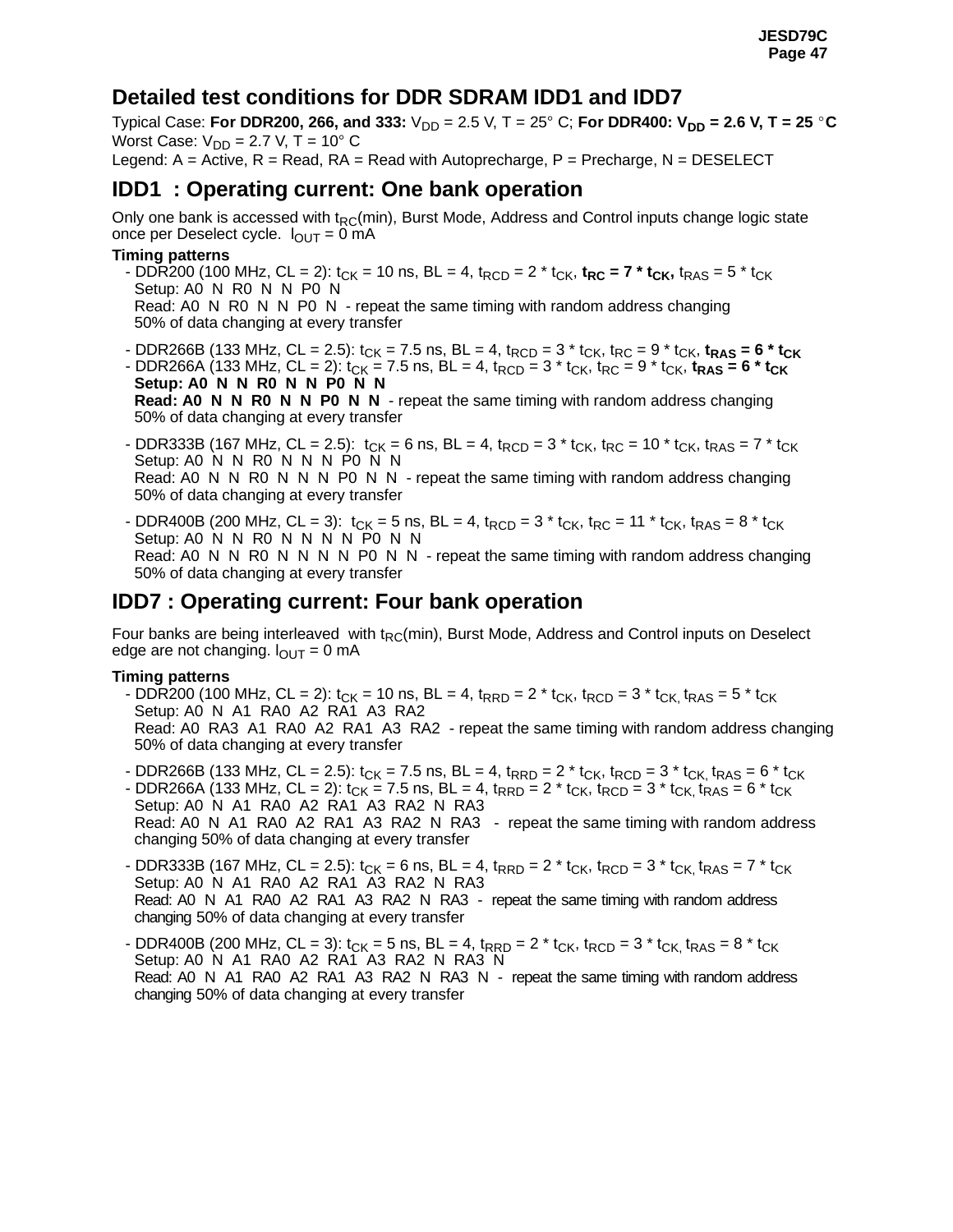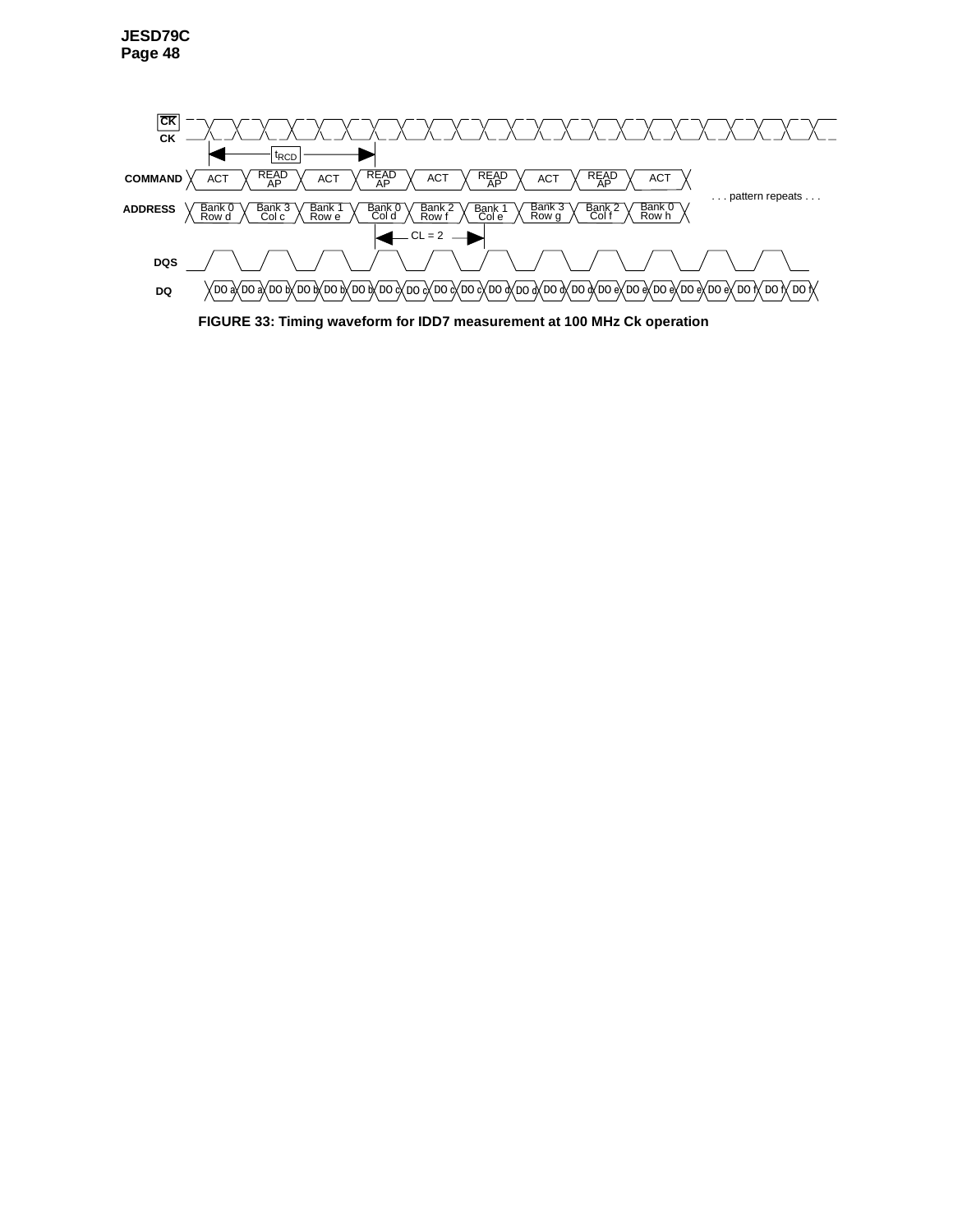## **TABLE 9: ELECTRICAL CHARACTERISTICS AND AC TIMING Part A: DDR333, DDR266, DDR200 Devices**

All specification parameters are guaranteed by the supplier, but it is not implied that this table represents a test specification.

**Absolute Specifications** (Notes: 1-6, 13, 14) (0°C ≤ TA ≤ 70 °C; VDDQ = +2.5 V ±0.2 V, VDD = +3.3 V ±0.3 V or +2.5 V ±0.2 V)

| AC CHARACTERISTICS                                                |              | <b>DDR333</b>      |                    |                    | <b>DDR266</b>      |                    | <b>DDR200</b> |              |              |
|-------------------------------------------------------------------|--------------|--------------------|--------------------|--------------------|--------------------|--------------------|---------------|--------------|--------------|
| <b>PARAMETER</b>                                                  | SYMBOL       | <b>MIN</b>         | <b>MAX</b>         | <b>MIN</b>         | MAX                | <b>MIN</b>         | <b>MAX</b>    | <b>UNITS</b> | <b>NOTES</b> |
|                                                                   | tAC          |                    |                    | $-0.75$            |                    | $-0.8$             |               |              |              |
| DQ output access time from CK/CK                                  | tDQSCK       | $-0.70$            | $+0.70$<br>$+0.60$ | $-0.75$            | $+0.75$<br>$+0.75$ |                    | $+0.8$        | ns           |              |
| DQS output access time from CK/CK                                 |              | $-0.60$            |                    |                    |                    | $-0.8$             | $+0.8$        | ns           |              |
| CK high-level width                                               | tCH          | 0.45               | 0.55               | 0.45               | 0.55               | 0.45               | 0.55          | tCK          |              |
| CK low-level width                                                | tCL          | 0.45               | 0.55               | 0.45               | 0.55               | 0.45               | 0.55          | tCK          |              |
| CK half period                                                    | tHP          | min<br>(tCL, tCH)  |                    | min<br>(tCL, tCH)  |                    | min<br>(tCL, tCH)  |               | ns           | 24, 25       |
| $CL = 2.5$<br>Clock cycle time                                    | tCK          | 6                  | 12                 | 7.5                | 12                 | 10                 | 12            | ns           | 30           |
| $CL = 2$                                                          | tCK          | 7.5                | 12                 | 7.5                | 12                 | 10                 | 12            | ns           | 30           |
| DQ and DM input hold time                                         | tDH          | 0.45               |                    | 0.5                |                    | 0.6                |               | ns           | j, k         |
| DQ and DM input setup time                                        | tDS          | 0.45               |                    | 0.5                |                    | 0.6                |               | ns           | j, k         |
| Control & Address input pulse width (for each input)              | tIPW         | 2.2                |                    | 2.2                |                    | 2.5                |               | ns           | 22           |
| DQ and DM input pulse width (for each input)                      | tDIPW        | 1.75               |                    | 1.75               |                    | $\overline{2}$     |               | ns           | 22           |
| DQ & DQS high-impedance time from CK/CK                           | tHZ          |                    | $+0.70$            |                    | $+0.75$            |                    | $+0.8$        | ns           | 15           |
| DQ & DQS low-impedance time from CK/CK                            | tLZ          | $-0.70$            | $+0.70$            | $-0.75$            | $+0.75$            | $-0.8$             | $+0.8$        | ns           | 15           |
| DQS-DQ Skew (for DQS and<br><b>TSOP Package</b>                   | tDQSQ        |                    | $+0.45$            |                    | $+0.5$             |                    | $+0.6$        | ns           | 26           |
| <b>BGA Package</b><br>associated DQ signals)                      | tDQSQ        |                    | $+0.4$             |                    | $+0.5$             |                    | $+0.6$        | ns           | 26           |
| DQ/DQS output hold time from DQS                                  | tQH          | tHP-tQHS           |                    | tHP-tQHS           |                    | tHP-tQHS           |               | ns.          | 25           |
| Data Hold Skew Factor (for DQS<br><b>TSOP Package</b>             | tQHS         |                    | $+0.55$            |                    | $+0.75$            |                    | $+1.0$        | ns           | 25           |
| and associated DQ Signals)<br><b>BGA Package</b>                  | tQHS         |                    | $+0.5$             |                    | $+0.75$            |                    | $+1.0$        | ns           | 25           |
| Write command to first DQS latching transition                    | tDQSS        | 0.75               |                    | 0.75               |                    | 0.75               |               |              |              |
|                                                                   |              |                    | 1.25               |                    | 1.25               |                    | 1.25          | tCK          |              |
| DQS input high pulse width                                        | tDQSH        | 0.35               |                    | 0.35               |                    | 0.35               |               | tCK          |              |
| DQS input low pulse width                                         | tDQSL        | 0.35               |                    | 0.35               |                    | 0.35               |               | tCK          |              |
| DQS falling edge to CK setup time                                 | tDSS         | 0.2                |                    | 0.2                |                    | 0.2                |               | tCK          |              |
| DQS falling edge hold time from CK                                | tDSH         | 0.2                |                    | 0.2                |                    | 0.2                |               | tCK          |              |
| MODE REGISTER SET command cycle time                              | tMRD         | 2                  |                    | $\overline{2}$     |                    | $\overline{2}$     |               | tCK          |              |
| Write preamble setup time                                         | tWPRES       | $\overline{0}$     |                    | $\overline{0}$     |                    | $\overline{0}$     |               | ns           | 17           |
| Write postamble                                                   | tWPST        | 0.40               | 0.60               | 0.4                | 0.6                | 0.40               | 0.60          | tCK          | 16           |
| Write preamble                                                    | tWPRE        | 0.25               |                    | 0.25               |                    | 0.25               |               | tCK          |              |
| Address and Control input hold time (fast slew rate)              | tlH          | 0.75               |                    | 0.9                |                    | 1.1                |               | ns           | i, 19, 21-23 |
| Address and Control input setup time (fast slew rate)             | tlS          | 0.75               |                    | 0.9                |                    | 1.1                |               | ns           | i, 19, 21-23 |
| Address and Control input hold time (slow slew rate)              | tlH          | 0.80               |                    | 1.0                |                    | 1.1                |               | ns           | $i, 20-23$   |
| Address and Control input setup time (slow slew rate)             | t S          | 0.80               |                    | 1.0                |                    | 1.1                |               | ns           | i, 20-23     |
| $CL=2.5$<br>Read preamble<br>$CL = 2.0$                           | tRPRE        | 0.9<br>0.9         | 1.1<br>1.1         | 0.9<br>0.9         | 1.1<br>1.1         | 0.9<br>0;9         | 1.1<br>1.1    | tCK<br>tCK   | 28<br>28     |
| $CL = 1.5$                                                        |              | N/A                | N/A                | N/A                | N/A                |                    | 1.1           | tCK          | 28           |
| Read preamble setup time (Optional CL=1.5)                        | tRPRES       |                    | N/A                |                    | N/A                |                    | 1.5           | ns           | 28           |
| Read postamble                                                    | tRPST        | 0.4                | 0.6                | 0.4                | 0.6                | 0.4                | 0.6           | tCK          |              |
| ACTIVE to PRECHARGE command                                       | tRAS         | 42                 | 70,000             | 45                 | 120,000            | 50                 | 120,000       | ns           |              |
| ACTIVE to ACTIVE/Auto Refresh command period                      | tRC          | 60                 |                    | 65                 |                    | 70                 |               | ns           |              |
| Auto Refresh to Active/Auto<br>64Mb, 512Mb                        | tRFC         | 72                 |                    | 75                 |                    | 80                 |               | ns           |              |
| 1Gb<br>Refresh command period                                     |              | 120                |                    | 120                |                    | 120                |               | ns           |              |
| ACTIVE to READ or WRITE delay                                     | tRCD         | 18                 |                    | 20                 |                    | 20                 |               | ns           |              |
| PRECHARGE command period                                          | tRP          | 18                 |                    | 20                 |                    | 20                 |               | ns           |              |
| Active to Autoprecharge Delay                                     | tRAP         | tRCD or<br>tRASmin |                    | tRCD or<br>tRASmin |                    | tRCD or<br>tRASmin |               | ns           |              |
| ACTIVE bank A to ACTIVE bank B command                            | tRRD         | 12                 |                    | 15                 |                    | 15                 |               | ns           |              |
| Write recovery time                                               | tWR          | 15                 |                    | 15                 |                    | 15                 |               | ns           |              |
| Auto Precharge write recovery + precharge time                    | tDAL         | --                 |                    | $\sim$ $\sim$      |                    | --                 |               | tCK          | 27           |
| Internal Write to Read Command Delay<br>$CL=2.5$<br>$CL=2.0$      | tWTR         | 1<br>1             |                    | 1<br>$\mathbf{1}$  |                    | 1<br>1             |               | tCK<br>tCK   |              |
| $CL=1.5$                                                          |              | N/A                |                    | N/A                |                    | 2                  |               | tCK          |              |
| Exit self refresh to non-READ<br>64Mb to 512 Mb<br>command<br>1Gb | <b>tXSNR</b> | 75<br>126          |                    | 75<br>127.5        |                    | 80<br>130          |               | ns           | 29           |
| Exit self refresh to READ command                                 | <b>tXSRD</b> | 200                |                    | 200                |                    | 200                |               | tCK          |              |
| Average Periodic Refresh Interval<br>64Mb, 128Mb                  | tREFI        |                    | 15.6               |                    | 15.6               |                    | 15.6          | μs           | 18           |
| 256Mb to 1Gb                                                      |              |                    | 7.8                |                    | 7.8                |                    | 7.8           | μs           | 18           |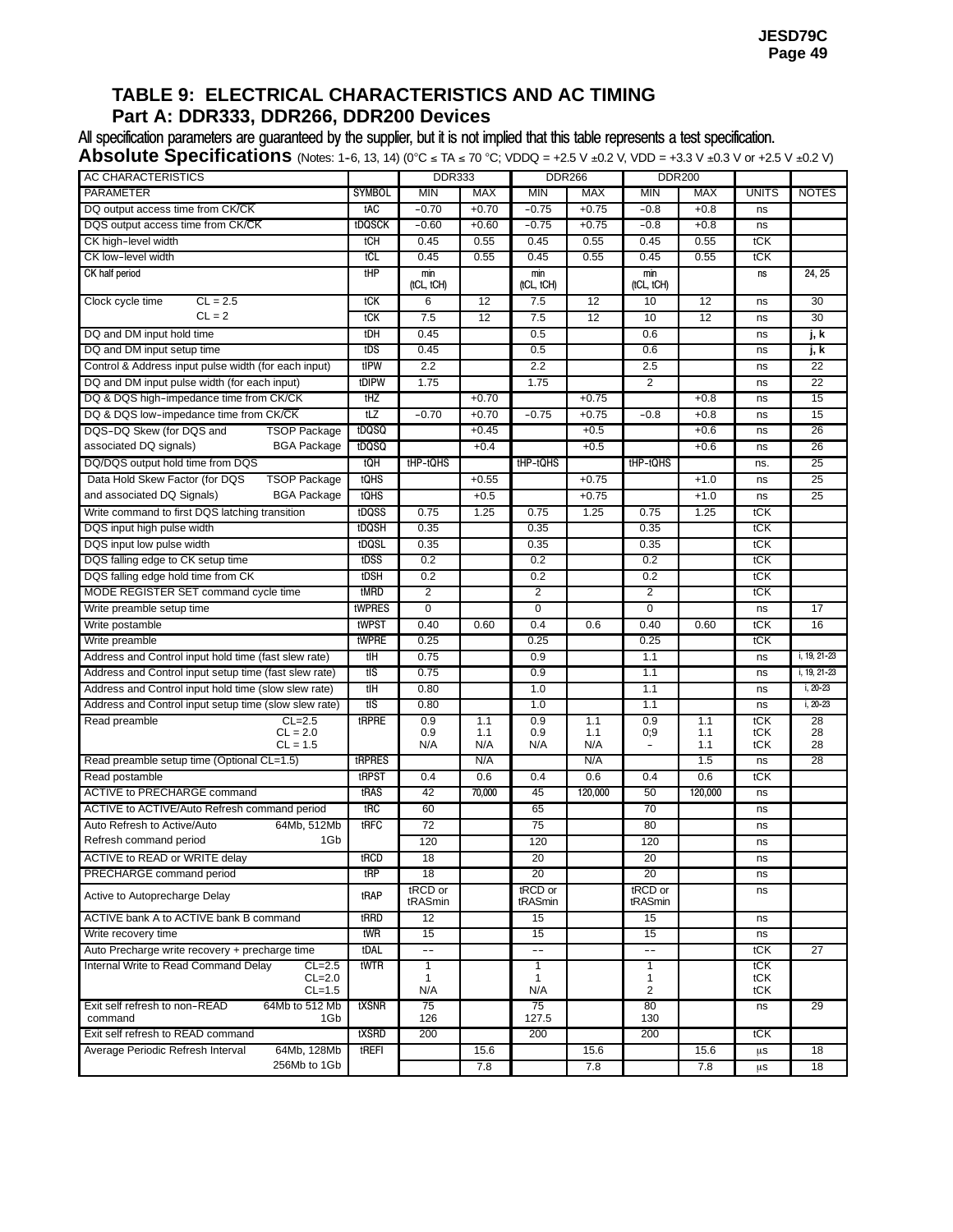## **Part B: DDR400A, DDR400B, DDR400C Devices**

All specification parameters are guaranteed by the supplier, but it is not implied that this table represents a test specification. **Absolute Specifications** (Notes: 1-6, 13, 14) (0°C ≤ TA ≤ 70 °C; VDDQ = +2.6 V ±0.1 V, VDD = +2.6 V ±0.1 V)

| <b>AC CHARACTERISTICS</b>                                         |               | <b>DDR400A</b><br>$(2.5 - 3 - 3)$ |             | DDR400B (3-3-3)    |                | DDR400C (3-4-4)    |                |              |               |
|-------------------------------------------------------------------|---------------|-----------------------------------|-------------|--------------------|----------------|--------------------|----------------|--------------|---------------|
| <b>PARAMETER</b>                                                  | <b>SYMBOL</b> | <b>MIN</b>                        | <b>MAX</b>  | <b>MIN</b>         | <b>MAX</b>     | <b>MIN</b>         | <b>MAX</b>     | <b>UNITS</b> | <b>NOTES</b>  |
| DQ output access time from CK/CK                                  | tAC           | $-0.7$                            | $+0.7$      | $-0.7$             | $+0.7$         | $-0.7$             | $+0.7$         | ns           |               |
| DQS output access time from CK/CK                                 | tDQSCK        | $-0.6$                            | $+0.6$      | $-0.6$             | $+0.6$         | $-0.6$             | $+0.6$         | ns           |               |
| CK high-level width                                               | tCH           | 0.45                              | 0.55        | 0.45               | 0.55           | 0.45               | 0.55           | tCK          |               |
| CK low-level width                                                | tCL           | 0.45                              | 0.55        | 0.45               | 0.55           | 0.45               | 0.55           | tCK          |               |
| CK half period                                                    | tHP           | min                               |             | min                |                | min                |                | ns           | 24, 25        |
|                                                                   |               | (tCL, tCH)                        |             | (tCL, tCH)         |                | (tCL, tCH)         |                |              |               |
| Clock cycle time<br>$CL = 3$                                      | tCK           | 5                                 | 8           | 5                  | $\overline{8}$ | 5                  | $\overline{8}$ | ns           | 30            |
| $CL = 2.5$<br>$CL = 2$                                            | tCK           | 5                                 | 12          | 6                  | 12             | 6                  | 12             | ns           | 30            |
|                                                                   | tCK           | 7.5                               | 12          | 7.5                | 12             | 7.5                | 12             | ns           | 30            |
| DQ and DM input hold time                                         | tDH           | 0.4                               |             | 0.4                |                | 0.4                |                | ns           |               |
| DQ and DM input setup time                                        | tDS           | 0.4                               |             | 0.4                |                | 0.4                |                | ns           |               |
| Control & Address input pulse width (for each input)              | tlPW          | 2.2                               |             | 2.2                |                | 2.2                |                | ns           | 22            |
| DQ and DM input pulse width (for each input)                      | tDIPW         | 1.75                              |             | 1.75               |                | 1.75               |                | ns           | 22            |
| DQ & DQS high-impedance time from CK/CK                           | tHZ           |                                   | $+0.7$      |                    | $+0.7$         |                    | $+0.7$         | ns           | 15            |
| DQ & DQS low-impedance time from CK/CK                            | tLZ           | $-0.7$                            | $+0.7$      | $-0.7$             | $+0.7$         | $-0.7$             | $+0.7$         | ns           | 15            |
| DQS-DQ Skew (for DQS and<br><b>TSOP Package</b>                   | tDQSQ         |                                   | $+0.4$      |                    | $+0.4$         |                    | $+0.4$         | ns           | 26            |
| associated DQ signals)<br><b>BGA Package</b>                      | tDQSQ         |                                   | $+0.4$      |                    | $+0.4$         |                    | $+0.4$         | ns           | 26            |
| DQ/DQS output hold time from DQS                                  | tQH           | tHP-tQHS                          |             | tHP-tQHS           |                | tHP-tQHS           |                | ns.          | 25            |
| <b>TSOP Package</b><br>Data Hold Skew Factor (for DQS             | tQHS          |                                   | $+0.5$      |                    | $+0.5$         |                    | $+0.5$         | ns           | 25            |
| <b>BGA Package</b><br>and associated DQ Signals)                  | tQHS          |                                   | $+0.5$      |                    | $+0.5$         |                    | $+0.5$         | ns           | 25            |
| Write command to first DQS latching transition                    | tDQSS         | 0.72                              | 1.25        | 0.72               | 1.25           | 0.72               | 1.25           | tCK          |               |
| DQS input high pulse width                                        | tDQSH         | 0.35                              |             | 0.35               |                | 0.35               |                | tCK          |               |
| DQS input low pulse width                                         | tDQSL         | 0.35                              |             | 0.35               |                | 0.35               |                | tCK          |               |
| DQS falling edge to CK setup time                                 | tDSS          | 0.2                               |             | 0.2                |                | 0.2                |                | tCK          |               |
| DQS falling edge hold time from CK                                | tDSH          | 0.2                               |             | 0.2                |                | 0.2                |                | tCK          |               |
| MODE REGISTER SET command cycle time                              | tMRD          | $\overline{2}$                    |             | 2                  |                | $\overline{2}$     |                | tCK          |               |
| Write preamble setup time                                         | tWPRES        | $\overline{0}$                    |             | $\overline{0}$     |                | $\overline{0}$     |                | ns           | 17            |
| Write postamble                                                   | tWPST         | 0.4                               | 0.6         | 0.4                | 0.6            | 0.4                | 0.6            | tCK          | 16            |
| Write preamble                                                    | tWPRE         | 0.25                              |             | 0.25               |                | 0.25               |                | tCK          |               |
| Address and Control input hold time (fast slew rate)              | tІН           | 0.6                               |             | 0.6                |                | 0.6                |                | ns           | $19, 21 - 23$ |
| Address and Control input setup time (fast slew rate)             | tIS           | 0.6                               |             | 0.6                |                | 0.6                |                | ns           | $19, 21 - 23$ |
|                                                                   |               |                                   |             |                    |                |                    |                |              |               |
|                                                                   |               |                                   |             |                    |                |                    |                |              |               |
| Address and Control input hold time (slow slew rate)              | tlH           | 0.7                               |             | 0.7                |                | 0.7                |                | ns           | $20 - 23$     |
| Address and Control input setup time (slow slew rate)             | tIS           | 0.7                               |             | 0.7                |                | 0.7                |                | ns           | $20 - 23$     |
| $CL=3$<br>Read preamble<br>$CL = 2.5$                             | tRPRE         | 0.9<br>0.9                        | 1.1<br>1.1  | 0.9<br>0.9         | 1.1<br>1.1     | 0.9<br>0.9         | 1.1<br>1.1     | tCK<br>tCK   | 28<br>28      |
| $CL = 2.0$                                                        |               | 0.9                               | 1.1         | 0.9                | 1.1            | 0;9                | 1.1            | tCK          | 28            |
| $CL = 1.5$                                                        |               | N/A                               | N/A         | N/A                | N/A            | N/A                | N/A            |              |               |
| Read preamble setup time (Optional CL=1.5)                        | tRPRES        |                                   | N/A         |                    | N/A            |                    | N/A            | ns           | 28            |
| Read postamble                                                    | tRPST         | 0.4                               | 0.6         | 0.4                | 0.6            | 0.4                | 0.6            | tCK          |               |
| <b>ACTIVE to PRECHARGE command</b>                                | tRAS          | 40                                | 70,000      | 40                 | 70,000         | 40                 | 70,000         | ns           |               |
| ACTIVE to ACTIVE/Auto Refresh command period                      | tRC           | 55                                |             | 55                 |                | 60                 |                | ns           |               |
| Auto Refresh to Active/Auto<br>64Mb, 512Mb                        | tRFC          | 70                                |             | 70                 |                | 70                 |                | ns           |               |
| 1Gb<br>Refresh command period                                     |               | 120                               |             | 120                |                | 120                |                | ns           |               |
| ACTIVE to READ or WRITE delay                                     | tRCD          | 15                                |             | 15                 |                | 18                 |                | ns           |               |
| PRECHARGE command period                                          | tRP           | 15                                |             | 15                 |                | 18                 |                | ns           |               |
| Active to Autoprecharge Delay                                     | tRAP          | tRCD or<br>tRASmin                |             | tRCD or<br>tRASmin |                | tRCD or<br>tRASmin |                | ns           |               |
| ACTIVE bank A to ACTIVE bank B command                            | tRRD          | 10                                |             | 10                 |                | 10                 |                | ns           |               |
| Write recovery time                                               | tWR           | 15                                |             | 15                 |                | 15                 |                | ns           |               |
| Auto Precharge write recovery + precharge time                    | tDAL          | H                                 |             | $- -$              |                | $\sim$ $\sim$      |                | tCK          | 27            |
| Internal Write to Read Command Delay  CL=3                        | tWTR          | $\overline{2}$                    |             | $\overline{2}$     |                | 2                  |                | tCK          |               |
| $CL=2.5$                                                          |               | 2                                 |             | 2                  |                | $\overline{c}$     |                | tCK          |               |
| $CL=2.0$                                                          |               | $\overline{2}$                    |             | 2                  |                | $\overline{2}$     |                | tCK          |               |
| $CL=1.5$                                                          |               | N/A                               |             | N/A                |                | N/A                |                |              |               |
| Exit self refresh to non-READ<br>64Mb to 512 Mb<br>1Gb<br>command | <b>tXSNR</b>  | 75<br>126                         |             | 75<br>126          |                | 75<br>126          |                | ns           | 29            |
| Exit self refresh to READ command                                 | <b>tXSRD</b>  | 200                               |             | 200                |                | 200                |                | tCK          |               |
| 64Mb, 128Mb<br>Average Periodic Refresh Interval<br>256Mb to 1Gb  | tREFI         |                                   | 15.6<br>7.8 |                    | 15.6<br>7.8    |                    | 15.6<br>7.8    | μs<br>μs     | 18<br>18      |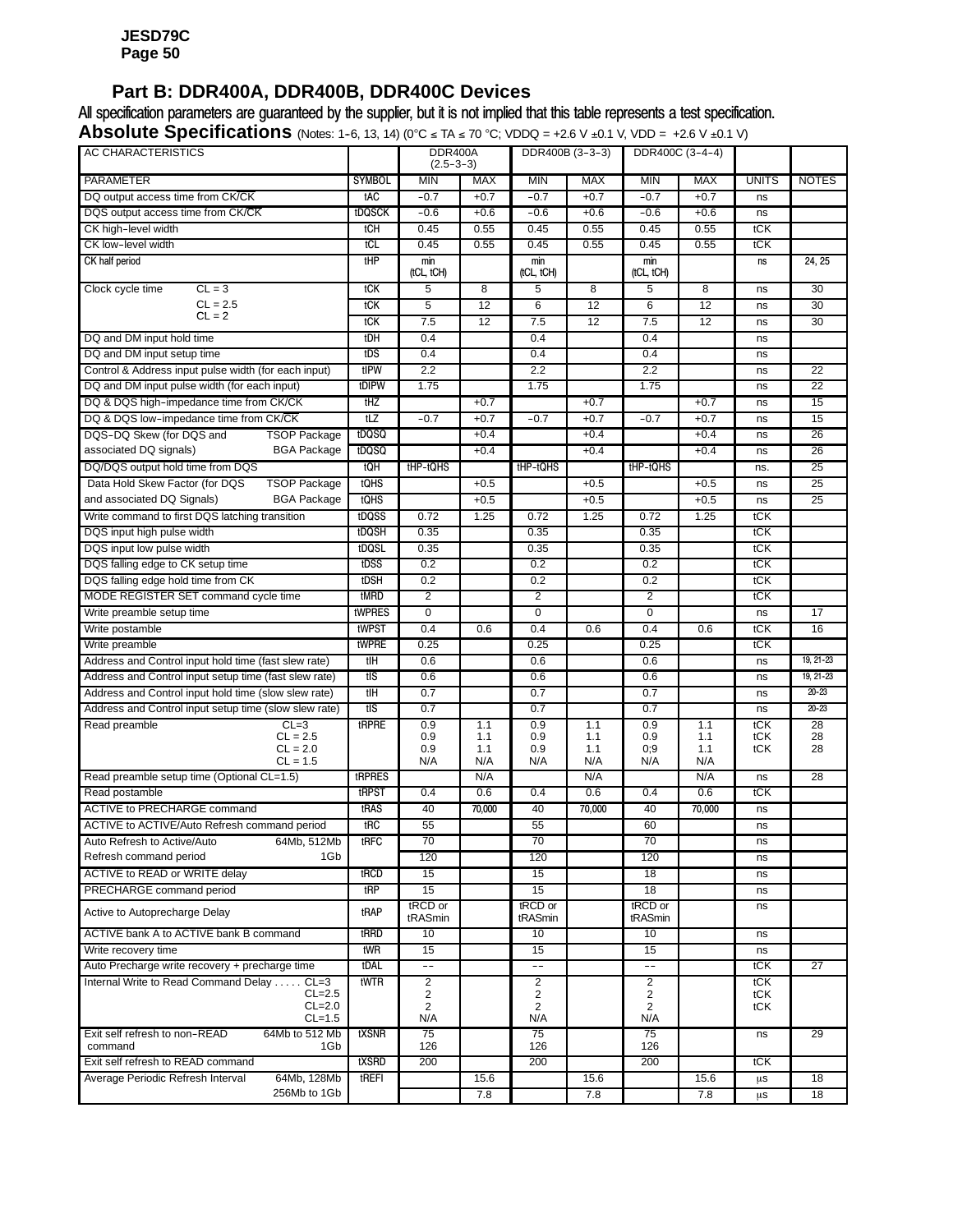### **TABLE 10: AC TIMING VARIATIONS FOR DDR333, DDR266, & DDR200 Devices**

This table defines several parameters that differ from those given in Table 9 to establish A & B variants of the primary speed sort specifications for DDR200, DDR266, & DDR333.

|                  | <b>DDR333B</b> |     | <b>DDR266A</b> |      | <b>DDR266B</b> |                   |        | <b>DDR200</b> |        | <b>DDR200B</b> | <b>Units</b> |
|------------------|----------------|-----|----------------|------|----------------|-------------------|--------|---------------|--------|----------------|--------------|
| <b>Parameter</b> | min            | max | min            | max  | min            | max               | min    | max           | min    | max            | ns           |
| tAC              | $-0.7$         | 0.7 | $-0.75$        | 0.75 | $-0.75$        | 0.75              | $-0.8$ | 0.8           | $-0.8$ | 0.8            | ns           |
| tDQSCK           | $-0.7$         | 0.7 | $-0.75$        | 0.75 | $-0.75$        | 0.75              | $-0.8$ | 0.8           | $-0.8$ | 0.8            | ns           |
| tCK $CL = 2.5$   | 6              | 12  | 7.5            | 12   | 7.5            | $12 \overline{ }$ | 10     | 12            | 10     | 12             | ns           |
| tCK $CL = 2.0$   | 7.5            | 12  | 7.5            | 12   | 10             | 12                | 10     | 12            | 10     | 12             | ns           |
| tRRD             | 12             |     | 15             |      | 15             |                   | 15     |               | 20     |                | ns           |
| tWR              | 15             |     | 15             |      | 15             |                   | 15     |               | 20     |                | ns           |

## **Component Notes**

- 1. All voltages referenced to Vss.
- 2. Tests for ac timing, IDD, and electrical, ac and dc characteristics, may be conducted at nominal reference/supply voltage levels, but the related specifications and device operation are guaranteed for the full voltage range specified.
- 3. Figure 34 represents the timing reference load used in defining the relevant timing parameters of the part. It is not intended to be either a precise representation of the typical system environment nor a depiction of the actual load presented by a production tester. System designers will use IBIS or other simulation tools to correlate the timing reference load to a system environment. Manufacturers will correlate to their production test conditions (generally a coaxial transmission line terminated at the tester electronics).



**Figure 34: Timing Reference Load**

- 4. AC timing and IDD tests may use a VIL to VIH swing of up to 1.5 V in the test environment, but input timing is still referenced to VREF (or to the crossing point for CK/CK), and parameter specifications are guaranteed for the specified ac input levels under normal use conditions. The minimum slew rate for the input signals is 1 V/ns in the range between VIL(ac) and VIH(ac).
- 5. The ac and dc input level specifications are as defined in the SSTL\_2 Standard (i.e., the receiver will effectively switch as a result of the signal crossing the ac input level and will remain in that state as long as the signal does not ring back above (below) the dc input LOW (HIGH) level.
- 6. Inputs are not recognized as valid until VREF stabilizes. Exception: during the period before VREF stabilizes,  $CKE \leq 0.2VDDQ$  is recognized as LOW.
- 7. VREF is expected to be equal to 0.5\*VDDQ of the transmitting device, and to track variations in the dc level of the same. Peak-to-peak noise on VREF may not exceed  $+/-2%$  of the dc value.
- 8. VTT is not applied directly to the device. VTT is a system supply for signal termination resistors, is expected to be set equal to VREF and must track variations in the dc level of VREF.
- 9. VID is the magnitude of the difference between the input level on CK and the input level on CK.
- 10. The value of VIX is expected to equal 0.5\*VDDQ of the transmitting device and must track variations in the dc level of the same.
- 11. Enables on-chip refresh and address counters.
- 12.IDD specifications are tested after the device is properly initialized.
- 13. The CK/CK input reference level (for timing referenced to CK/CK) is the point at which CK and CK cross; the input reference level for signals other than CK/CK, is VREF.
- 14. The output timing reference voltage level is VTT.
- 15.tHZ and tLZ transitions occur in the same access time windows as valid data transitions. These parameters are not referenced to a specific voltage level but specify when the device output is no longer driving (HZ), or begins driving (LZ).
- 16. The maximum limit for this parameter is not a device limit. The device will operate with a greater value for this parameter, but system performance (bus turnaround) will degrade accordingly.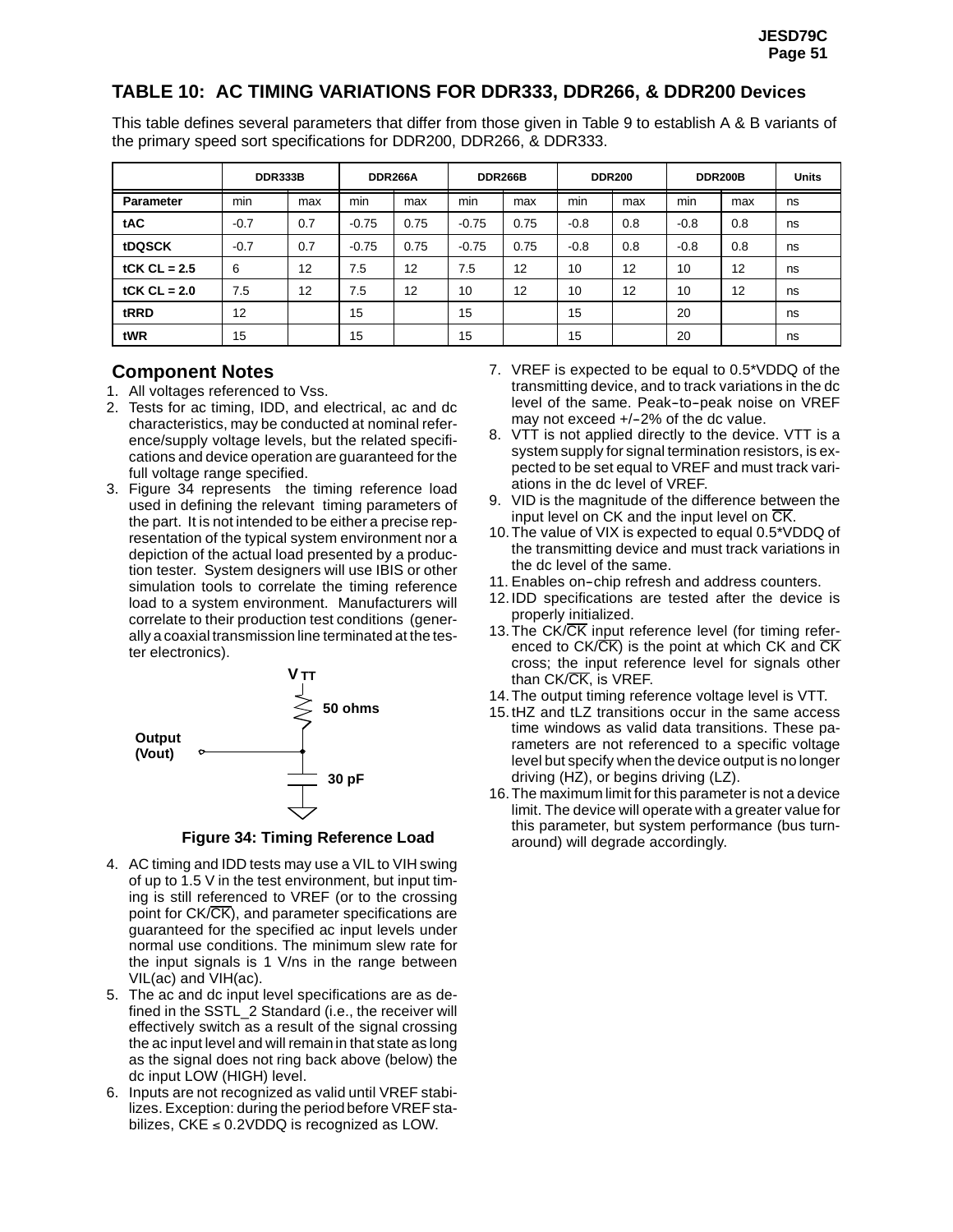- 17. The specific requirement is that DQS be valid (HIGH, LOW, or at some point on a valid transition) on or before this CK edge. A valid transition is defined as monotonic and meeting the input slew rate specifications of the device. When no writes were previously in progress on the bus, DQS will be transitioning from High-Z to logic LOW. If a previous write was in progress, DQS could be HIGH, LOW, or transitioning from HIGH to LOW at this time, depending on tDQSS.
- 18.A maximum of eight AUTO REFRESH commands can be posted to any given DDR SDRAM device.
- 19. For command/address input slew rate ≥1.0 V/ns
- 20. For command/address input slew rate  $\geq$  0.5 V/ns and  $<$  1.0 V/ns
- 21. For CK &  $\overline{CK}$  slew rate  $\geq$  1.0 V/ns (single-ended)
- 22. These parameters guarantee device timing, but they are not necessarily tested on each device. They may be guaranteed by device design or tester correlation.
- 23.Slew Rate is measured between VOH(ac) and VOL(ac).
- 24.Min (tCL, tCH) refers to the smaller of the actual clock low time and the actual clock high time as provided to the device (i.e. this value can be greater than the minimum specification limits for tCL and tCH)....For example, tCL and tCH are = 50% of the period, less the half period jitter (tJIT(HP)) of the clock source, and less the half period jitter due to crosstalk (tJIT(crosstalk)) into the clock traces.
- $25. tQH = tHP tQHS$ , where:
	- tHP = minimum half clock period for any given cycle and is defined by clock high or clock low (tCH, tCL). tQHS accounts for 1) The pulse duration distortion of on--chip clock circuits; and 2) The worst case push--out of DQS on one transition followed by the worst case pull-in of DQ on the next transition, both of which are, separately, due to data pin skew and output pattern effects, and p-channel to n-channel variation of the output drivers.
- 26.tDQSQ

Consists of data pin skew and output pattern effects, and p-channel to n-channel variation of the output drivers for any given cycle.

27. tDAL = (tWR/tCK) + (tRP/tCK**)** For each of the terms above, if not already an integer, round to the next highest integer.

Example: For DDR266B at CL=2.5 and tCK=7.5 ns  $tDAL = ((15 ns / 7.5 ns) + (20 ns / 7.5 ns))$  clocks  $= ((2) + (3))$  clocks

- $= 5$  clocks
- 28 Optional CAS Latency, 1.5, is only defined for DDR200 speed grade
- 29 In all circumstances, tXSNR can be satisfied using  $tXSNR = tRFCmin + 1*tCK$
- 30 The only time that the clock frequency is allowed to change is during self--refresh mode.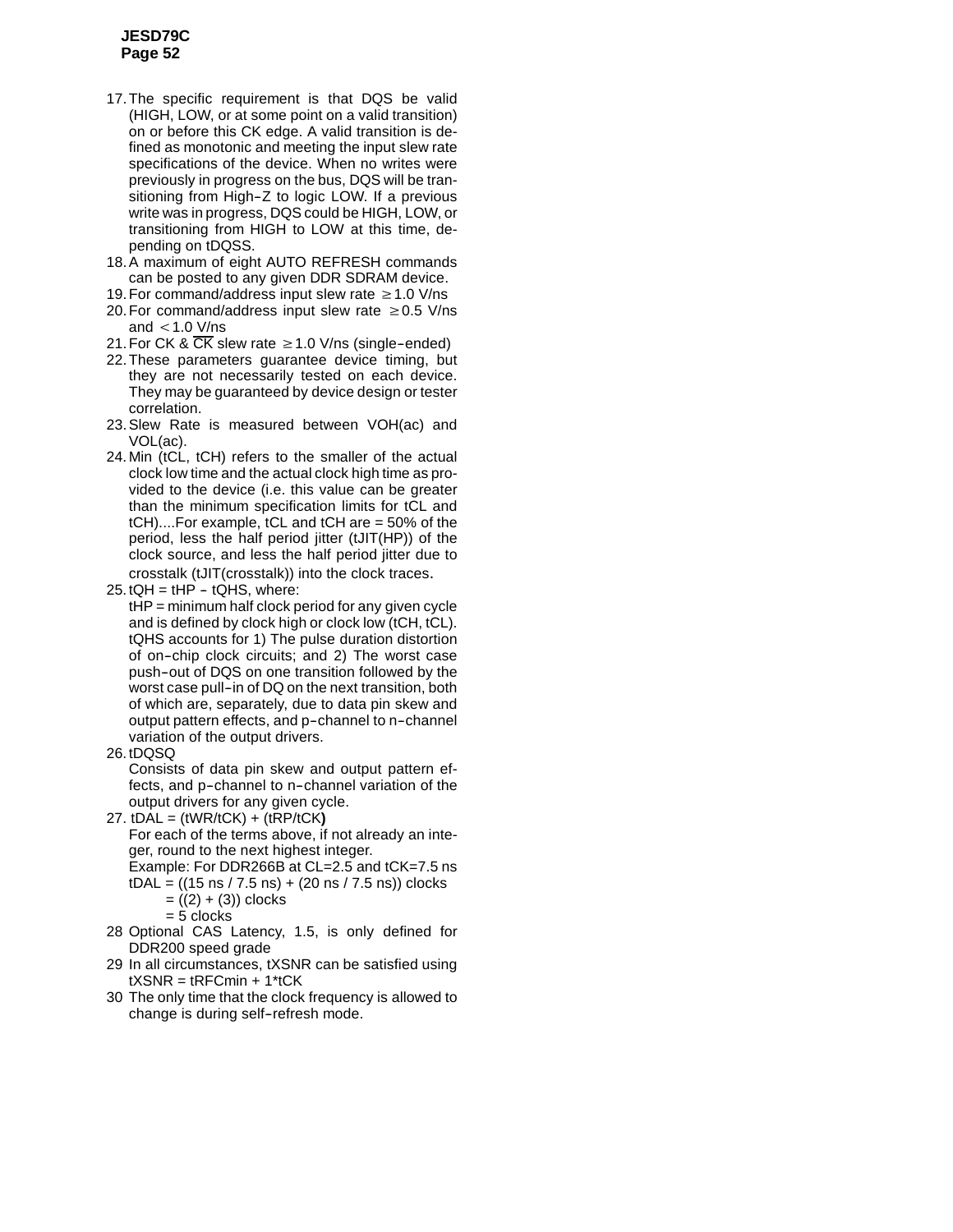### **SYSTEM CHARACTERISTICS for DDR SDRAMS**

**The following specification parameters are required in systems using DDR333, DDR266 & DDR200 devices to ensure proper system performance. These characteristics are for system simulation purposes and are guaranteed by design.**

#### **Table 11: Input Slew Rate for DQ, DQS, and DM**

| AC CHARACTERISTICS                                                                          |               |            | <b>DDR333</b> |     | <b>DDR266</b> |     | <b>DDR200</b> |       |              |
|---------------------------------------------------------------------------------------------|---------------|------------|---------------|-----|---------------|-----|---------------|-------|--------------|
| <b>TPARAMETER</b>                                                                           | <b>SYMBOL</b> | <b>MIN</b> | MAX           | MIN | MAX           | MIN | MAX           | UNITS | <b>NOTES</b> |
| DQ/DM/DQS input slew rate measured between<br>. VIL(DC) and VIL(DC).<br>VIH(DC)<br>VIH(DC). | <b>DCSLEW</b> | "BL        | ΈC            | ВC  | TBD           | U.J | 4.U           | V/ns  | a, m         |

#### **Table 12: Input Setup & Hold Time Derating for Slew Rate**

| <b>Input Slew Rate</b> | ∆tlS  | ∆tlH | <b>UNITS</b> | <b>NOTES</b> |
|------------------------|-------|------|--------------|--------------|
| $0.5$ V/ns             |       |      | ps           |              |
| $0.4$ V/ns             | $+50$ |      | ps           |              |
| $0.3$ V/ns             | +100  |      | ps           |              |

#### **Table 13: Input/Output Setup & Hold Time Derating for Slew Rate**

| I/O Input Slew Rate | $\Delta$ tDS | $\Delta t$ DH | <b>UNITS</b> | <b>NOTES</b> |
|---------------------|--------------|---------------|--------------|--------------|
| $0.5$ V/ns          |              |               | ps           |              |
| $0.4$ V/ns          | $+75$        | $+75$         | рs           |              |
| $0.3$ V/ns          | $+150$       | $+150$        | рs           |              |

#### **Table 14: Input/Output Setup & Hold Derating for Rise/Fall Delta Slew Rate**

| <b>Delta Slew Rate</b> | $\Delta t$ DS | ∧tDH | <b>UNITS</b> | <b>NOTES</b> |
|------------------------|---------------|------|--------------|--------------|
| $+0.0$ ns/V            |               |      | ps           |              |
| $+0.25$ ns/V           | $+50$         | +50  | ps           |              |
| $+0.5$ ns/V            | +100          | +100 | ĎS           |              |

#### **Table 15: Output Slew Rate Characteristics (X4, X8 Devices only)**

| <b>Slew Rate Characteristic</b> | <b>Typical Range</b><br>(V/ns) |     | <b>Maximum</b><br>(V/ns) | <b>NOTES</b>     |  |
|---------------------------------|--------------------------------|-----|--------------------------|------------------|--|
| <b>Pullup Slew Rate</b>         | $1.2 - 2.5$                    | 1.0 | 4.5                      | a, c, d, f, g, h |  |
| Pulldown Slew Rate              | $1.2 - 2.5$                    | 1.0 | 4.5                      | b,c,d,f,g,h      |  |

#### **Table 16: Output Slew Rate Characteristics (X16 Devices only)**

| <b>Slew Rate Characteristic</b> | <b>Typical Range</b><br><b>Minimum</b><br>(V/ns)<br>(V/ns) |     | <b>Maximum</b><br>(V/ns) | <b>NOTES</b> |  |
|---------------------------------|------------------------------------------------------------|-----|--------------------------|--------------|--|
| <b>Pullup Slew Rate</b>         | $1.2 - 2.5$                                                | 0.7 | 5.0                      | a,c,d,f,g,h  |  |
| Pulldown Slew Rate              | $1.2 - 2.5$                                                | 0.7 | 5.0                      | b,c,d,f,g,h  |  |

#### **Table 17: Output Slew Rate Matching Ratio Characteristics**

| <b>Slew Rate Characteristic</b>                      | <b>DDR266B</b><br><b>DDR266A</b> |                          | <b>DDR200</b>            |            |      |            |              |
|------------------------------------------------------|----------------------------------|--------------------------|--------------------------|------------|------|------------|--------------|
| <b>PARAMETER</b>                                     | MIN                              | <b>MAX</b>               | MIN                      | <b>MAX</b> | MIN  | <b>MAX</b> | <b>NOTES</b> |
| Output Slew Rate Matching Ratio (Pullup to Pulldown) | $\overline{\phantom{0}}$         | $\overline{\phantom{0}}$ | $\overline{\phantom{a}}$ | -          | 0.7' | .          | e.m          |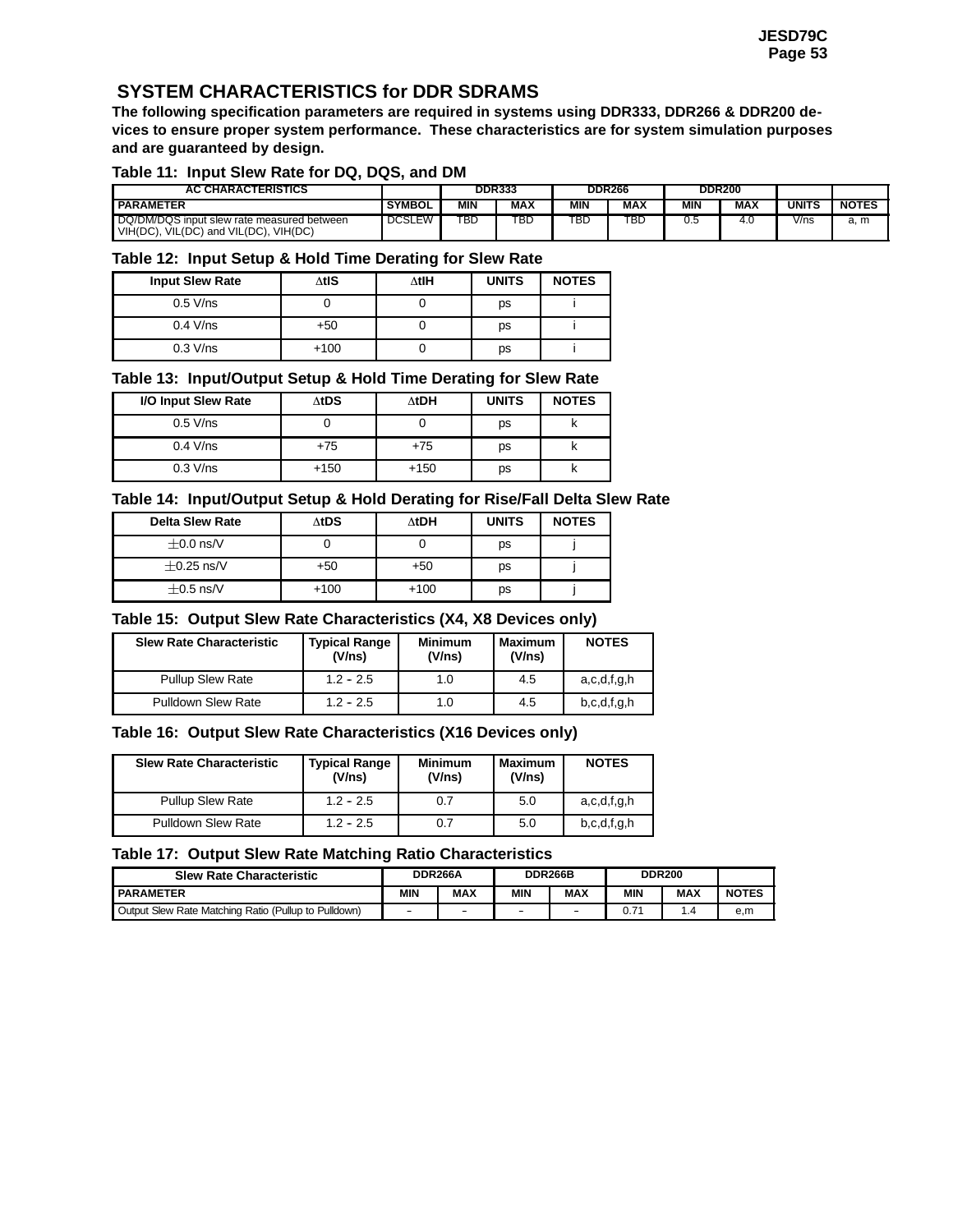| Table 18: AC Overshoot/Undershoot Specification for Address and Control Pins                    |
|-------------------------------------------------------------------------------------------------|
| This specification is intended for devices with no clamp protection and is guaranteed by design |

| <b>Parameter</b>                                                                                 | <b>Specification</b> |              |  |
|--------------------------------------------------------------------------------------------------|----------------------|--------------|--|
|                                                                                                  | <b>DDR333</b>        | DDR200/266   |  |
| Maximum peak amplitude allowed for overshoot (See Figure 35):                                    | <b>TBD</b>           | 1.5V         |  |
| Maximum peak amplitude allowed for undershoot (See Figure 35):                                   | <b>TBD</b>           | 1.5V         |  |
| The area between the overshoot signal and VDD must be less than or equal<br>to (See Figure 35):  | <b>TBD</b>           | $4.5 V - ns$ |  |
| The area between the undershoot signal and GND must be less than or<br>equal to (See Figure 35): | <b>TBD</b>           | $4.5$ V-ns   |  |



**Figure 35: Address and Control AC Overshoot and Undershoot Definition**

**TABLE 19: Overshoot/Undershoot Specification for Data, Strobe, and Mask Pins**

|                                                                                                  | <b>Specification</b> |            |  |
|--------------------------------------------------------------------------------------------------|----------------------|------------|--|
| <b>Parameter</b>                                                                                 | <b>DDR333</b>        | DDR200/266 |  |
| Maximum peak amplitude allowed for overshoot (See Figure 36):                                    | TBD                  | 1.2V       |  |
| Maximum peak amplitude allowed for undershoot (See Figure 36):                                   | TBD                  | 1.2V       |  |
| The area between the overshoot signal and VDD must be less than or equal<br>to (See Figure 36):  | TBD                  | $2.4$ V-ns |  |
| The area between the undershoot signal and GND must be less than or<br>equal to (See Figure 36): | TBD                  | $2.4$ V-ns |  |



**Figure 36: DQ/DM/DQS AC Overshoot and Undershoot Definition**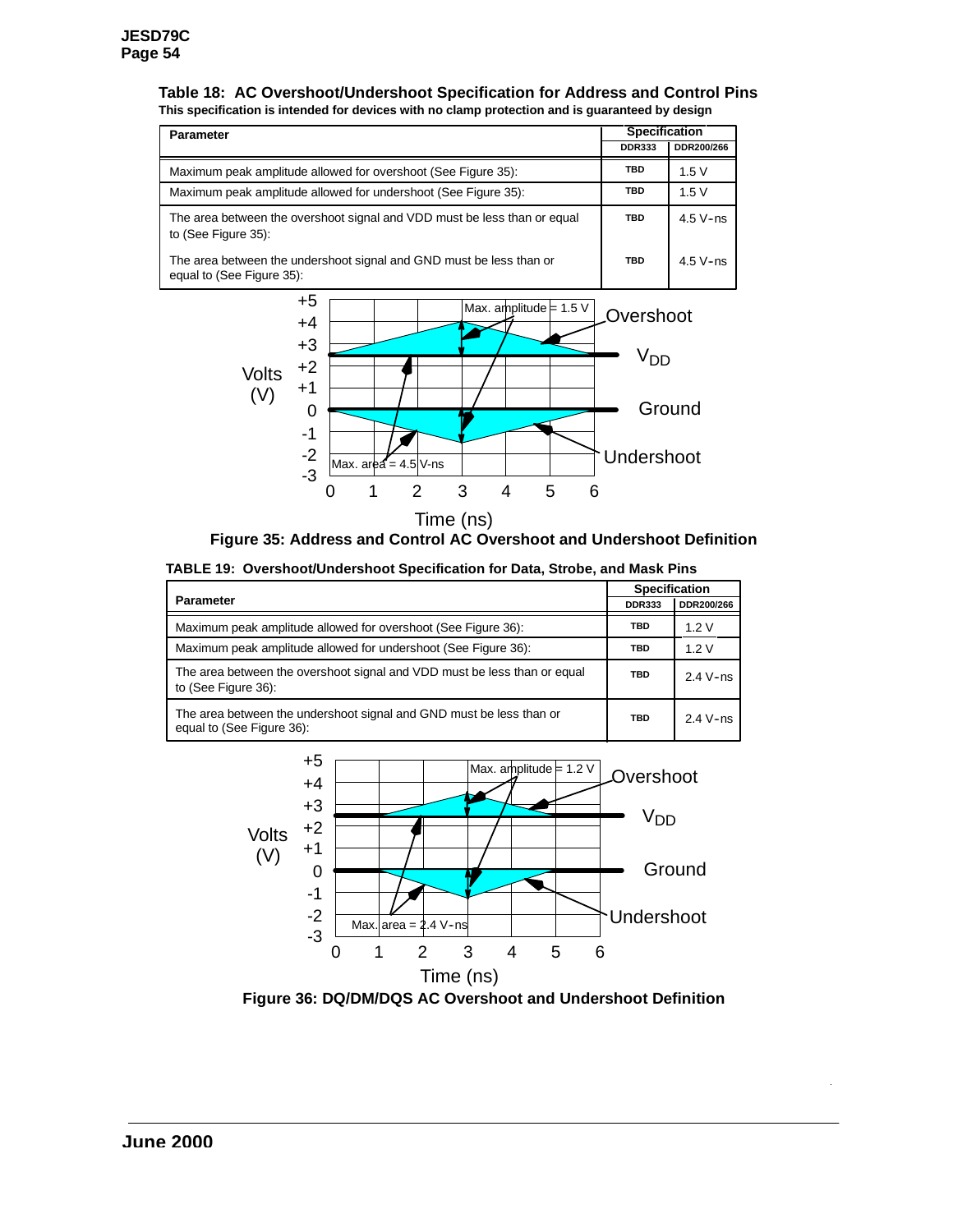| <b>Voltage</b><br>across<br>clamp (V) | <b>Minimum</b><br><b>Power Clamp</b><br>Current (mA) | <b>Minimum</b><br><b>Ground Clamp</b><br>Current (mA) |
|---------------------------------------|------------------------------------------------------|-------------------------------------------------------|
| 0.0                                   | 0                                                    | 0                                                     |
| 0.1                                   | 0                                                    | 0                                                     |
| 0.2                                   | 0                                                    | 0                                                     |
| 0.3                                   | 0                                                    | 0                                                     |
| 0.4                                   | 0                                                    | 0                                                     |
| 0.5                                   | 0                                                    | 0                                                     |
| 0.6                                   | 0                                                    | 0                                                     |
| 0.7                                   | 0                                                    | 0.1                                                   |
| 0.8                                   | 0.1                                                  | 0.6                                                   |
| 0.9                                   | 1.0                                                  | 1.8                                                   |
| 1.0                                   | 2.5                                                  | 3.4                                                   |
| 1.1                                   | 4.7                                                  | 5.6                                                   |
| 1.2                                   | 6.8                                                  | 7.6                                                   |
| 1.3                                   | 9.1                                                  | 10.0                                                  |
| 1.4                                   | 11.0                                                 | 13.0                                                  |
| 1.5                                   | 13.5                                                 | 15.4                                                  |
| 1.6                                   | 16.0                                                 | 18.0                                                  |
| 1.7                                   | 18.2                                                 | 21.6                                                  |
| 1.8                                   | 21.0                                                 | 25.0                                                  |
| 1.9                                   | 23.3                                                 | 28.0                                                  |
| 2.0                                   | 26.0                                                 | 31.0                                                  |
| 2.1                                   | 28.2                                                 | 34.4                                                  |
| 2.2                                   | 31.0                                                 | 38.0                                                  |
| 2.3                                   | 33.0                                                 | 42.0                                                  |
| 2.4                                   | 35.0                                                 | 46.0                                                  |
| 2.5                                   | 37.0                                                 | 50.0                                                  |

#### **TABLE 20. Clamp V--I Characteristics for Address, Control and Data Pins**

**Power & Ground Clamp V-I Characteristics**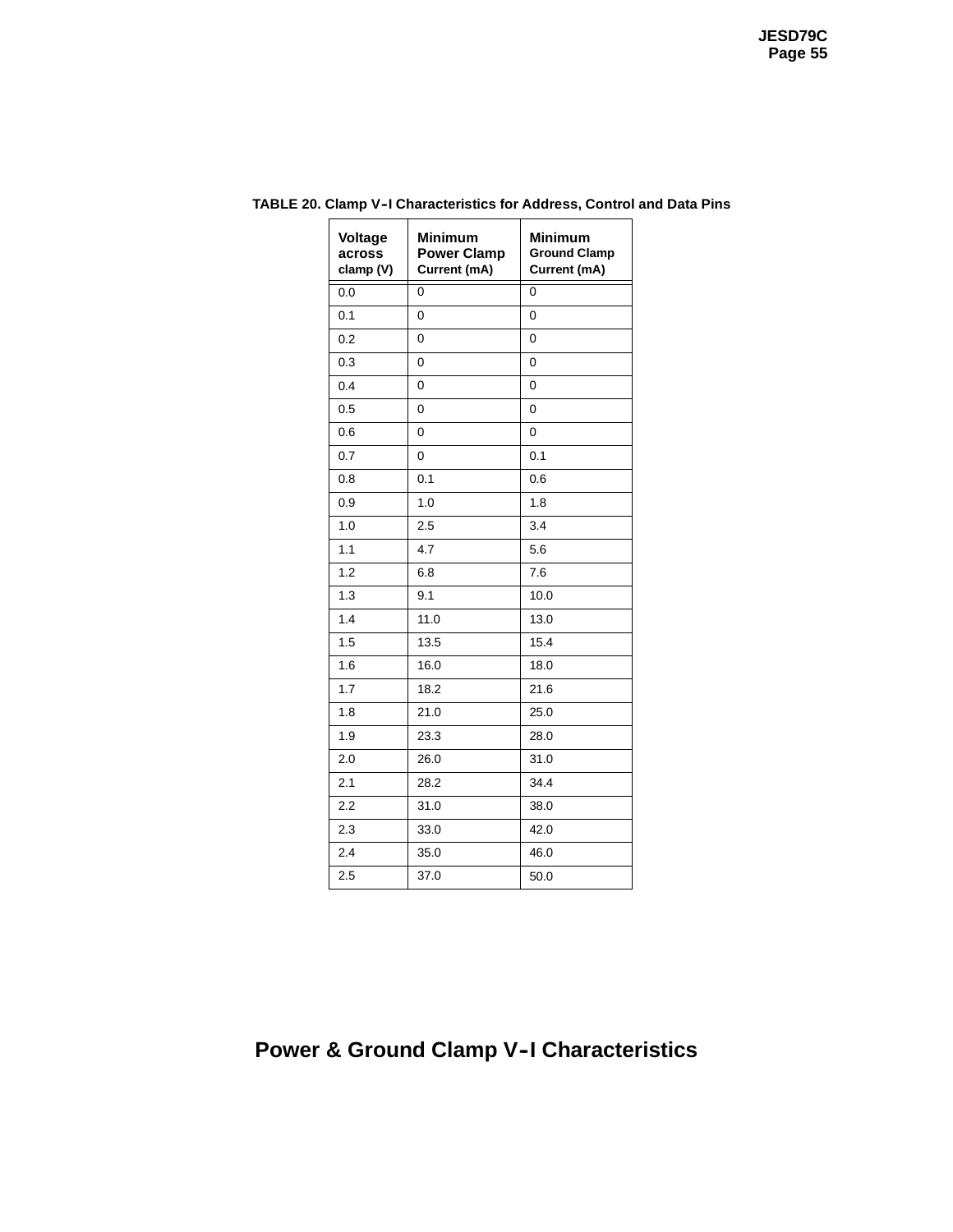#### **System Notes:**

a. Pullup slew rate is characterized under the test conditions as shown in Figure 37.



b. Pulldown slew rate is measured under the test conditions shown in Figure 38.



c. Pullup slew rate is measured between (VDDQ/2 - 320 mV  $\pm$  250 mV) Pulldown slew rate is measured between (VDDQ/2 + 320 mV  $\pm$  250 mV) Pullup and Pulldown slew rate conditions are to be met for any pattern of data, including all outputs switching and only one output switching.

- Example: For typical slew rate, DQ0 is switching For minimum slew rate, all DQ bits are switching worst case pattern For maximum slew rate, only one DQ is switching from either high to low, or low to high. The remaining DQ bits remain the same as for previous state.
- d. Evaluation conditions
	- Typical: 25  $\,^{\circ}$ C (T Ambient), VDDQ = nominal, typical process Minimum: 70 °C (T Ambient), VDDQ = minimum, slow-slow process Maximum:  $0 °C$  (T Ambient), VDDQ = maximum, fast-fast process
- e. The ratio of pullup slew rate to pulldown slew rate is specified for the same temperature and voltage, over the entire temperature and voltage range. For a given output, it represents the maximum difference between pullup and pulldown drivers due to process variation.
- f. Verified under typical conditions for qualification purposes.
- g. TSOPII package devices only.
- h. Only intended for operation up to 266 Mbps per pin.
- i. A derating factor will be used to increase tIS and tIH in the case where the input slew rate is below 0.5 V/ns as shown in Table 12. The Input slew rate is based on the lesser of the slew rates determined by either VIH(AC) to VIL(AC) or VIH(DC) to VIL(DC), similarly for rising transitions.
- j. A derating factor will be used to increase tDS and tDH in the case where DQ, DM, and DQS slew rates differ, as shown in Tables 13 & 14. Input slew rate is based on the larger of AC-AC delta rise, fall rate and DC-DC delta rise, fall rate. Input slew rate is based on the lesser of the slew rates determined by either VIH(AC) to VIL(AC) or VIH(DC) to VIL(DC), similarly for rising transitions. The delta rise/fall rate is calculated as:

{1/(Slew Rate1)}--{1/(slew Rate2)}

For example: If Slew Rate 1 is 0.5 V/ns and Slew Rate 2 is 0.4 V/ns, then the delta rise,fall rate is -0.5 ns/V. Using the table given, this would result in the need for an increase in tDS and tDH of 100 ps.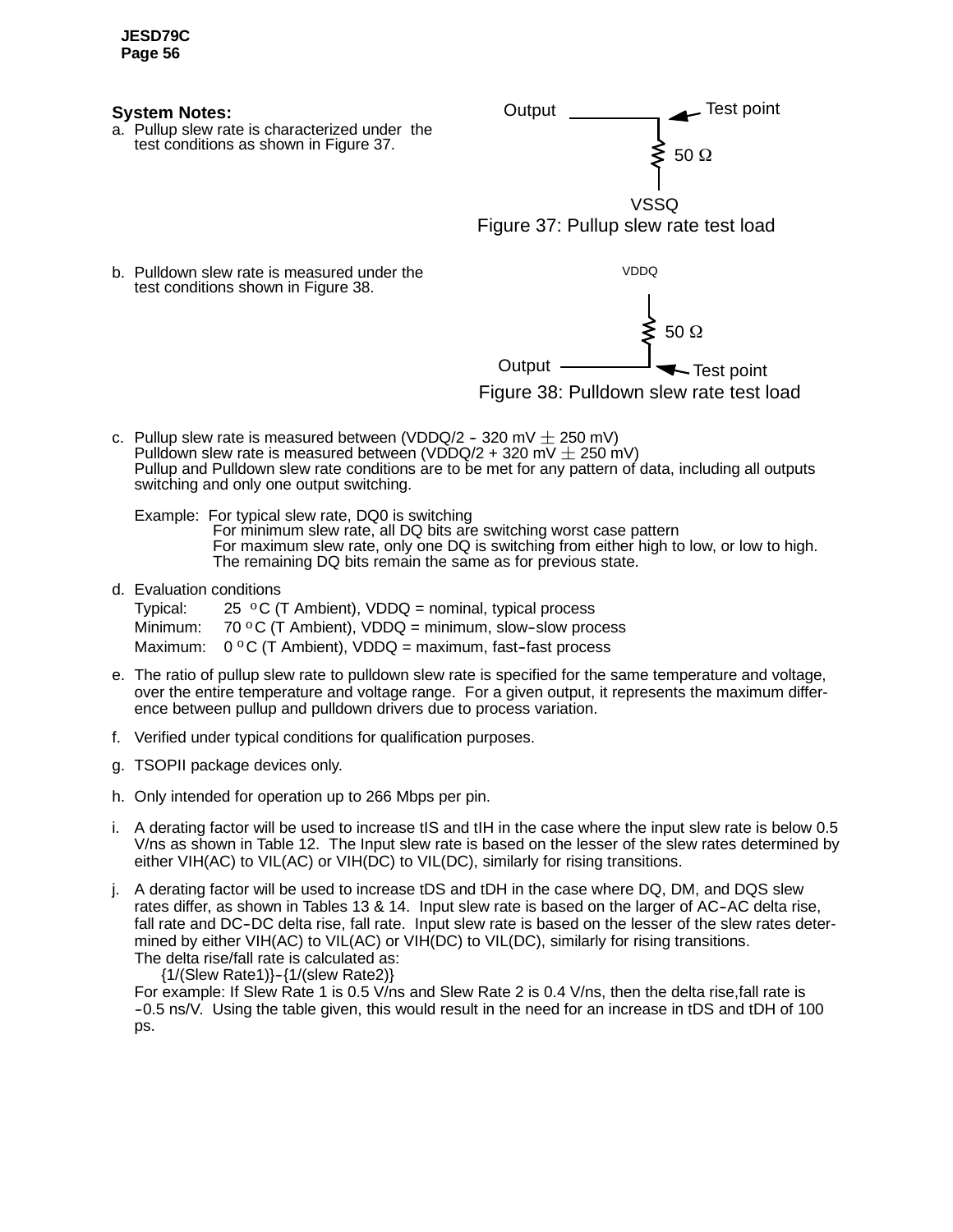- k. Table 13 is used to increase tDS and tDH in the case where the I/O slew rate is below 0.5 V/ns. The I/O slew rate is based on the lesser of the AC-AC slew rate and the DC-DC slew rate. The input slew rate is based on the lesser of the slew rates determined by either VIH(ac) to VIL(AC) or VIH(DC) to VIL(DC), and similarly for rising transitions.
- m. DQS, DM, and DQ input slew rate is specified to prevent double clocking of data and preserve setup and hold times. Signal transitions through the DC region must be monotonic.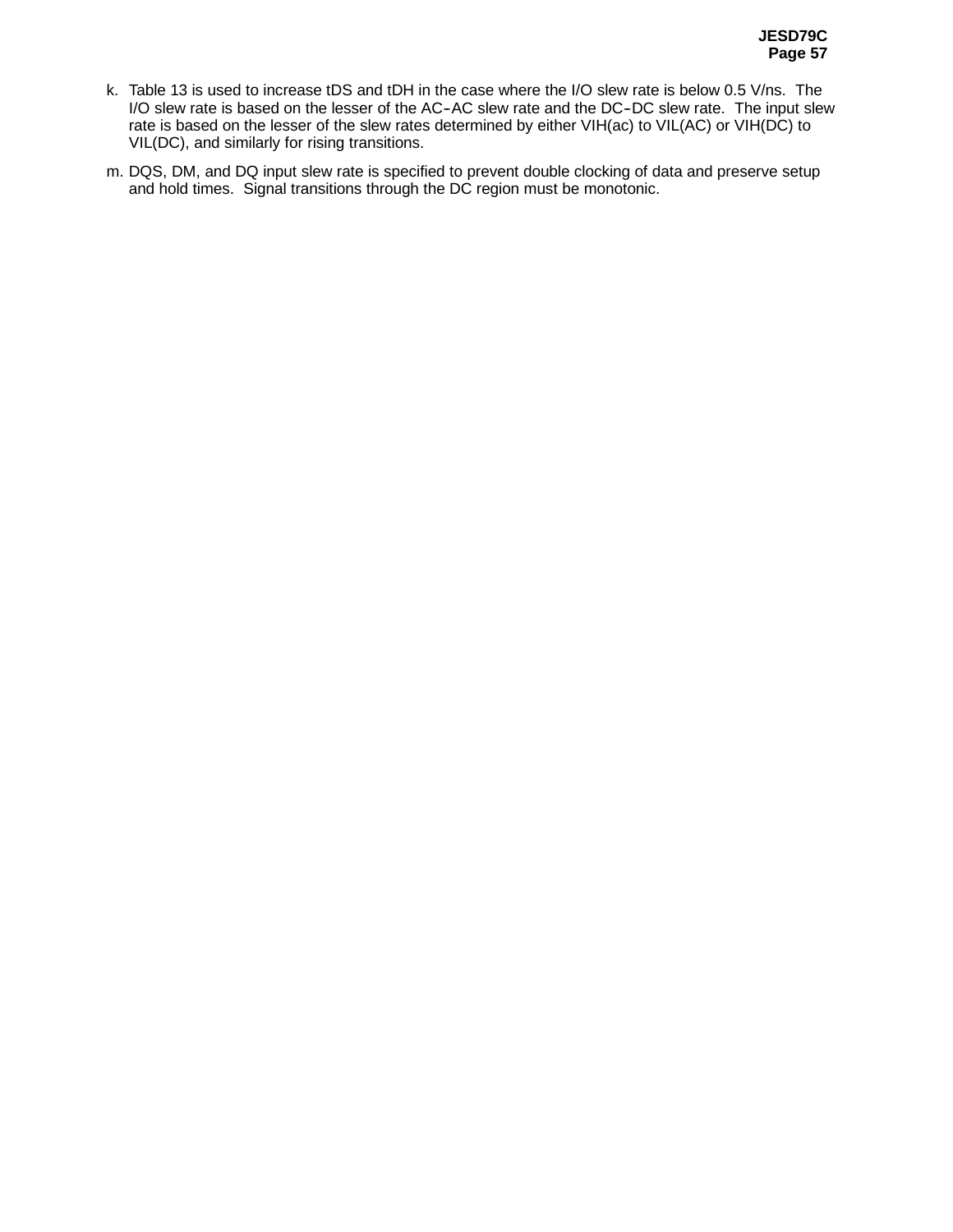

**Figure 39b: Pulldown characteristics for Full Strength Output Driver**

**FIGURE 39: FULL STRENGTH OUTPUT DRIVER CHARACTERISTIC CURVES**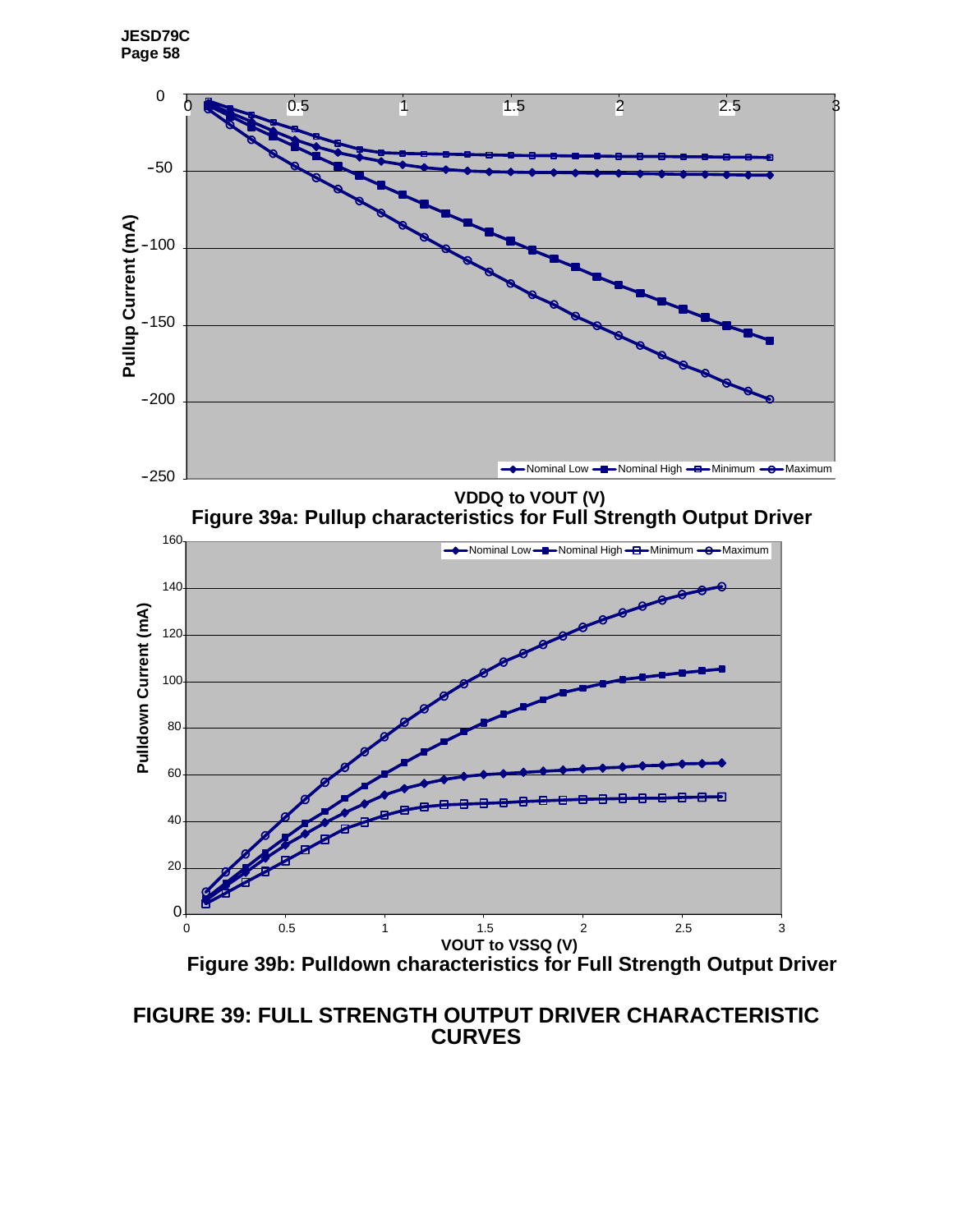| Voltage (V) | <b>Pull-Down Current (mA)</b> |                        |                | Pull-Up Current (mA) |                       |                        |                |                |
|-------------|-------------------------------|------------------------|----------------|----------------------|-----------------------|------------------------|----------------|----------------|
|             | <b>Nominal</b><br>Low         | <b>Nominal</b><br>High | <b>Minimum</b> | <b>Maximum</b>       | <b>Nominal</b><br>Low | <b>Nominal</b><br>High | <b>Minimum</b> | <b>Maximum</b> |
| 0.1         | 6.0                           | 6.8                    | 4.6            | 9.6                  | $-6.1$                | $-7.6$                 | $-4.6$         | $-10.0$        |
| 0.2         | 12.2                          | 13.5                   | 9.2            | 18.2                 | $-12.2$               | -14.5                  | $-9.2$         | $-20.0$        |
| 0.3         | 18.1                          | 20.1                   | 13.8           | 26.0                 | $-18.1$               | $-21.2$                | $-13.8$        | $-29.8$        |
| 0.4         | 24.1                          | 26.6                   | 18.4           | 33.9                 | $-24.0$               | $-27.7$                | $-18.4$        | $-38.8$        |
| 0.5         | 29.8                          | 33.0                   | 23.0           | 41.8                 | $-29.8$               | $-34.1$                | $-23.0$        | $-46.8$        |
| 0.6         | 34.6                          | 39.1                   | 27.7           | 49.4                 | $-34.3$               | $-40.5$                | $-27.7$        | $-54.4$        |
| 0.7         | 39.4                          | 44.2                   | 32.2           | 56.8                 | $-38.1$               | $-46.9$                | $-32.2$        | $-61.8$        |
| 0.8         | 43.7                          | 49.8                   | 36.8           | 63.2                 | $-41.1$               | $-53.1$                | $-36.0$        | $-69.5$        |
| 0.9         | 47.5                          | 55.2                   | 39.6           | 69.9                 | $-43.8$               | -59.4                  | $-38.2$        | $-77.3$        |
| 1.0         | 51.3                          | 60.3                   | 42.6           | 76.3                 | $-46.0$               | -65.5                  | $-38.7$        | $-85.2$        |
| 1.1         | 54.1                          | 65.2                   | 44.8           | 82.5                 | $-47.8$               | $-71.6$                | $-39.0$        | $-93.0$        |
| 1.2         | 56.2                          | 69.9                   | 46.2           | 88.3                 | $-49.2$               | -77.6                  | $-39.2$        | $-100.6$       |
| 1.3         | 57.9                          | 74.2                   | 47.1           | 93.8                 | $-50.0$               | $-83.6$                | $-39.4$        | $-108.1$       |
| 1.4         | 59.3                          | 78.4                   | 47.4           | 99.1                 | $-50.5$               | -89.7                  | $-39.6$        | $-115.5$       |
| 1.5         | 60.1                          | 82.3                   | 47.7           | 103.8                | $-50.7$               | $-95.5$                | $-39.9$        | $-123.0$       |
| 1.6         | 60.5                          | 85.9                   | 48.0           | 108.4                | $-51.0$               | $-101.3$               | $-40.1$        | $-130.4$       |
| 1.7         | 61.0                          | 89.1                   | 48.4           | 112.1                | $-51.1$               | $-107.1$               | $-40.2$        | $-136.7$       |
| 1.8         | 61.5                          | 92.2                   | 48.9           | 115.9                | $-51.3$               | $-112.4$               | $-40.3$        | -144.2         |
| 1.9         | 62.0                          | 95.3                   | 49.1           | 119.6                | $-51.5$               | $-118.7$               | $-40.4$        | $-150.5$       |
| 2.0         | 62.5                          | 97.2                   | 49.4           | 123.3                | $-51.6$               | $-124.0$               | $-40.5$        | $-156.9$       |
| 2.1         | 62.9                          | 99.1                   | 49.6           | 126.5                | $-51.8$               | $-129.3$               | $-40.6$        | -163.2         |
| 2.2         | 63.3                          | 100.9                  | 49.8           | 129.5                | $-52.0$               | $-134.6$               | $-40.7$        | -169.6         |
| 2.3         | 63.8                          | 101.9                  | 49.9           | 132.4                | $-52.2$               | $-139.9$               | $-40.8$        | -176.0         |
| 2.4         | 64.1                          | 102.8                  | 50.0           | 135.0                | $-52.3$               | $-145.2$               | $-40.9$        | -181.3         |
| 2.5         | 64.6                          | 103.8                  | 50.2           | 137.3                | $-52.5$               | $-150.5$               | $-41.0$        | -187.6         |
| 2.6         | 64.8                          | 104.6                  | 50.4           | 139.2                | $-52.7$               | 155.3                  | $-41.1$        | -192.9         |
| 2.7         | 65.0                          | 105.4                  | 50.5           | 140.8                | $-52.8$               | 160.1                  | $-41.2$        | $-198.2$       |

# **TABLE 21: Full Strength Driver Characteristics**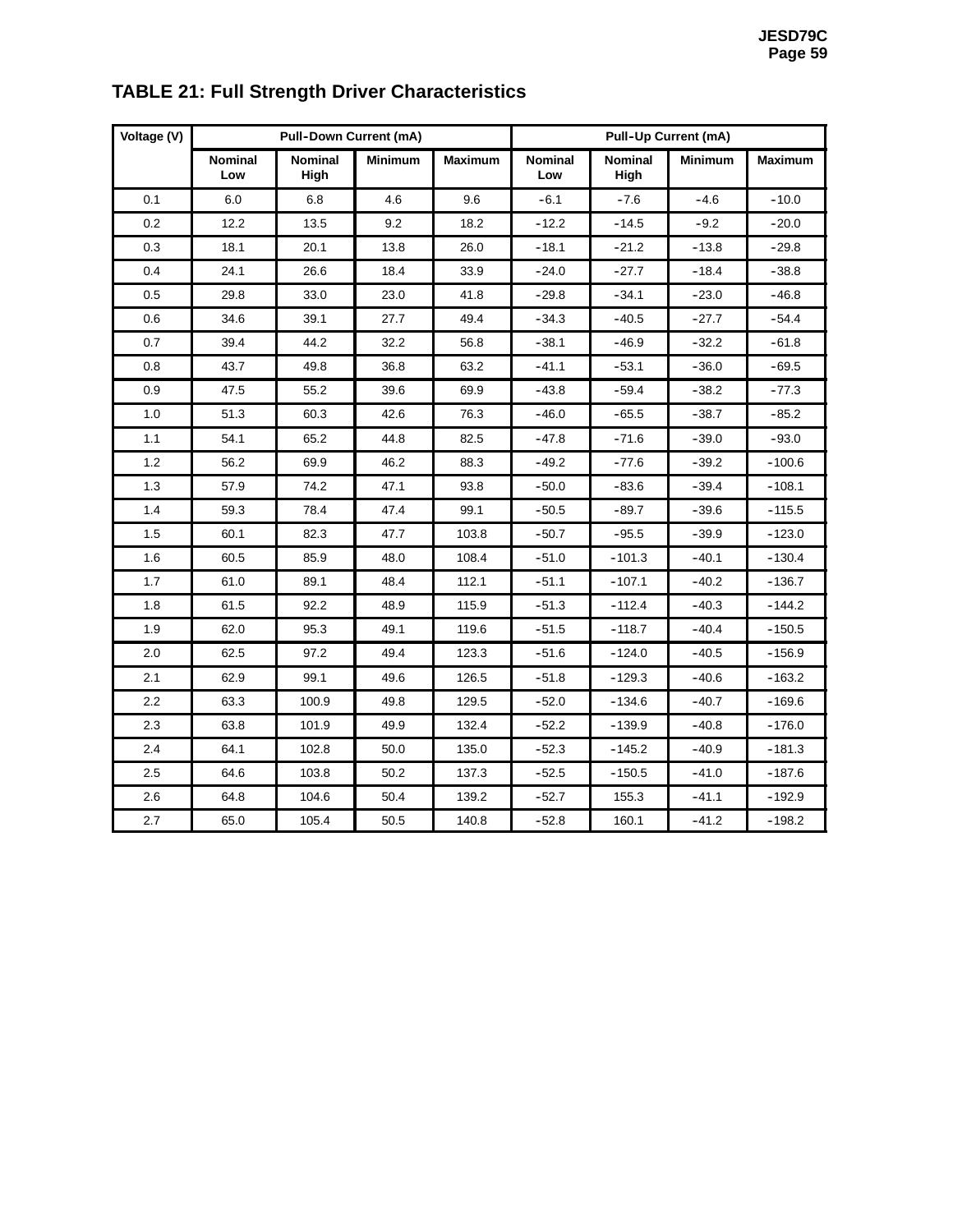

**VDDQ to VOUT (V)**

**Figure 40a: Pullup Characteristics for Weak Output Driver**



**FIGURE 40: WEAK OUTPUT DRIVER CHARACTERISTIC CURVES**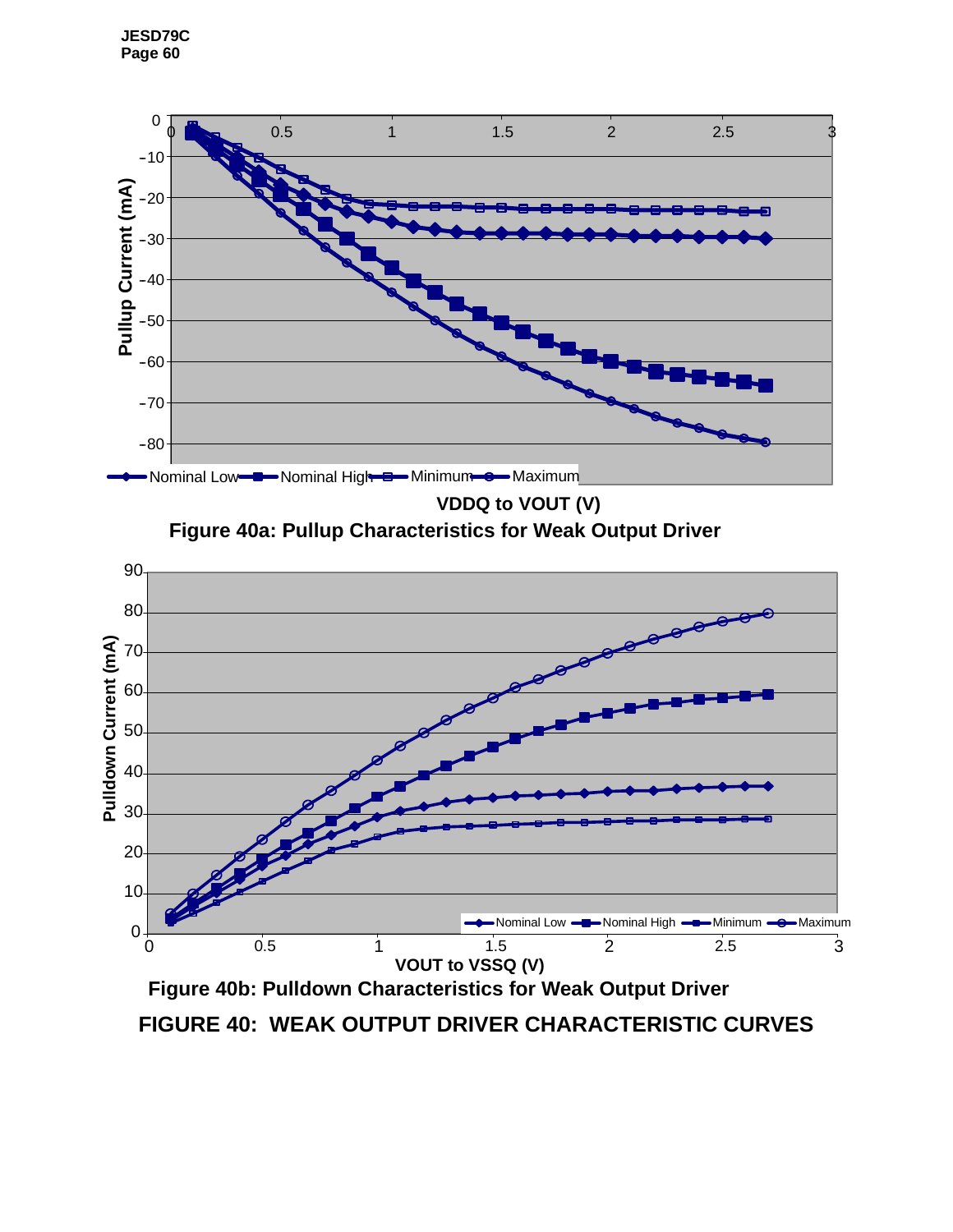|                | <b>Pull-Down Current (mA)</b> |                     |      | <b>Pull-Up Current (mA)</b> |                       |                               |         |         |
|----------------|-------------------------------|---------------------|------|-----------------------------|-----------------------|-------------------------------|---------|---------|
| Voltage<br>(V) | <b>Nominal Low</b>            | <b>Nominal High</b> | Min  | Max                         | <b>Nominal</b><br>Low | <b>Nominal</b><br><b>High</b> | Min     | Max     |
| 0.1            | 3.4                           | 3.8                 | 2.6  | 5                           | $-3.5$                | $-4.3$                        | $-2.6$  | $-5$    |
| 0.2            | 6.9                           | 7.6                 | 5.2  | 9.9                         | $-6.9$                | $-8.2$                        | $-5.2$  | $-9.9$  |
| 0.3            | 10.3                          | 11.4                | 7.8  | 14.6                        | $-10.3$               | $-12$                         | $-7.8$  | -14.6   |
| 0.4            | 13.6                          | 15.1                | 10.4 | 19.2                        | $-13.6$               | $-15.7$                       | $-10.4$ | -19.2   |
| 0.5            | 16.9                          | 18.7                | 13   | 23.6                        | $-16.9$               | $-19.3$                       | $-13$   | $-23.6$ |
| 0.6            | 19.6                          | 22.1                | 15.7 | 28                          | $-19.4$               | $-22.9$                       | $-15.7$ | -28     |
| 0.7            | 22.3                          | 25                  | 18.2 | 32.2                        | $-21.5$               | $-26.5$                       | $-18.2$ | -32.2   |
| 0.8            | 24.7                          | 28.2                | 20.8 | 35.8                        | $-23.3$               | $-30.1$                       | $-20.4$ | -35.8   |
| 0.9            | 26.9                          | 31.3                | 22.4 | 39.5                        | $-24.8$               | $-33.6$                       | $-21.6$ | $-39.5$ |
| 1              | 29                            | 34.1                | 24.1 | 43.2                        | $-26$                 | $-37.1$                       | $-21.9$ | $-43.2$ |
| 1.1            | 30.6                          | 36.9                | 25.4 | 46.7                        | $-27.1$               | $-40.3$                       | $-22.1$ | $-46.7$ |
| 1.2            | 31.8                          | 39.5                | 26.2 | 50                          | $-27.8$               | $-43.1$                       | $-22.2$ | $-50.0$ |
| 1.3            | 32.8                          | 42                  | 26.6 | 53.1                        | $-28.3$               | $-45.8$                       | $-22.3$ | $-53.1$ |
| 1.4            | 33.5                          | 44.4                | 26.8 | 56.1                        | $-28.6$               | $-48.4$                       | $-22.4$ | -56.1   |
| 1.5            | 34                            | 46.6                | 27   | 58.7                        | $-28.7$               | $-50.7$                       | $-22.6$ | $-58.7$ |
| 1.6            | 34.3                          | 48.6                | 27.2 | 61.4                        | $-28.9$               | $-52.9$                       | $-22.7$ | -61.4   |
| 1.7            | 34.5                          | 50.5                | 27.4 | 63.5                        | $-28.9$               | $-55$                         | $-22.7$ | $-63.5$ |
| 1.8            | 34.8                          | 52.2                | 27.7 | 65.6                        | $-29$                 | $-56.8$                       | $-22.8$ | -65.6   |
| 1.9            | 35.1                          | 53.9                | 27.8 | 67.7                        | $-29.2$               | $-58.7$                       | $-22.9$ | $-67.7$ |
| $\overline{2}$ | 35.4                          | 55                  | 28   | 69.8                        | $-29.2$               | -60                           | $-22.9$ | -69.8   |
| 2.1            | 35.6                          | 56.1                | 28.1 | 71.6                        | $-29.3$               | $-61.2$                       | $-23$   | $-71.6$ |
| 2.2            | 35.8                          | 57.1                | 28.2 | 73.3                        | $-29.5$               | $-62.4$                       | $-23$   | $-73.3$ |
| 2.3            | 36.1                          | 57.7                | 28.3 | 74.9                        | $-29.5$               | $-63.1$                       | $-23.1$ | -74.9   |
| 2.4            | 36.3                          | 58.2                | 28.3 | 76.4                        | -29.6                 | $-63.8$                       | -23.2   | -76.4   |
| 2.5            | 36.5                          | 58.7                | 28.4 | 77.7                        | $-29.7$               | $-64.4$                       | $-23.2$ | $-77.7$ |
| 2.6            | 36.7                          | 59.2                | 28.5 | 78.8                        | $-29.8$               | $-65.1$                       | $-23.3$ | -78.8   |
| 2.7            | 36.8                          | 59.6                | 28.6 | 79.7                        | $-29.9$               | $-65.8$                       | $-23.3$ | $-79.7$ |

# **TABLE 22: Weak Driver Characteristics**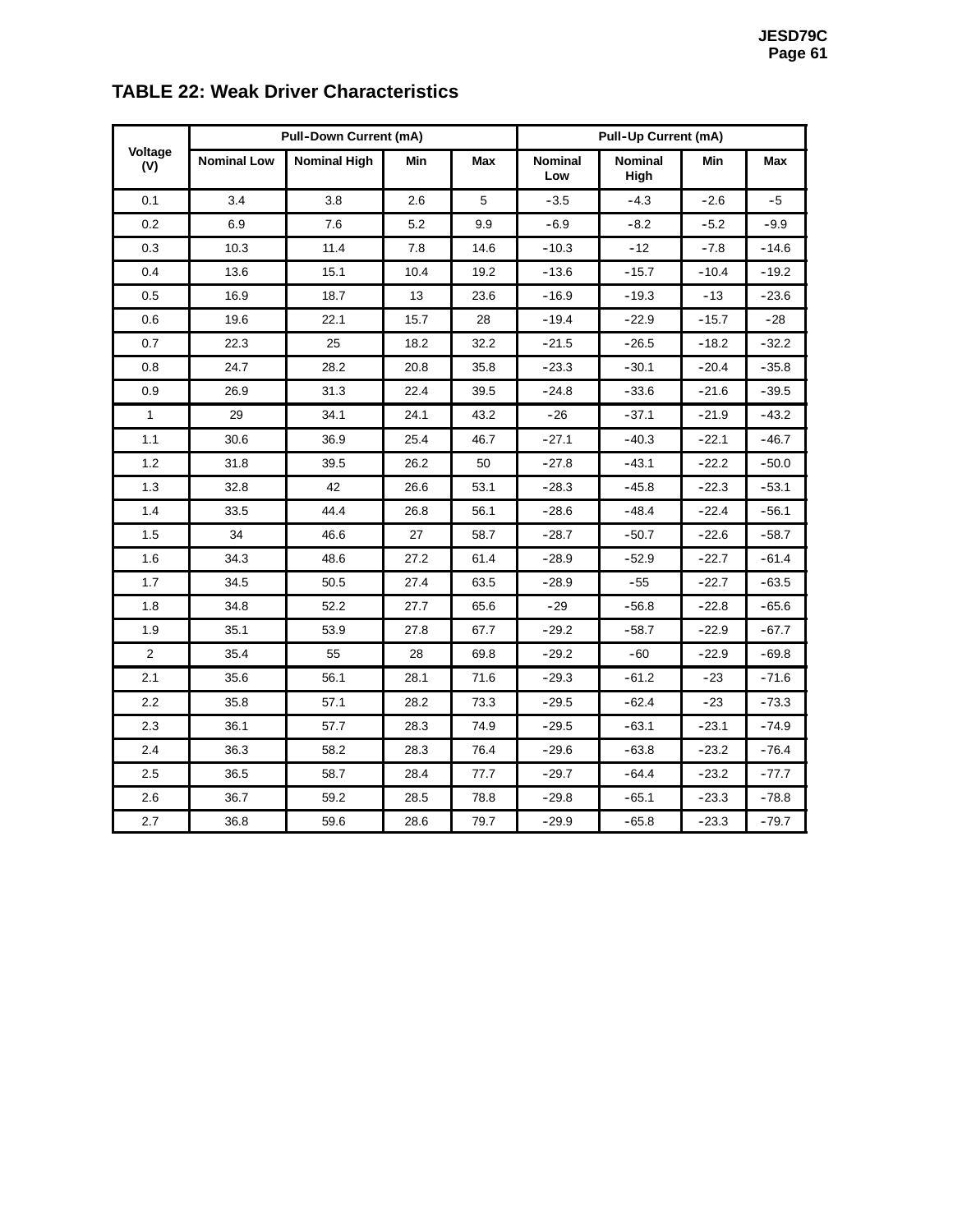## **DDR SDRAM Output Driver V-I Characteristics**

DDR SDRAM output driver characteristics are defined for full and half strength operation as selected by the EMRS bit A1. Figures 39 and 40 show the driver characteristics graphically, and tables 21 and 22 show the same data in tabular format suitable for input into simulation tools. The driver characteristics evaluation conditions are:

Typical  $25 \,^{\circ}\text{C}$  (T ambient), VDDQ = nominal, typical process Minimum 70  $^{\circ}$ C (T ambient), VDDQ = minimum, slow-slow process Maximum  $0^{\circ}$ C (T ambient), VDDQ = maximum, fast-fast process

## **Output Driver Characteristic Curves Notes:**

- 1) The full variation in driver current from minimum to maximum process, temperature, and voltage will lie within the outer bounding lines of the V-I curve of Figures 39 and 40.
- 2) It is recommended that the "typical" IBIS V-I curve lie within the inner bounding lines of the V-I curves of Figures 39 and 40.
- 3) The full variation in the ratio of the "typical" IBIS pullup to "typical" IBIS pulldown current should be unity  $\pm$  10%, for device drain to source voltages from 0.1 to 1.0. This specification is a design objective only. It is not guaranteed.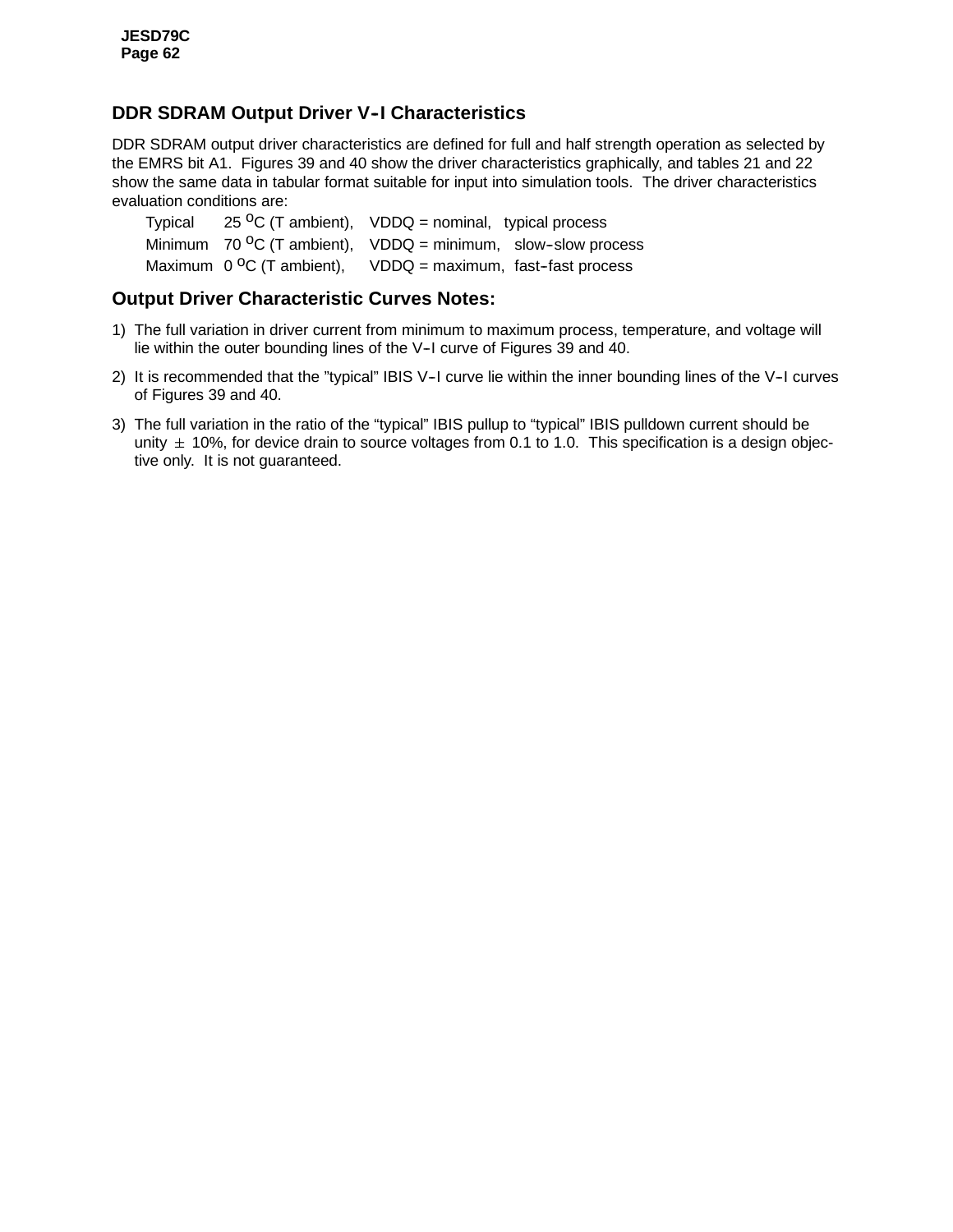





**Figure 42 - DATA OUTPUT (READ) TIMING**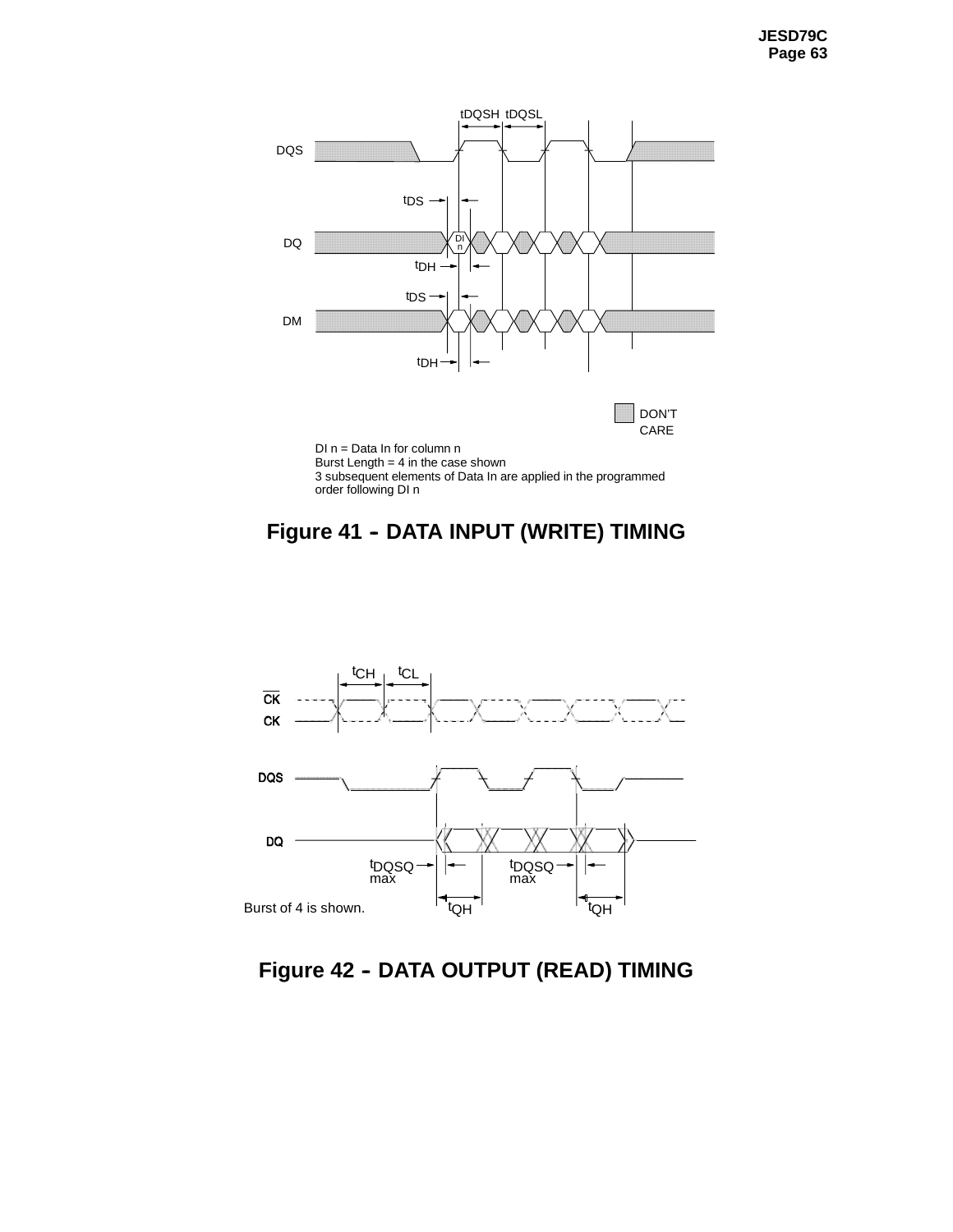

\* = VTT is not applied directly to the device, however tVTD must be greater than or equal to zero to avoid device latch--up. .

\*\* = tMRD is required before any command can be applied, and 200 cycles of CK are required before any executable command can be applied The two Auto Refresh commands may be moved to follow the first MRS but precede the second PRECHARGE ALL command.

# **Figure 43 - INITIALIZE AND MODE REGISTER SETS**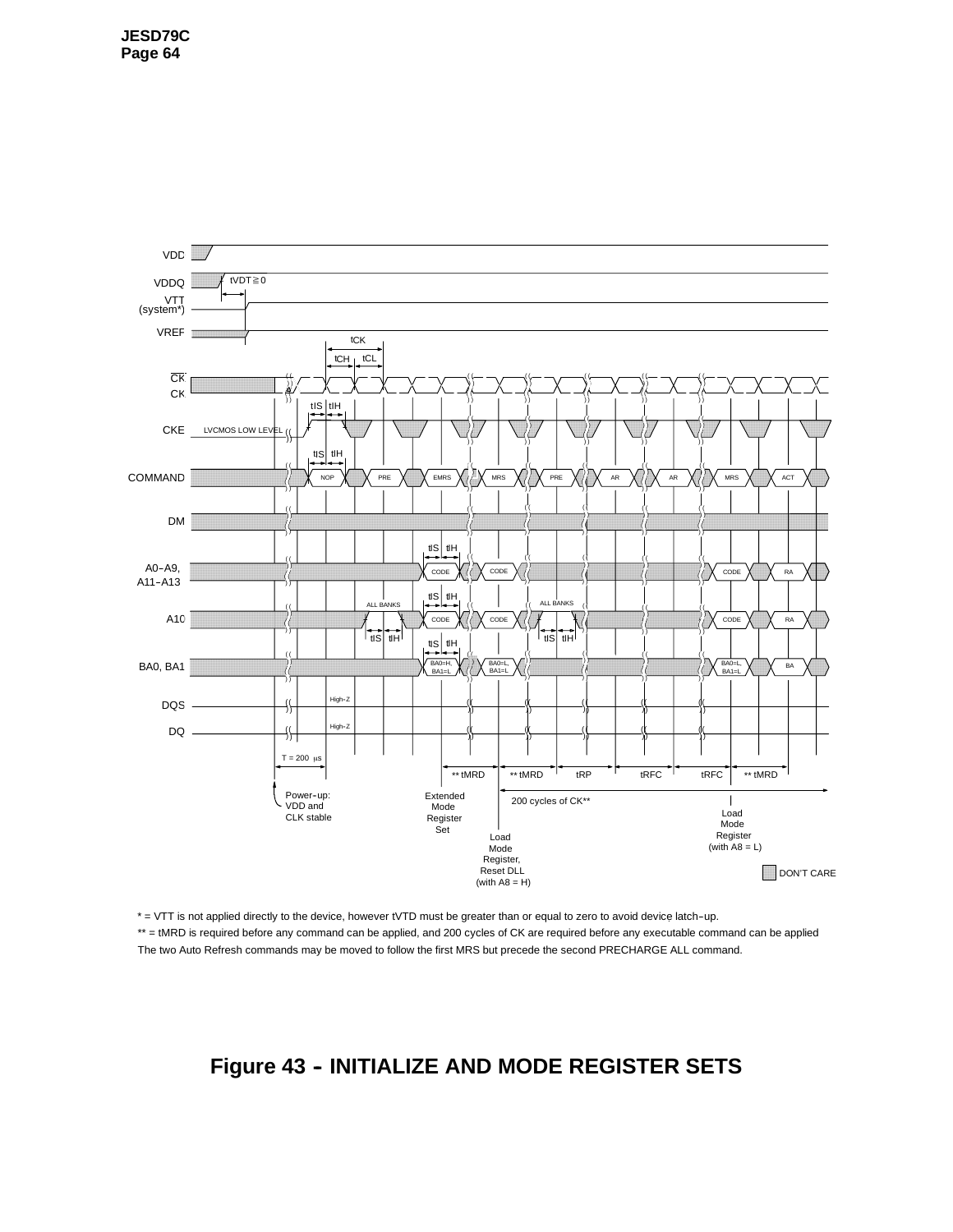

No column accesses are allowed to be in progress at the time Power--Down is entered

\* = If this command is a PRECHARGE ALL (or if the device is already in the idle state) then the Power--Down mode shown is Precharge Power Down. If this command is an ACTIVE (or if at least one row is already active) then the Power-Down mode shown is Active Power Down.

# **Figure 44 - POWER-DOWN MODE**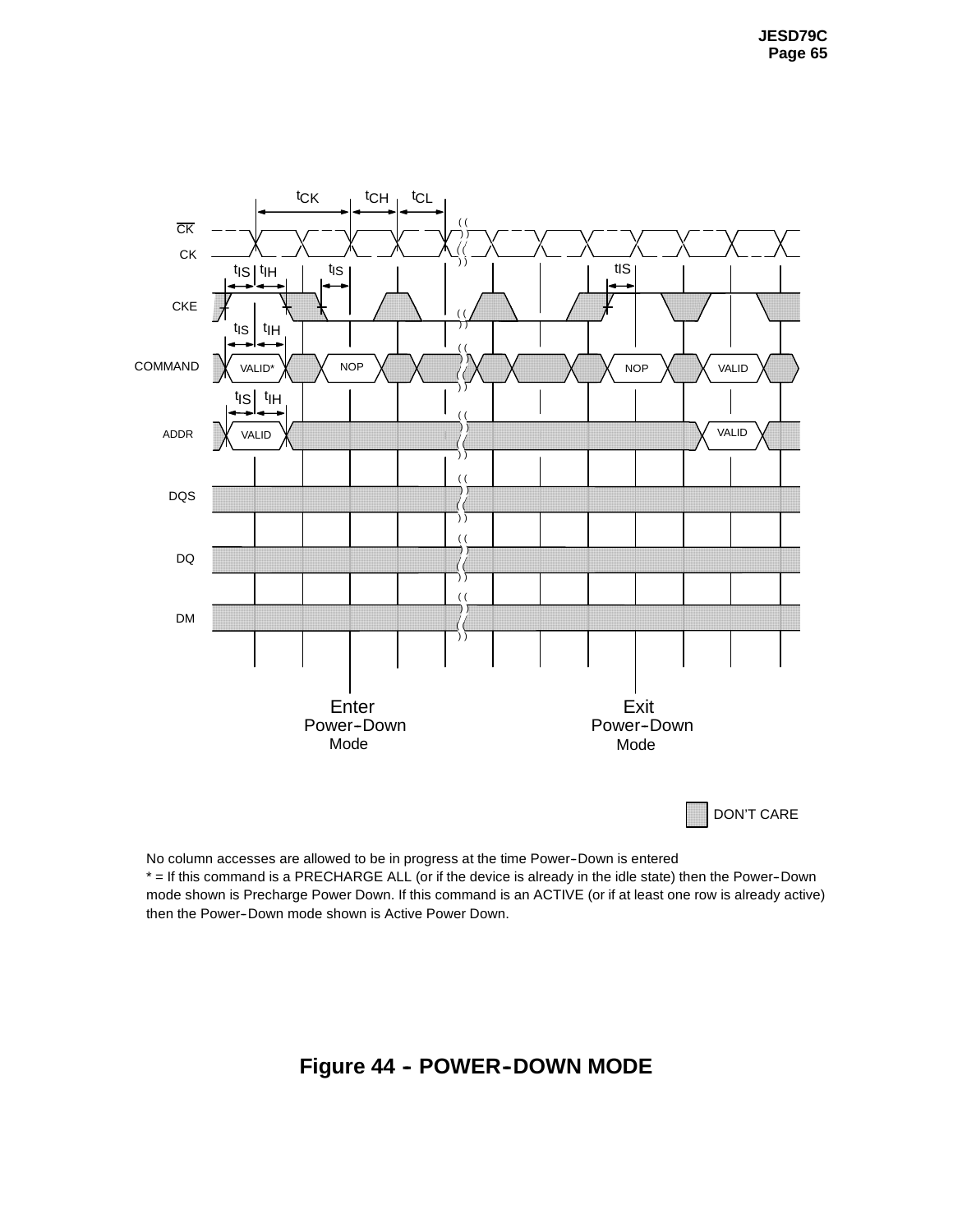

DON'T CARE

\* = "Don't Care", if A10 is HIGH at this point; A10 must be HIGH if more than one bank is active (i.e., must precharge all active banks) PRE = PRECHARGE, ACT = ACTIVE, RA = Row Address, BA = Bank Address, AR = AUTOREFRESH NOP commands are shown for ease of illustration; other valid commands may be possible after tRFC. DM, DQ and DQS signals are all "Don't Care"/High-Z for operations shown

# **Figure 45 - AUTO REFRESH MODE**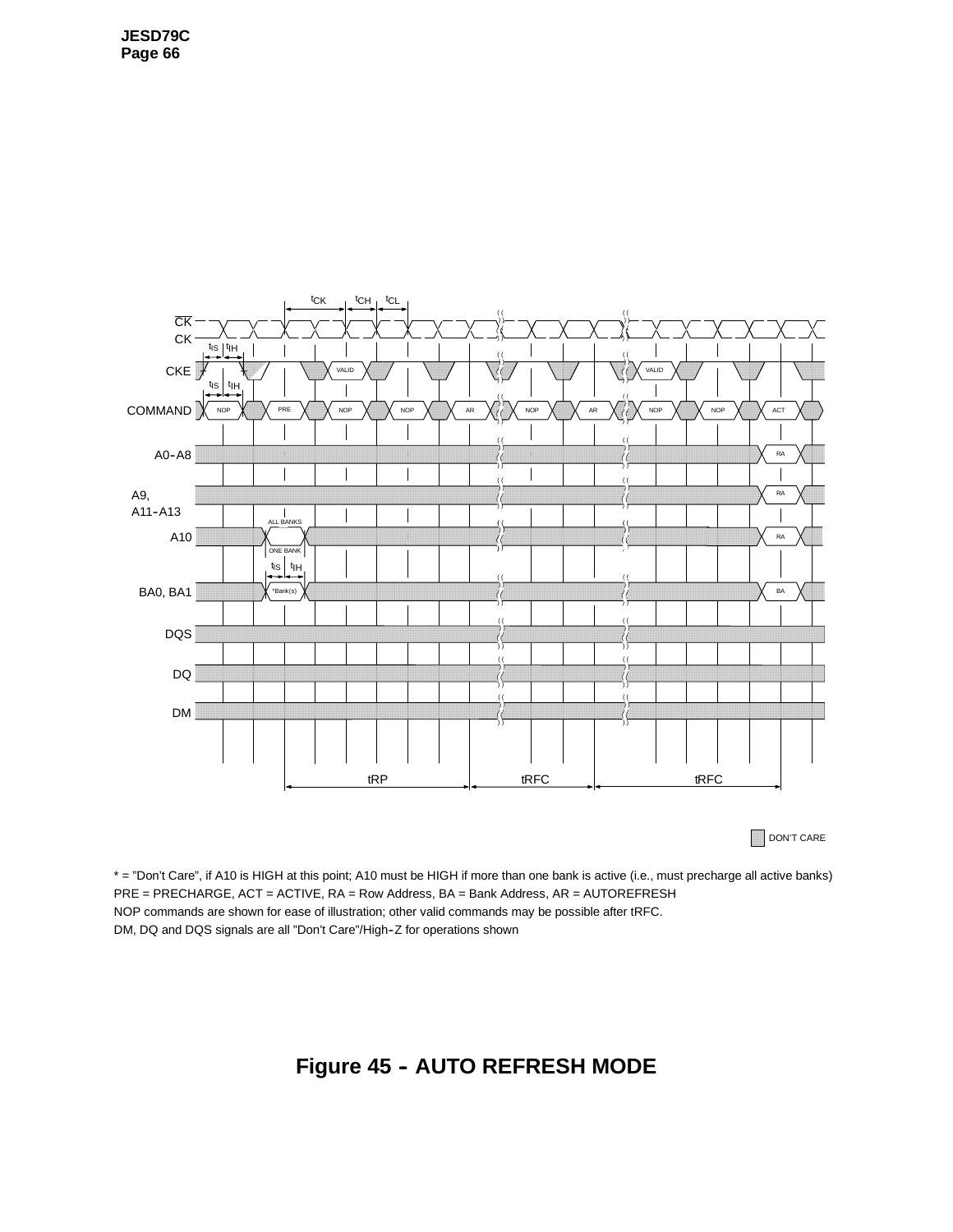

\* = Device must be in the "All banks idle" state prior to entering Self Refresh mode

\*\* = tXSNR is required before any non-READ command can be applied, and tXSRD (200 cycles of CK) is required before a READ command can be applied.

# **Figure 46 - SELF REFRESH MODE**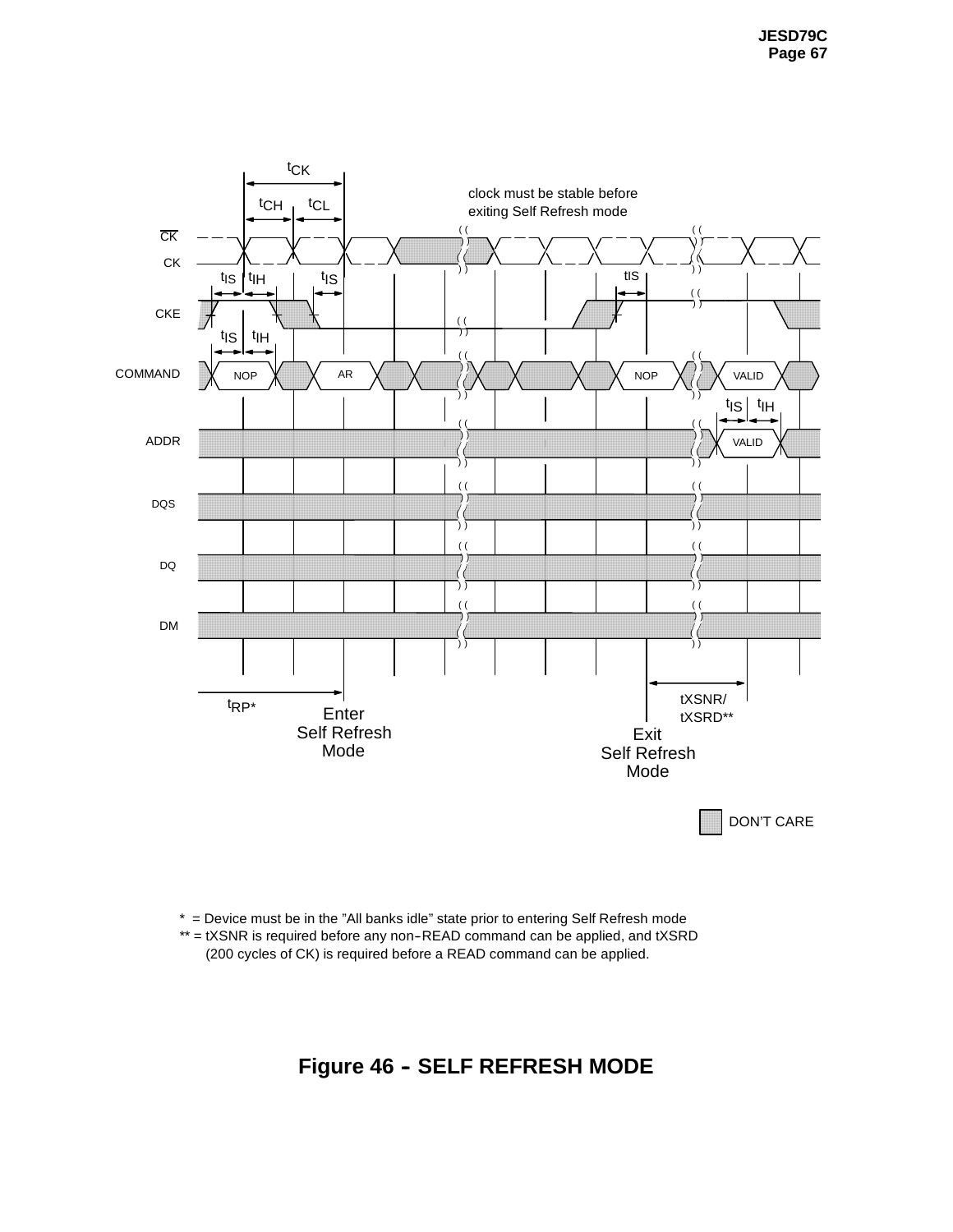

3 subsequent elements of Data Out are provided in the programmed order following DO n DIS AP = Disable Autoprecharge

\* = "Don't Care", if A10 is HIGH at this point

PRE = PRECHARGE, ACT = ACTIVE, RA = Row Address, BA = Bank Address

NOP commands are shown for ease of illustration; other commands may be valid at these times Precharge may not be issued before tRAS ns after the ACTIVE command for applicable banks.

### **Figure 47 - READ - WITHOUT AUTO PRECHARGE**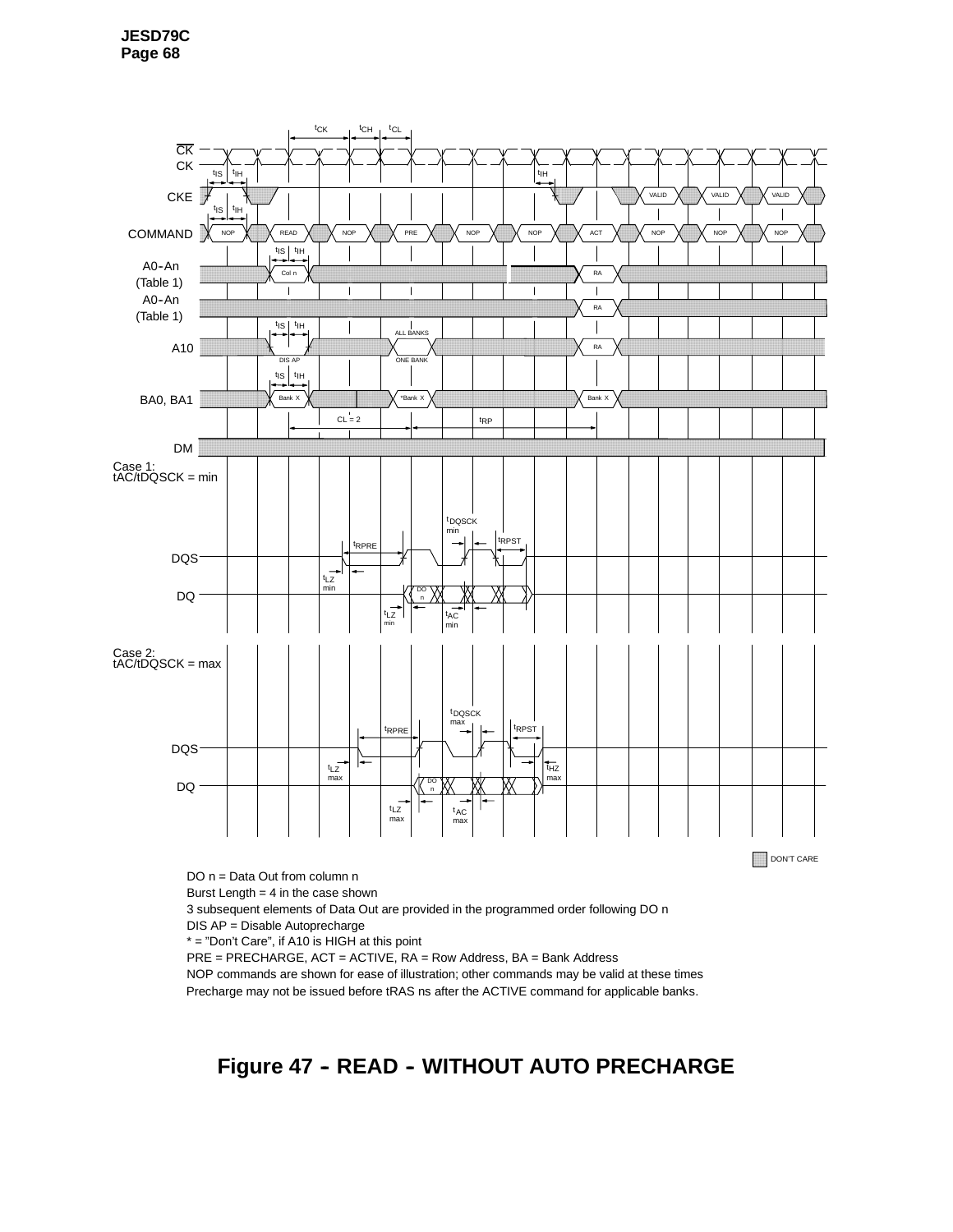

Precharge may not be issued before tRAS ns after the ACTIVE command for applicable banks.

Figure 48 - READ WITHOUT AUTOPRECHARGE (CL=1.5, BL=4)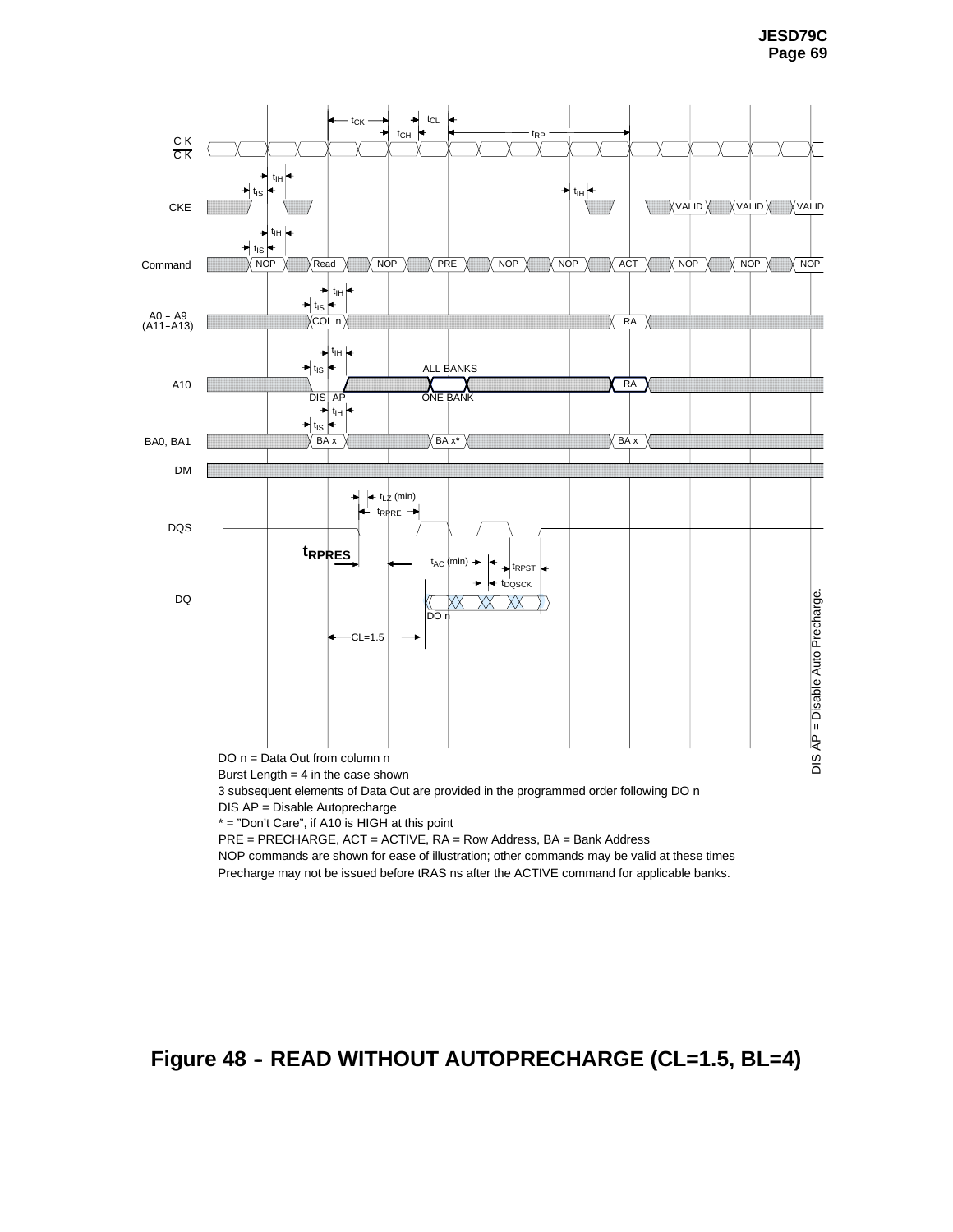

EN AP = Enable Autoprecharge

ACT = ACTIVE, RA = Row Address

NOP commands are shown for ease of illustration; other commands may be valid at these times

The READ command may not be issued until tRAP has been satisfied. If Fast Autoprecharge is supported,

 $tRAP = tRCD$ , else the READ may not be issued prior to  $tRASmin - (BL<sup>*</sup>tCK/2)$ .

# **Figure 49 - READ - WITH AUTO PRECHARGE**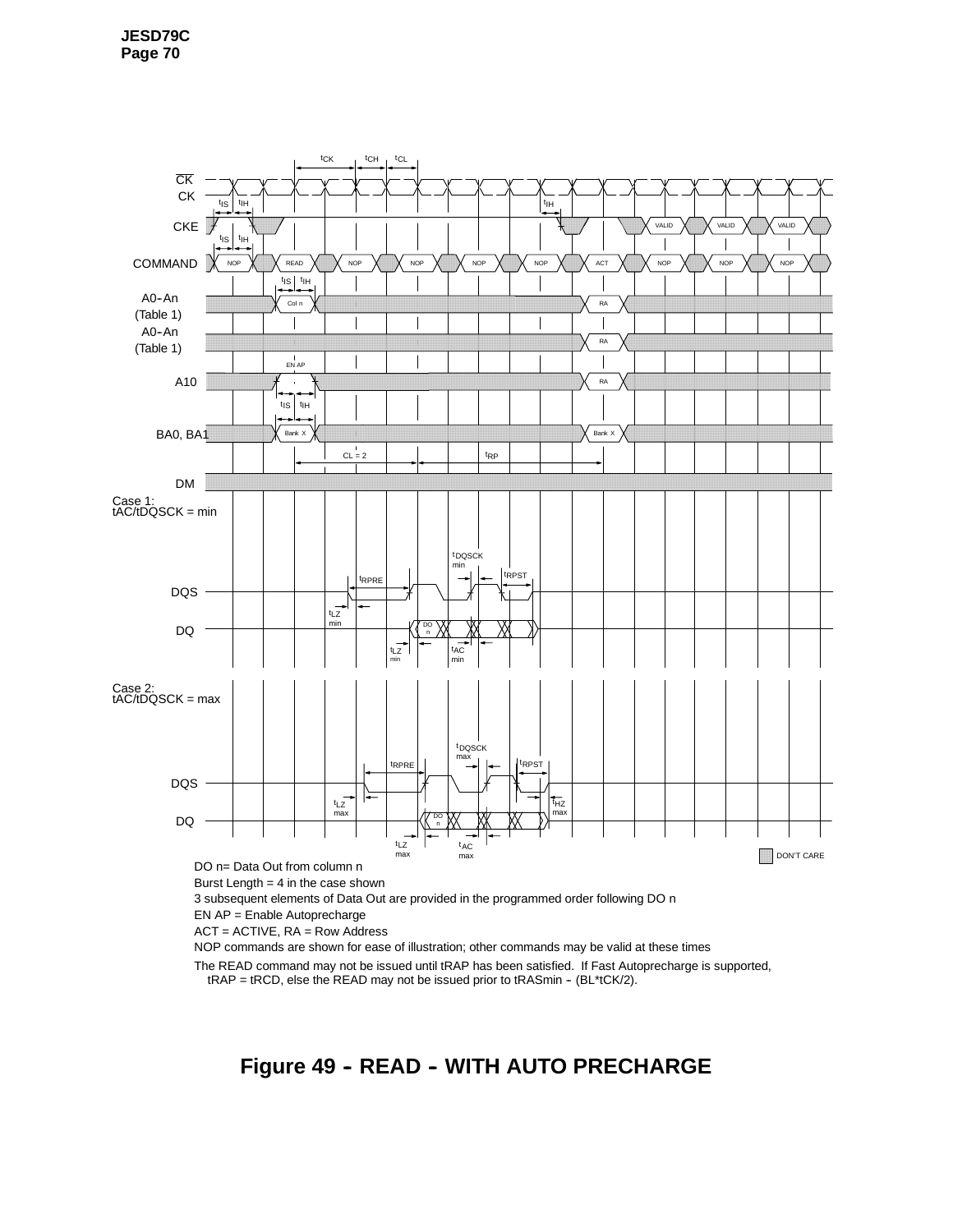

Burst Length  $= 4$  in the case shown

3 subsequent elements of Data Out are provided in the programmed order following DO n

DIS AP = Disable Autoprecharge

\* = "Don't Care", if A10 is HIGH at this point

PRE = PRECHARGE, ACT = ACTIVE, RA = Row Address, BA = Bank Address

NOP commands are shown for ease of illustration; other commands may be valid at these times

Note that tRCD > tRCD MIN so that the same timing applies if Autoprecharge is enabled (in which case tRAS would be limiting)

### **Figure 50 -- BANK READ ACCESS**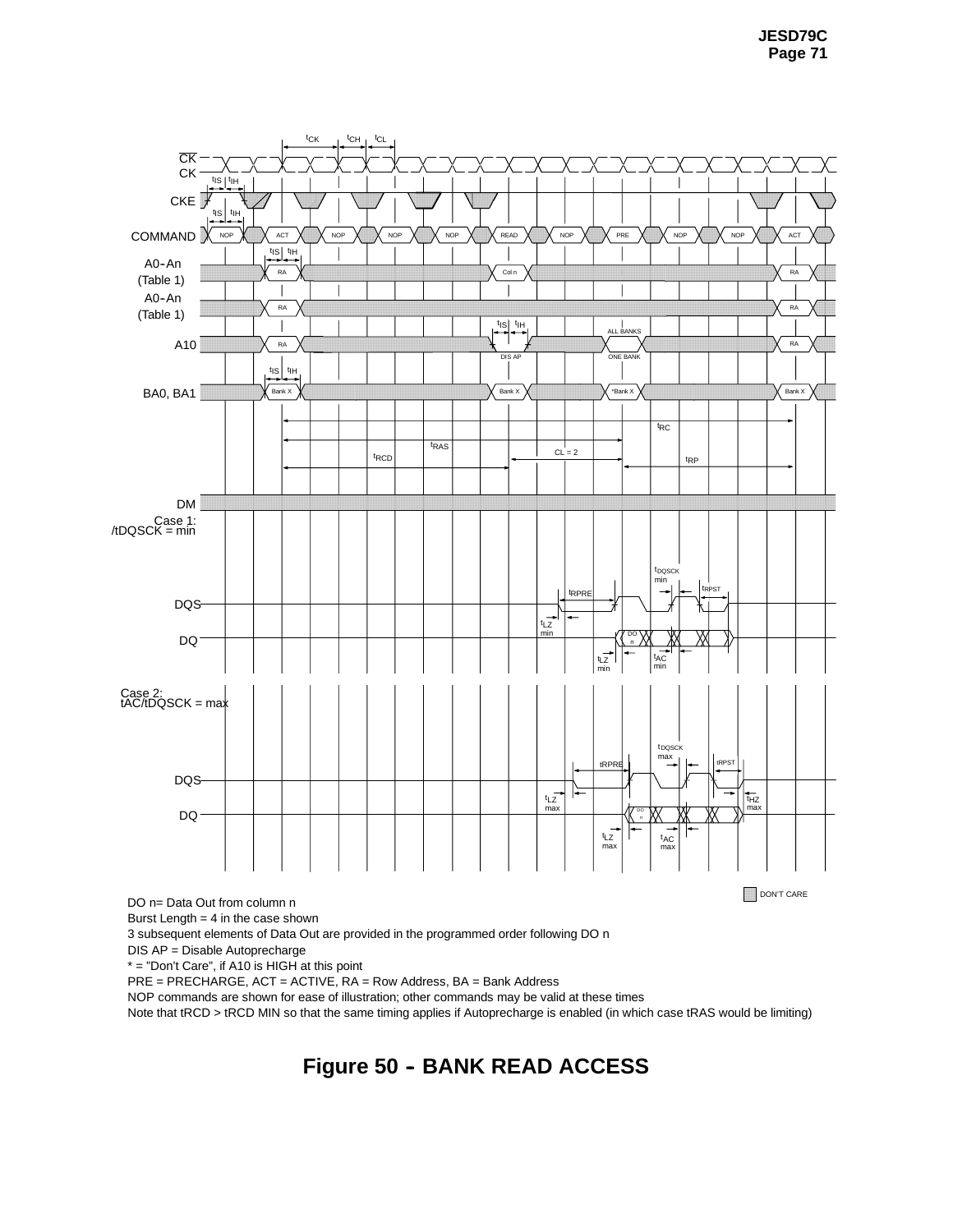

Burst Length  $= 4$  in the case shown

3 subsequent elements of Data In are applied in the programmed order following DI n

DIS AP = Disable Autoprecharge

\* = "Don't Care", if A10 is HIGH at this point

PRE = PRECHARGE, ACT = ACTIVE, RA = Row Address, BA = Bank Address

NOP commands are shown for ease of illustration; other valid commands may be possible at these times

Although tDQSS is drawn only for the first DQS rising edge, each rising edge of DQS must fall within the  $\pm$  25% window of the corresponding positive clock edge.

Precharge may not be issued before tRAS ns after the ACTIVE command for applicable banks.

### **Figure 51 - WRITE - WITHOUT AUTO PRECHARGE**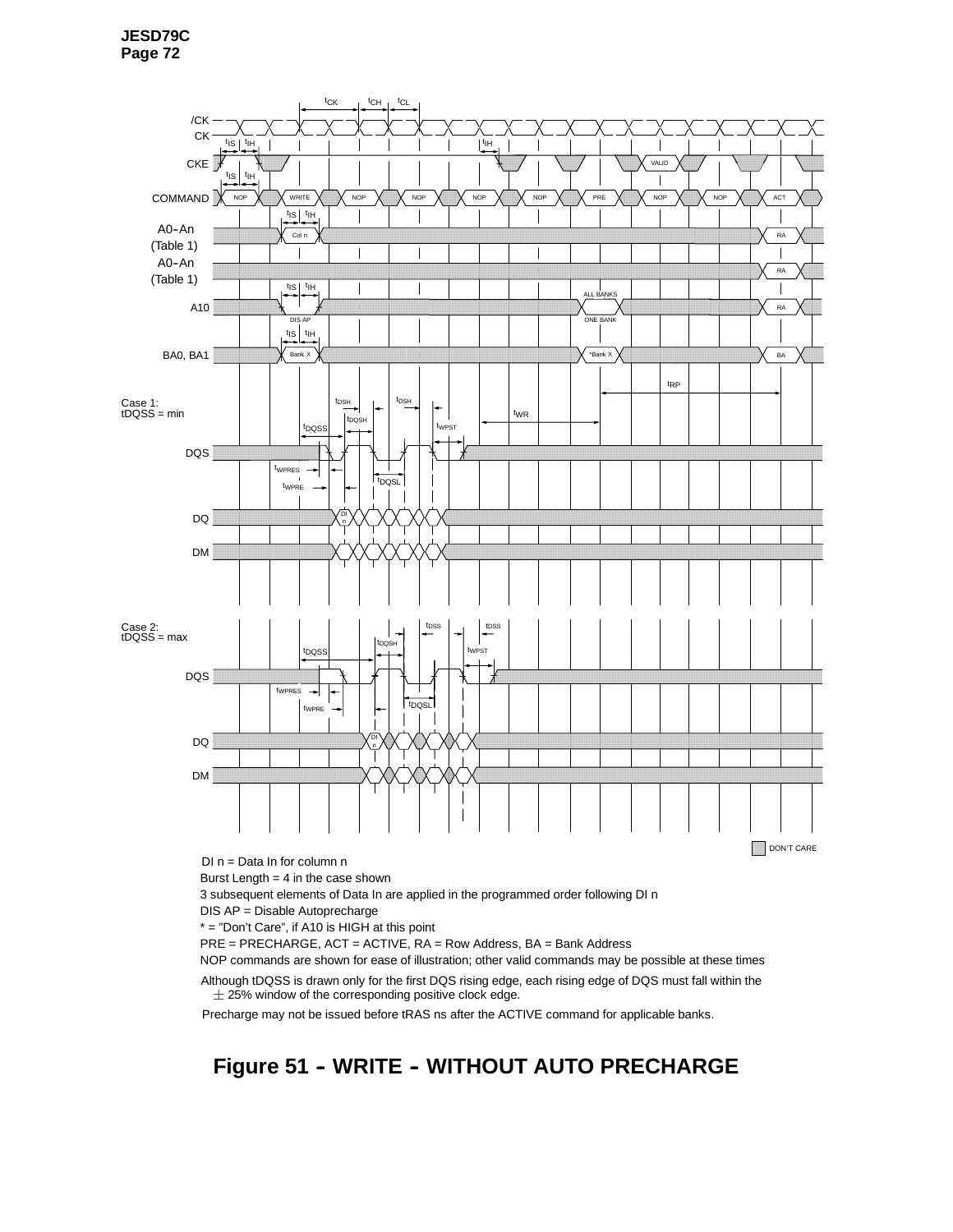

NOP commands are shown for ease of illustration; other valid commands may be possible at these times Although tDQSS is drawn only for the first DQS rising edge, each rising edge of DQS must fall within the  $\pm$  25% window of the corresponding positive clock edge.

### **Figure 52 - WRITE - WITH AUTO PRECHARGE**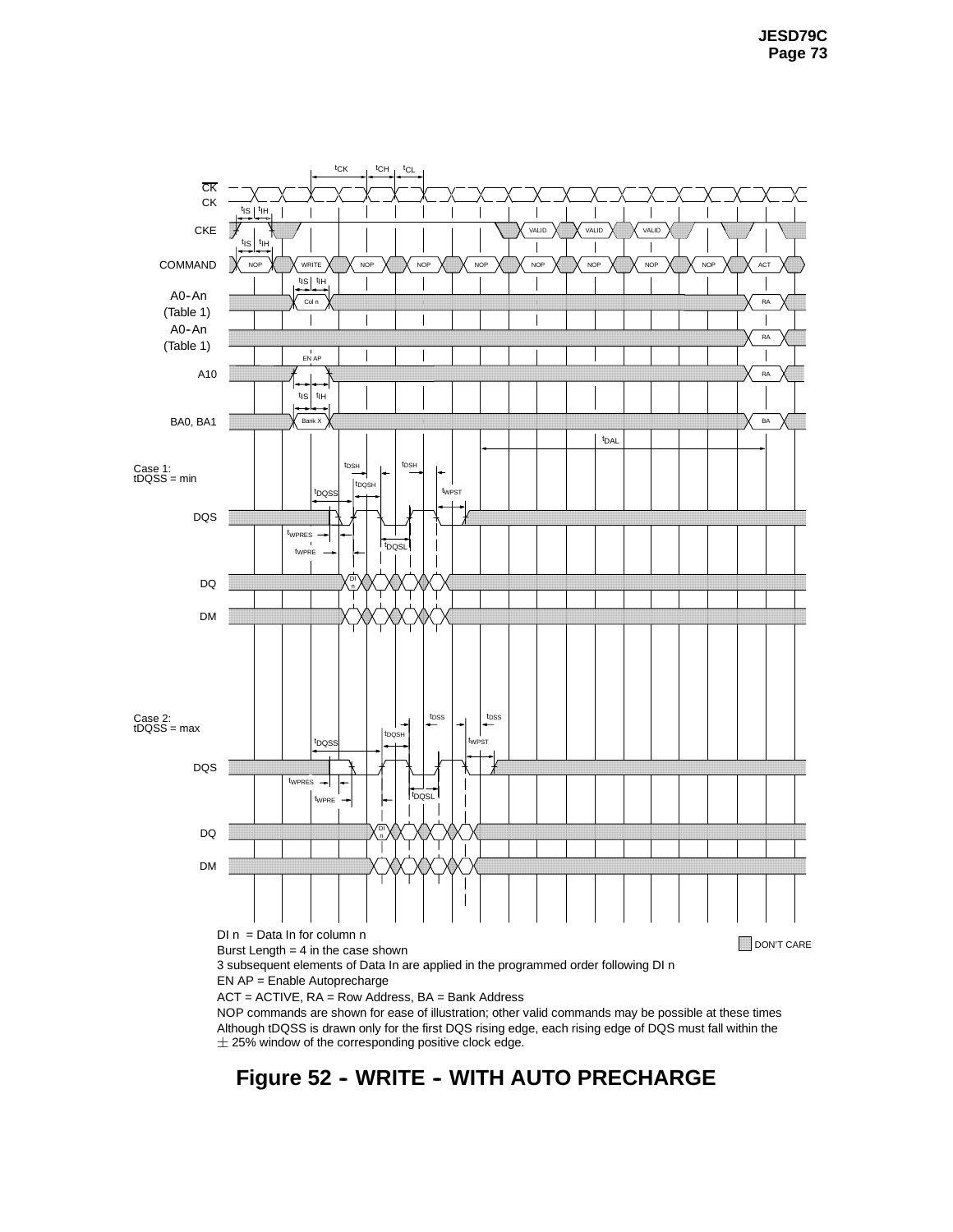

Precharge may not be issued before tRAS ns after the ACTIVE command for applicable banks.

**Figure 53 -- BANK WRITE ACCESS**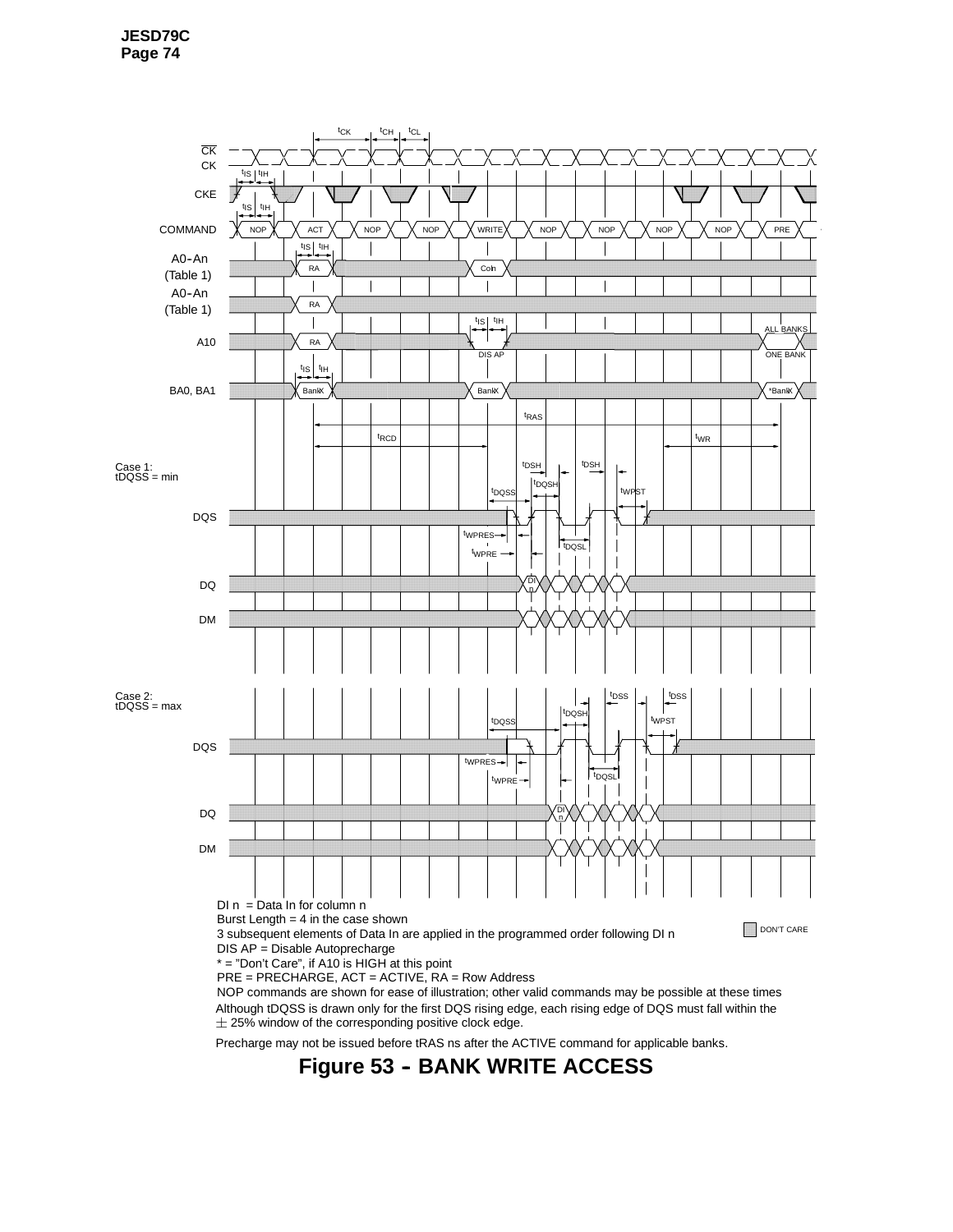

Burst Length  $= 4$  in the case shown

3 subsequent elements of Data In are applied in the programmed order following DI n (the second element of the four is masked) DIS AP = Disable Autoprecharge

\* = "Don't Care", if A10 is HIGH at this point

PRE = PRECHARGE, ACT = ACTIVE, RA = Row Address, BA = Bank Address

NOP commands are shown for ease of illustration; other valid commands may be possible at these times

Although tDQSS is drawn only for the first DQS rising edge, each rising edge of DQS must fall within the  $\pm$  25% window of the corresponding positive clock edge.

Precharge may not be issued before tRAS ns after the ACTIVE command for applicable banks.

**Figure 54 - WRITE - DM OPERATION**